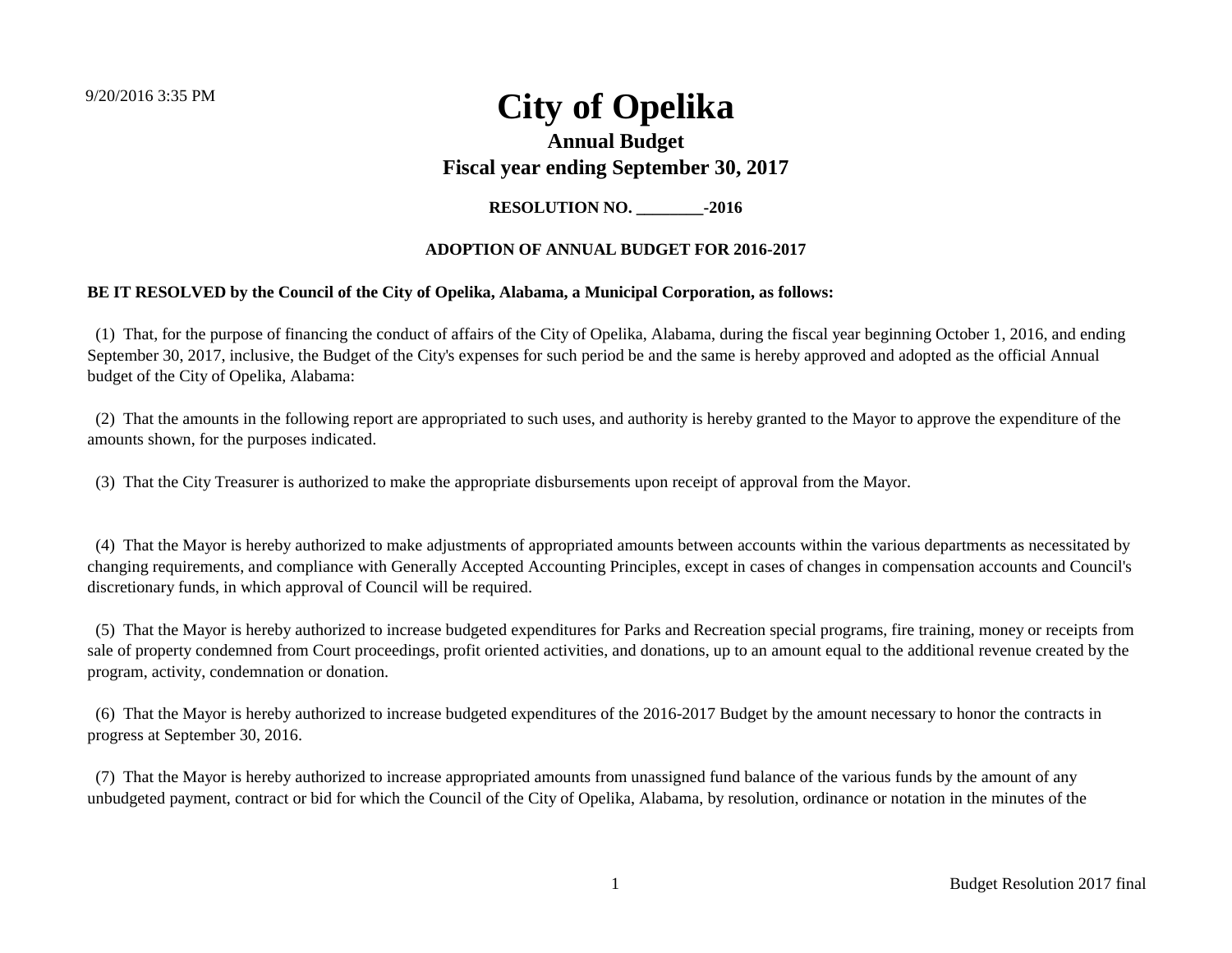### 9/20/2016 3:35 PM **City of Opelika Annual Budget Fiscal year ending September 30, 2017** unduction the Council of the City of Opelika, Alabama, Alabama, alabama, by resolution, ordinance or notation,

Council meetings has indicated approval.

 (8) That the Mayor is hereby authorized to transfer to the sick and vacation pay accounts of the various departments the amounts due to retiring employees, from the Mayor's sick pay account, up to the amount budgeted in the Mayor's sick pay account.

 (9) That the Mayor is hereby authorized to reclassify for proper recording, control, management and financial reporting items designated in the budget as fixed assets, if subsequent to the adoption of this budget it is determined that such items do not meet the financial reporting requirements for classification as a fixed asset. Provided this adjustment shall not increase total budgeted expenditures.

 (10) That the Mayor is hereby authorized to adjust the budget as necessary to transfer to or from the City's Capital Outlay accounts in amounts of less than \$15,000. Provided such adjustment shall not increase total budgeted expenditures.

 (11) That the Mayor is hereby authorized to adjust the budget as necessary for cost variances up to an amount equal to ten percent of a budgeted fixed asset (Capital Outlay) item's cost, but not more than \$15,000 for any budgeted fixed asset (Capital Outlay). Provided this adjustment shall not increase total budgeted expenditures.

 (12) That the Mayor is hereby authorized to transfer to education and seminar accounts of the various departments the amounts spent for the employee educational assistance program, from the Mayor's Education Assistance account, up to the amount budgeted in the Mayor's Education Assistance account.

 (13) That the Mayor is hereby authorized to transfer to the salary accounts of the various departments the amounts determined appropriate by the Mayor for an Employee Awards Program, from the Mayor's Employee Awards account, up to \$10,000.

 (14) That the Mayor is hereby authorized to reclassify for proper recording, control, management and financial reporting and adjust the budget for items on the City Administrator's Capital Outlay list from Administration Capital Equipment to the appropriate account to meet the financial reporting requirements for classification as a fixed asset. Provided this adjustment shall not increase total budgeted capital expenditures. (see attachment A)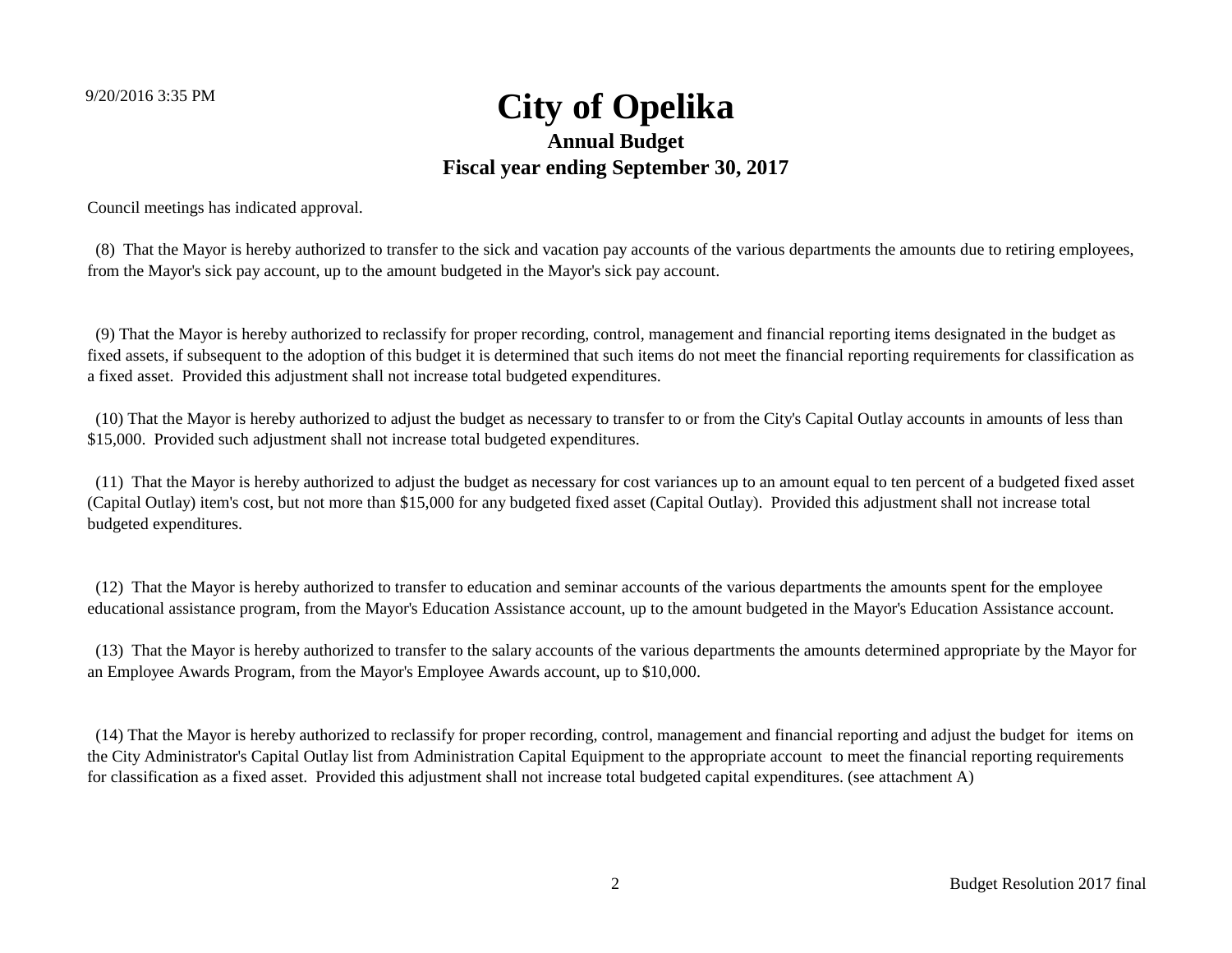(15) The City Council established in the 2015 Budget a line of credit and finds and determines that it is necessary and in the public interest that OPS Telecom Fund renew the line of credit in the maximum sum of three million, two hundred thousand dollars (\$3,200,000) from OPS Electric Fund. Accordingly, OPS Telecom Fund is hereby authorized to borrow from OPS Electric Fund a sum not to exceed the sum of \$3,200,000 and to bear interest at the rate of 2.73% per annum, payable in full principal and accrued interest on September 30, 2019. Prior to the maturity of the debt, interest thereon shall be paid annually on September 30 of each year hereafter. The Mayor and the Director of Opelika Power Services, jointly and severally, are authorized and directed to request advances under the line of credit and make payments thereon at such times and in such amounts that they consider necessary or desirable. The Director of Opelika Power Services is authorized to execute and deliver such notes, drafts, acceptances, agreements, and other instruments deemed necessary or required to carry out the authority contained herein. The Mayor, Treasurer, and Controller are hereby authorized to transfer such funds and to make such accounting entries as shall be necessary to carry out the transactions approved herein.

Adopted and Approved this the \_\_\_\_\_\_\_\_\_\_\_\_ day of \_\_\_\_\_\_\_\_\_\_\_\_\_\_, 2016.

R. G. Shuman City Clerk - Treasurer

Attachments:

A - Capital Outlay Expenditures for 2017

ATTEST: C. E. "Eddie" Smith, Jr. President, Opelika City Council City of Opelika, Alabama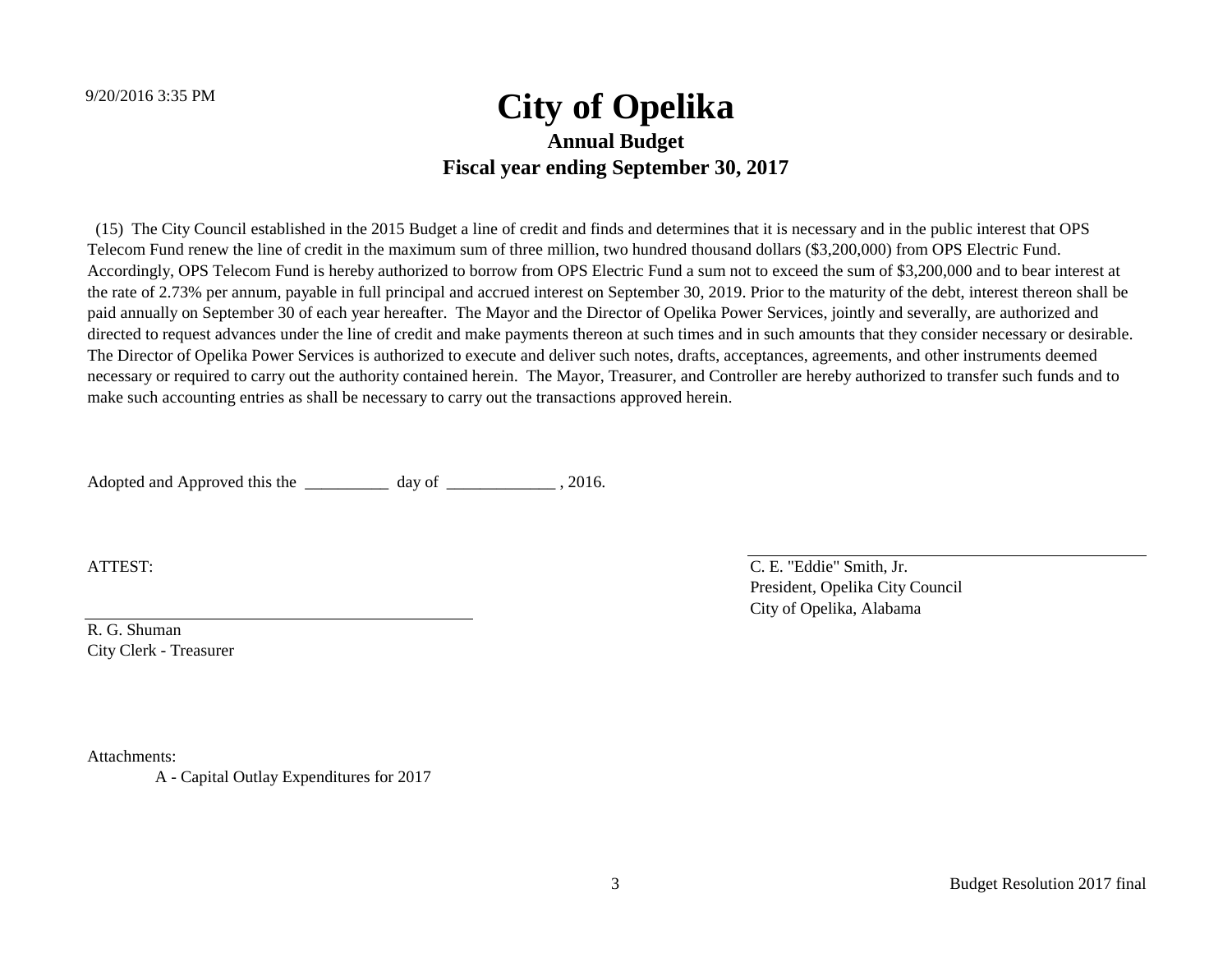**Annual Budget Fiscal year ending September 30, 2017**

| <b>Introductory Section:</b>        |    |
|-------------------------------------|----|
| <b>Budget Resolution</b>            |    |
| Table of contents                   | 4  |
| <b>Introductory Letter</b>          | 8  |
| Organizational Chart                | 19 |
| Officials of the City of Opelika    | 20 |
| <b>Budget Section:</b>              |    |
| Budget summary - all budgeted funds | 23 |
| General Fund:                       |    |
| Revenues                            | 28 |
| <b>General Government:</b>          |    |
| Mayor                               | 33 |
| Administration                      | 33 |
| Legal - City Attorney               | 33 |
| Legislative - City Clerk            | 33 |
| Other:                              |    |
| Revenue                             | 34 |
| Accounting                          | 34 |
| <b>Information Technologies</b>     | 34 |
| Judicial                            | 34 |
| Human Resources Administration      | 35 |
| Planning                            | 35 |
| Purchasing                          | 35 |
| <b>Community Relations</b>          | 35 |
| Nondepartmental                     | 36 |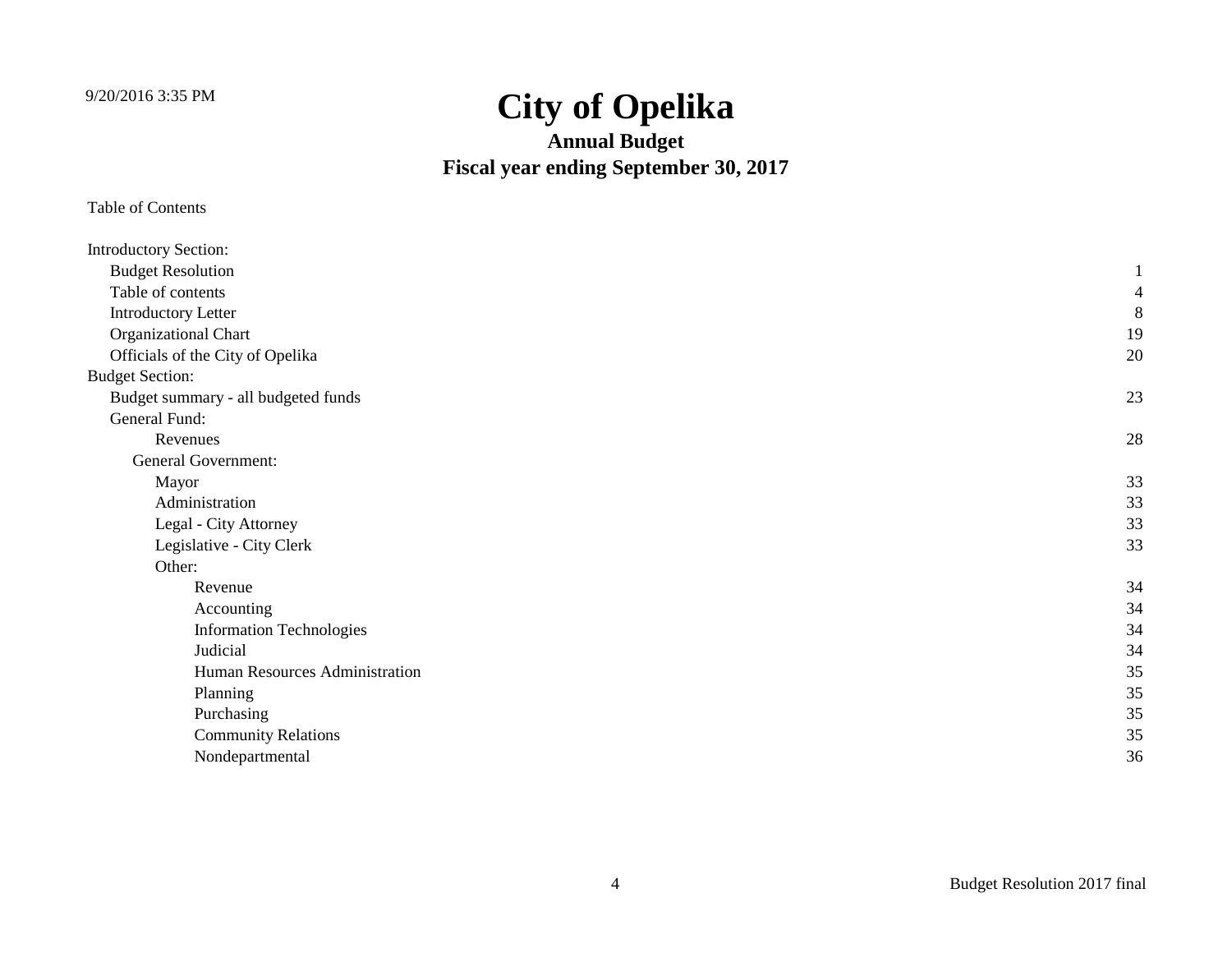**Annual Budget Fiscal year ending September 30, 2017**

| <b>Budget Section: (continued)</b> |    |
|------------------------------------|----|
| General Fund: (continued)          |    |
| Public Safety:                     |    |
| Police                             | 38 |
| Fire                               | 38 |
| Other:                             | 38 |
| Nondepartmental                    |    |
| Public Works:                      |    |
| Highways and Streets               | 41 |
| Engineering                        | 41 |
| Other:                             |    |
| Administration                     | 41 |
| Cemetery                           | 41 |
| Automotive Shop                    | 42 |
| <b>Grounds Maintenance</b>         | 42 |
| <b>Building Maintenance</b>        | 42 |
| Inspection                         | 42 |
| Health:                            |    |
| Animal Control                     | 44 |
| Other:                             |    |
| Nondepartmental                    | 44 |
| Welfare:                           |    |
| Other:                             |    |
| Nondepartmental                    | 46 |
|                                    |    |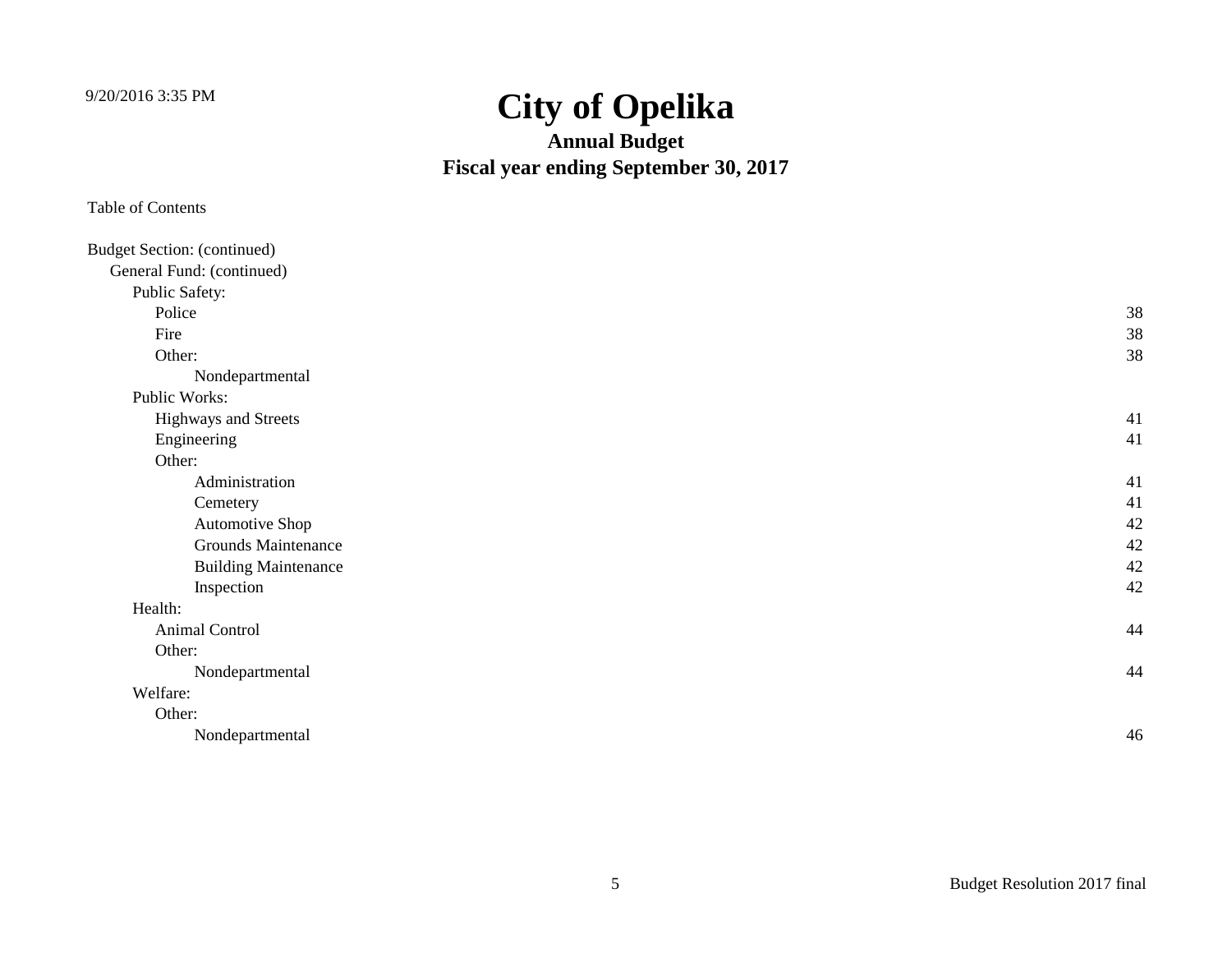**Annual Budget Fiscal year ending September 30, 2017**

| <b>Budget Section: (continued)</b>       |    |
|------------------------------------------|----|
| General Fund: (continued)                |    |
| <b>Culture and Recreation:</b>           |    |
| Parks and Recreation                     | 48 |
| Library                                  | 48 |
| Other:                                   |    |
| Nondepartmental                          | 48 |
| Economic Development                     | 50 |
| Education                                | 51 |
| Capital Outlay                           | 51 |
| Debt Service                             | 51 |
| Other financing sources and uses         | 53 |
| Special revenue funds:                   |    |
| School Property Tax Fund                 | 58 |
| Lodging Tax Fund                         | 59 |
| Four cent Gasoline Tax Fund              | 60 |
| Seven cent Gasoline Tax Fund             | 61 |
| Capital Improvement Fund                 | 62 |
| Workman's Compensation Insurance         | 63 |
| <b>Health Insurance Fund</b>             | 64 |
| Sportsplex Fund                          | 65 |
| Garden Hills Cemetery Trust Fund         | 66 |
| Rosemere Cemetery Fund                   | 67 |
| Entitlement Grant Fund Program Year 2014 | 68 |
| Capital Projects funds:                  |    |
| Opelika Corrections Fund                 | 71 |
| Committed to Road Construction Fund      | 72 |
|                                          |    |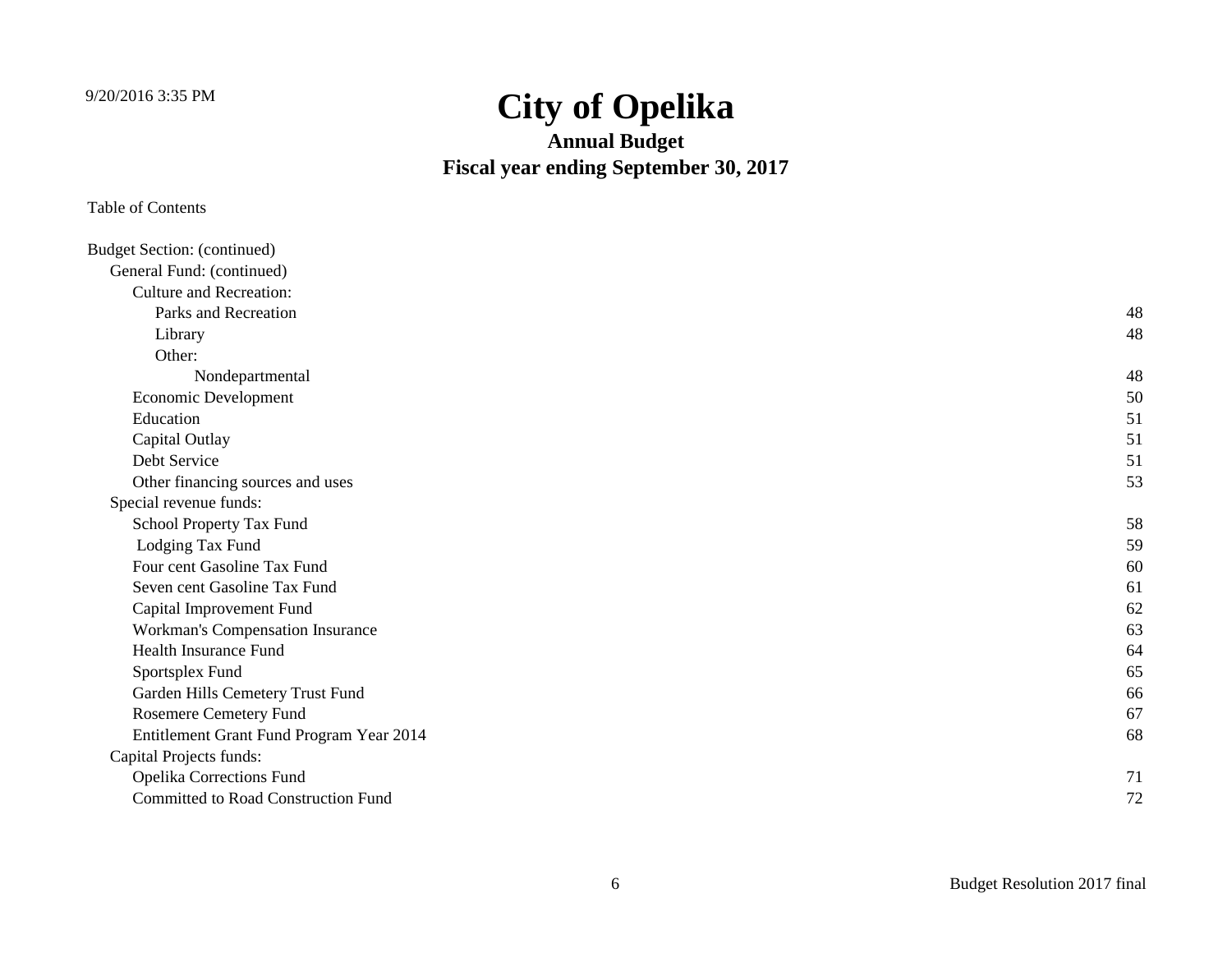**Annual Budget Fiscal year ending September 30, 2017**

| <b>Budget Section: (continued)</b>           |    |
|----------------------------------------------|----|
| Proprietary funds:                           |    |
| Enterprise funds:                            |    |
| <b>Electric Utility Fund</b>                 | 75 |
| <b>Telecommunications Fund</b>               | 77 |
| 1965 Sewer System Fund                       | 79 |
| Solid Waste Collection Fund                  | 81 |
| Capital Outlay Section:                      |    |
| <b>General Fund</b>                          | 84 |
| Proprietary funds:                           |    |
| Enterprise funds:                            |    |
| <b>Electric Utility Fund</b>                 | 85 |
| <b>Telecommunications Fund</b>               | 85 |
| 1965 Sewer system Fund                       | 86 |
| Solid Waste Collection Fund                  | 86 |
| Human Resources Section (List of Positions): |    |
| <b>General Fund</b>                          | 88 |
| Enterprise funds:                            |    |
| <b>Electric Utility Fund</b>                 | 95 |
| <b>Telecommunications Fund</b>               | 96 |
| 1965 Sewer System Fund                       | 97 |
| Solid Waste Collection Fund                  | 97 |
|                                              |    |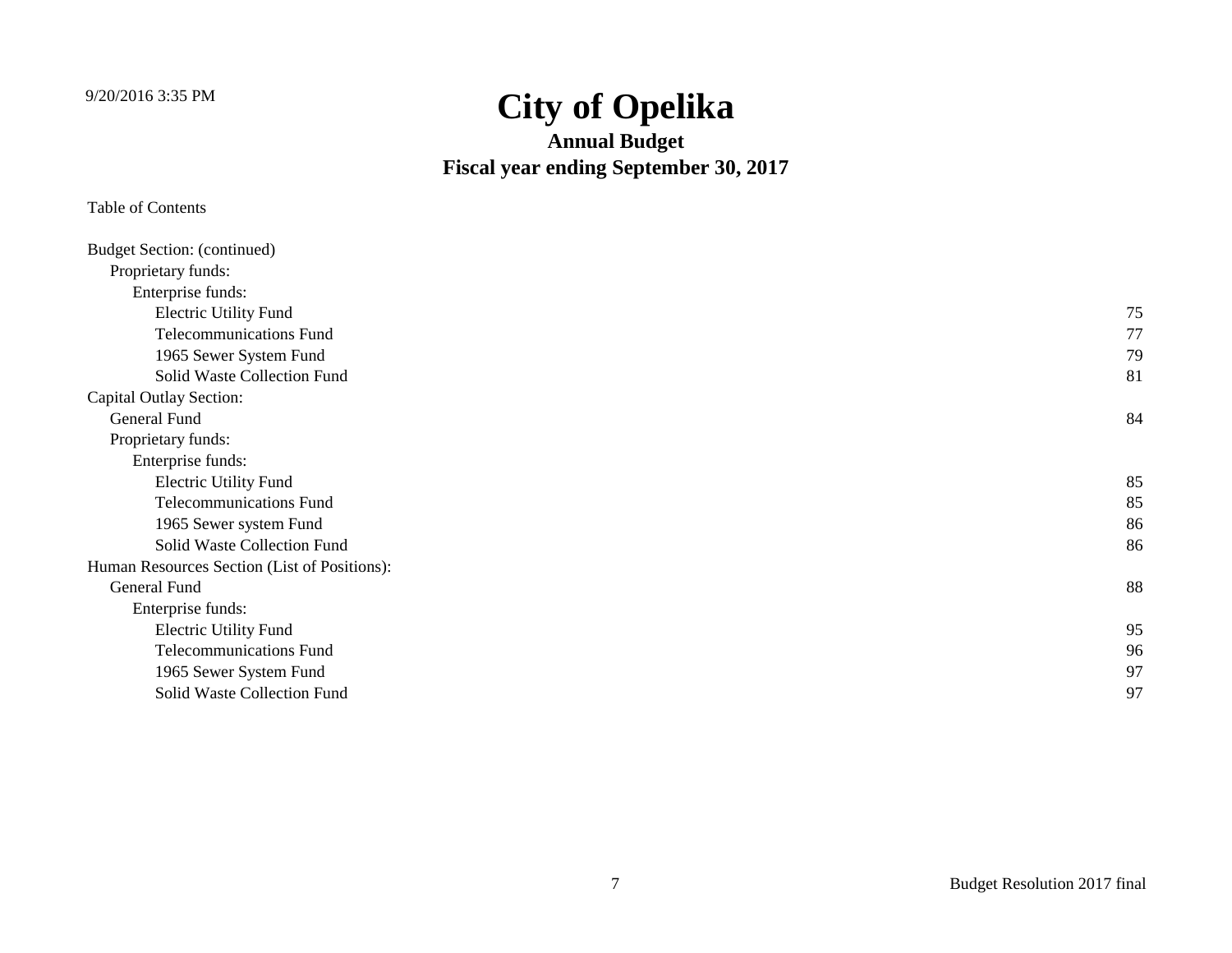**Annual Budget Fiscal year ending September 30, 2017**

August 30, 2016

Honorable Mayor and members of the Council of the City of Opelika:

The Annual Budget report of the City of Opelika for the fiscal year ending September 30, 2017, is hereby submitted. This report includes a budget for the General Fund, Seven Cent Gasoline Tax Fund, Four Cent Gasoline Tax Fund, other special funds, grant funds, construction funds and enterprise funds. The debt service funds and the trust and agency funds are not included in this report since indenture requirements and General Fund appropriations supply adequate controls over the transactions of these funds.

The governmental budgets in the previous paragraph provide for a full range of services. These services include police and fire protection, the construction and maintenance of highways, streets and infrastructure, recreational activities and cultural events. In addition to these tax supported general government activities, the government provides for additional services based on user service charges. These enterprise fund services are included in the budgets for the Electric Utility Fund, the 1965 Sewer System Fund, the Solid Waste Collection Fund and the Telecommunications Fund.

The budgets for the Opelika School System, Opelika Housing Authority, Opelika Industrial Development Authority, Downtown Redevelopment Authority, Main Street, Incorporated, Indian Pines Recreation Authority, Incorporated, Medical Clinic Board, Lee/Russell Council of Governments, Ambulance Advisory Board, and the Utilities Board of the City of Opelika are not approved by the Mayor and Council. The budgets for these organizations are excluded from this report.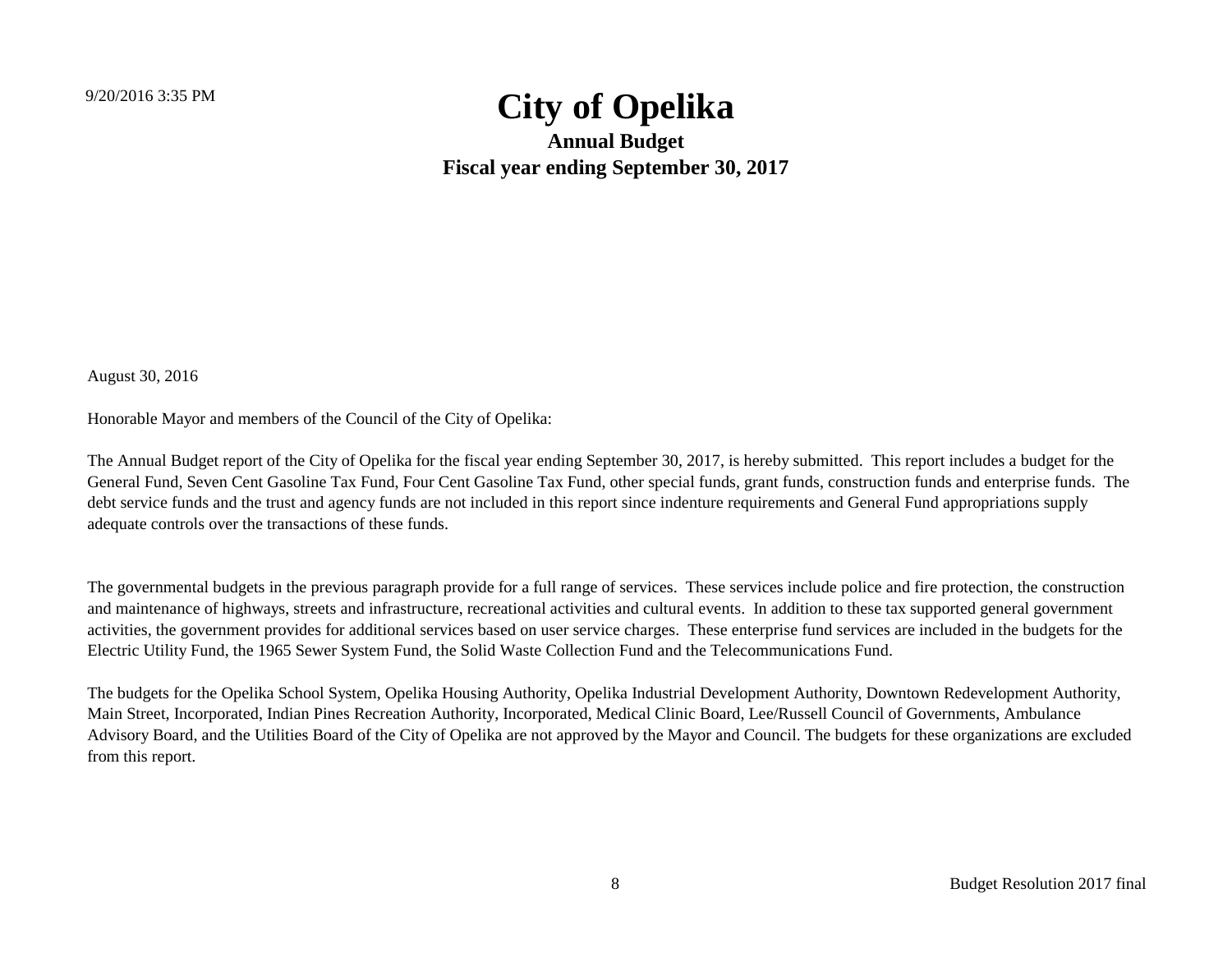### **BUDGETARY PROCESS**

During the first week of May, the Finance Department prepares the revenue forecast for the next year and issues instructions for budget preparation to each department within the government. The instructions issued by the Finance Department are prepared in accordance with guidelines set by the Mayor. Each department head submits his budget request to the Finance Department during the month of June. The Finance Department reviews each request for completeness and compliance with budget instructions and generally accepted accounting principles. The Mayor, as he determines necessary, reviews and adjusts each department's budget requests. In August, the Mayor presents his proposed budget to the City Council. The City Council, as it determines necessary, reviews and adjusts the budget proposed by the Mayor. The City Council then requests the final budget be presented to the Mayor and City Council. The City Council holds any hearings it feels necessary to further discuss the budget. By the last City Council meeting in September, the new budget for the coming year is adopted.

### **BACKGROUND INFORMATION**

The City of Opelika, located in east central Alabama, is a modern, well established city with a population of approximately 27,000. The records indicate that the first settlers signed a treaty with the Creek Indians in 1832. Since being chartered in 1854, Opelika has enjoyed steady growth, and today is a well balanced city of industry, commerce, and trade.

Opelika borders the City of Auburn, to the southwest (population 58,000) the home of Alabama's largest university, Auburn University. The two cities combined, serve the employment, health care, shopping, and entertainment needs of a six county region.

### **REVENUE PROJECTIONS**

The following paragraphs explain the revenue projections for the major revenue classifications for fiscal year ending September 30, 2017. To help us project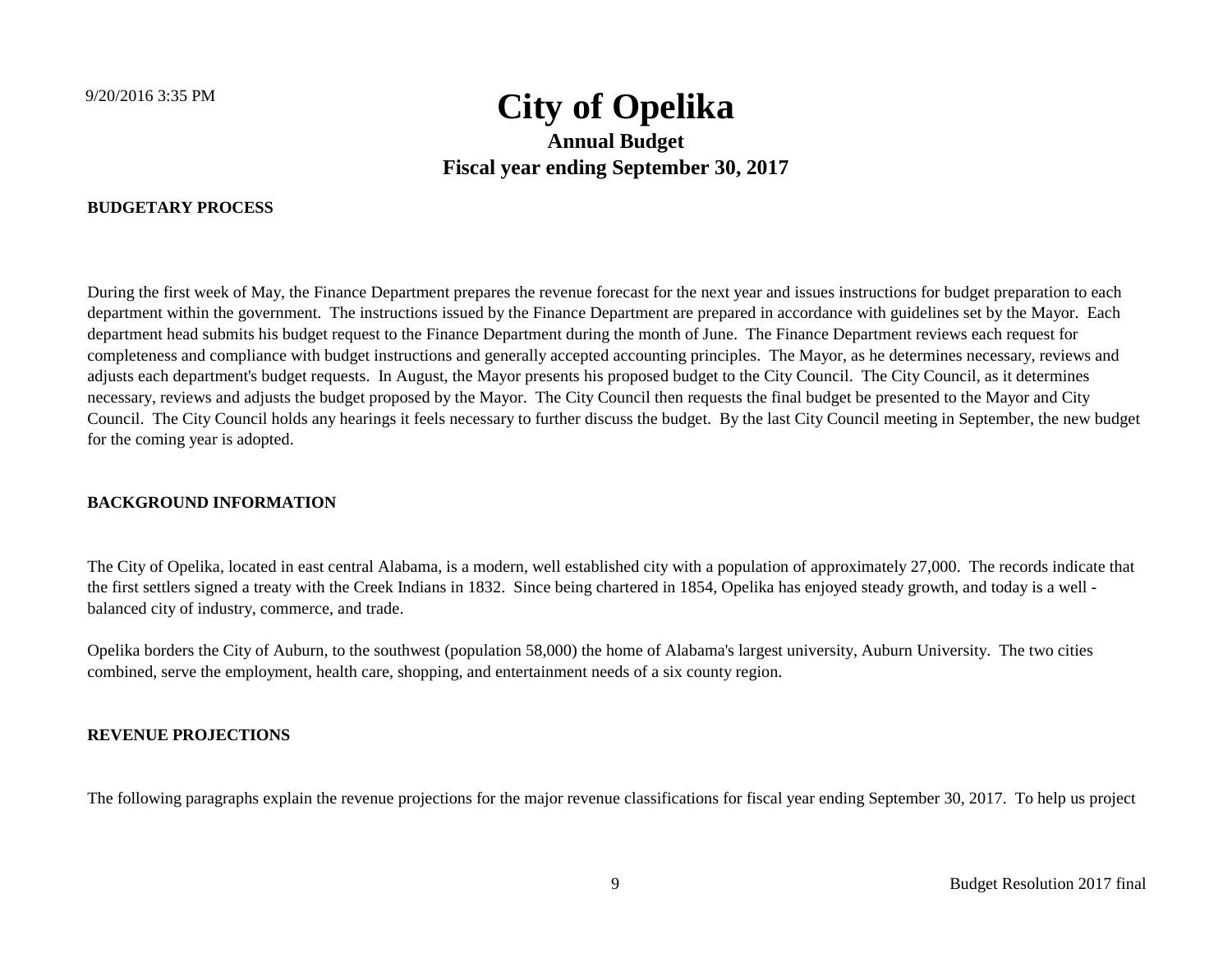### 9/20/2016 3:35 PM **City of Opelika Annual Budget Fiscal year ending September 30, 2017** The following paragraphs explain the revenue projections for the major revenue classifications for fiscal year ending September 30, 2017. To help us project

the major revenue classifications of general sales and use tax, gasoline tax, occupational license fees, and business license fees for the fiscal year ending September 30, 2017, we used simple linear regression. Linear regression is a statistical technique used to examine the behavior of a financial variable over successive periods of time. The basic assumption of this time series analysis is that the process that generated the financial variable is stable and that it will continue into the future. At the same time, changes may occur too fast for the time series analysis to represent the new behavior.

Since the financial crisis which began in the fall of 2008 and subsequent years, changes in financial variables initially occurred too fast for the behavior of the financial variables to be incorporated into the linear regression calculations. The basic assumption for time series analysis in the paragraph above may hold true for the 2017 revenue projections. Even though the few years subsequent to 2008 were relatively unstable, the process that generated the financial variables has been relatively stable over the last four years and the stability may continue at least into 2017. Actual revenues in several categories such as Sales and Use tax collections have increased above projections for the fiscal year 2016. Other revenues such as property taxes and lodging taxes have increased since 2012. In 2012 we began seeing a small increase in growth of the city government's most significant revenues. Overall 2015 revenues showed increases in the range of 6.5% over 2014 and 2016 revenues are showing an overall increases of 3% over 2015.

In order to be consistent with prior years' presentations, we will show the linear regression calculations below along with the revenue projections that we plan to use.

The City of Opelika 4% sales and use tax revenue forecast for fiscal year ending September 30, 2017, is \$30,290,000. The projection is based on expected sales tax revenues of \$29,081,234 in 2016 with an expected increase of 4% to \$30,290,000 in 2017. The sales tax revenue estimate includes a 1/2% tax rate increase enacted in 2003, which is projected to be approximately \$3,786,250 in 2017. The 1/2% of 3% sales tax is used to fund \$800,000 of the appropriation to the City Schools, \$360,000 committed to the Justice Center, with the remainder of the appropriation is used for payment of the Sportsplex Center debt. The sales tax projection for 2017 includes 1% that was enacted in August of 2011. The 1% Sales Tax Increase is projected to be \$7,572,500 in 2017 and it is used to fund debt service for a new high school and other infrastructure and road construction projects.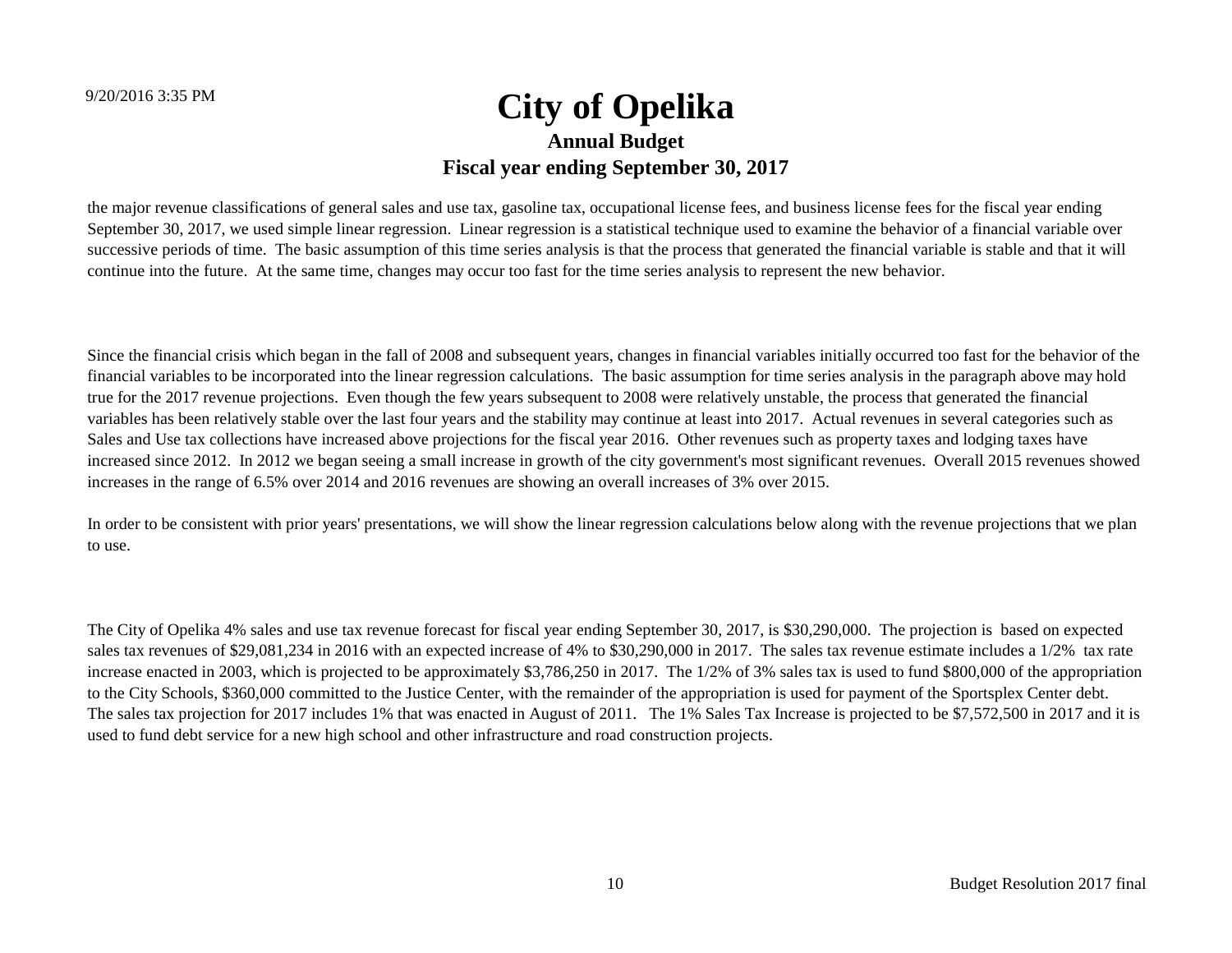**Annual Budget**

**Fiscal year ending September 30, 2017**

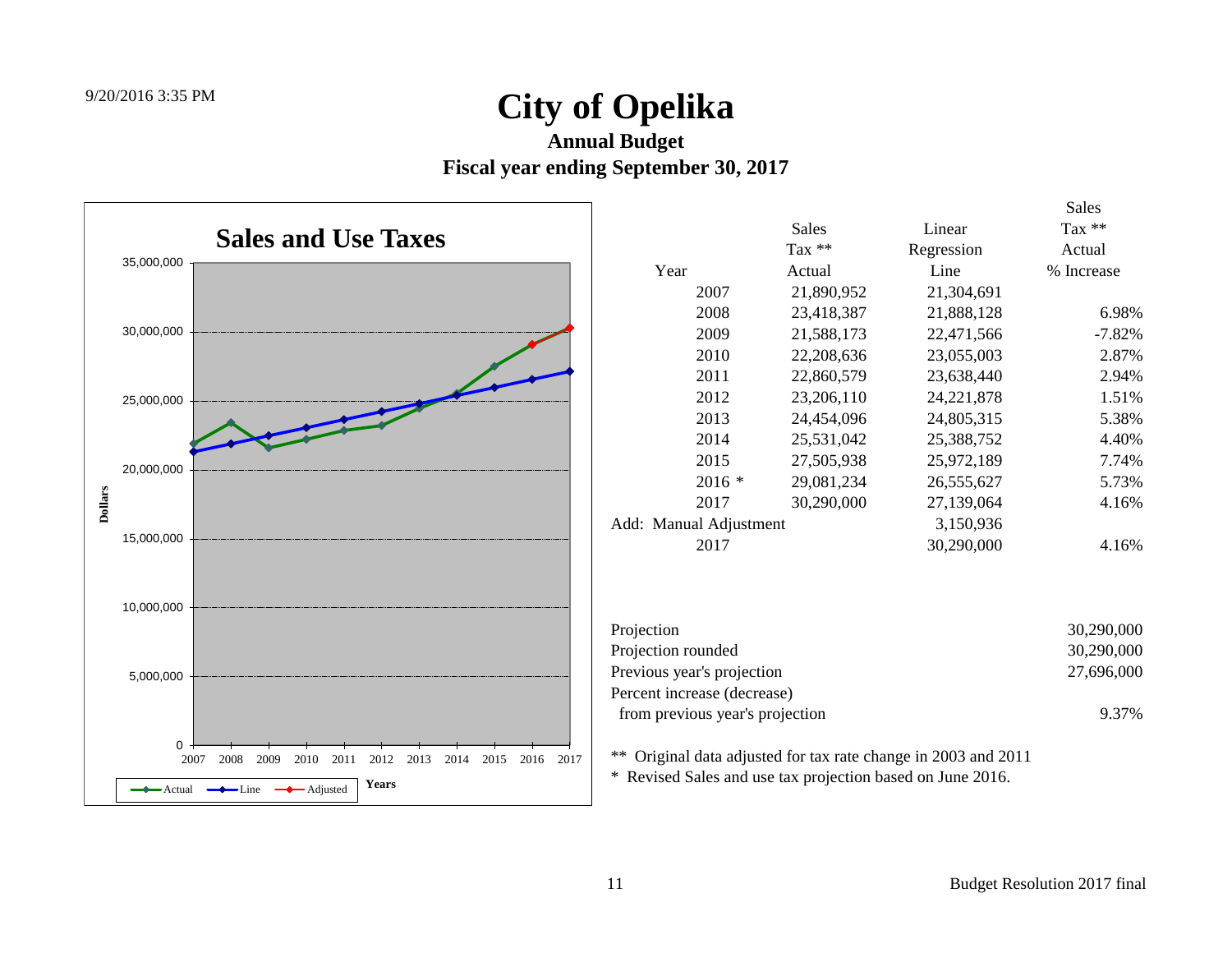Gasoline tax is two cents per gallon on distributors. The Opelika Revenue Division collects gasoline tax monthly. The gasoline tax revenue projection for fiscal year ending September 30, 2017, is \$772,000. This is a (.54%) decrease from the expected 2016 Gasoline Tax revenue.

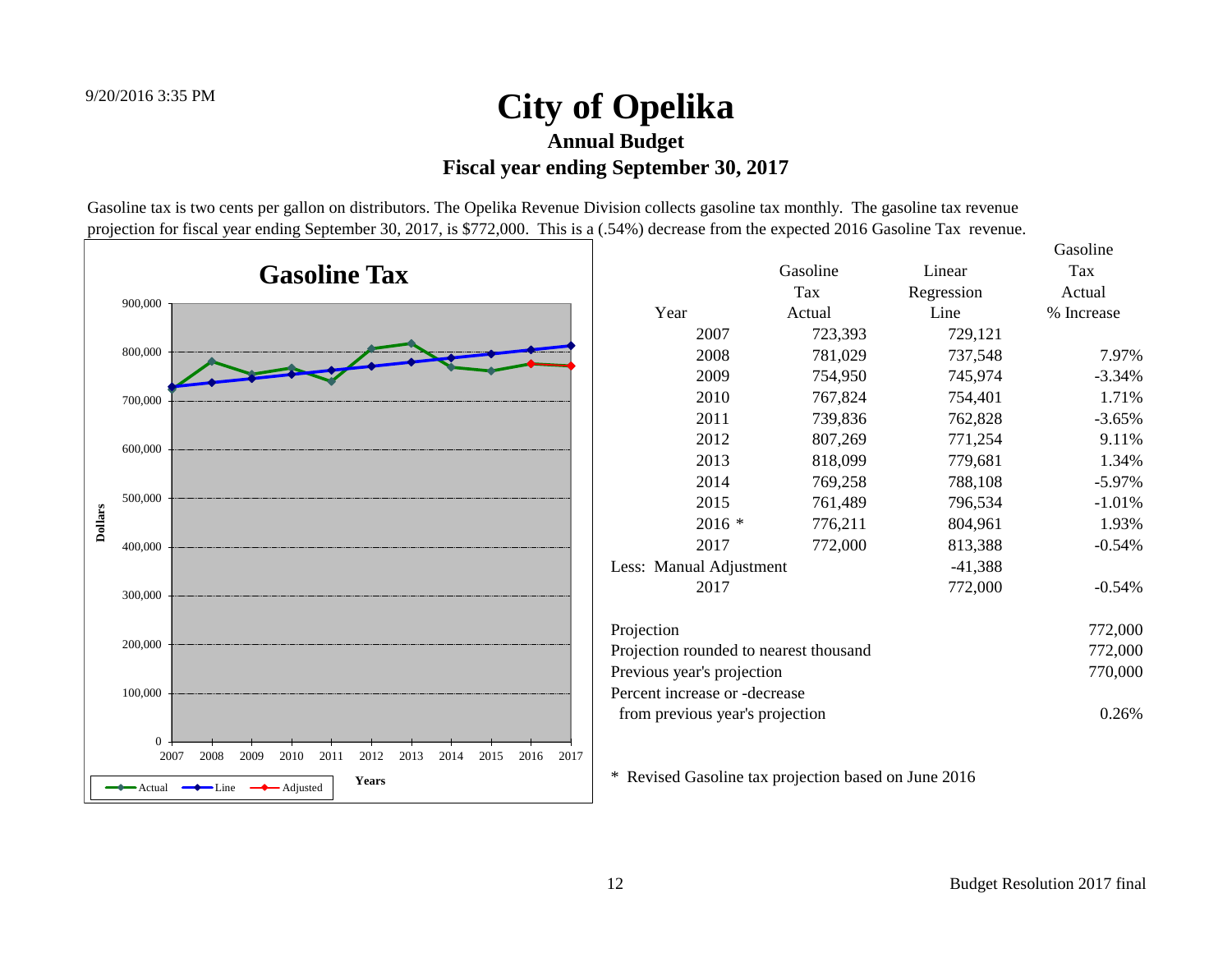Occupational license fee is levied on the gross wages of all the employees within the city limits of Opelika. The Opelika Revenue Division collects this occupational license fee quarterly. The occupational license fee revenue projection for fiscal year ending September 30, 2017, is \$9,936,008 This is a 1.35% percent increase from the expected 2016 Occupational License Fee. Occupation

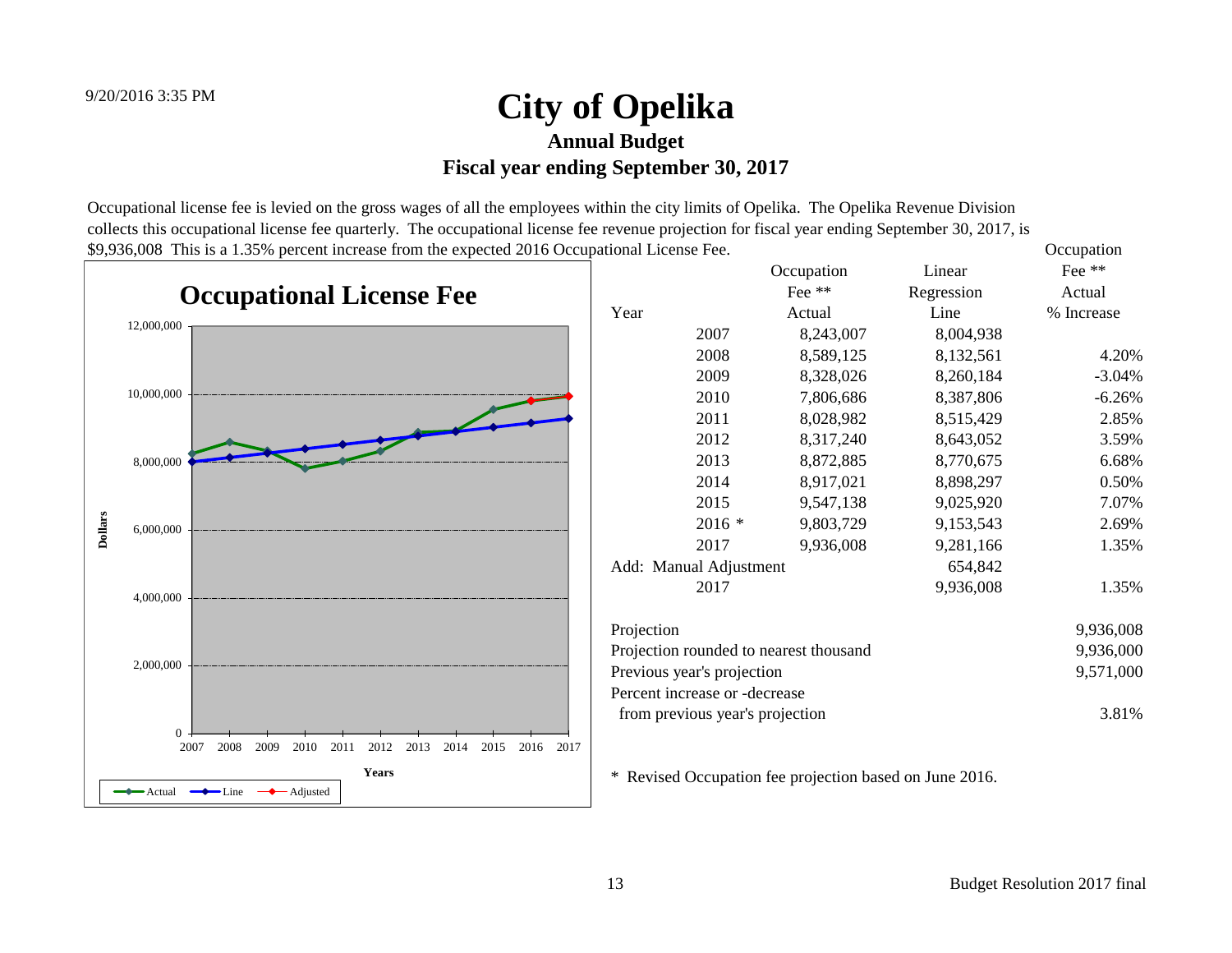Business license is a fee for the privilege of doing business in Opelika. The Opelika Revenue Division collects business license fees during January each year . The business license fees revenue projection for the fiscal year ending September 30, 2017, is \$3,535,000. This is a 1.82% percent increase over the expected 2016 Business License revenue. Business contracts are seen that the expected 2016 Business License revenue.

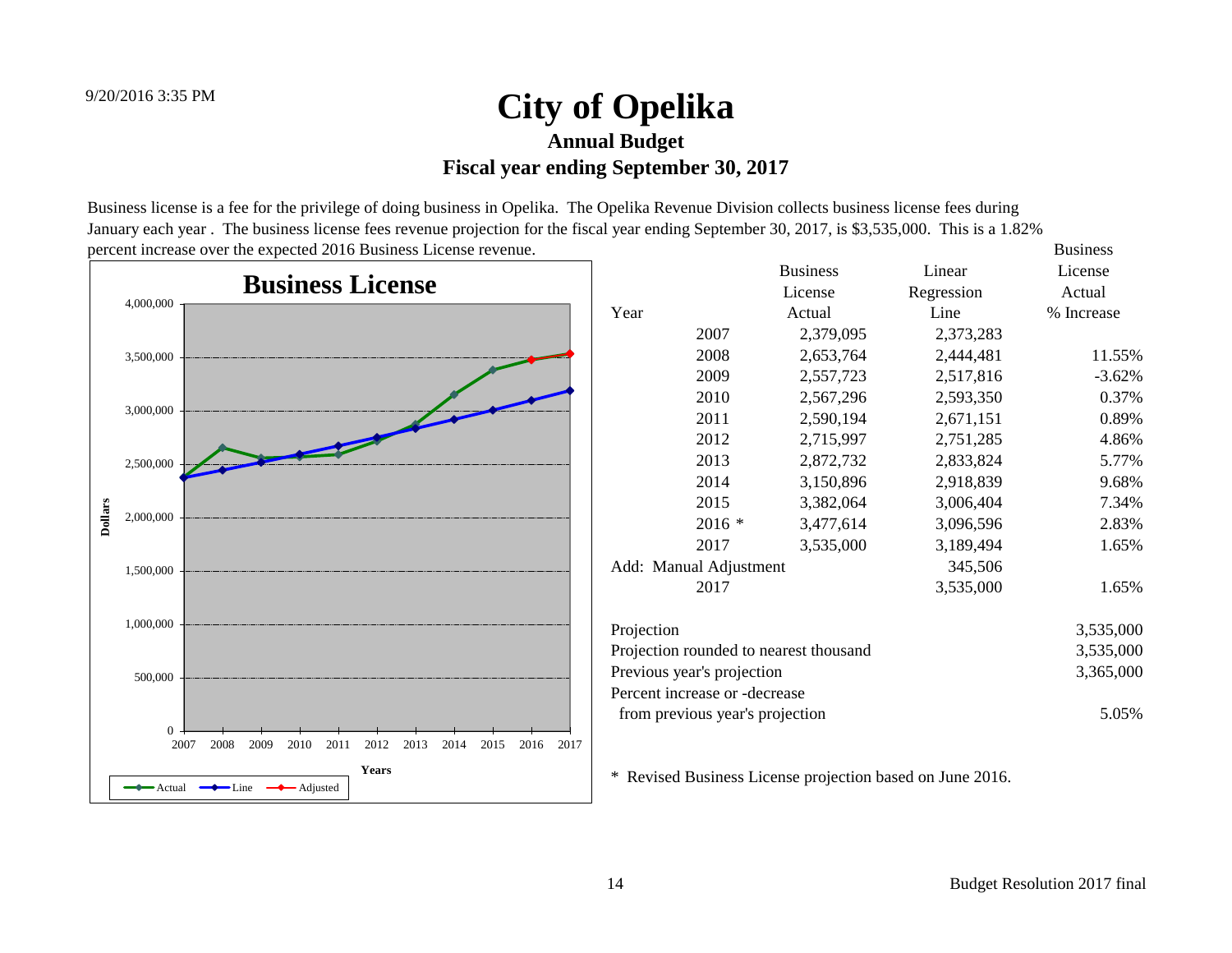Forecasting based on prior years' actual is used to project all other general fund revenue items. These projections are based on the fiscal year ending September 30, 2015, actual amounts and/or the fiscal year ending September 30, 2016, revised projected amounts. The total general fund revenue forecast for fiscal year ending September 30, 2017, is \$53,155,308. This is a 3.09% increase over the 2016 revenue projection. Interest revenue are not included in the projection calculations below.

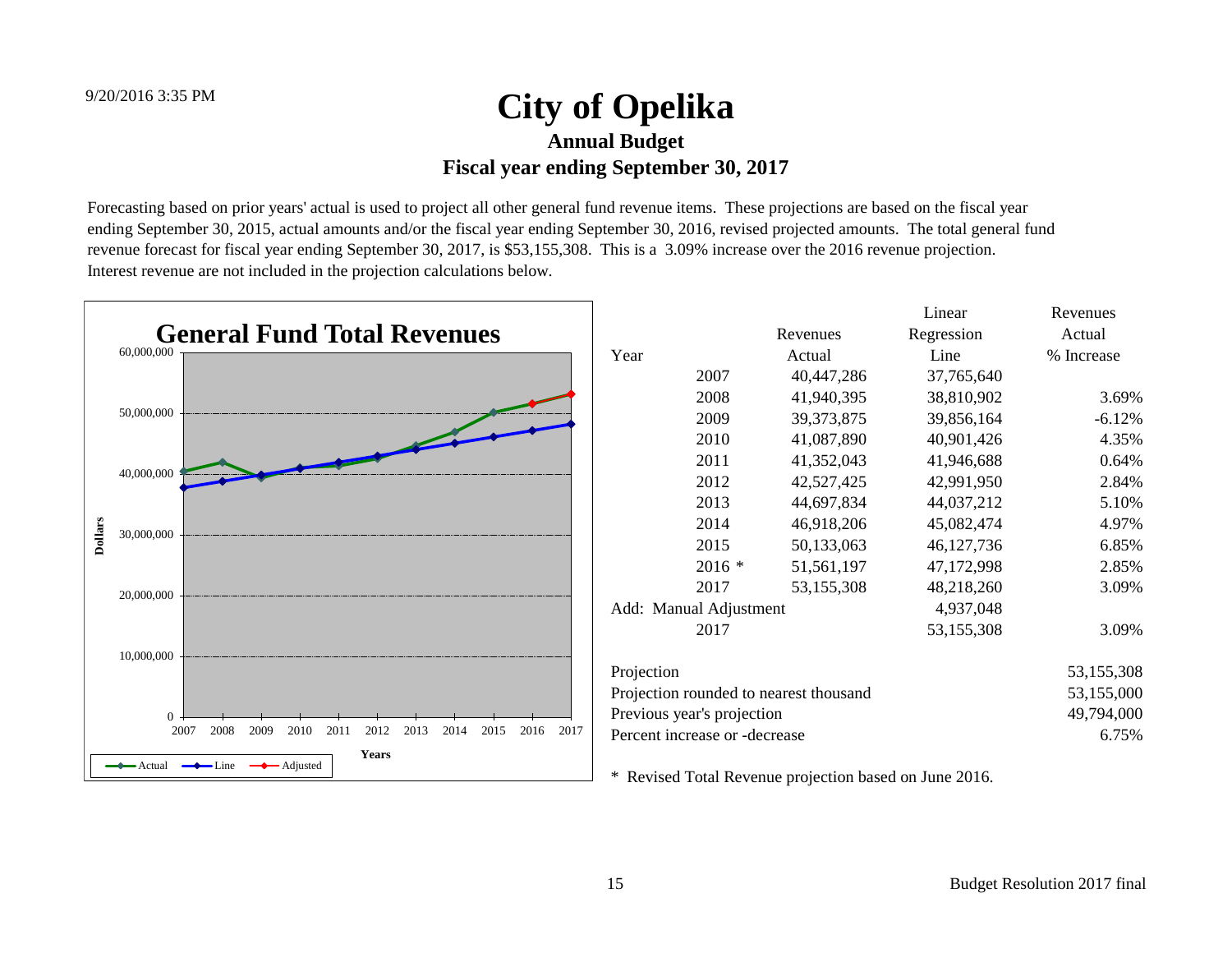The total revenue data on the previous page does not include interest revenue because it is better projected from expected interest rate and cash balances. In addition, the total revenue data on the previous page does not include revenue items that are not stable over time or that will not continue into the future. The data on the previous page has also been adjusted for tax rate changes. The schedule below explains the computation of the total revenue projection and comparison to the total General Fund revenue forecast. (see next page also.)

|                                                                                | 2015-2016  |            |            |            |                      |
|--------------------------------------------------------------------------------|------------|------------|------------|------------|----------------------|
|                                                                                | Revised    | 2015-2016  | 2016-2017  | 2016-2017  | 2016-2017            |
|                                                                                | Forecast   | Forecast   | Forecast   | Regression | Difference           |
| Total revenues excluding interest                                              | 51,561,197 | 49,794,000 | 53,155,308 | 48,218,260 | (4,937,048)          |
| Interest revenue                                                               | 48,092     | 83,000     | 48,000     | 48,000     |                      |
|                                                                                | 51,609,289 | 49,877,000 | 53,203,308 | 48,266,260 | (4,937,048)          |
| 2015-2016 percentage difference in actual forecast and the regression analysis |            |            |            |            |                      |
| 2016-2017 total revenue forecast including interest                            |            |            |            |            | 53, 203, 308         |
| 2015-2016 total revenue forecast including interest                            |            |            |            |            | 49,877,000           |
| 2015-2016 revised total revenue forecast including interest                    |            |            |            |            | 51,609,289           |
| Percent increase or -decrease over the previous year's forecast                |            |            |            |            | $\underline{6.67\%}$ |
| Percent increase or -decrease over the previous year's revised forecast        |            |            |            |            | 3.09%                |

The Four cent Gasoline Tax fund projection for the fiscal year ending September 30, 2017, is \$56,000. This year's projection is equal to last year's projection. This projection is based on actual revenues of \$57,203 and \$59,408 in fiscal years 2014 and 2015 respectively, along with the 2016 expected revenue of \$53,000. This fund includes the Five cent Gasoline Tax.

The Seven cent Gasoline Tax Fund projection for the fiscal year ending September 30, 2017, is \$71,000. This year's projection is equal to last year's projection. This projection consists of seven cent gasoline tax revenues, petroleum inspection fees, and interest income. The seven cent gasoline tax projection is based on actual revenues of \$73,153 and \$76,272 in fiscal years 2014 and 2015 respectively, along with the 2016 expected revenue of \$68,000.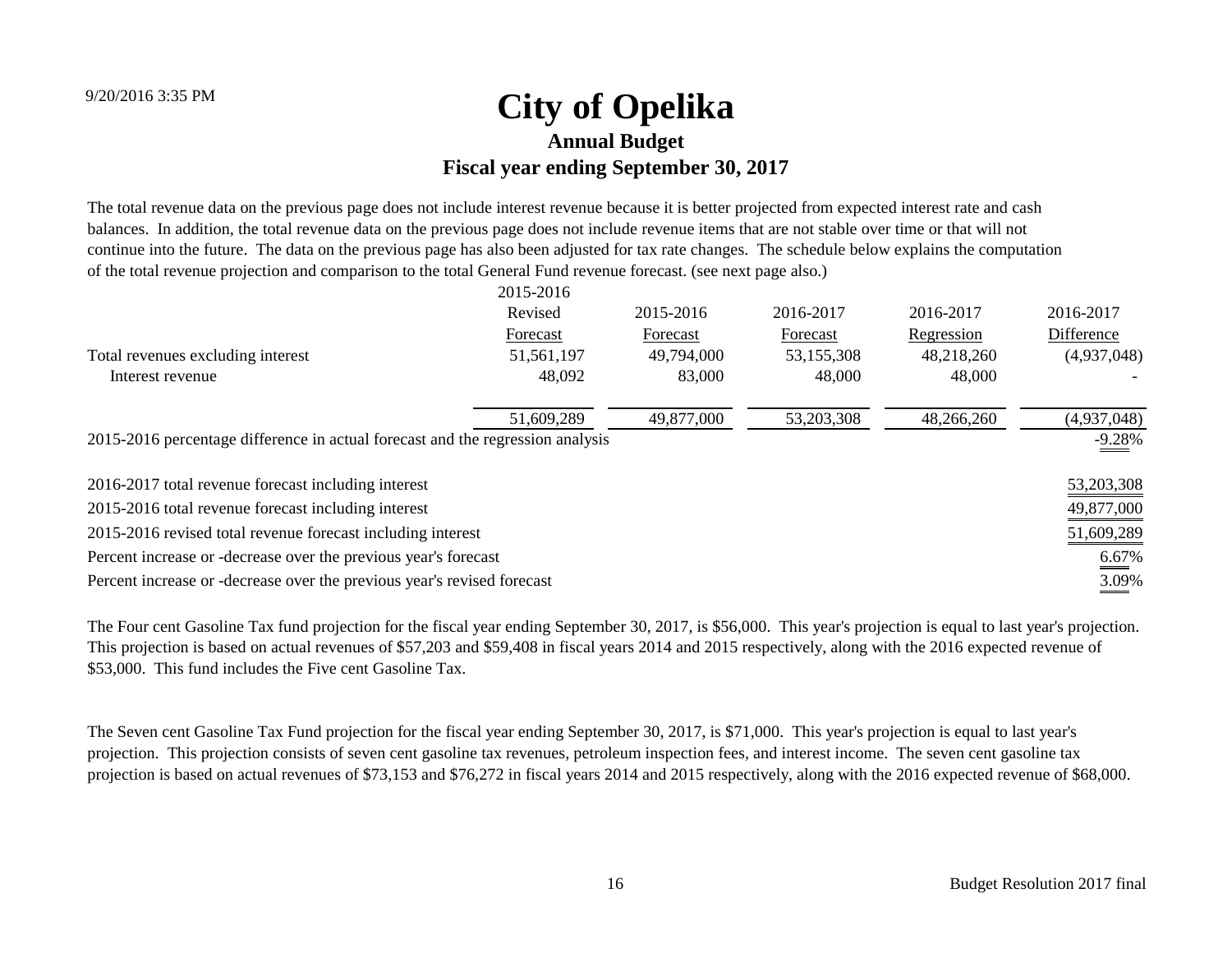The Alabama Trust Fund projection for the fiscal year ending September 30, 2017, is \$247,000. This is an decrease from last year's projection. This projection is based on actual revenues of \$227,501 and \$226,179, in fiscal years 2014 and 2015 respectively, along with the 2016 expected revenue of \$247,092.

The Road Maintenance Fund projection for the fiscal year ending September 30, 2017 is \$0. This is a \$0 decrease from the previous year's projection. This projection is based on actual interest revenues which have continued to decline for the last five years. To maintain the fund principal, interest earnings will not be spent this year.

The Electric Utility Fund (Opelika Power Services) electric sales projection for September 30, 2017, is based on three year average Kwh sales and purchases. Sales and Purchase cost per Kwh are based on 2015 actual revenue and cost. The expected power cost adjustment is also based on these Kwh projections.

The information below displays electric charges for services in excess of power purchased, and power purchased as a percent of revenues.

|                                               | <b>Budget</b><br>2017 | YTD<br>2016  | Actual<br>2015 | Actual<br>2014 | Actual<br>2013 |
|-----------------------------------------------|-----------------------|--------------|----------------|----------------|----------------|
| Electric charges for services                 | 42,060,000            | 33, 344, 154 | 40,545,482     | 38, 137, 587   | 34,131,980     |
| Cost of Power purchased                       | 27,804,000            | 18,549,356   | 28,665,653     | 27,693,300     | 24,635,418     |
| Electric charges in excess of power purchased | 14,256,000            | 14,794,798   | 11,879,829     | 10,444,287     | 9,496,562      |
| Cost of power purchased as a percent          |                       |              |                |                |                |
| of electric charges for services              | 66.11%                | 55.63%       | 70.70%         | 72.61%         | 72.18%         |

The Sewer Fund service charge projection for fiscal year ending September 30, 2017, is \$4,382,052. This projection is an increase of 5% over the 2016 budget. The 2017 projection includes \$347,000 for sewer assessment fees, \$5,300 for industrial sewer charges and \$3,944,000 for sewer service charges.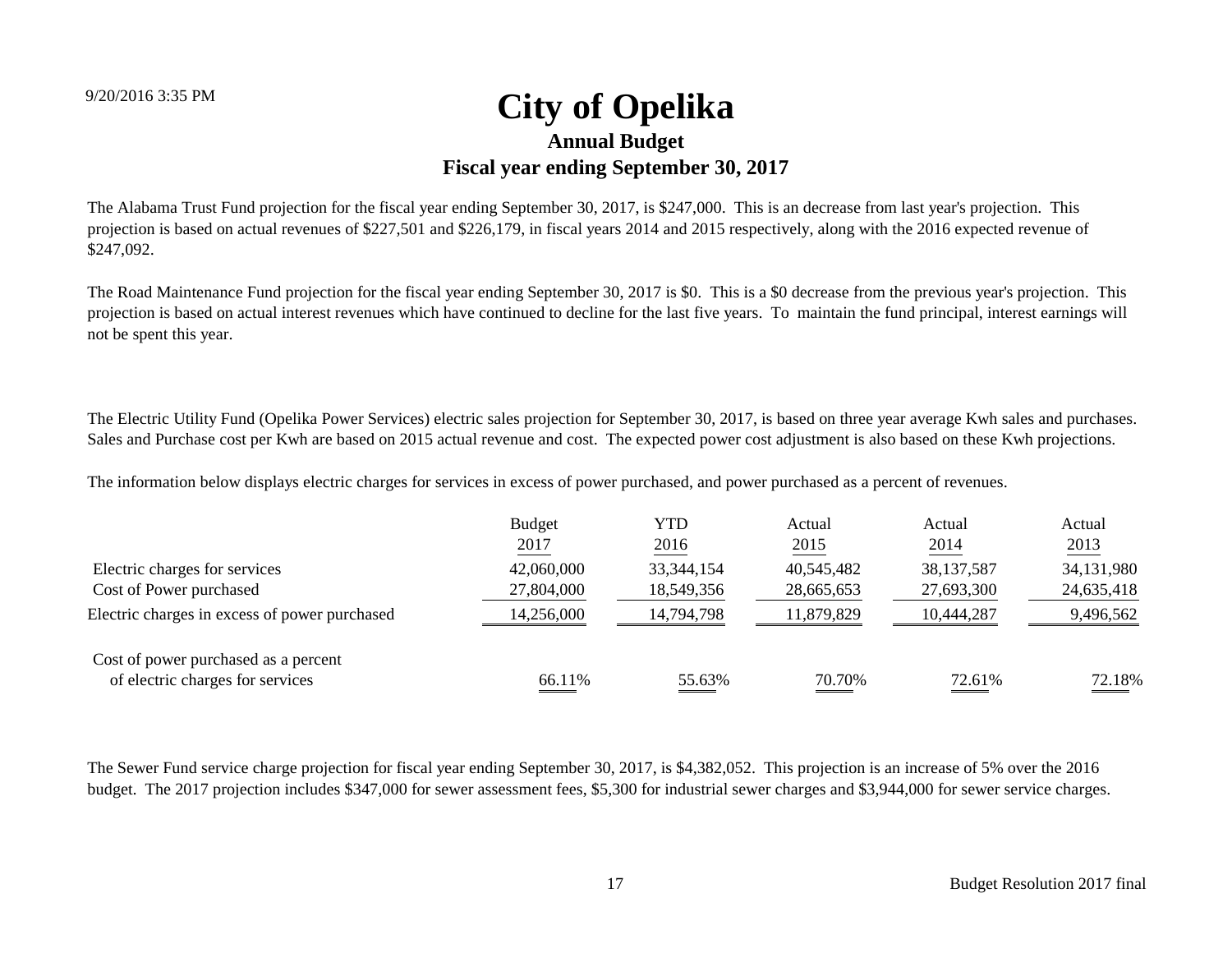The Solid Waste Collection Fund service charge projection for the fiscal year ending September 30, 2017, is \$2,929,637. This projection is based on Solid Waste Collection Fund service charges through June 2016 and includes an increase of \$1 a month fee for residential containers and \$3 increase for commercial containers.

In 2017 the Telecommunications Fund includes budgeted revenue of \$4,703,184. This projection is an increase of 13% over the 2016 budget and consistant with year to date growth.

### **FINANCIAL INFORMATION**

Debt Administration. The government's rating from Standard and Poor's Corporation is AA. The government's current rating from Moody's Investors Service is Aa2.

### **OTHER INFORMATION**

Acknowledgments. The preparation of this report on a timely basis was made possible by the dedicated service of the entire staff of the finance department. Each member of all the City departments has our sincere appreciation for the contributions made in the preparation of this budget.

In closing, without the leadership and support of the governing body, preparation of this budget would not have been possible.

Sincerely,

Cynthia G. Boyd, CPA **Controller**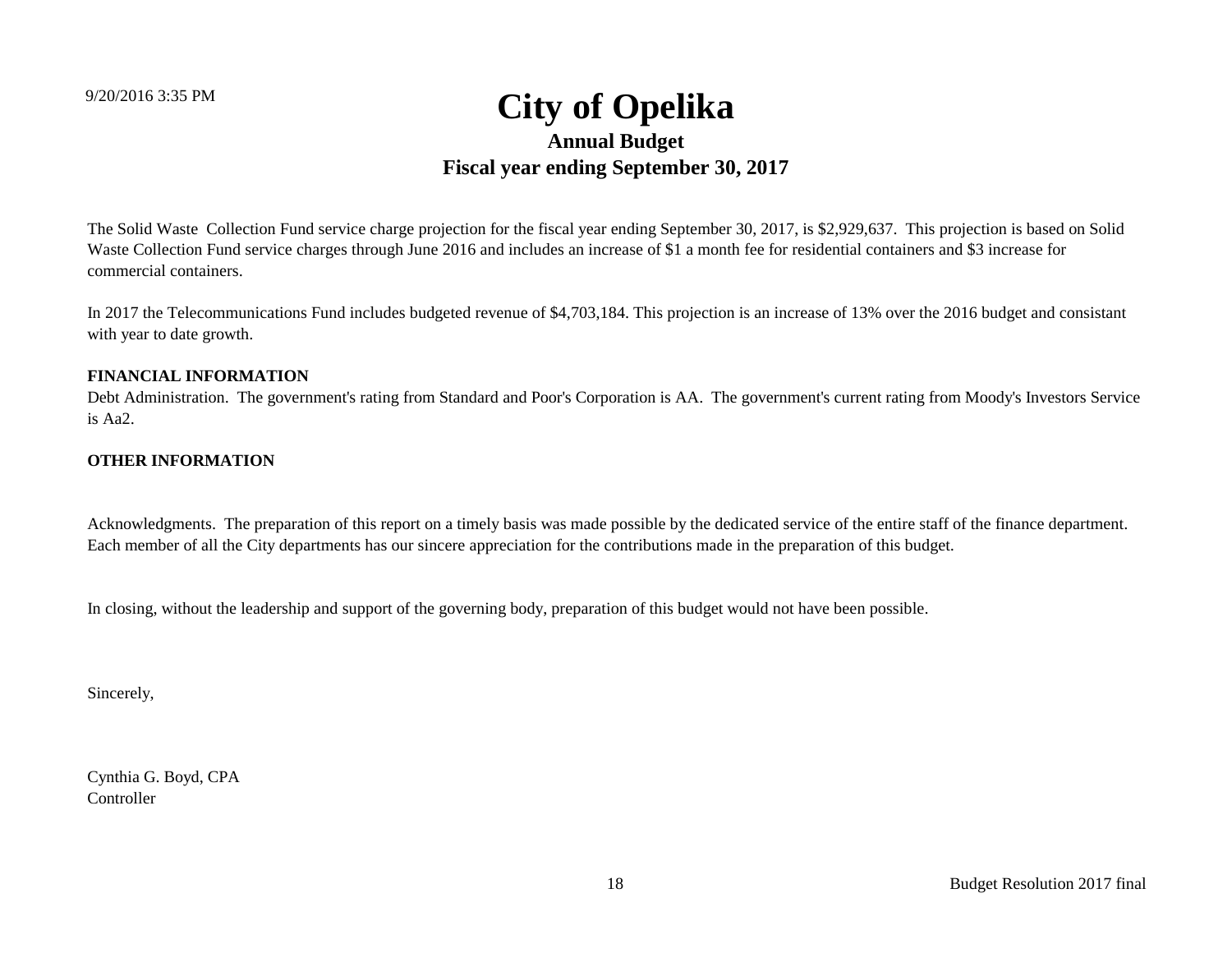**Annual Budget**

**Fiscal year ending September 30, 2017**

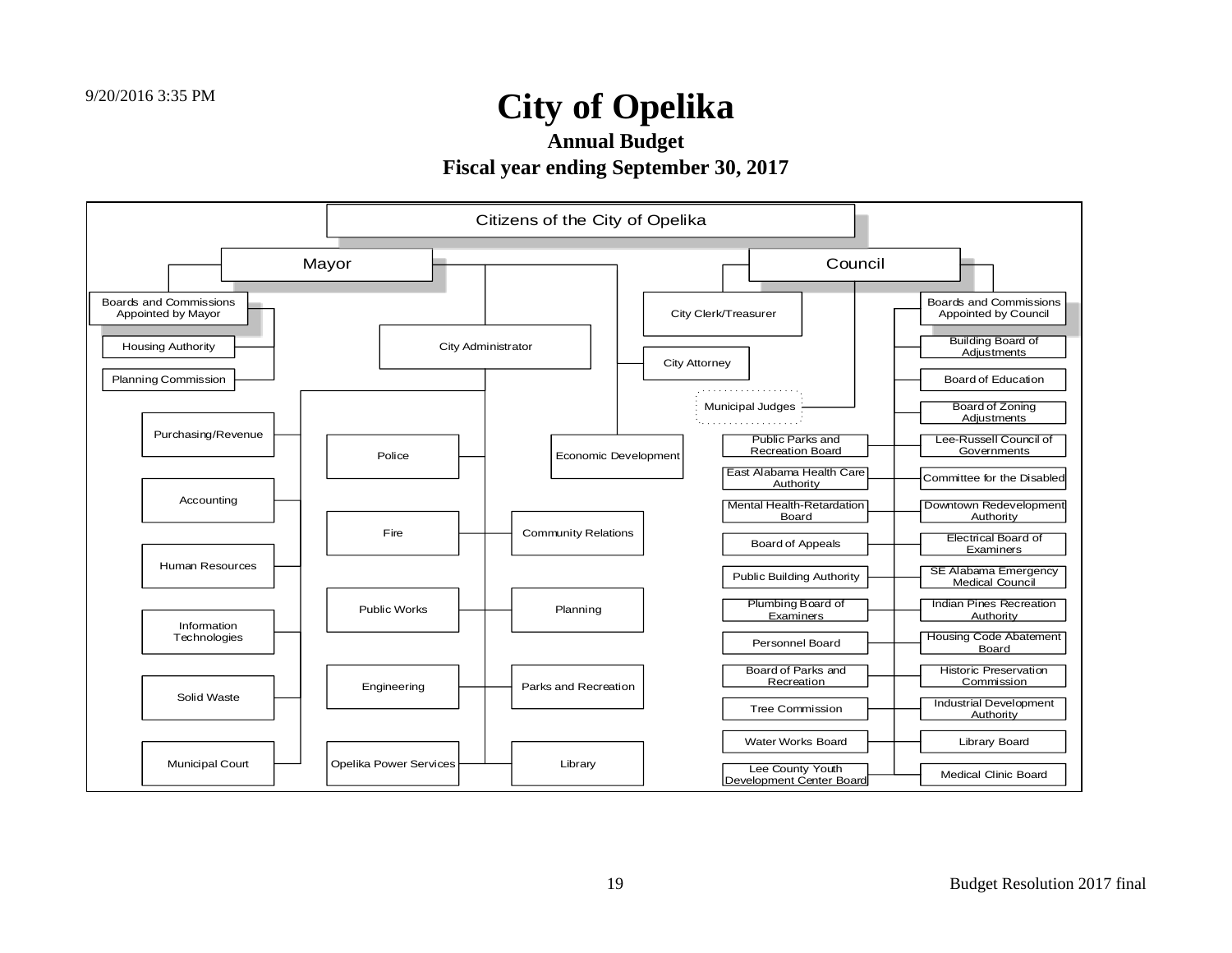**Annual Budget Fiscal year ending September 30, 2017**

**Officials of the City of Opelika**

| Mayor                                | Gary Fuller           |
|--------------------------------------|-----------------------|
| Council member, ward 1               | Patricia A. Jones     |
| Council member, ward 2               | Larry D. Gray         |
| Council member, ward 3               | Dozier H. Smith T     |
| Council President, ward 4            | Charles E. Smith, Jr. |
| Council member, ward 5               | David Canon           |
| City Administrator                   | <b>Joey Motley</b>    |
| Municipal Judge                      | H. Kenneth Wilkes     |
| Associate Judge                      | Ben Hand              |
| <b>Public Defender</b>               | M. Joann Camp         |
| <b>City Attorney</b>                 | Guy F. Gunter, III    |
| City Clerk/Treasurer                 | Robert G. Shuman      |
| Controller                           | Cynthia G. Boyd       |
| <b>Chief Technology Officer</b>      | Stephen N. Dawe       |
| <b>Human Resources Director</b>      | Lisa McLeod           |
| <b>Planning Director</b>             | Gerald E. Kelley      |
| Purchasing Agent/Revenue Manager     | Lillie Finley         |
| <b>Chief of Police</b>               | John H. McEachern III |
| Fire Chief                           | Byron J Prather, Jr.  |
| City Engineer                        | Scott H. Parker       |
| <b>Library Director</b>              | Rosanna McGinnis      |
| Parks and Recreation Director        | Samuel S. Bailey, Jr. |
| Opelika Power Services Director      | Derek Lee             |
| <b>Economic Development Director</b> | Lori B. Huguley       |
| <b>Community Relations Officer</b>   | Jan H. Gunter         |
|                                      |                       |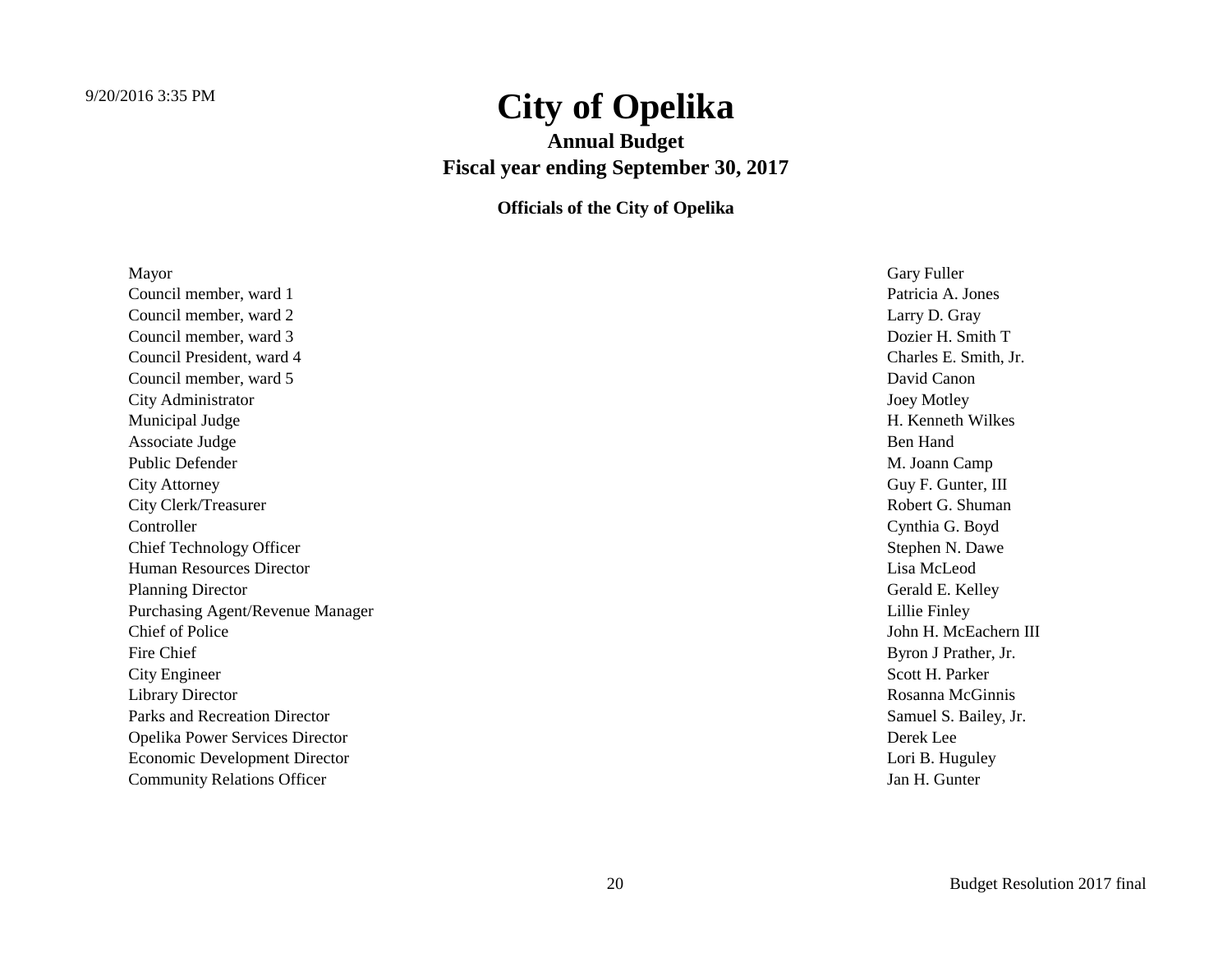**Annual Budget Fiscal year ending September 30, 2017**

**( this page intentionally left blank )**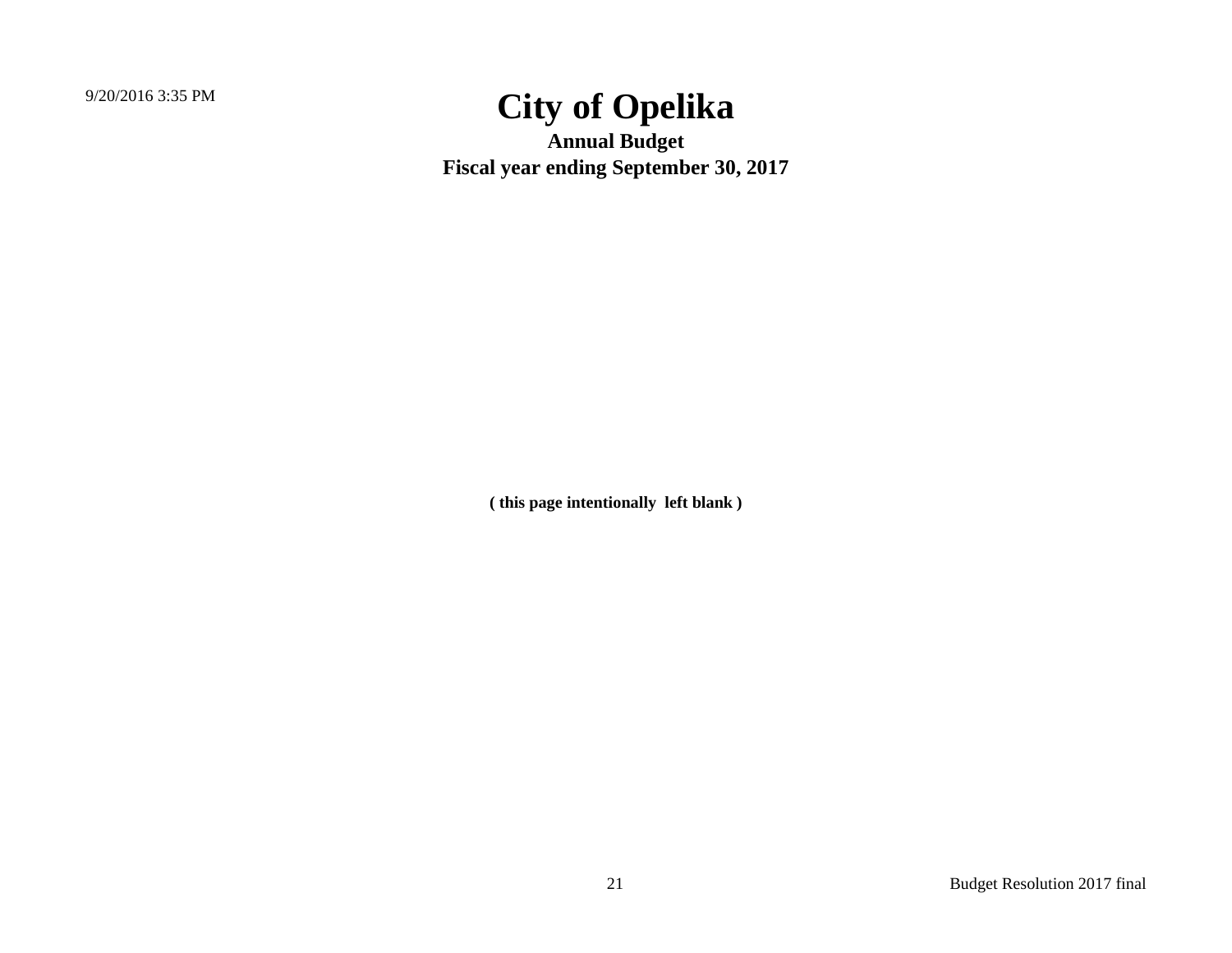**Annual Budget Fiscal year ending September 30, 2017**

**Budget Section**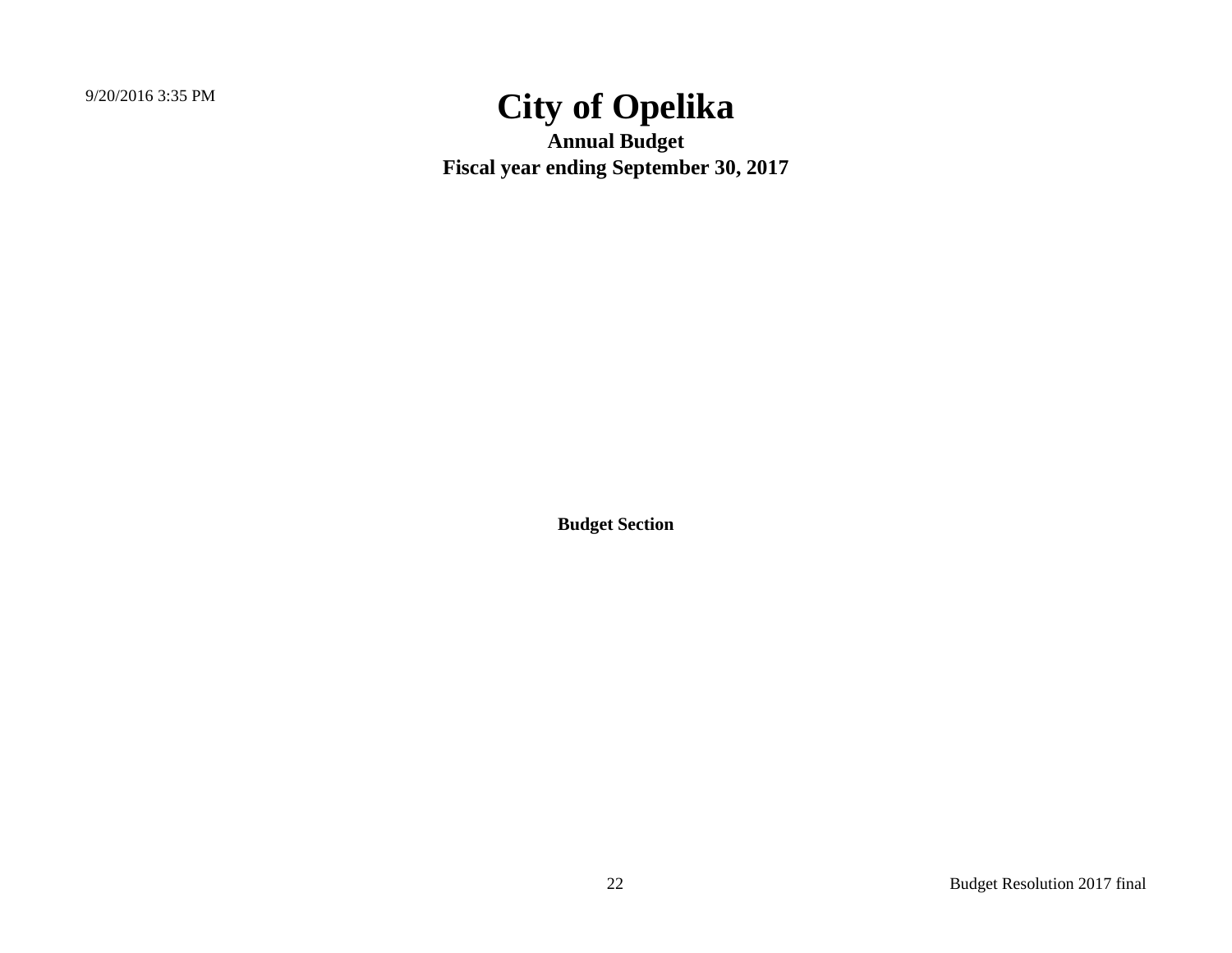|                                                   |                  | <b>Governmental Fund Types</b> |                     |                          |                         |
|---------------------------------------------------|------------------|--------------------------------|---------------------|--------------------------|-------------------------|
|                                                   | General<br>Fund  | Special<br>Revenue             | Capital<br>Projects | Proprietary<br>Fund type | Memo<br>Total           |
| Revenues                                          | 53,203,308       | 9,992,304                      | 123,000             | 53,932,013               | 117,250,625             |
| Non-operating revenues<br>Other financing sources | 3,982,328        | 4,266,921                      | 2,909,800           | 1,305,636<br>227,004     | 1,305,636<br>11,386,053 |
| Total revenues                                    | 57,185,636       | 14,259,225                     | 3,032,800           | 55,464,653               | 129,942,314             |
| Departmental expenditures                         | 31,257,403       | 5,048,004                      | 3,032,800           | 46,863,634               | 86,201,840              |
| Appropriations                                    | 6,771,769        | 6,159,501                      |                     |                          | 12,931,270              |
| Capital outlay                                    | 6,179,755        | 574,000                        |                     |                          | 6,753,755               |
| Debt service                                      | 4,975,821        |                                |                     |                          | 4,975,821               |
| Non-operating expenses                            |                  |                                |                     | 2,030,978                | 2,030,978               |
| Transfers-out                                     | 8,000,888        | 2,477,720                      |                     | 3,000,000                | 13,478,608              |
| Total expenditures                                | 57,185,636       | 14,259,225                     | 3,032,800           | 51,894,612               | 126,372,272             |
| Total revenues over (under)                       |                  |                                |                     |                          |                         |
| total expenditures                                | $\boldsymbol{0}$ |                                |                     | 3,570,041                | 3,570,042               |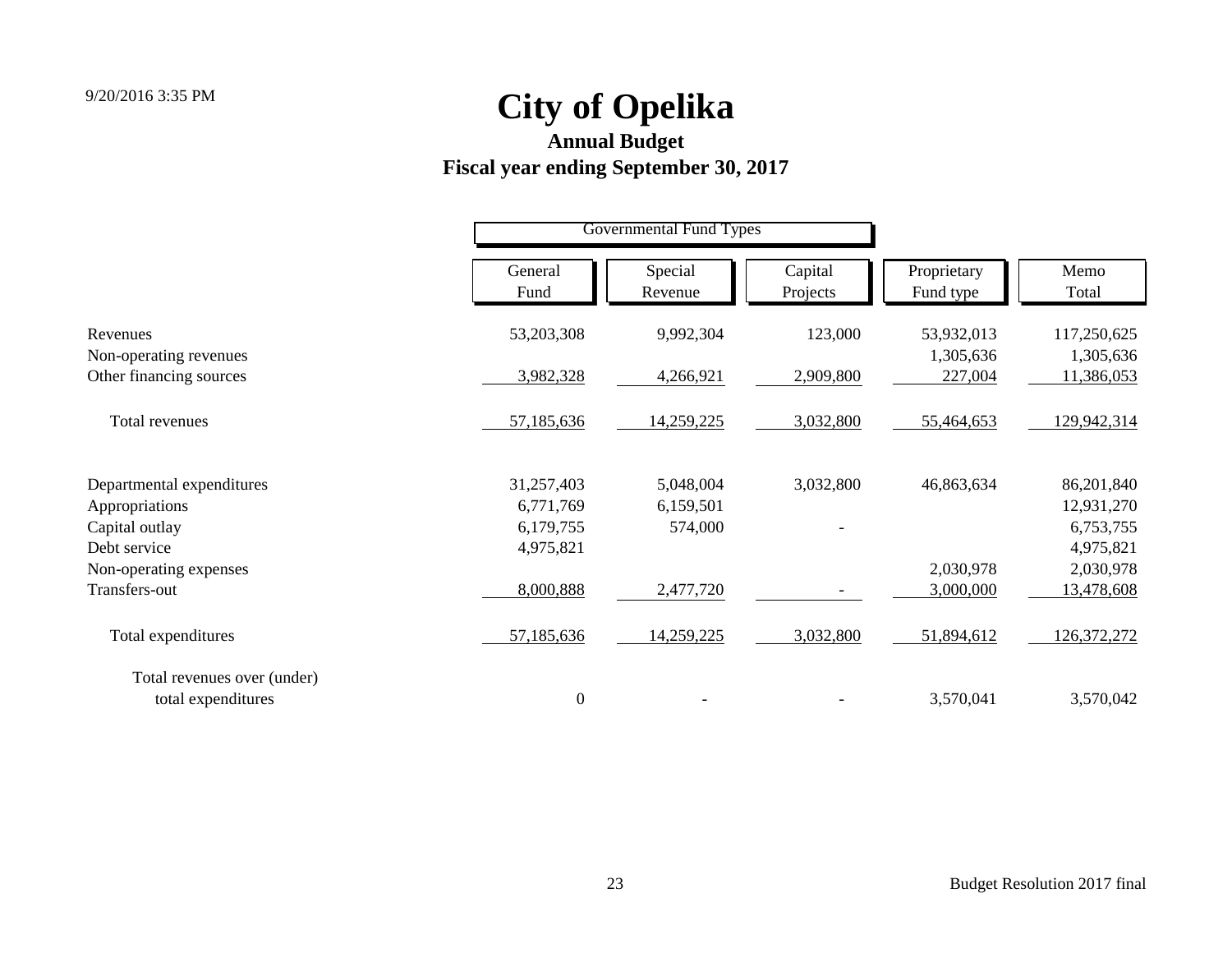### **Annual Budget Fiscal year ending September 30, 2017**

|                                                    | <b>Governmental Fund Types</b> |                    |                     |                          |               |
|----------------------------------------------------|--------------------------------|--------------------|---------------------|--------------------------|---------------|
|                                                    | General<br>Fund                | Special<br>Revenue | Capital<br>Projects | Proprietary<br>Fund type | Memo<br>Total |
| Adjustments to obtain estimated funds flow:        |                                |                    |                     |                          |               |
| Add:                                               |                                |                    |                     |                          |               |
| Depreciation                                       |                                |                    |                     | 5,199,996                | 5,199,996     |
| <b>Debt Proceeds</b>                               |                                |                    |                     | 1,527,165                | 1,527,165     |
| Subtract:                                          |                                |                    |                     |                          |               |
| Funds committed for fire truck                     |                                |                    |                     |                          |               |
| <b>Fixed Assets</b>                                |                                |                    |                     | 1,735,000                | 1,735,000     |
| <b>System Expansion</b>                            |                                |                    |                     | 6,490,501                | 6,490,501     |
| Line of credit from Electric to Telecommunications |                                |                    |                     | 1,527,165                | 1,527,165     |
| Debt principal payments                            |                                |                    |                     | 600,000                  | 600,000       |
| Projected increase or (decrease) in funds          | $\boldsymbol{0}$               | $\qquad \qquad -$  |                     | (55, 464)                | (55, 463)     |
| Projected fund balance, beginning of year          | 50,722,838                     | 12,485,490         | 988,611             | 17,850,474               | 82,047,413    |
| Projected fund balance, end of year                | 50,722,838                     | 12,485,490         | 988,611             | 17,795,011               | 81,991,950    |

\* Proprietary type funds use accrual based accounting and governmental funds use modified accrual based accounting. For the purposes of this overview the differences are not considered significant.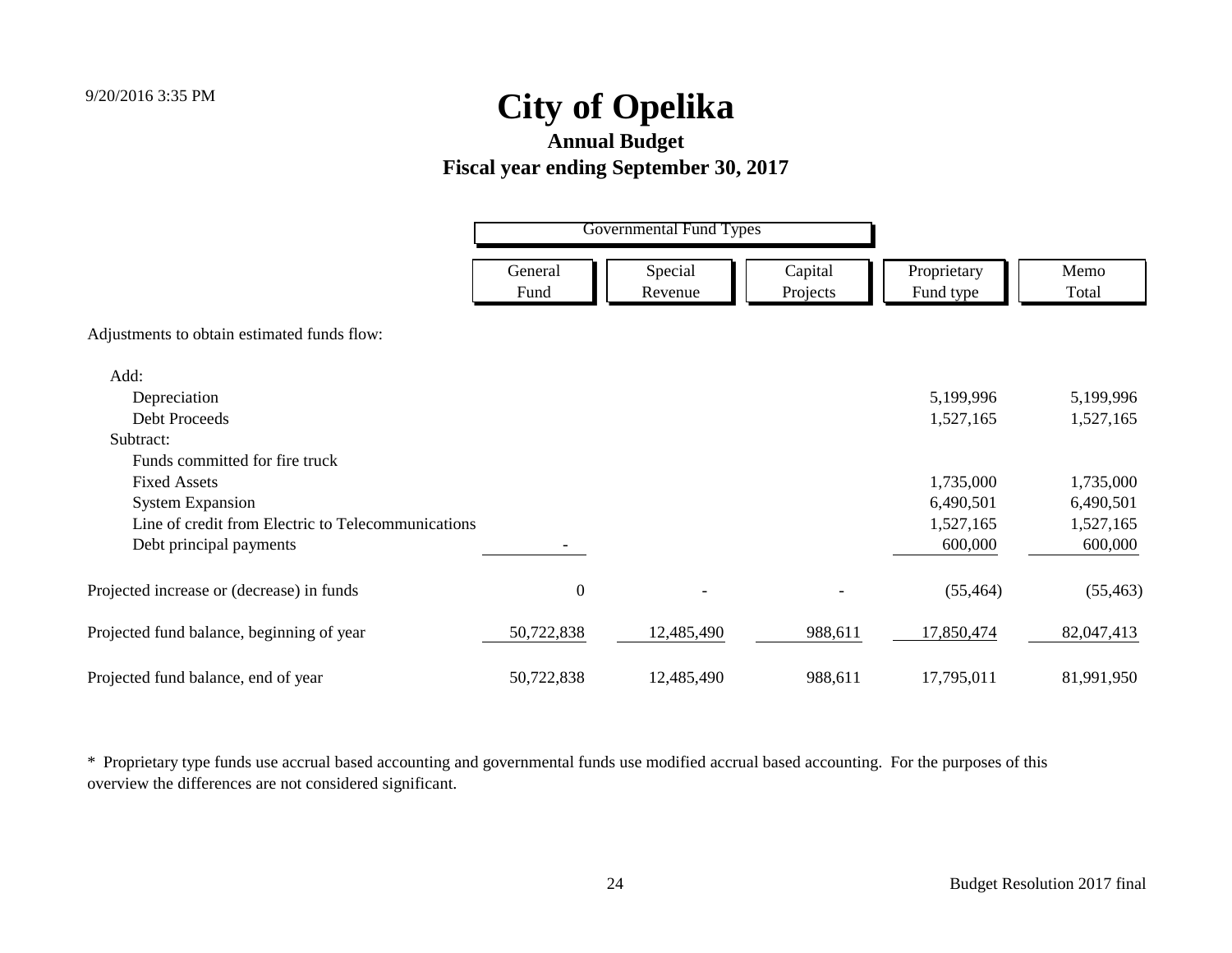### **Annual Budget Fiscal year ending September 30, 2017**

|                                                                                                                                                                                     | <b>Governmental Fund Types</b> |                    |                     |                          |               |
|-------------------------------------------------------------------------------------------------------------------------------------------------------------------------------------|--------------------------------|--------------------|---------------------|--------------------------|---------------|
|                                                                                                                                                                                     | General<br>Fund                | Special<br>Revenue | Capital<br>Projects | Proprietary<br>Fund type | Memo<br>Total |
| Less: Fund balance non-spendable/restricted/committed/assigned/encumbered:                                                                                                          |                                |                    |                     |                          |               |
| Encumbered for future expenditures                                                                                                                                                  | 3,682,429                      | (325,959)          | 14,810              | 1,978,179                | 5,349,458     |
| Fund balance other than unassigned                                                                                                                                                  | 9,477,239                      | 12,811,449         | 973,801             |                          | 23,262,489    |
| Unassigned fund balance, end of year                                                                                                                                                | 37,563,170                     | $\overline{0}$     |                     | 15,816,832               | 53,380,002    |
| The City Council desires that a minimum level of<br>Unassigned Fund Balance be maintained at an<br>amount equal to ten percent of budgeted<br>revenues for the General Fund and the |                                |                    |                     |                          |               |
| Proprietary Fund Types                                                                                                                                                              | 5,718,564                      |                    |                     | 5,393,201                | 11, 111, 765  |
|                                                                                                                                                                                     | 31,844,607                     | $\Omega$           |                     | 10,423,631               | 42,268,238    |

\* Proprietary type funds use accrual based accounting and governmental funds use modified accrual based accounting. For the purposes of this overview the differences are not considered significant.

- 1990 - 1990 -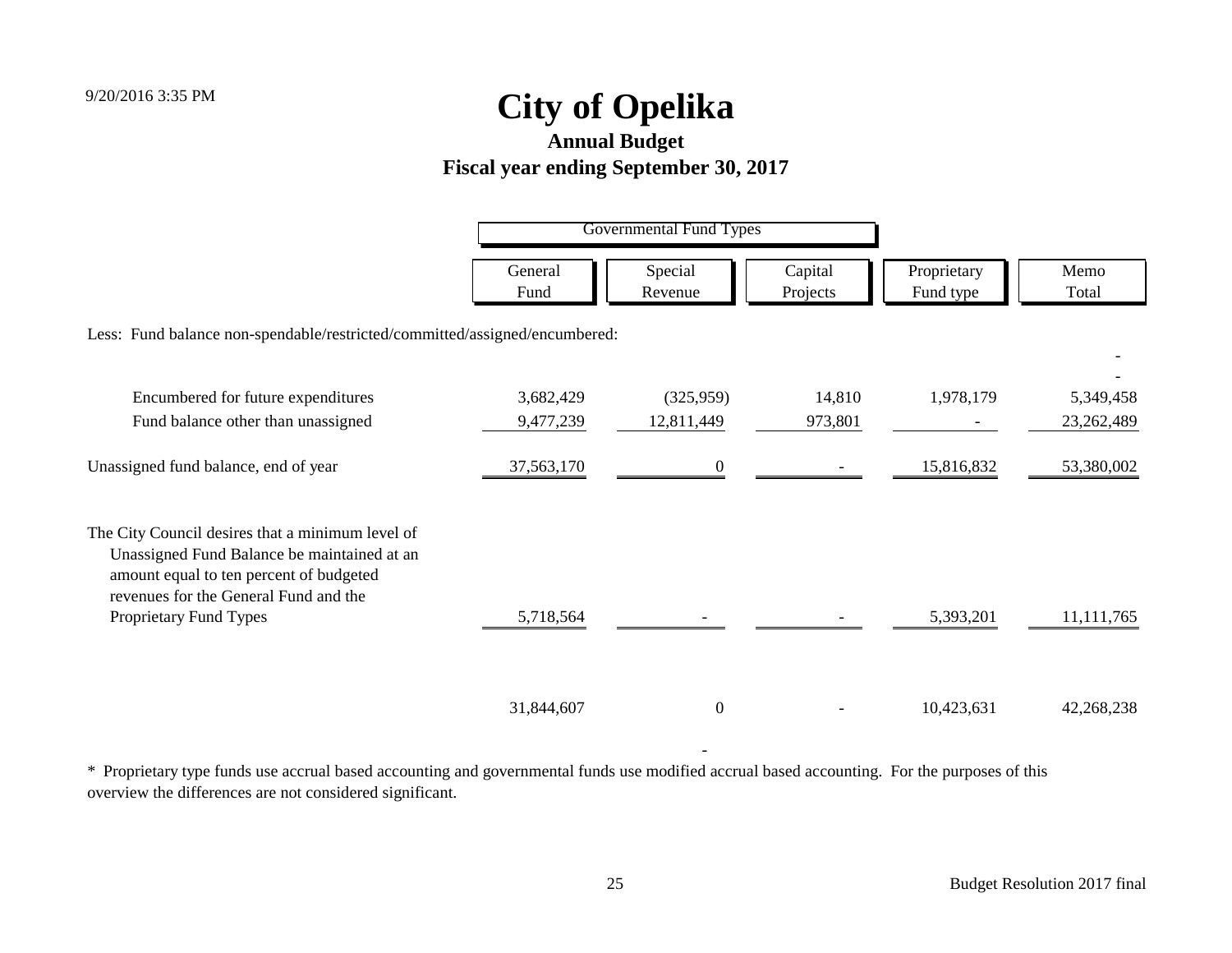**Annual Budget Fiscal year ending September 30, 2017**

**( this page intentionally left blank )**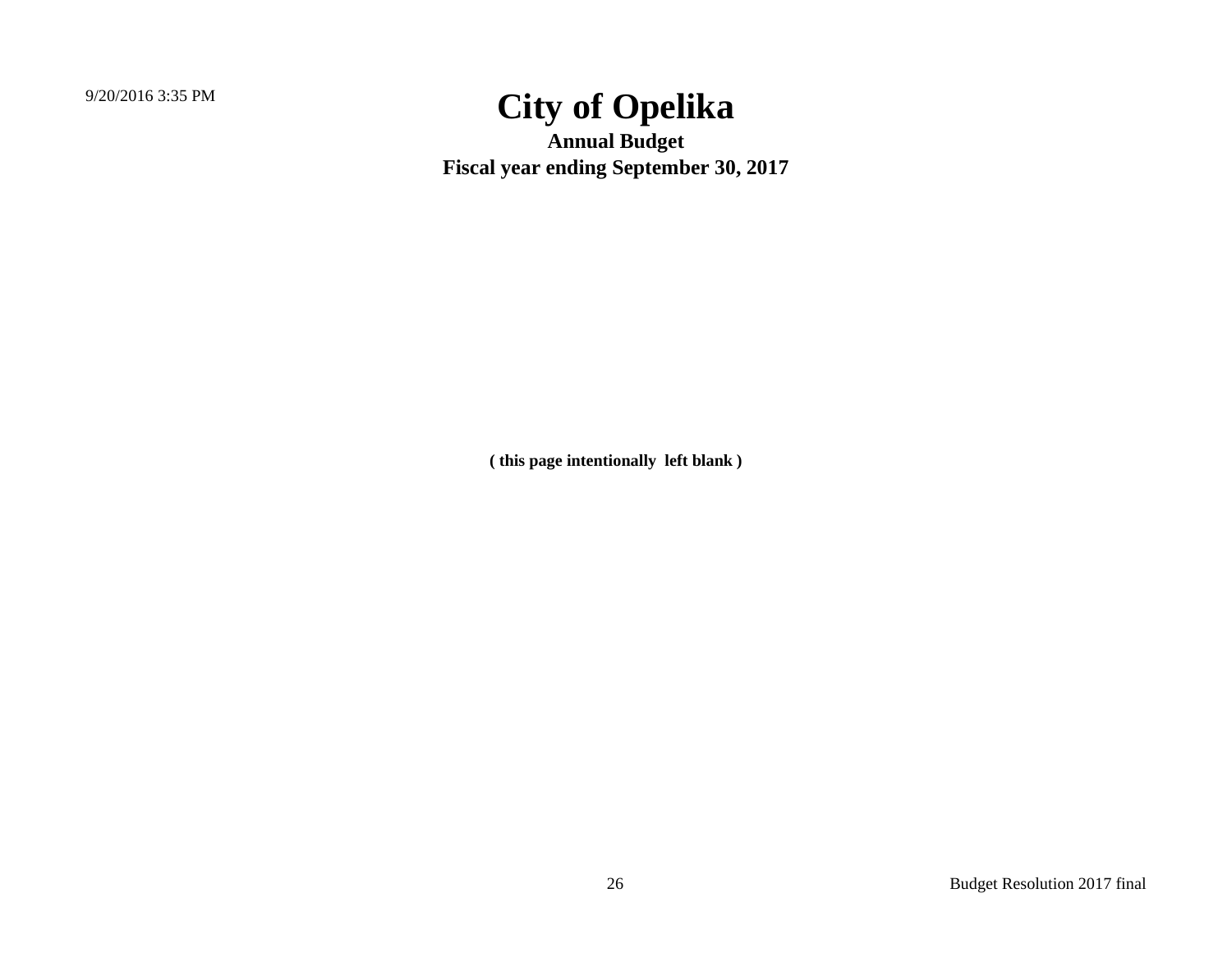**Annual Budget Fiscal year ending September 30, 2017**

### **General Fund**

The General Fund is used for resources traditionally associated with the government which are not required legally or by sound financial management to be accounted for in another fund.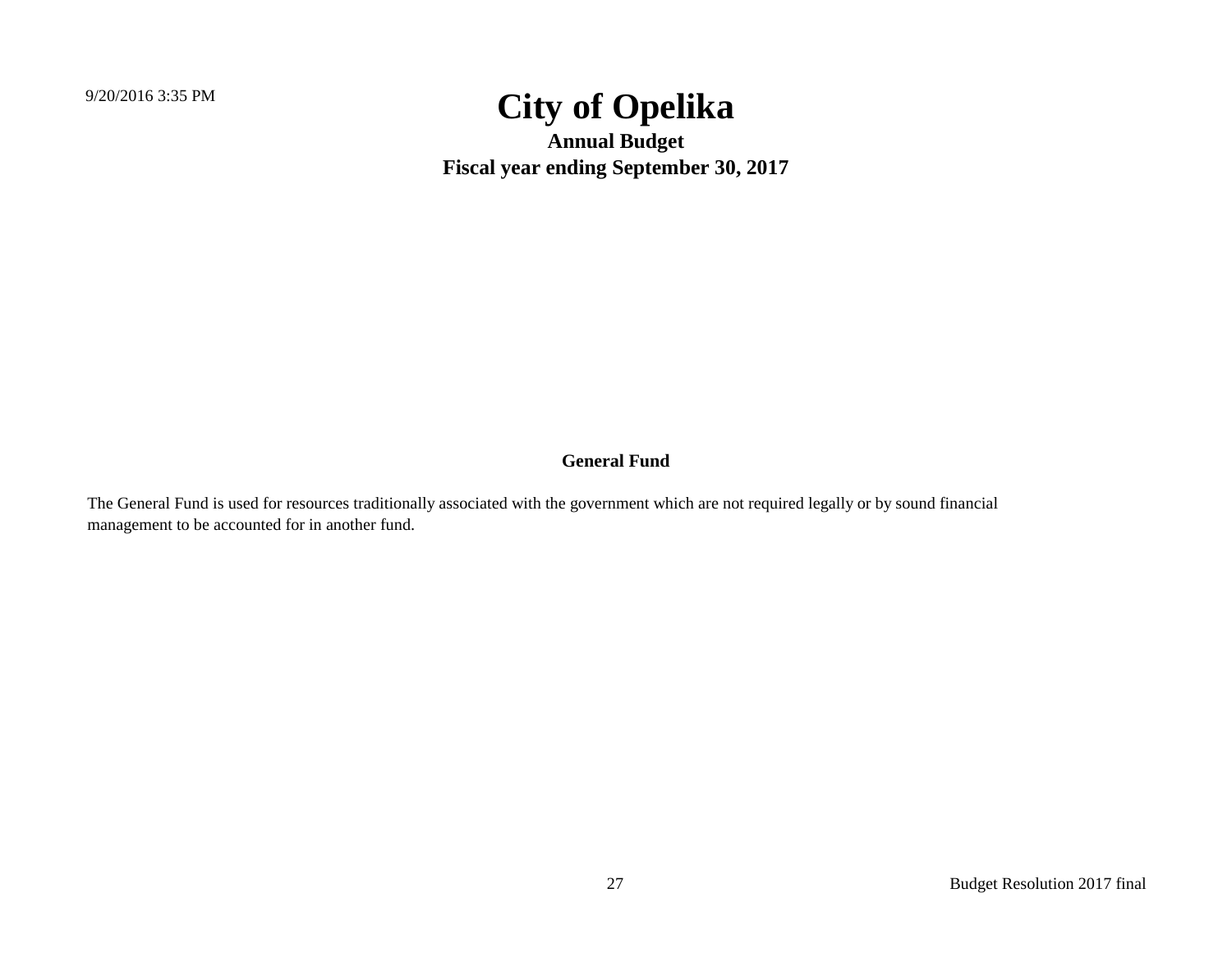|                            | Actual<br>2013 | Actual<br>2014 | Actual<br>2015 | Year to Date<br>(June)2016 | <b>Budget</b><br>2017 |
|----------------------------|----------------|----------------|----------------|----------------------------|-----------------------|
| <b>Governmental Funds:</b> |                |                |                |                            |                       |
| General Fund:              |                |                |                |                            |                       |
| Revenues:                  |                |                |                |                            |                       |
| Taxes:                     |                |                |                |                            |                       |
| <b>Sales</b>               | 24,454,096     | 25,531,042     | 27,505,938     | 25,722,504                 | 30,290,000            |
| Property:                  |                |                |                |                            |                       |
| Property                   | 3,028,018      | 3,024,488      | 3,150,286      | 3,249,406                  | 3,330,000             |
| Payments in lieu of taxes  | 9,760          | 26,002         |                | 22,031                     | 22,000                |
|                            | 3,037,778      | 3,050,490      | 3,150,286      | 3,271,438                  | 3,352,000             |
| Other:                     |                |                |                |                            |                       |
| Gasoline                   | 818,099        | 769,258        | 761,489        | 647,943                    | 772,000               |
| Cigarette                  | 89,075         | 83,243         | 87,454         | 72,406                     | 88,000                |
| Wine                       | 23,709         | 23,319         | 29,266         | 25,720                     | 30,000                |
| Rental                     | 439,466        | 500,166        | 506,697        | 455,421                    | 542,000               |
|                            | 1,370,349      | 1,375,986      | 1,384,906      | 1,201,490                  | 1,432,000             |
| Total taxes                | 28,862,223     | 29,957,518     | 32,041,130     | 30,195,432                 | 35,074,000            |
| Special assessments:       | 11,211         | 8,382          | 13,687         | 1,600                      | 2,500                 |
| Licenses and permits:      |                |                |                |                            |                       |
| Occupational               | 8,872,885      | 8,917,021      | 9,547,138      | 9,773,753                  | 9,936,008             |
| <b>Business:</b>           |                |                |                |                            |                       |
| General                    | 2,872,733      | 3,150,917      | 3,382,064      | 3,092,899                  | 2,880,000             |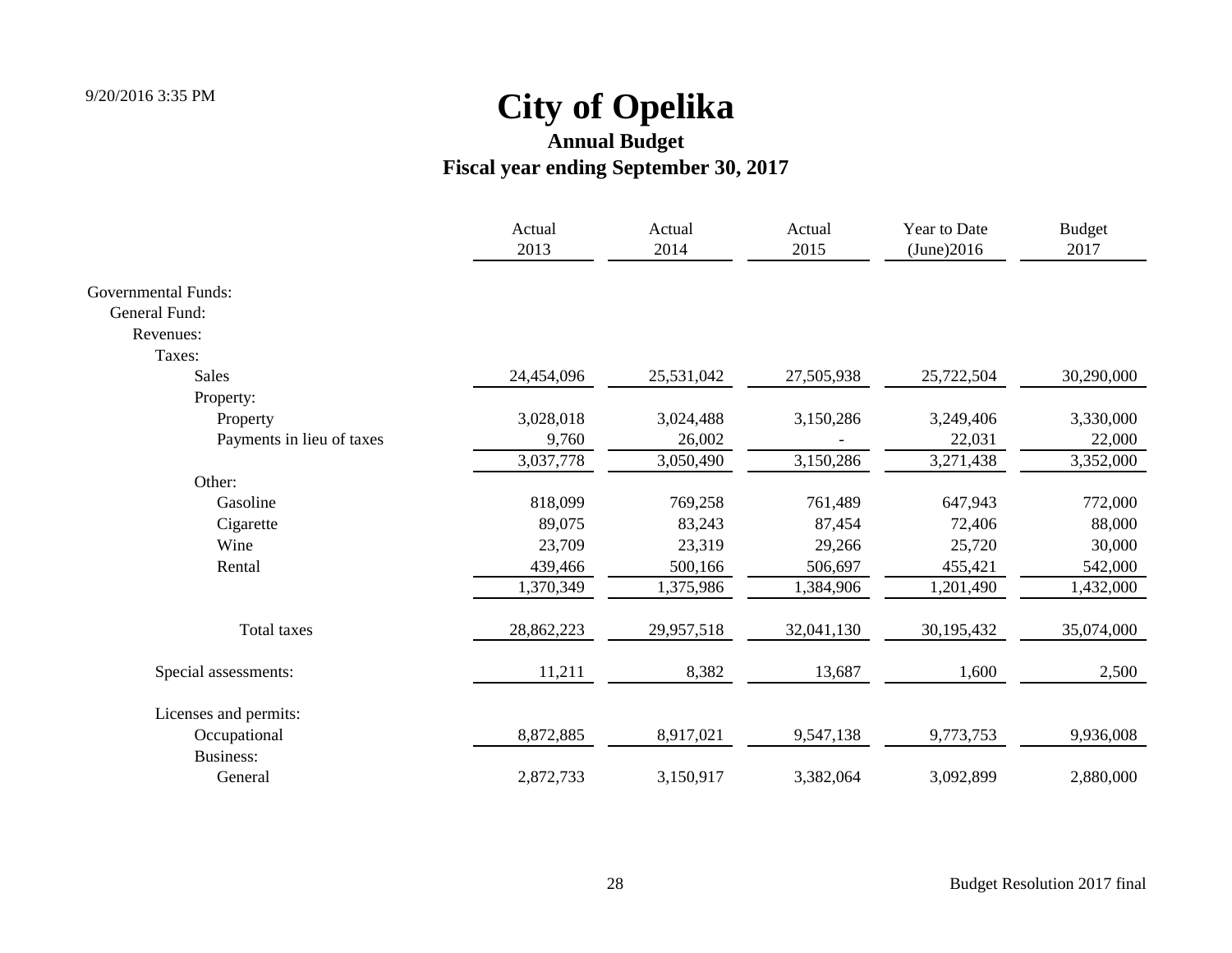|                                 | Actual     | Actual     | Actual     | Year to Date | <b>Budget</b> |
|---------------------------------|------------|------------|------------|--------------|---------------|
|                                 | 2013       | 2014       | 2015       | (June)2016   | 2017          |
| Lodging                         | 624,300    | 671,296    | 768,135    | 676,428      | 825,000       |
| Franchise fee                   | 67,747     | 79,861     | 82,236     | 193,490      | 655,000       |
|                                 | 3,564,780  | 3,902,074  | 4,232,435  | 3,962,817    | 4,360,000     |
| Telecommunication fees          | 10,000     | 11,000     | 18,000     | 16,000       |               |
| Permits and inspections         | 354,038    | 409,244    | 512,532    | 466,375      | 541,000       |
|                                 | 364,038    | 420,244    | 530,532    | 482,375      | 541,000       |
| Total licenses and permits      | 12,801,703 | 13,239,339 | 14,310,106 | 14,218,945   | 14,837,008    |
| Intergovernmental revenue:      |            |            |            |              |               |
| Shared county revenue:          |            |            |            |              |               |
| Motor vehicle license           | 98,839     | 103,277    | 124,987    | 83,587       | 105,000       |
| Shared state revenue:           |            |            |            |              |               |
| Bank excise tax                 | 102,713    | 144,739    | 157,881    |              | 158,000       |
| Business privilege tax          | 71,267     | 71,801     | 72,340     | 73,074       | 73,000        |
| State asset forfeiture          | 20,034     | 15,142     | 18,732     | 7,238        | 8,000         |
| Share of liquor tax profits     | 111,659    | 121,362    | 129,741    | 120,517      | 131,000       |
|                                 | 305,673    | 353,044    | 378,694    | 200,829      | 370,000       |
| <b>Shared Federal Revenue:</b>  |            |            |            |              |               |
| <b>Federal Asset Forfeiture</b> | 27,616     | 27,365     | 26,764     | 56,297       | 27,000        |
| Other:                          |            |            |            |              |               |
| Federal                         |            |            |            |              |               |
| <b>State</b>                    | 30,958     | 26,709     | 23,379     | 18,394       |               |
| Lee County                      | 10,000     | 10,000     | 12,500     |              |               |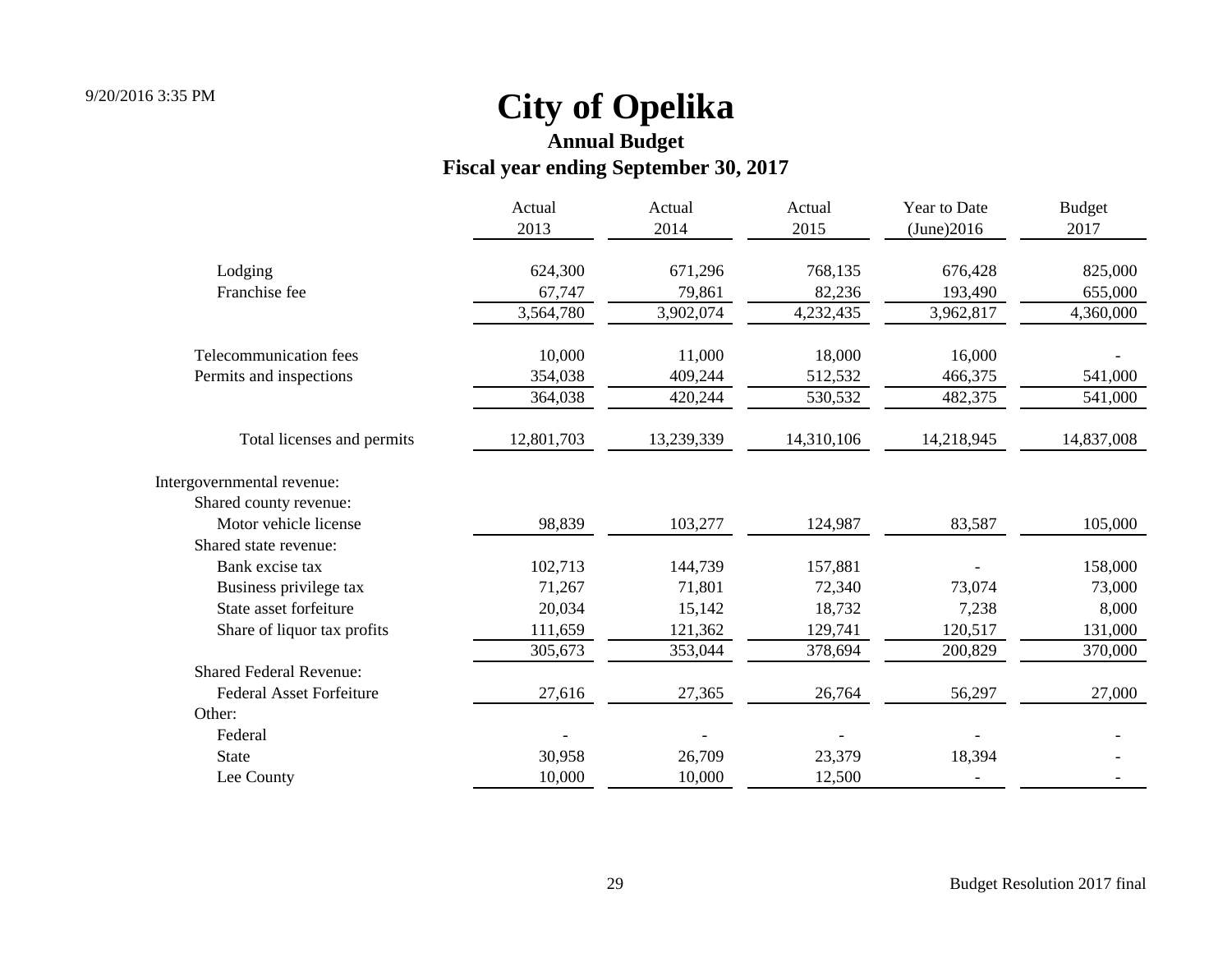## **Annual Budget**

### **Fiscal year ending September 30, 2017**

|                                   | Actual<br>2013<br>40,958 | Actual<br>2014 | Actual<br>2015 | Year to Date<br>(June)2016<br>18,394 | <b>Budget</b><br>2017 |
|-----------------------------------|--------------------------|----------------|----------------|--------------------------------------|-----------------------|
|                                   |                          | 36,709         | 35,879         |                                      |                       |
| Total intergovernmental revenue   | 473,086                  | 520,395        | 566,324        | 359,107                              | 502,000               |
| Charges for services:             |                          |                |                |                                      |                       |
| <b>General Government:</b>        |                          |                |                |                                      |                       |
| Other                             | 26,507                   | 13,012         | 13,083         | 14,984                               | 18,000                |
| Public safety:                    |                          |                |                |                                      |                       |
| Highway Safety Program            |                          |                |                |                                      |                       |
| <b>Board of Education</b>         | 12,000                   | 12,000         | 12,000         |                                      |                       |
| <b>Housing Authority</b>          | 52,500                   | 35,000         |                |                                      |                       |
| Communications / E911             | 40,000                   | 102,000        | 40,000         | 20,000                               | 50,000                |
| <b>Water Works Board</b>          |                          |                |                |                                      |                       |
| <b>Auburn University</b>          | 60,423                   | 64,537         | 54,867         | 50,876                               | 67,000                |
| Other                             |                          |                | 1,734          | 71,470                               | 65,200                |
| Towing, firecalls, Training, EMS  | 2,401                    | 3,815          | 3,890          | 13,356                               | 4,000                 |
|                                   | 167,324                  | 217,352        | 112,491        | 155,701                              | 186,200               |
| Public Works:                     |                          |                |                |                                      |                       |
| Clearing and grading - other      | 50,415                   | 67,842         | 72,331         | 64,378                               | 76,000                |
| Health:                           |                          |                |                |                                      |                       |
| Graves and monuments              | 112,902                  | 124,275        | 145,950        | 110,900                              | 136,000               |
| <b>Cemetery Vases and Markers</b> | 3,356                    | 2,157          | 3,730          | 370                                  |                       |
|                                   | 116,258                  | 126,432        | 149,680        | 111,270                              | 136,000               |
| Culture and recreation:           |                          |                |                |                                      |                       |
| Entry fees and concessions        | 1,390,847                | 1,422,008      | 1,499,054      | 1,070,635                            | 1,354,600             |
| Total charges for service         | 1,751,351                | 1,846,646      | 1,846,639      | 1,416,969                            | 1,770,800             |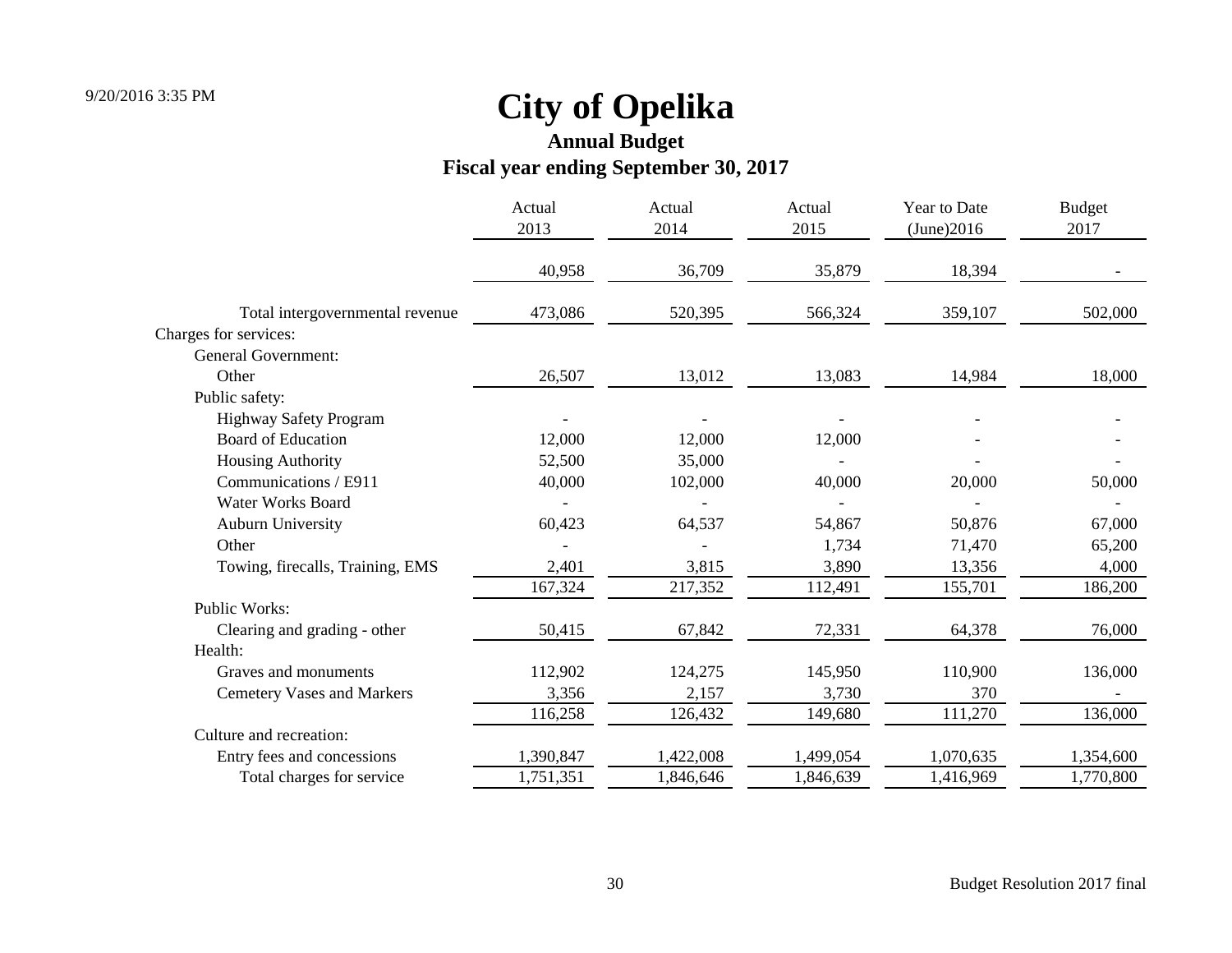|                              | Actual<br>2013 | Actual<br>2014 | Actual<br>2015 | Year to Date<br>(June)2016 | <b>Budget</b><br>2017 |
|------------------------------|----------------|----------------|----------------|----------------------------|-----------------------|
| Fines and forfeits:          |                |                |                |                            |                       |
| Public safety:               |                |                |                |                            |                       |
| Fines and costs              | 587,711        | 825,393        | 845,119        | 485,219                    | 722,000               |
| Culture and recreation:      |                |                |                |                            |                       |
| Fines                        | 35,018         | 23,954         | 40,339         | 31,944                     | 30,000                |
| Total fines and forfeits     | 622,729        | 849,347        | 885,458        | 517,163                    | 752,000               |
| Miscellaneous revenues:      |                |                |                |                            |                       |
| Interest earnings            | 92,425         | 86,412         | 72,370         | 36,566                     | 48,000                |
| Other:                       |                |                |                |                            |                       |
| Rental income                | 51,113         | 63,789         | 60,190         | 67,736                     | 78,000                |
| Contributions                | 17,300         | 115,560        | 97,600         | 37,338                     |                       |
| <b>Insurance Claims</b>      | 12,156         | 26,758         | 3,304          | 4,289                      | 5,000                 |
| Cemetery lots                | 85,500         | 78,250         | 116,850        | 84,930                     | 104,000               |
| Miscellaneous                | 92,919         | 227,933        | 99,381         | 38,127                     | 30,000                |
|                              | 258,988        | 512,290        | 377,324        | 232,419                    | 217,000               |
| Total miscellaneous revenues | 351,413        | 598,702        | 449,694        | 268,985                    | 265,000               |
| Total revenues               | 44,873,716     | 47,020,329     | 50,113,038     | 46,978,201                 | 53,203,308            |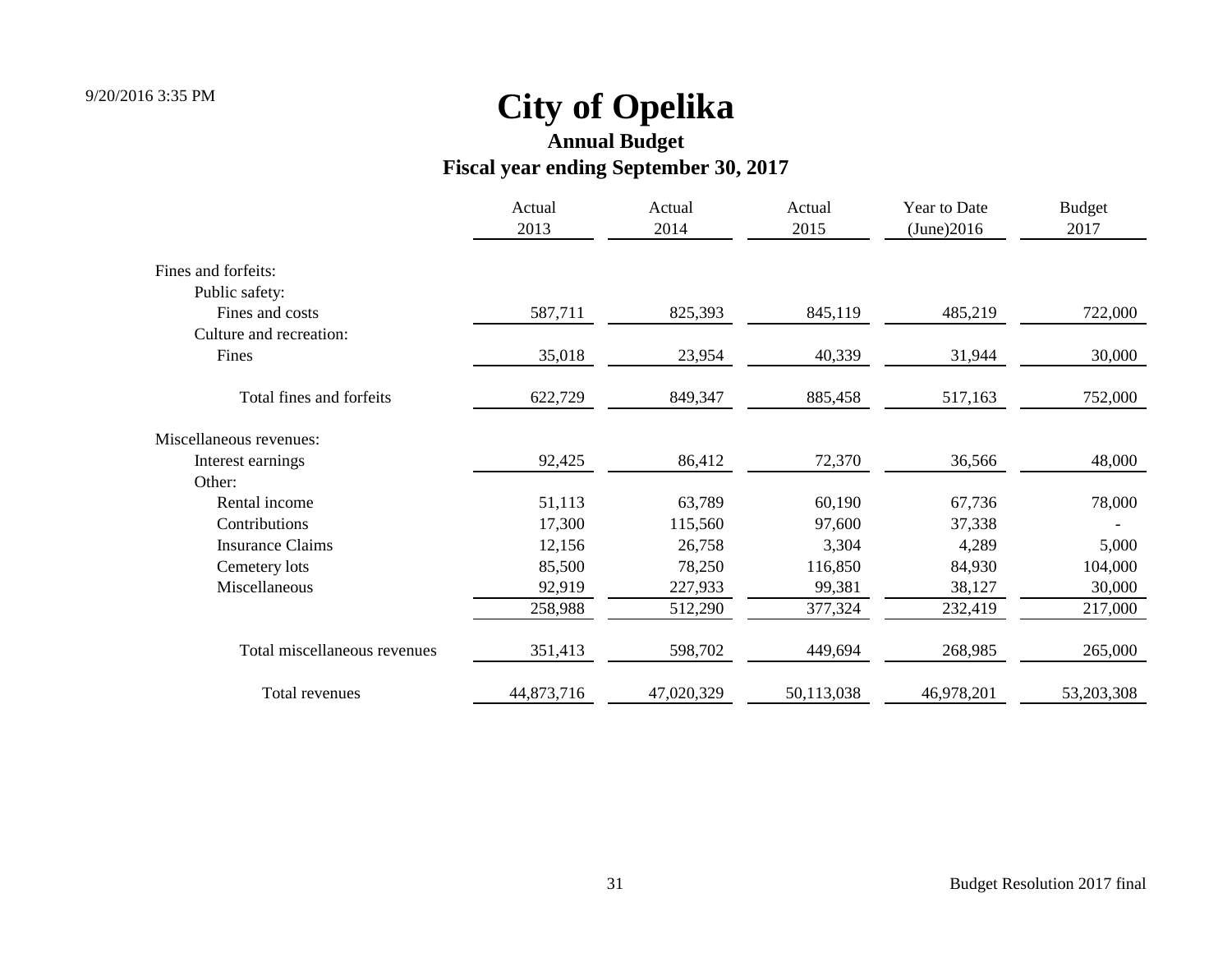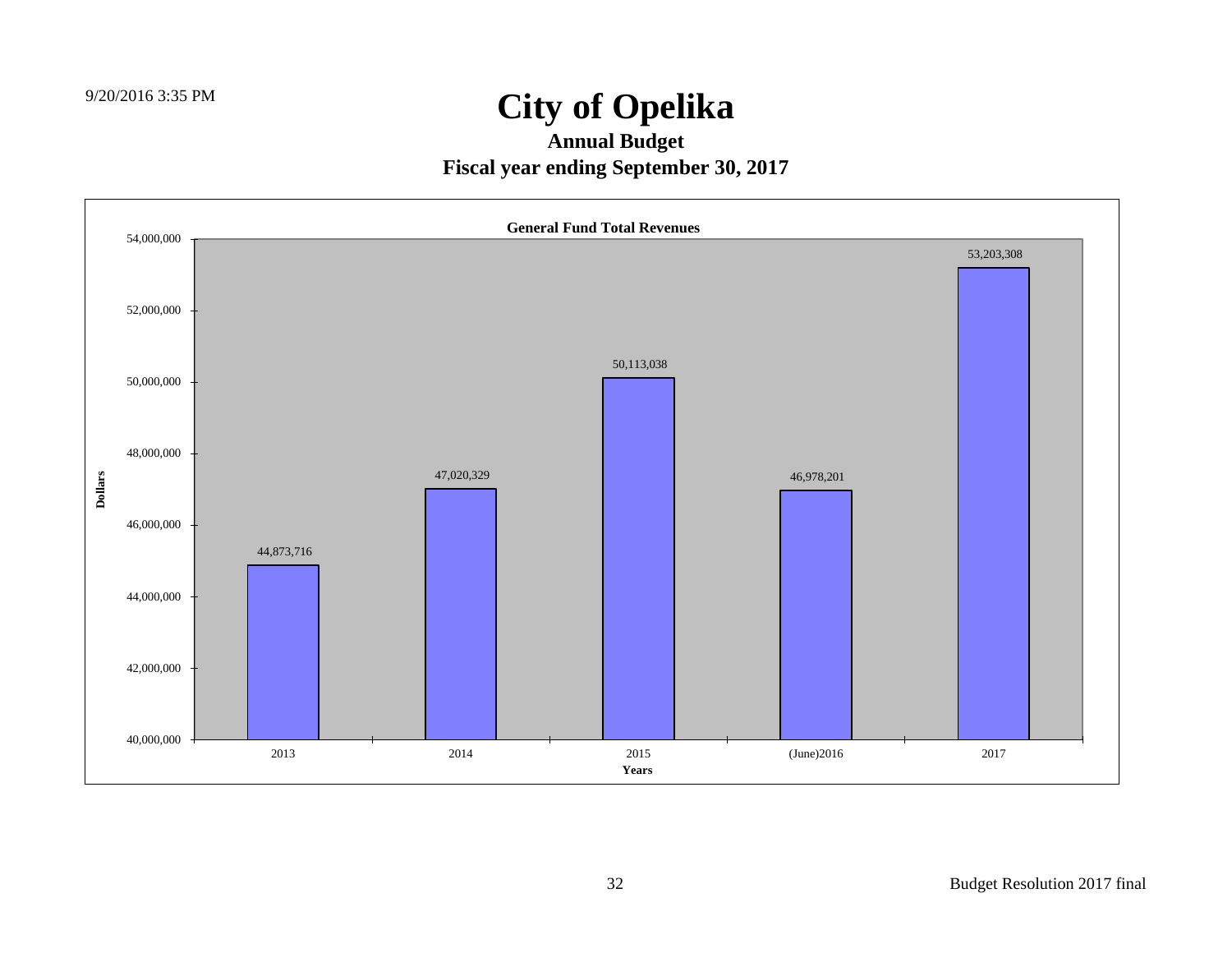|                                  | Actual<br>2013 | Actual<br>2014 | Actual<br>2015 | Year to Date<br>(June)2016 | <b>Budget</b><br>2017 |
|----------------------------------|----------------|----------------|----------------|----------------------------|-----------------------|
| Expenditures:                    |                |                |                |                            |                       |
| Current:                         |                |                |                |                            |                       |
| General government:              |                |                |                |                            |                       |
| Mayor                            |                |                |                |                            |                       |
| Personal services                | 132,252        | 135,625        | 137,564        | 118,814                    | 145,946               |
| Other                            | 47,548         | 75,274         | 68,905         | 72,715                     | 414,133               |
| Total mayor                      | 179,800        | 210,899        | 206,469        | 191,529                    | 560,079               |
| Administration:                  |                |                |                |                            |                       |
| Personal services                | 149,187        | 210,711        | 124,331        | 110,683                    | 136,793               |
| Other                            | 221,700        | 366,365        | 258,180        | 208,578                    | 293,469               |
| Services provided to other funds |                |                |                |                            |                       |
| Total administration             | 370,887        | 577,076        | 382,511        | 319,260                    | 430,262               |
| Legal:                           |                |                |                |                            |                       |
| Personal services                |                | 84,120         | 114,908        | 98,654                     | 121,455               |
| Other                            |                | 11,830         | 12,812         | 8,311                      | 27,425                |
|                                  |                | 95,950         | 127,720        | 106,965                    | 148,880               |
| Legislative - City Clerk:        |                |                |                |                            |                       |
| Personal services                | 181,286        | 183,565        | 187,954        | 158,988                    | 186,919               |
| Other                            | 186,893        | 149,518        | 150,106        | 125,835                    | 228,461               |
| Services provided to other funds |                |                |                |                            |                       |
| Total legislative                | 368,179        | 333,083        | 338,060        | 284,823                    | 415,380               |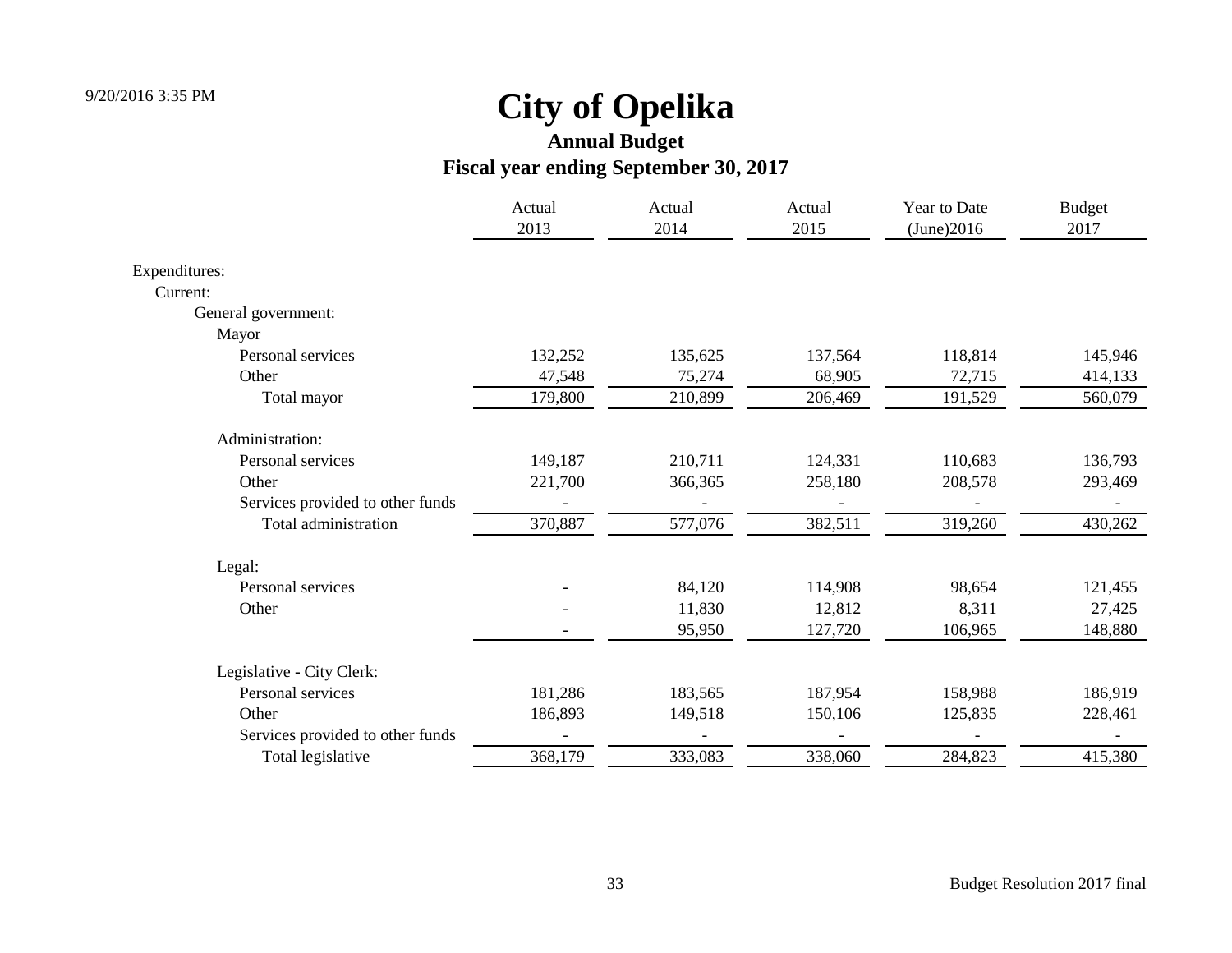|                               | Actual     | Actual     | Actual     | Year to Date | <b>Budget</b> |
|-------------------------------|------------|------------|------------|--------------|---------------|
|                               | 2013       | 2014       | 2015       | (June)2016   | 2017          |
| Expenditures:                 |            |            |            |              |               |
| Current:                      |            |            |            |              |               |
| General government:           |            |            |            |              |               |
| Other:                        |            |            |            |              |               |
| Revenue:                      |            |            |            |              |               |
| Personal services             | 214,909    | 204,943    | 180,869    | 178,171      | 283,827       |
| Other                         | 41,846     | 48,703     | 49,256     | 44,630       | 68,925        |
| Services provided other funds |            |            |            |              |               |
|                               | 256,755    | 253,646    | 230,125    | 222,801      | 352,752       |
| Accounting:                   |            |            |            |              |               |
| Personal services             | 370,312    | 383,325    | 445,911    | 382,014      | 576,230       |
| Other                         | 49,345     | 74,002     | 71,939     | 130,125      | 144,320       |
| Services provided other funds | (90, 909)  | (125, 205) | (159, 528) | (146, 234)   | (151,200)     |
|                               | 328,748    | 332,122    | 358,322    | 365,905      | 569,350       |
| Information Technologies:     |            |            |            |              |               |
| Personal services             | 554,999    | 604,278    | 620,142    | 539,177      | 650,390       |
| Other                         | 511,308    | 583,999    | 794,503    | 699,318      | 840,758       |
| Services provided other funds | (208, 610) | (229, 265) | (173, 924) | (159, 431)   | (186, 800)    |
|                               | 857,697    | 959,012    | 1,240,721  | 1,079,064    | 1,304,348     |
| Judicial:                     |            |            |            |              |               |
| Personal services             | 244,241    | 230,990    | 231,818    | 223,406      | 345,596       |
| Other                         | 215,509    | 415,872    | 609,815    | 254,264      | 352,500       |
|                               | 459,750    | 646,862    | 841,633    | 477,670      | 698,096       |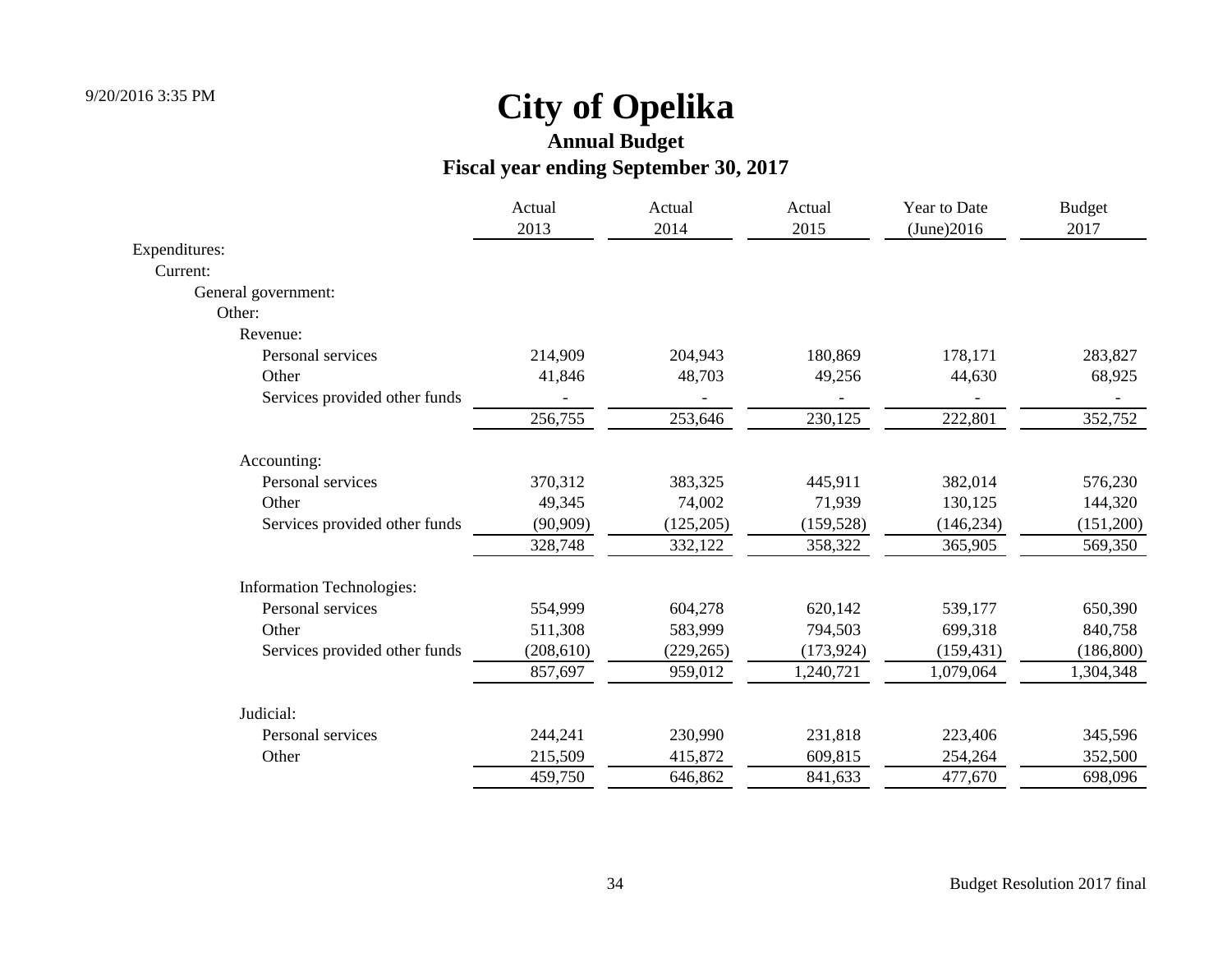|                                 | Actual    | Actual    | Actual    | Year to Date | <b>Budget</b> |
|---------------------------------|-----------|-----------|-----------|--------------|---------------|
|                                 | 2013      | 2014      | 2015      | (June)2016   | 2017          |
| Expenditures:                   |           |           |           |              |               |
| Current:                        |           |           |           |              |               |
| General government:             |           |           |           |              |               |
| Other:                          |           |           |           |              |               |
| Human Resources administration: |           |           |           |              |               |
| Personal services               | 166,972   | 229,860   | 238,371   | 205,621      | 251,220       |
| Other                           | 121,456   | 98,168    | 134,635   | 69,160       | 148,644       |
|                                 | 288,428   | 328,028   | 373,006   | 274,781      | 399,864       |
| Planning:                       |           |           |           |              |               |
| Personal services               | 285,840   | 292,344   | 306,355   | 254,340      | 348,547       |
| Other                           | 27,615    | 24,276    | 24,313    | 21,627       | 45,046        |
| Services provided to other fund |           |           |           |              |               |
|                                 | 313,455   | 316,620   | 330,668   | 275,967      | 393,592       |
| Purchasing:                     |           |           |           |              |               |
| Personal services               | 292,050   | 254,808   | 256,018   | 237,037      | 261,970       |
| Other                           | 24,576    | 34,358    | 27,710    | 11,595       | 21,771        |
| Services provided to other fund | (68, 314) | (63, 823) | (75, 374) | (69,092)     | (66, 293)     |
|                                 | 248,312   | 225,343   | 208,354   | 179,540      | 217,448       |
| <b>Community Relations:</b>     |           |           |           |              |               |
| Personal services               | 68,570    | 72,219    | 74,882    | 63,418       | 77,268        |
| Other                           | 56,972    | 54,362    | 54,743    | 40,309       | 61,550        |
|                                 | 125,542   | 126,581   | 129,625   | 103,727      | 138,818       |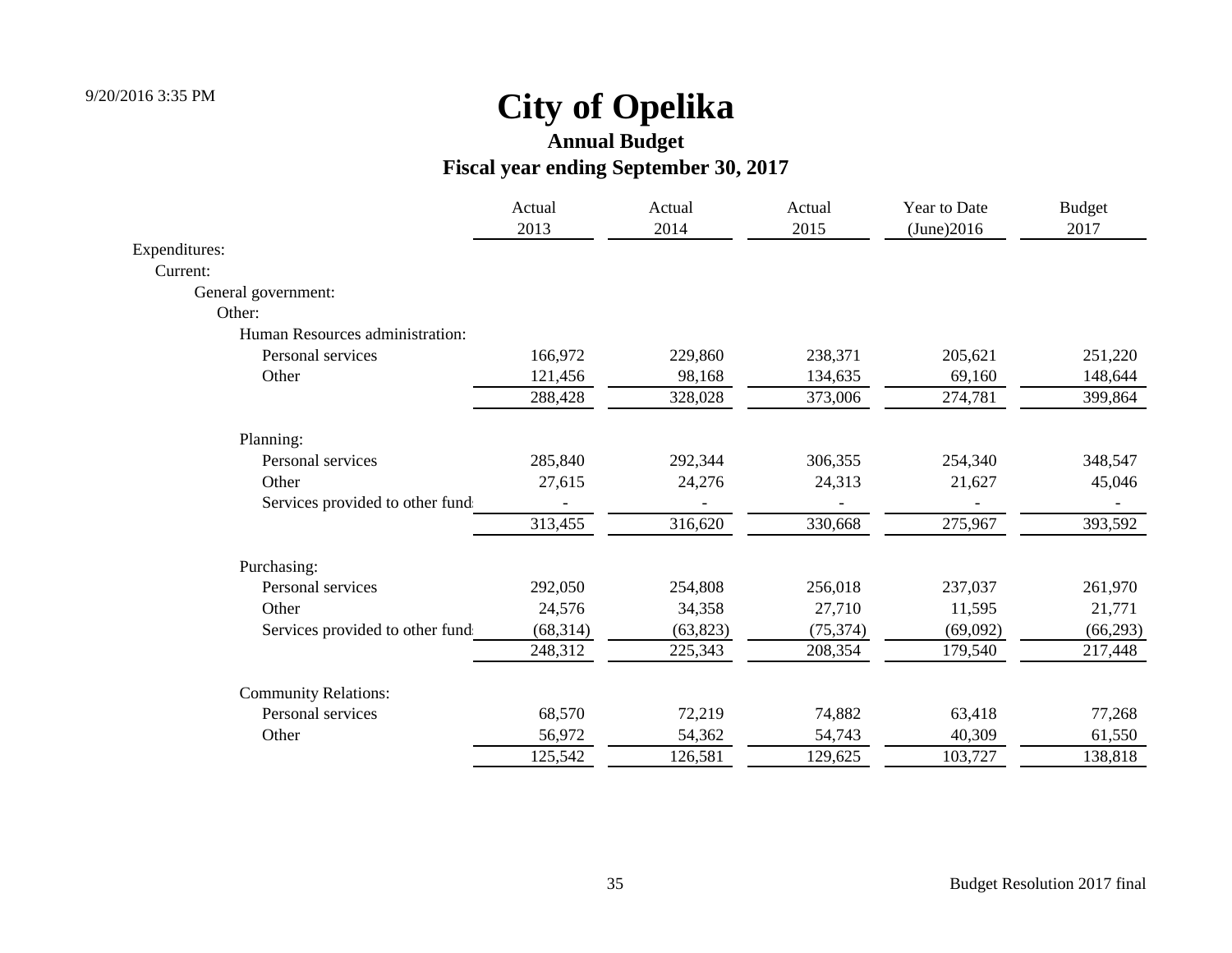|                                          | Actual<br>2013 | Actual<br>2014 | Actual<br>2015 | Year to Date<br>(June)2016 | <b>Budget</b><br>2017 |
|------------------------------------------|----------------|----------------|----------------|----------------------------|-----------------------|
| Expenditures:                            |                |                |                |                            |                       |
| Current:                                 |                |                |                |                            |                       |
| General government:                      |                |                |                |                            |                       |
| Other:                                   |                |                |                |                            |                       |
| Nondepartmental:                         |                |                |                |                            |                       |
| Auburn-Opelika Airport                   | 150,177        | 143,898        | 121,552        | 113,868                    | 151,647               |
| Lee County Area Council of Governments   | 128,400        | 128,400        | 144,210        | 102,161                    | 140,300               |
| Opelika Chamber of Commerce              | 70,000         | 70,000         | 70,000         | 55,000                     | 65,000                |
| Opelika Industrial Development Authority | 125,000        | 125,000        | 125,000        | 114,583                    | 125,000               |
| Lee County Extension Service             | 10,000         | 10,000         | 10,000         | 9,167                      | 10,000                |
| Main Street, Inc.                        | 15,000         | 17,500         | 17,500         | 20,600                     | 21,000                |
| Downtown Redevelopment Authority         | 4,500          | 4,500          | 4,500          | 4,500                      | 5,000                 |
| <b>Envision Opelika</b>                  | 12,000         | 12,000         | 12,000         | 12,000                     | 12,000                |
| <b>JW Darden Foundation</b>              |                |                |                | 3,750                      | 5,000                 |
| Other                                    | 27,700         | 20,300         | 12,500         | 15,979                     |                       |
|                                          | 542,777        | 531,598        | 517,262        | 451,608                    | 534,947               |
| Total other                              | 3,421,464      | 3,719,812      | 4,229,716      | 3,431,062                  | 4,609,216             |
| Total general government                 | 4,340,330      | 4,936,820      | 5,284,476      | 4,333,639                  | 6,163,817             |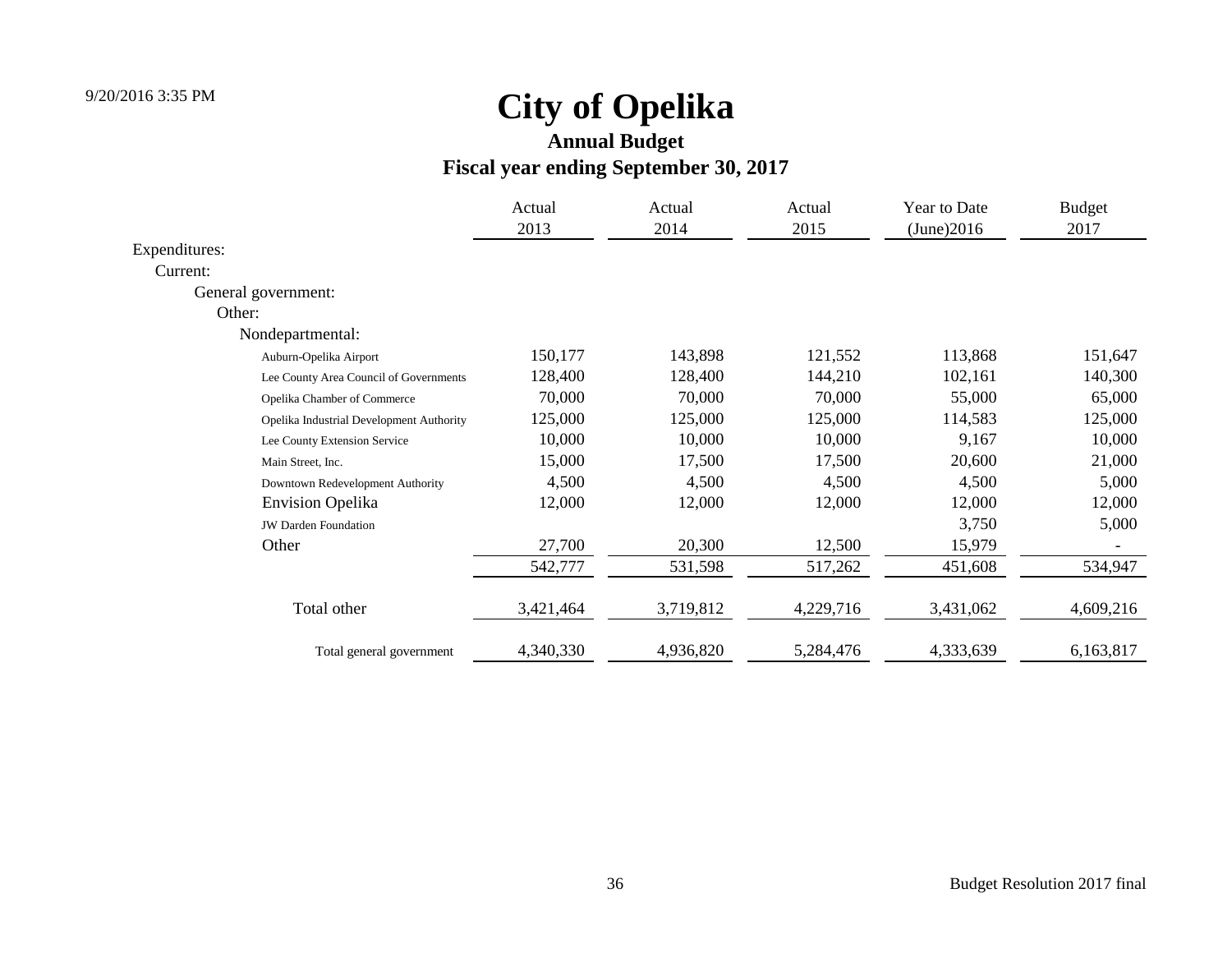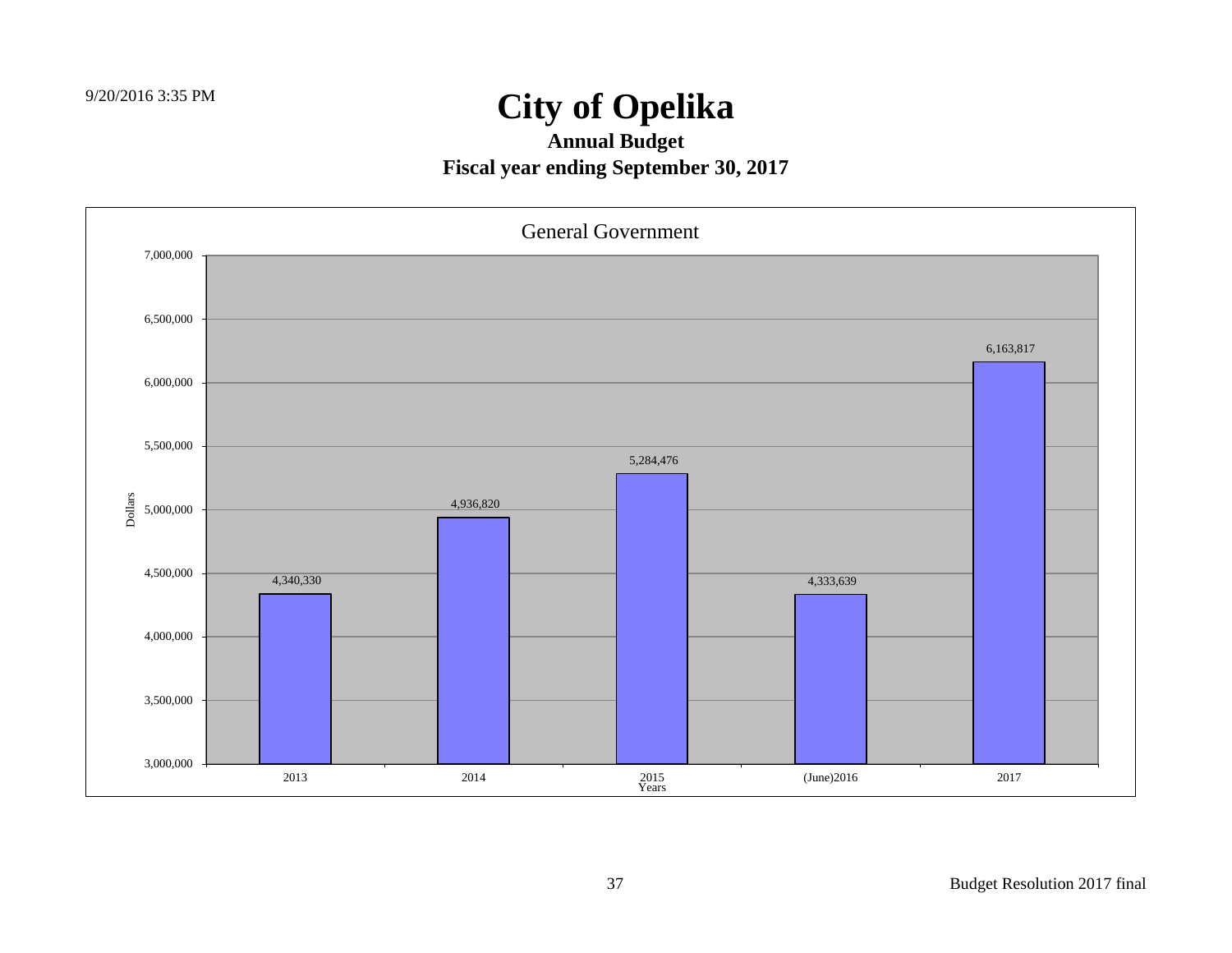# **Annual Budget**

### **Fiscal year ending September 30, 2017**

|                                  | Actual       | Actual     | Actual     | Year to Date | <b>Budget</b> |
|----------------------------------|--------------|------------|------------|--------------|---------------|
|                                  | 2013         | 2014       | 2015       | (June)2016   | 2017          |
| Public safety:                   |              |            |            |              |               |
| Police:                          |              |            |            |              |               |
| Personal services                | 6,273,419    | 6,455,101  | 6,827,264  | 5,827,821    | 7,361,023     |
| Other                            | 2,450,944    | 1,469,337  | 1,238,729  | 1,126,409    | 1,695,106     |
| Services provided other funds    |              |            |            |              |               |
| Total police                     | 8,724,363    | 7,924,438  | 8,065,993  | 6,954,230    | 9,056,129     |
| Fire:                            |              |            |            |              |               |
| Personal services                | 4,509,103    | 4,600,169  | 4,450,798  | 3,584,633    | 4,565,189     |
| Other                            | 521,593      | 618,786    | 561,177    | 326,558      | 646,230       |
| Total fire                       | 5,030,696    | 5,218,955  | 5,011,975  | 3,911,191    | 5,211,419     |
| Other:                           |              |            |            |              |               |
| Nondepartmental:                 |              |            |            |              |               |
| <b>National Guard</b>            | 1,000        |            |            |              |               |
| Juvenile Court                   | 15,000       | 10,000     | 10,000     | 7,500        | 10,000        |
| Lee County Emergency Mgt         | 41,000       | 35,000     | 32,000     | 25,647       | 32,000        |
| <b>Emergency Medical Service</b> | 289,476      | 289,476    | 289,476    | 217,107      | 319,476       |
| Other                            | 840          |            |            |              |               |
| Total other                      | 347,316      | 334,476    | 331,476    | 250,254      | 361,476       |
| Total public safety              | 14, 102, 375 | 13,477,869 | 13,409,444 | 11,115,675   | 14,629,024    |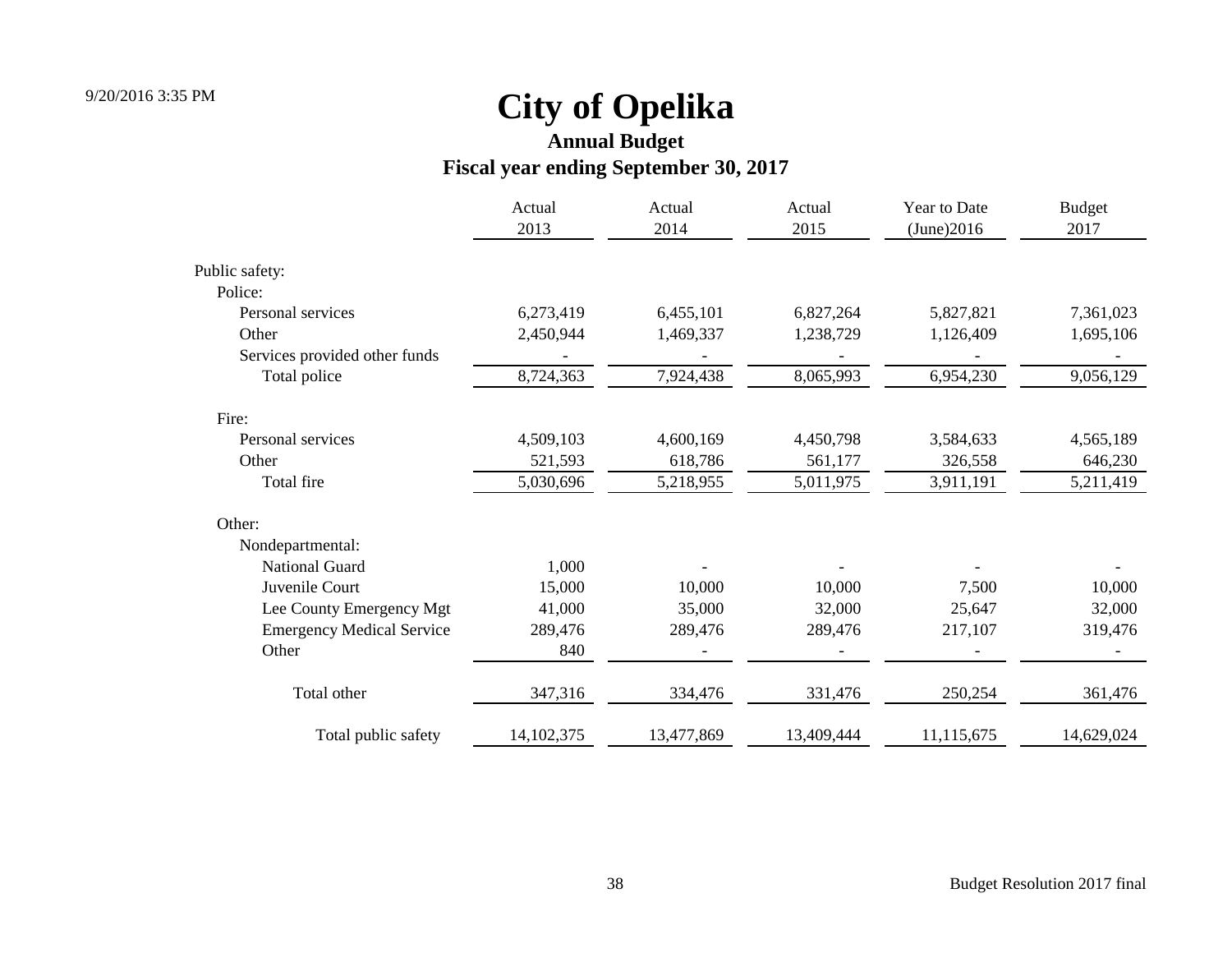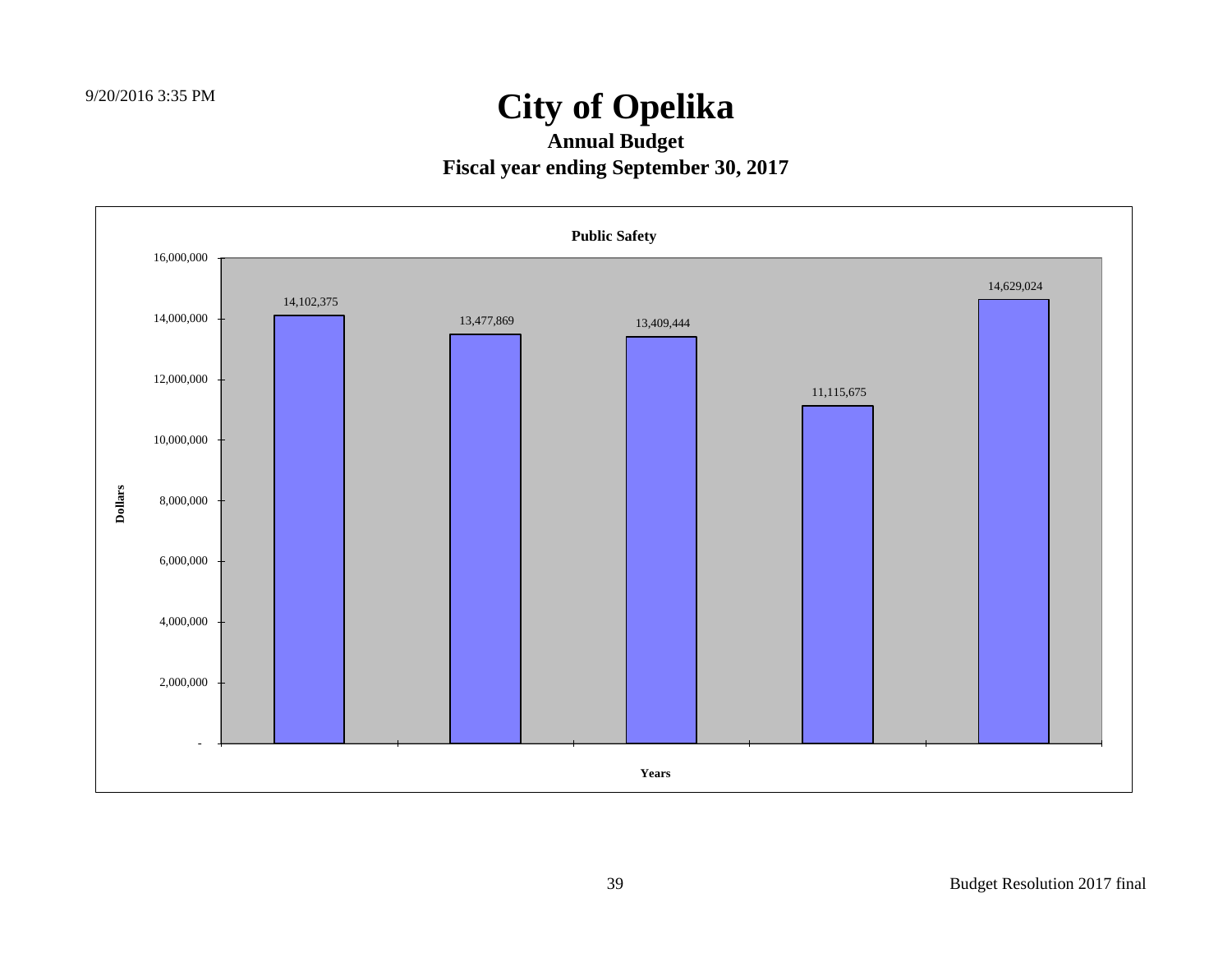**Annual Budget Fiscal year ending September 30, 2017**

**(This page intentionally left blank)**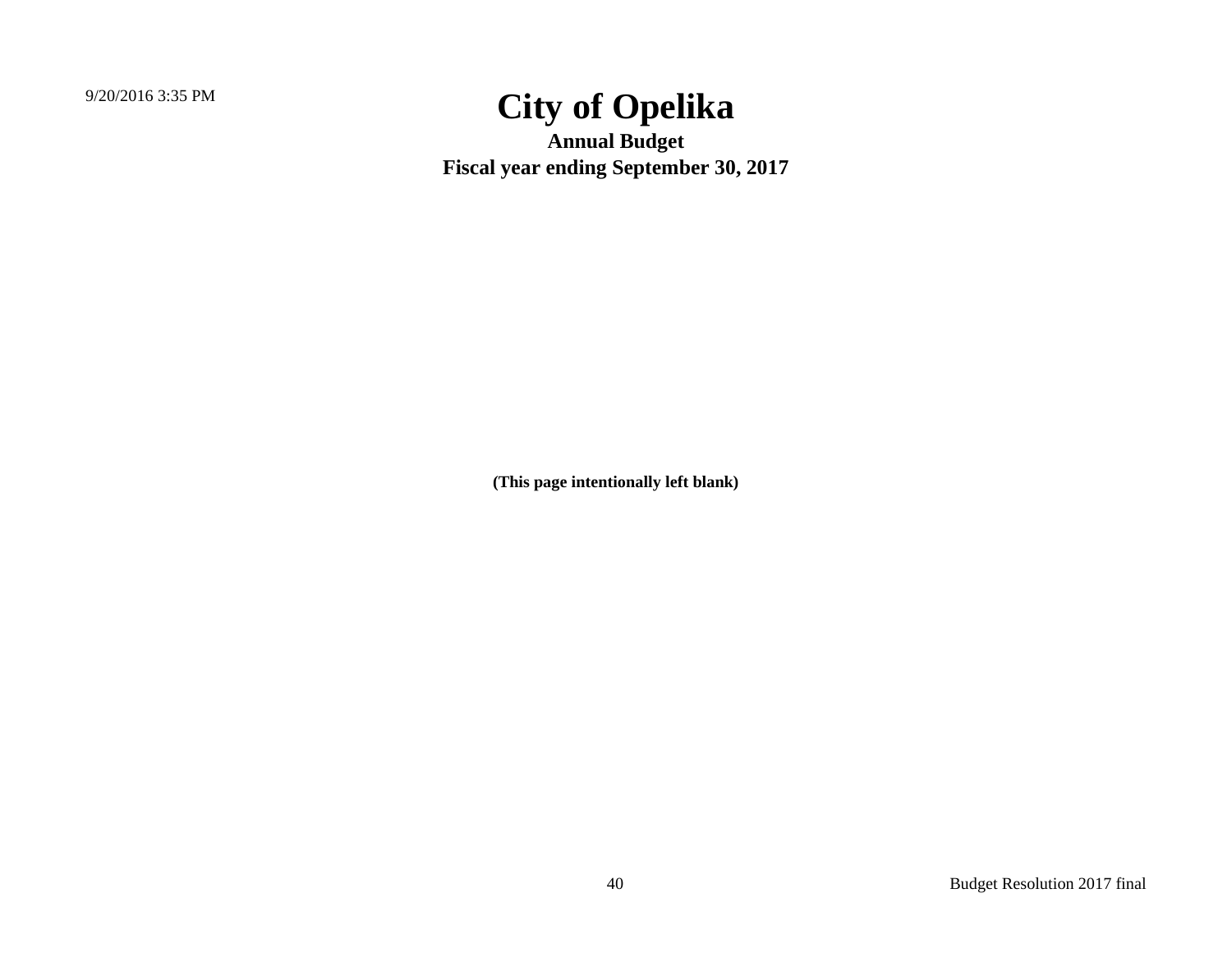|                                  | Actual<br>2013 | Actual<br>2014 | Actual<br>2015 | Year to Date<br>(June)2016 | <b>Budget</b><br>2017 |
|----------------------------------|----------------|----------------|----------------|----------------------------|-----------------------|
| Public Works:                    |                |                |                |                            |                       |
| Highways and streets:            |                |                |                |                            |                       |
| Personal services                | 5,353          | 6,055          | 5,388          | 3,257                      | 3,515                 |
| Other                            | 1,010,709      | 1,062,451      | 1,091,904      | 1,041,766                  | 1,248,499             |
|                                  | 1,016,062      | 1,068,506      | 1,097,292      | 1,045,023                  | 1,252,014             |
| Engineering:                     |                |                |                |                            |                       |
| Personal services                | 335,955        | 324,044        | 362,415        | 316,654                    | 401,407               |
| Other                            | 43,496         | 79,473         | 73,904         | 67,312                     | 92,440                |
| Services provided to other funds |                |                |                |                            |                       |
|                                  | 379,451        | 403,517        | 436,319        | 383,967                    | 493,847               |
| Other:                           |                |                |                |                            |                       |
| Administration:                  |                |                |                |                            |                       |
| Personal services                |                |                |                |                            |                       |
| Other                            | 320,499        | 335,391        | 352,420        | 311,156                    | 395,850               |
| Services provided other funds    |                |                |                |                            |                       |
|                                  | 320,499        | 335,391        | 352,420        | 311,156                    | 395,850               |
| Cemetery:                        |                |                |                |                            |                       |
| Personal services                |                |                |                |                            |                       |
| Other                            | 191,267        | 206,968        | 194,452        | 183,231                    | 207,117               |
|                                  | 191,267        | 206,968        | 194,452        | 183,231                    | 207,117               |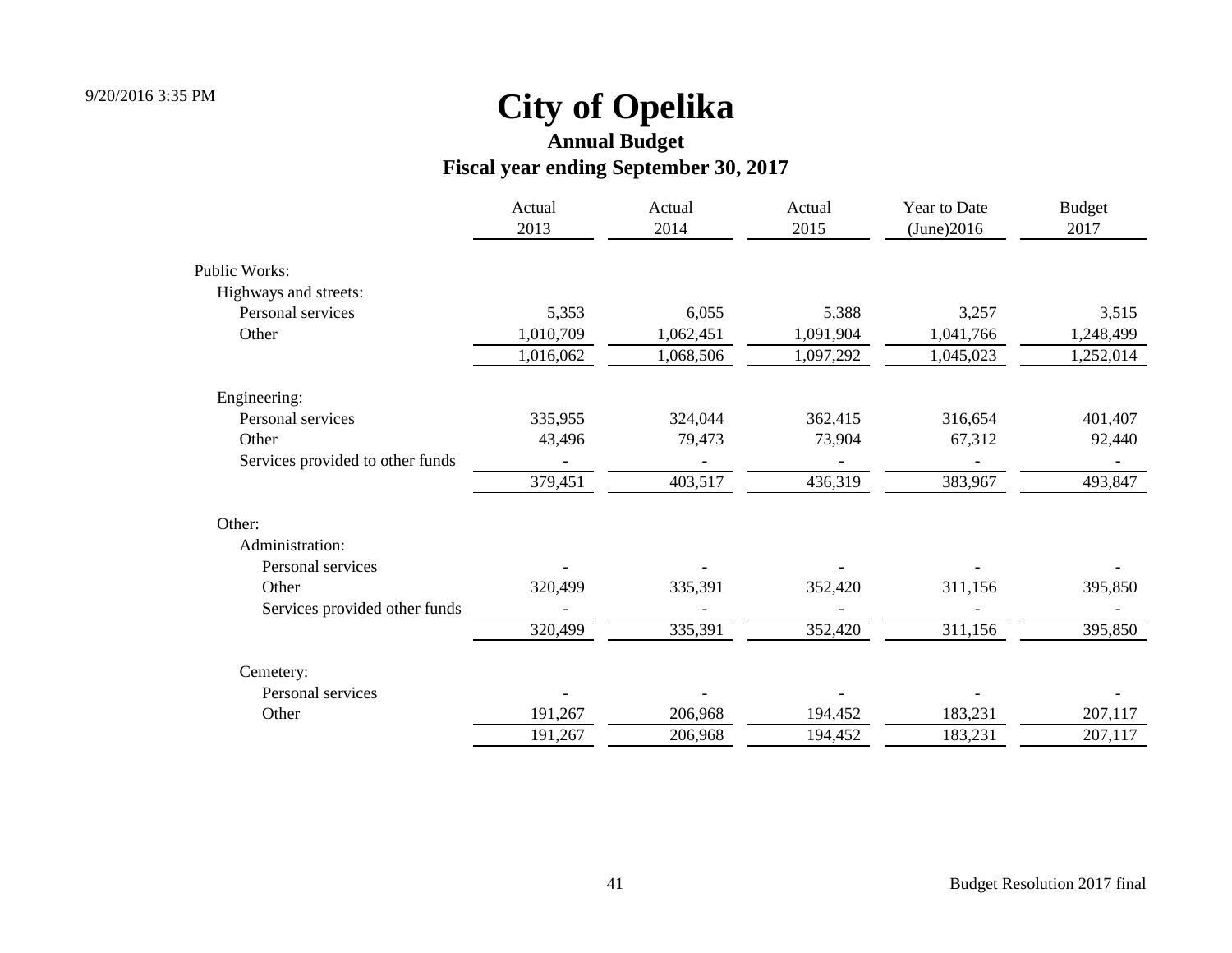|                               | Actual<br>2013 | Actual<br>2014 | Actual<br>2015 | Year to Date<br>(June)2016 | <b>Budget</b><br>2017 |
|-------------------------------|----------------|----------------|----------------|----------------------------|-----------------------|
| Automotive shop:              |                |                |                |                            |                       |
| Personal services             |                |                |                |                            |                       |
| Other                         | 333,202        | 340,480        | 340,229        | 448,358                    | 562,439               |
|                               | 333,202        | 340,480        | 340,229        | 448,358                    | 562,439               |
| Grounds maintenance:          |                |                |                |                            |                       |
| Personal services             |                |                |                |                            |                       |
| Other                         | 519,825        | 566,141        | 560,676        | 502,965                    | 578,505               |
| Services provided other funds |                |                |                |                            |                       |
|                               | 519,825        | 566,141        | 560,676        | 502,965                    | 578,505               |
| Building maintenance:         |                |                |                |                            |                       |
| Personal services             | 3,744          | 3,744          | 3,744          | 3,120                      | 3,328                 |
| Other                         | 299,523        | 327,586        | 313,380        | 295,219                    | 345,144               |
|                               | 303,267        | 331,330        | 317,124        | 298,339                    | 348,472               |
| Inspection:                   |                |                |                |                            |                       |
| Personal services             | 402,204        | 396,097        | 362,291        | 314,513                    | 385,363               |
| Other                         | 45,080         | 81,773         | 70,844         | 44,147                     | 105,370               |
|                               | 447,284        | 477,870        | 433,135        | 358,661                    | 490,733               |
| Total other                   | 2,115,344      | 2,258,180      | 2,198,036      | 2,102,710                  | 2,583,116             |
| Total public works            | 3,510,857      | 3,730,203      | 3,731,647      | 3,531,699                  | 4,328,978             |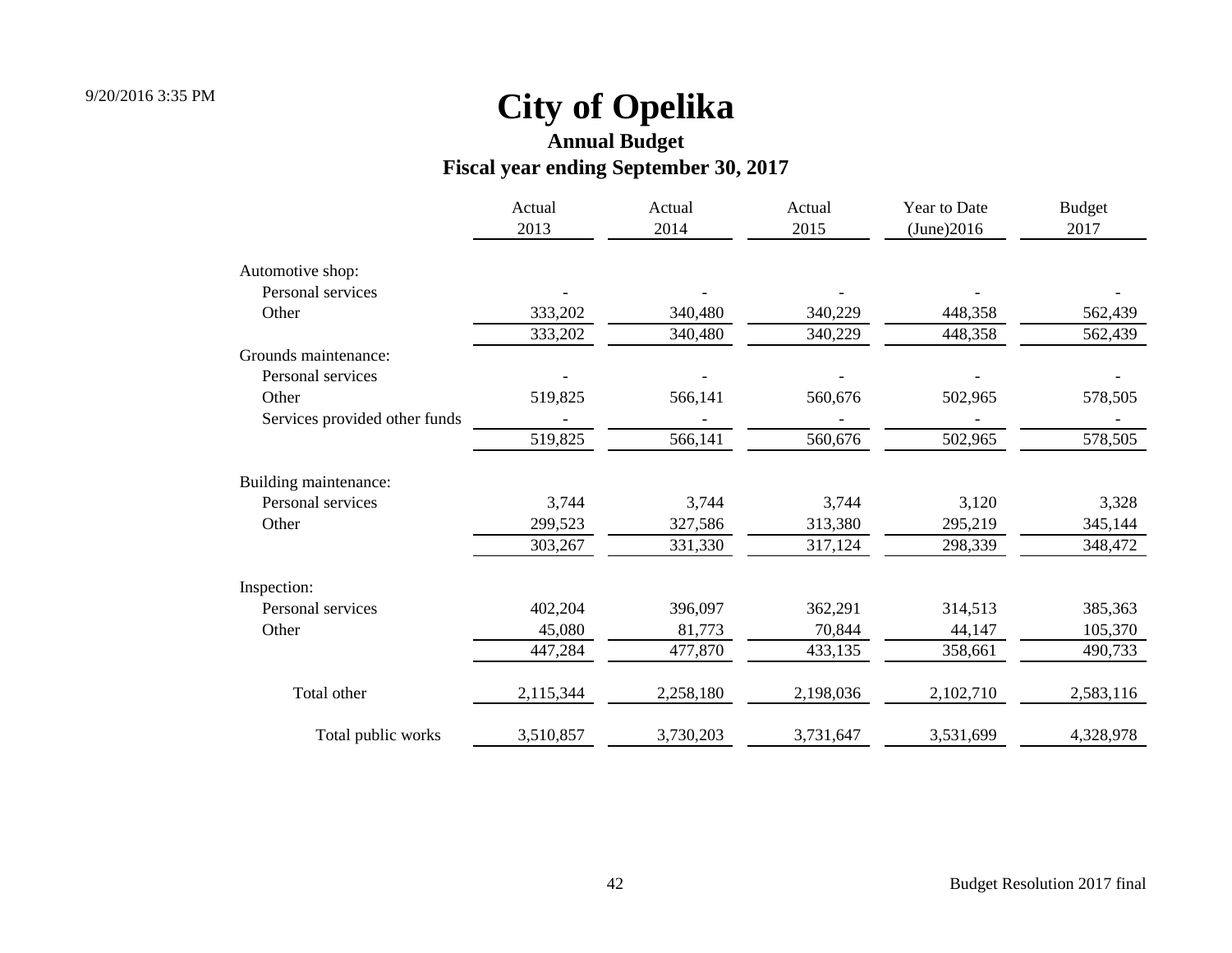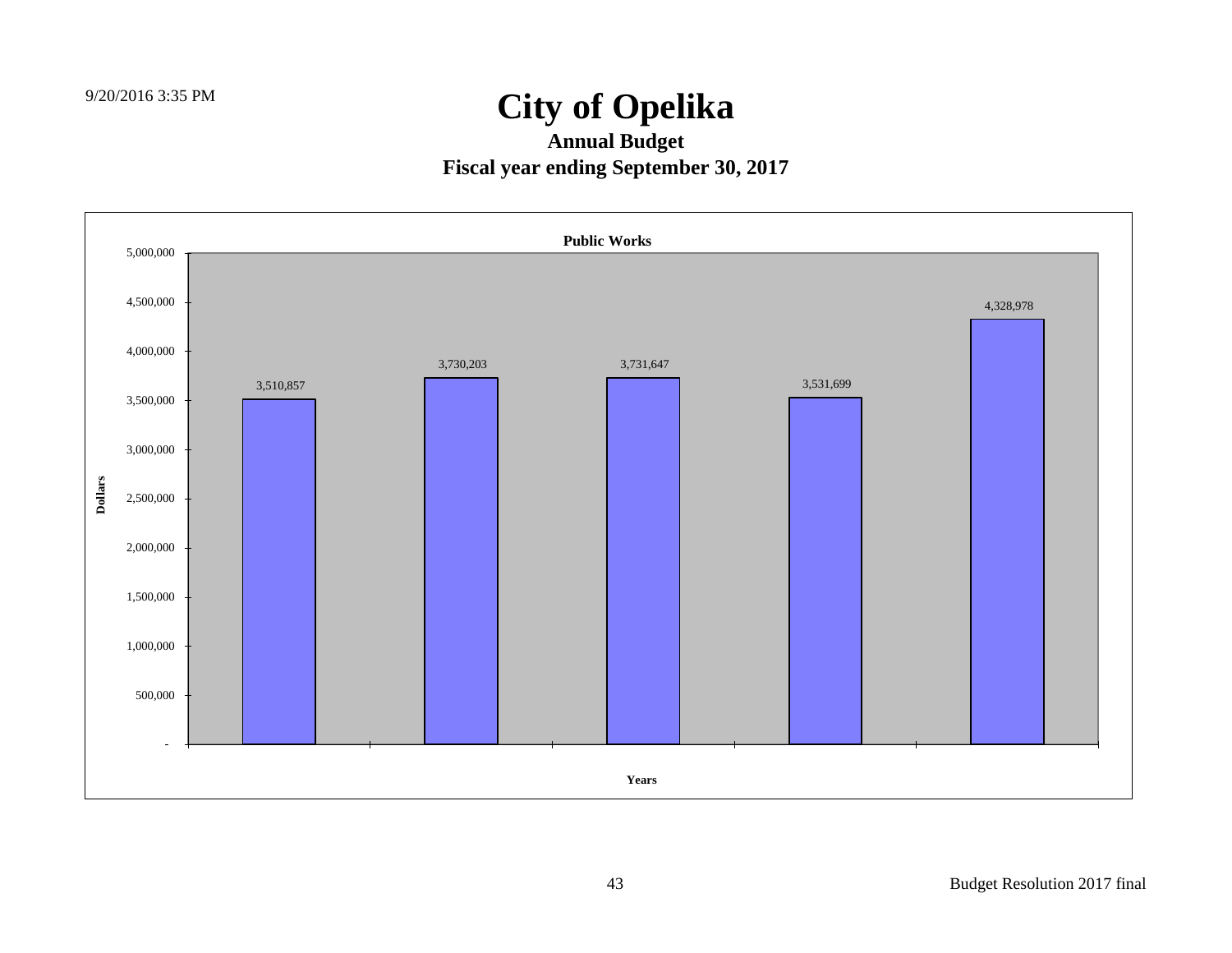|                           | Actual<br>2013 | Actual<br>2014 | Actual<br>2015 | Year to Date<br>(June)2016 | <b>Budget</b><br>2017 |
|---------------------------|----------------|----------------|----------------|----------------------------|-----------------------|
| Health:                   |                |                |                |                            |                       |
| Animal control:           |                |                |                |                            |                       |
| Personal services         | 51,725         | 53,347         | 55,122         | 46,995                     | 56,512                |
| Other                     | 6,155          | 5,709          | 3,920          | 1,611                      | 14,980                |
|                           | 57,880         | 59,056         | 59,042         | 48,605                     | 71,492                |
| Other:                    |                |                |                |                            |                       |
| Nondepartmental:          |                |                |                |                            |                       |
| Public health             | 46,800         | 46,800         | 46,800         | 42,900                     | 46,800                |
| Mental health             | 47,500         | 47,500         | 45,000         | 31,875                     | 45,000                |
| Substance abuse           | 47,500         | 40,000         | 35,000         | 24,375                     | 35,000                |
| Spay and Neuter Clinic    |                |                |                |                            | 15,000                |
| Valley Haven School       | 2,000          | 2,000          | 2,000          | 2,000                      | 2,000                 |
| Lee County Humane Society | 75,413         | 77,127         | 81,389         | 70,739                     | 104,280               |
| Sickle Cell               | 1,500          |                |                |                            |                       |
| Child care alliance       | 1,800          | 6,000          | 6,000          | 6,000                      | 6,000                 |
| Red Cross                 | 10,000         | 10,000         | 8,000          | 6,375                      | 8,500                 |
| Child Advocacy Center     |                |                | 2,500          | 3,000                      | 3,500                 |
| Other                     | 5,000          | 5,000          | 5,000          | 9,700                      |                       |
|                           | 237,513        | 234,427        | 231,689        | 196,964                    | 266,080               |
| Total health              | 295,393        | 293,483        | 290,731        | 245,569                    | 337,572               |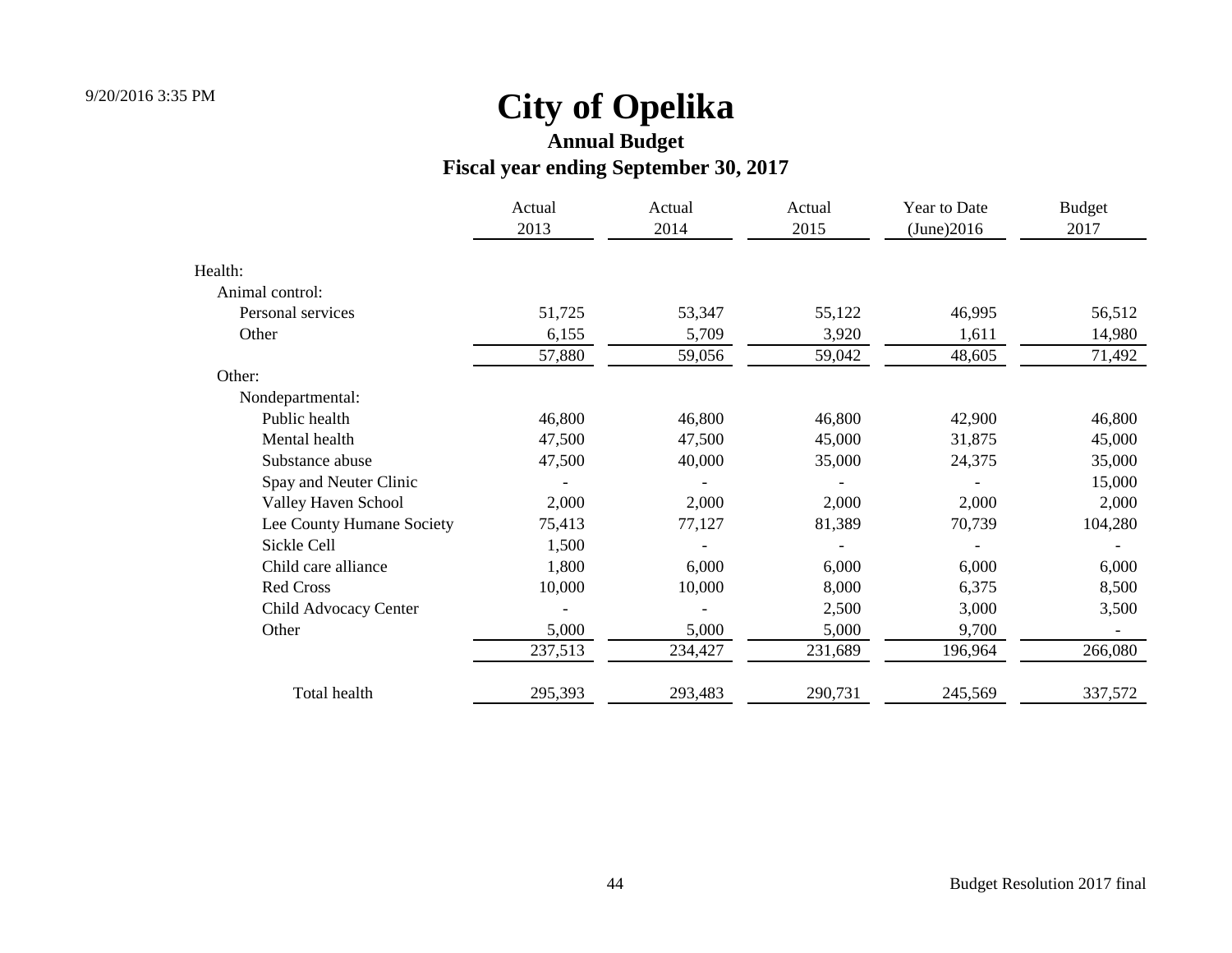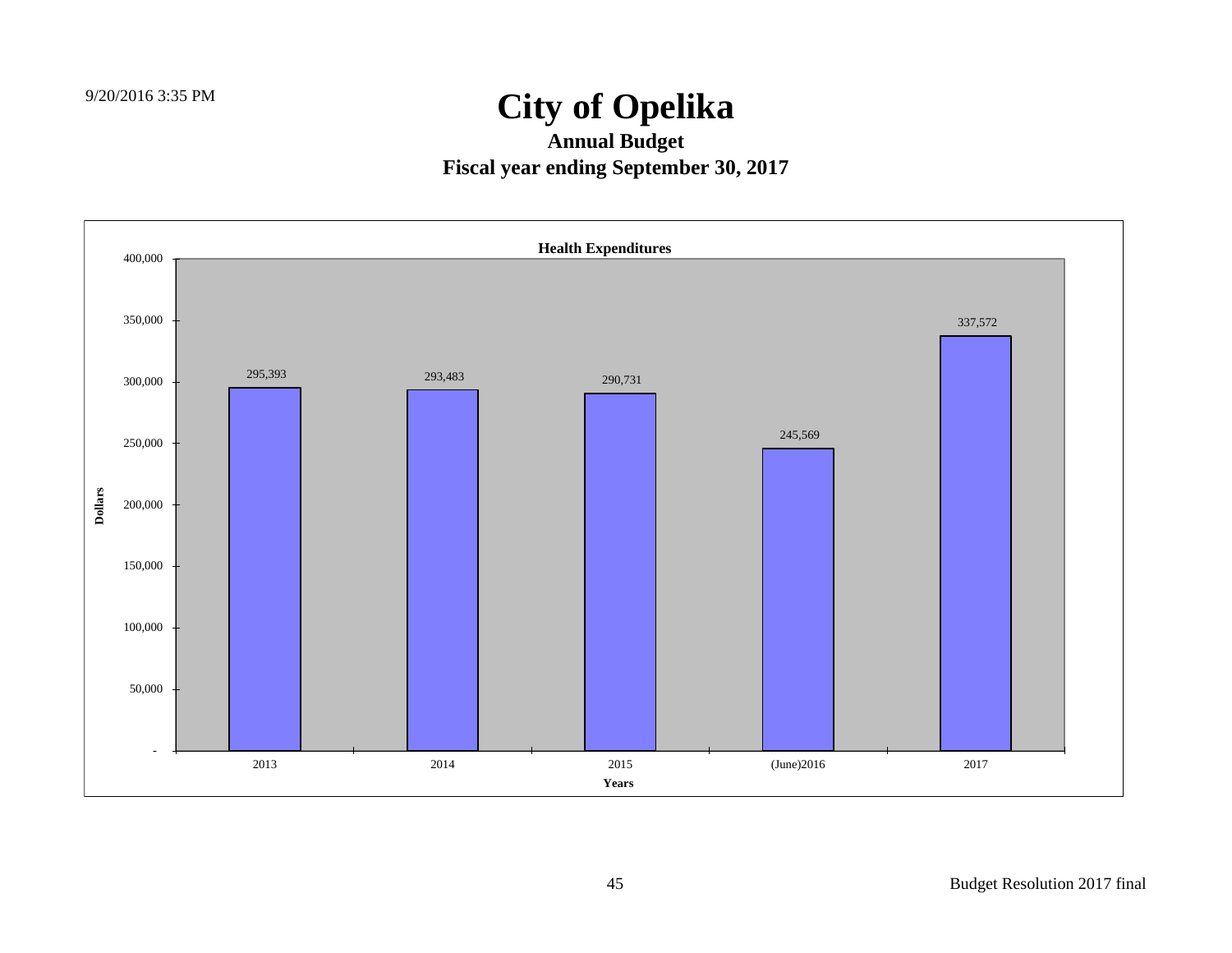|                                       | Actual<br>2013           | Actual<br>2014 | Actual<br>2015 | Year to Date<br>(June)2016 | <b>Budget</b><br>2017    |  |
|---------------------------------------|--------------------------|----------------|----------------|----------------------------|--------------------------|--|
| Welfare:                              |                          |                |                |                            |                          |  |
| Other:                                |                          |                |                |                            |                          |  |
| Nondepartmental:                      |                          |                |                |                            |                          |  |
| East Alabama Services for the Elderly | 10,000                   | 10,000         | 10,000         | 7,500                      | 10,000                   |  |
| Lee County Youth Development          | 32,000                   | 32,000         | 32,000         | 24,000                     | 32,000                   |  |
| Boys and Girls Club                   | 35,000                   | 35,000         | 57,500         | 54,792                     | 40,000                   |  |
| <b>Council on Human Relations</b>     | 20,000                   | 20,000         | 20,000         | 15,000                     | 20,000                   |  |
| <b>Story Book Farms</b>               | 8,000                    |                |                | 3,000                      | 5,000                    |  |
| <b>Christian Care Ministries</b>      | $\overline{\phantom{0}}$ | 1,000          | 1,000          | 1,500                      | 2,000                    |  |
| Greater Peace Child Development       |                          | 2,500          | 2,500          | $\overline{\phantom{a}}$   | $\overline{\phantom{a}}$ |  |
| Other                                 | 10,000                   | 10,000         | 9,500          | 6,000                      | $\overline{\phantom{a}}$ |  |
| Total welfare                         | 115,000                  | 110,500        | 132,500        | 111,792                    | 109,000                  |  |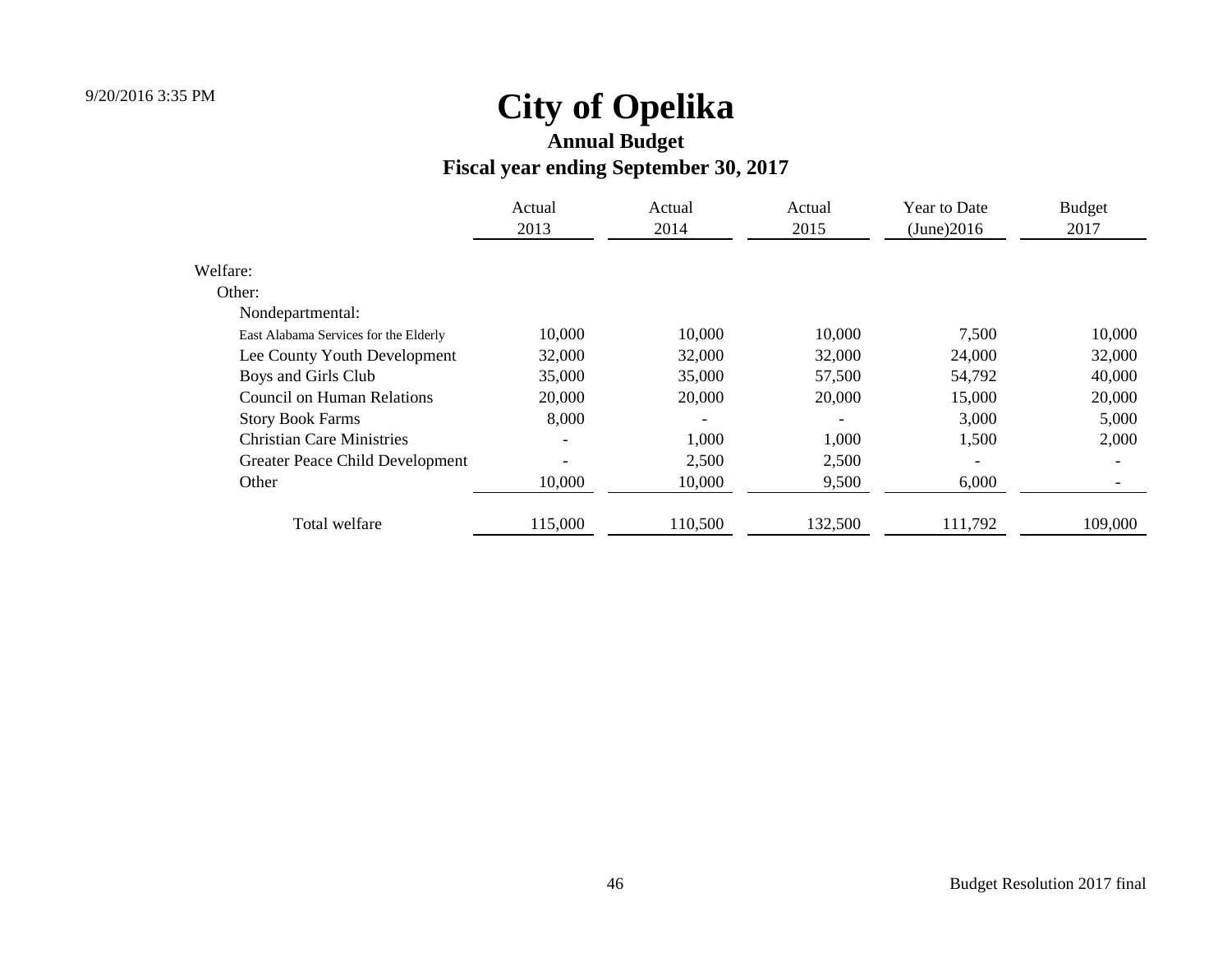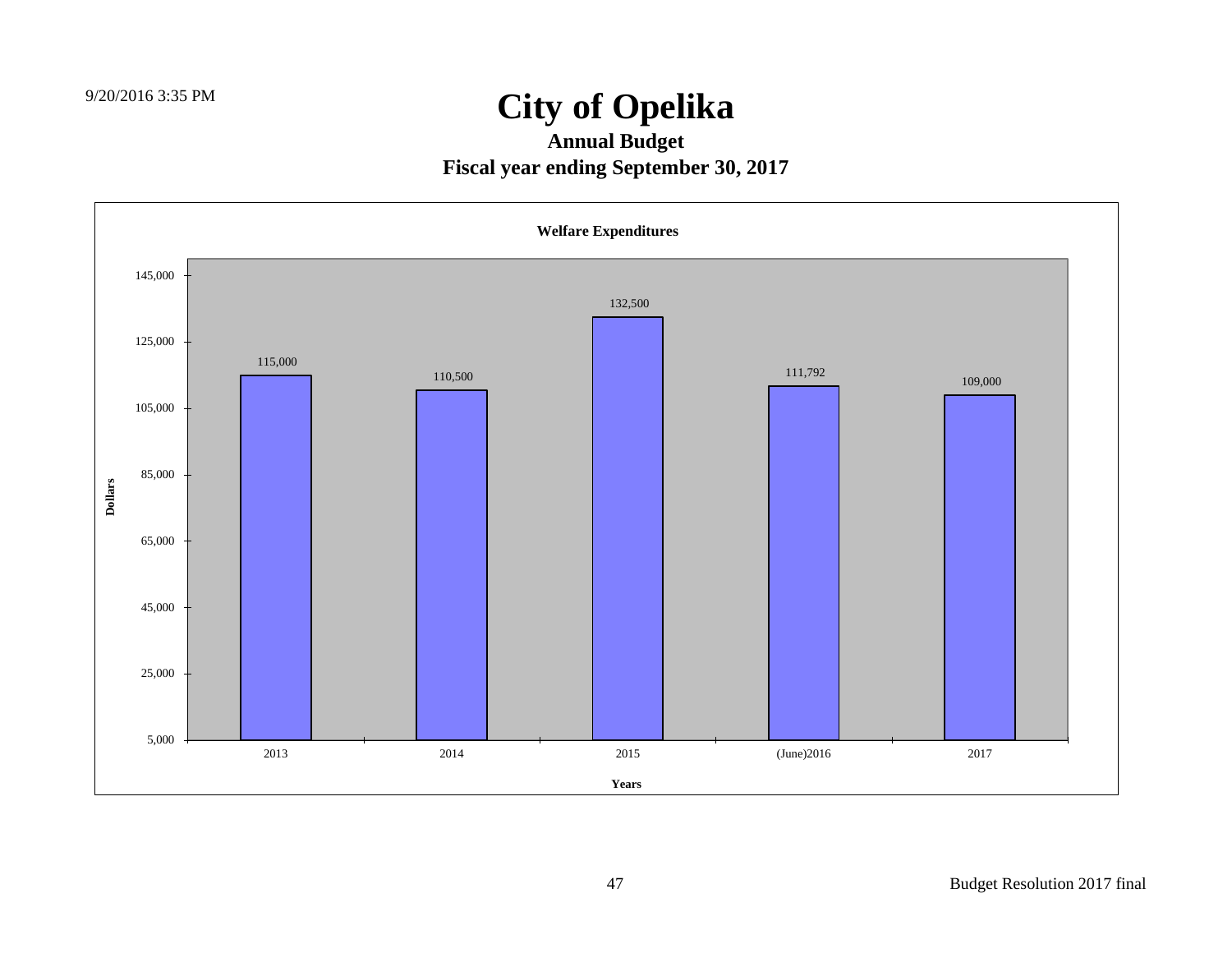|                                 | Actual    | Actual    | Actual    | Year to Date | <b>Budget</b> |
|---------------------------------|-----------|-----------|-----------|--------------|---------------|
|                                 | 2013      | 2014      | 2015      | (June)2016   | 2017          |
| Culture and recreation:         |           |           |           |              |               |
| Parks and recreation:           |           |           |           |              |               |
| Personal services               | 1,452,114 | 1,510,197 | 1,546,525 | 1,272,200    | 1,554,974     |
| Other                           | 3,591,033 | 3,581,397 | 3,658,008 | 3,145,922    | 4,140,048     |
| Total parks and recreation      | 5,043,147 | 5,091,594 | 5,204,533 | 4,418,122    | 5,695,021     |
| Library:                        |           |           |           |              |               |
| Personal services               | 513,870   | 526,818   | 530,800   | 424,111      | 530,153       |
| Other                           | 182,078   | 224,404   | 200,056   | 137,610      | 161,361       |
| Total library                   | 695,948   | 751,222   | 730,856   | 561,722      | 691,514       |
| Nondepartmental:                |           |           |           |              |               |
| Opelika Tree Commission         | 4,273     |           |           |              |               |
| <b>Beautification Committee</b> | 35,000    | 32,500    | 27,500    | 40,000       | 40,000        |
| Arts Association (Depot)        | 25,000    | 25,000    | 25,000    | 28,100       | 28,100        |
| Museum of East Alabama          | 22,500    | 22,500    | 21,500    | 22,201       | 29,600        |
| Other                           | 25,251    | 12,500    | 15,200    | 2,800        |               |
|                                 | 112,024   | 92,500    | 89,200    | 93,101       | 97,700        |
| Total culture and recreation    | 5,851,119 | 5,935,316 | 6,024,589 | 5,072,945    | 6,484,236     |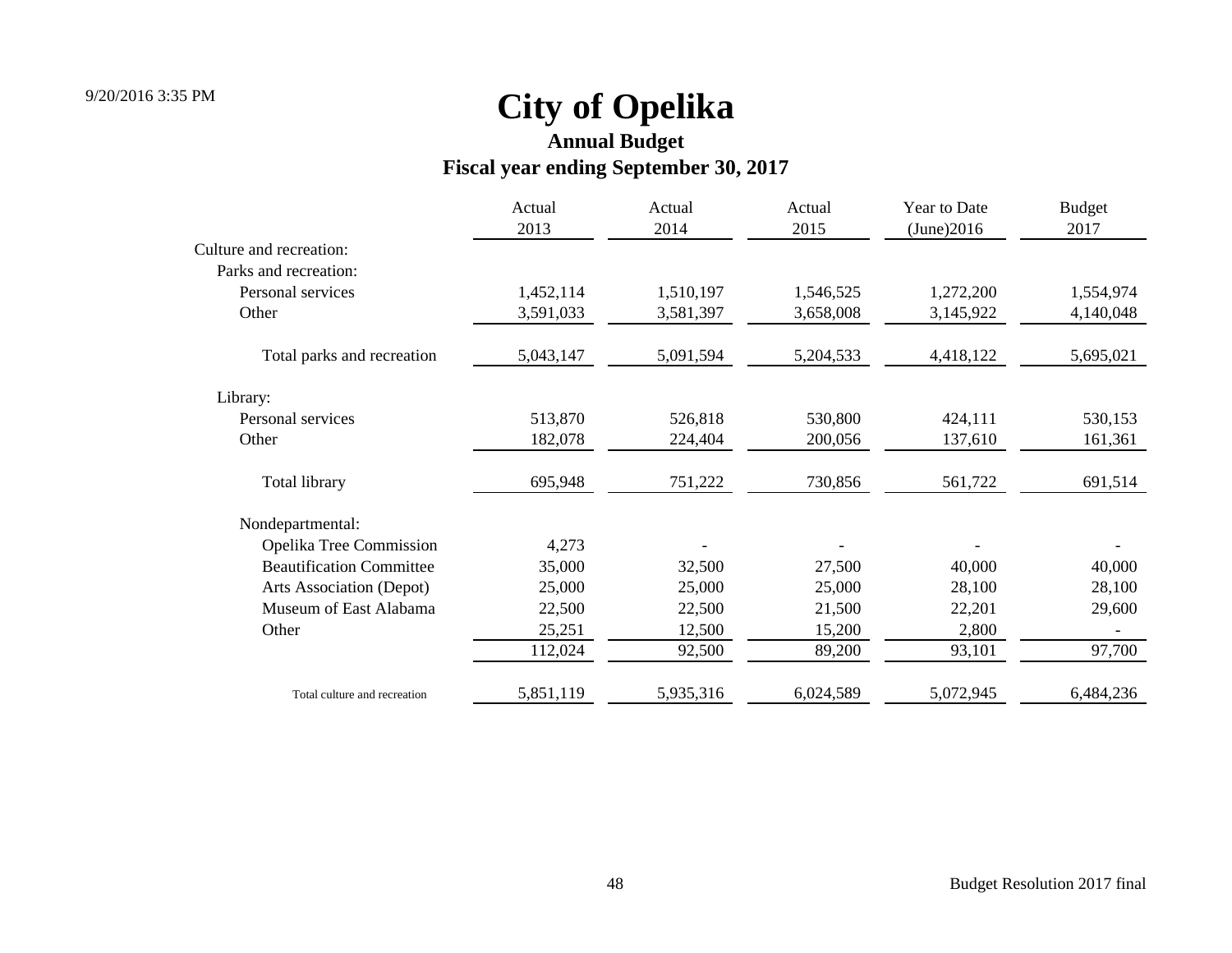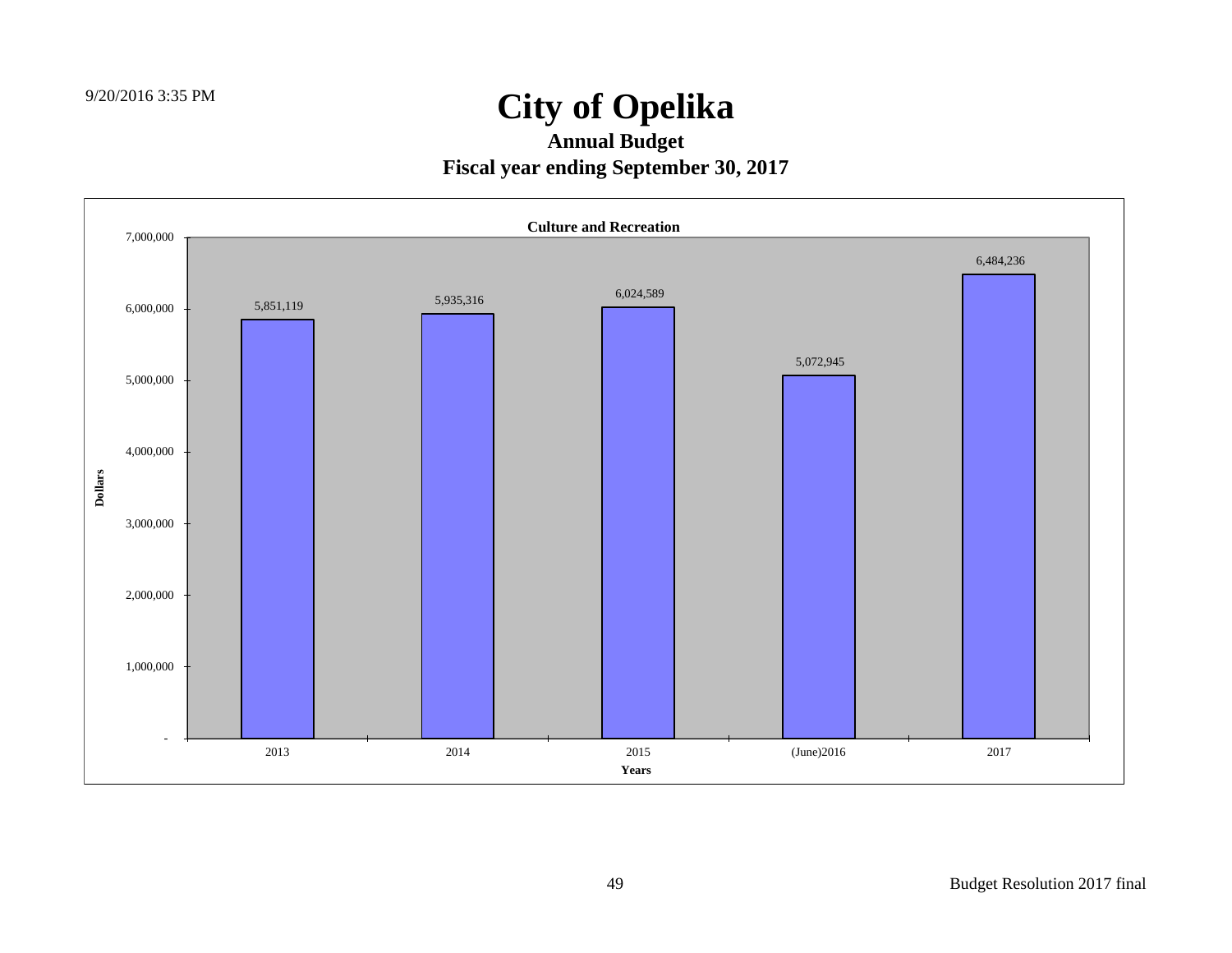**Annual Budget**

### **Fiscal year ending September 30, 2017**

|                             | Actual    | Actual    | Actual    | Year to Date | <b>Budget</b> |  |
|-----------------------------|-----------|-----------|-----------|--------------|---------------|--|
|                             | 2013      | 2014      | 2015      | (June)2016   | 2017          |  |
| Economic development:       |           |           |           |              |               |  |
| Personal services           | 247,471   | 268,485   | 266,550   | 242,474      | 299,942       |  |
| Other                       | 155,166   | 117,138   | 130,733   | 109,548      | 274,038       |  |
| Economic development        | 402,637   | 385,623   | 397,283   | 352,022      | 573,980       |  |
| Nondepartmental:            |           |           |           |              |               |  |
| Perf incentive - Pharmavite | 100,000   | 96,400    | 107,500   | 114,167      | 130,000       |  |
| Perf incentive - Mando      | 100,000   | 100,000   | 100,000   | 15,815       | 65,816        |  |
| Perf incentive - Bentler    | 17,833    |           |           |              |               |  |
| Hanwha Economic Incenty     | 35,000    | 35,000    | 35,000    |              | 35,000        |  |
| Gambro Economic Incentive   | 50,000    | 50,000    | 50,000    |              | 35,000        |  |
| Daewon Economic Incentive   | 8,750     | 8,750     | 8,750     |              | 8,750         |  |
| South East Alabama Gas      | 11,921    | 9,831     | 7,829     |              | 10,000        |  |
| <b>Tiger Town Warrants</b>  | 574,909   | 648,995   | 691,176   | 526,335      |               |  |
| Glynn Smith 2012A Warrants  | 73,587    | 105,248   | 115,635   |              |               |  |
| Eastwynn                    |           | 49,102    | 78,540    | 59,250       |               |  |
| Old Lowes Building          |           |           | 86,369    | 83,468       |               |  |
| Crossroads of Opelika       |           |           |           | 54,278       |               |  |
| Jo-Ann Econ Incentive       |           |           |           | 94,257       | 40,000        |  |
| Capps Drive Contribution    |           |           |           |              | 100,000       |  |
| Chapman H LLC Econ Inc      | 226,270   | 2,750     |           | 325,000      | 1,725,000     |  |
|                             | 1,198,270 | 1,106,076 | 1,280,799 | 1,272,572    | 2,149,566     |  |
| Total economic development  | 1,600,907 | 1,491,699 | 1,678,082 | 1,624,593    | 2,723,546     |  |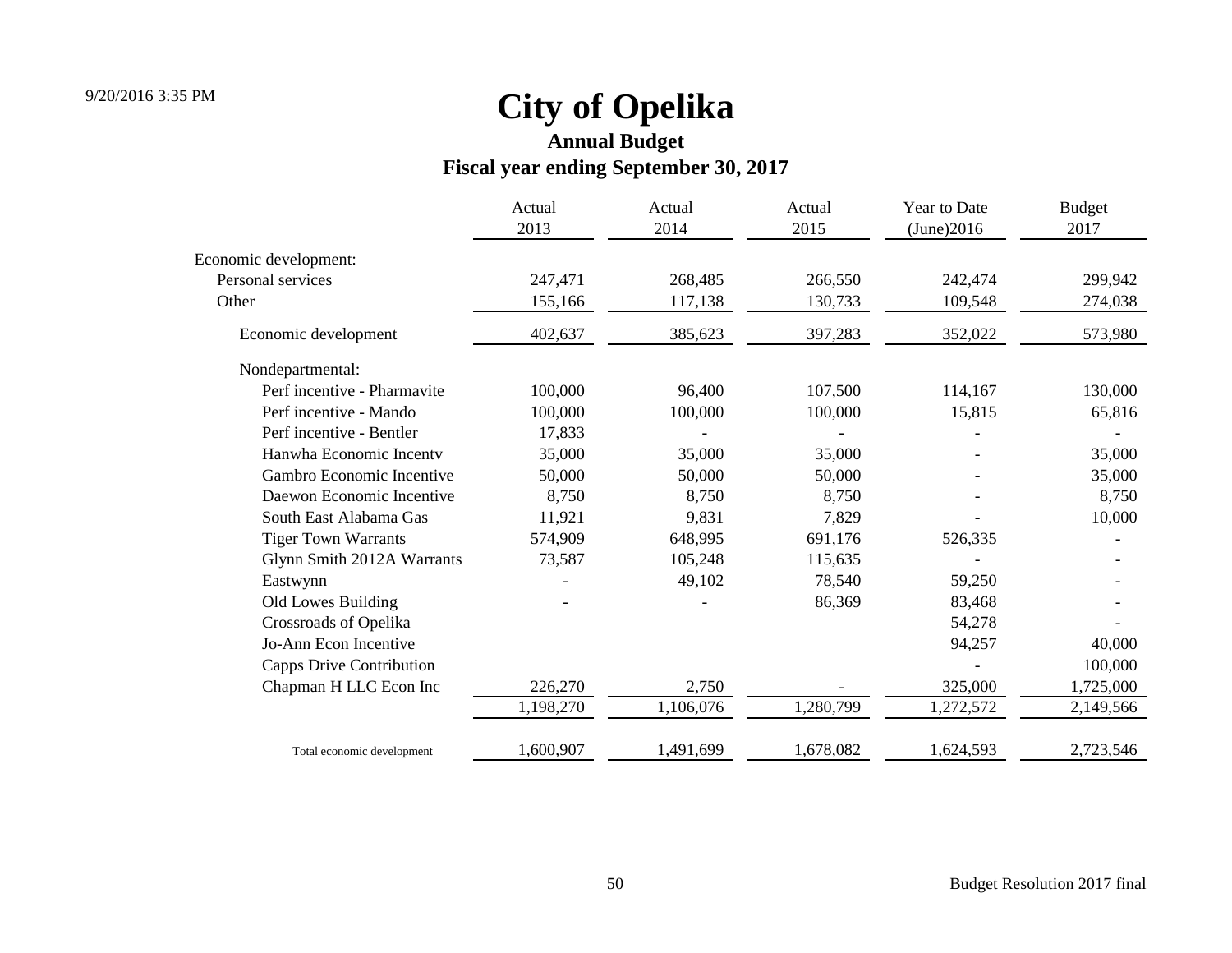|                                              | Actual<br>2013 | Actual<br>2014 | Actual<br>2015 | Year to Date<br>(June)2016 | <b>Budget</b><br>2017 |
|----------------------------------------------|----------------|----------------|----------------|----------------------------|-----------------------|
| Education:<br>Lee County Water Festival      | 3,010,750      | 3,005,000      | 3,010,500      | 2,750,000<br>3,000         | 3,250,000<br>3,000    |
| Total current expenditures                   | 32,826,731     | 32,980,890     | 33,561,969     | 28,788,912                 | 38,029,172            |
| Capital outlay:                              | 3,847,205      | 2,294,732      | 1,328,389      | 3,055,127                  | 6,179,755             |
| Debt service:                                |                |                |                |                            |                       |
| <b>Issue cost and Trustee fees</b>           |                |                |                |                            |                       |
| Principal                                    | 1,762,116      | 1,786,555      | 561,984        | 490,714                    | 622,321               |
| Interest                                     | 237,961        | 211,371        | 183,433        | 130,467                    | 123,096               |
|                                              | 2,000,077      | 1,997,926      | 745,417        | 621,181                    | 745,417               |
| Total expenditures                           | 38,674,013     | 37, 273, 548   | 35, 635, 775   | 32,465,219                 | 44,954,344            |
| Excess of revenues over (under) expenditures | 6,199,703      | 9,746,781      | 14,477,264     | 14,512,982                 | 8,248,964             |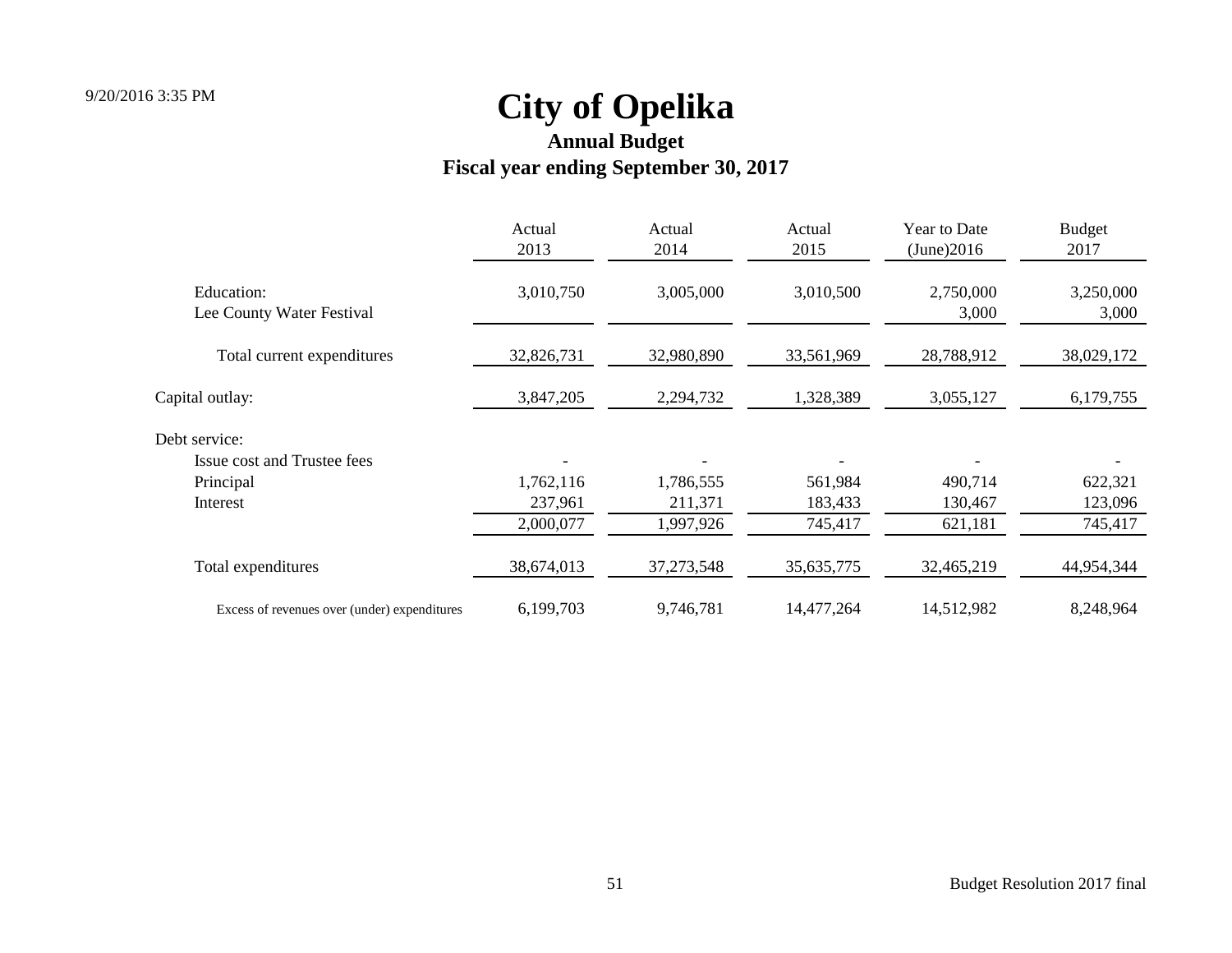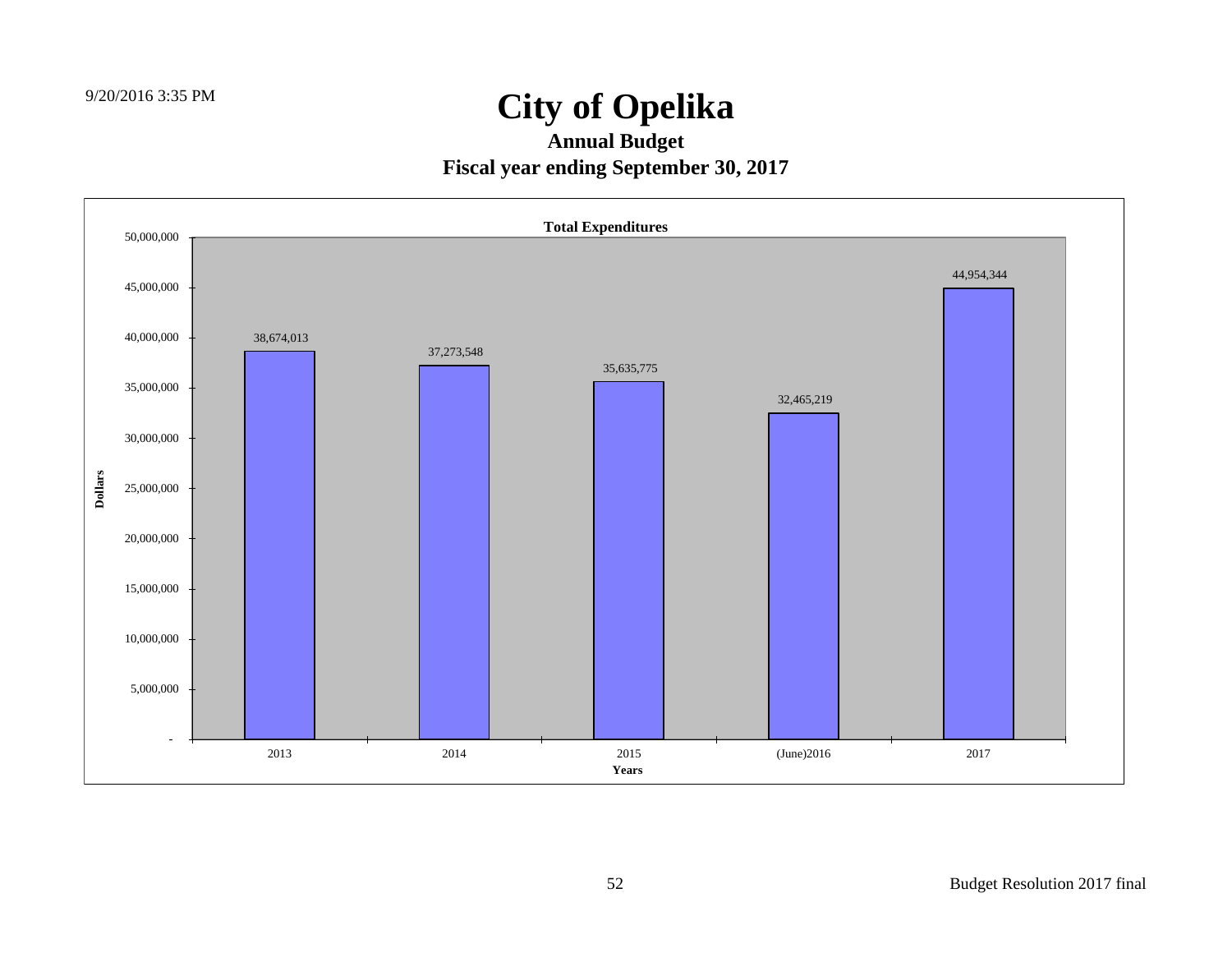|                                                     | Actual<br>2013 | Actual<br>2014 | Actual<br>2015 | Year to Date<br>(June)2016 | <b>Budget</b><br>2017 |
|-----------------------------------------------------|----------------|----------------|----------------|----------------------------|-----------------------|
|                                                     |                |                |                |                            |                       |
| Other financing sources (uses):                     |                |                |                |                            |                       |
| Proceeds from General Long-Term Debt                | 2,505,018      |                | 45,589         |                            |                       |
| Sales of fixed assets                               | 92,631         | 80,165         | 92,380         | 156,735                    |                       |
| Transfers from Electric Utility Fund                | 2,484,699      | 922,140        | 2,888,588      | 2,282,151                  | 3,000,000             |
| <b>Transfers from Sales Tax Revenue Fund</b>        |                |                |                |                            |                       |
| Transfers from Garden Hills Cemetery                |                |                |                |                            |                       |
| Perpetual Care Trust Fund                           | 11,096         | 13,191         | 13,078         | 8,542                      | 12,000                |
| <b>Transfers from Governmental Funds</b>            | 618,039        | 428,211        | 422,674        | 62,500                     | 970,328               |
| Transfers from General Obligation Debt Service Fund |                |                |                |                            |                       |
| Transfers to Health Insurance Fund                  | (723,086)      | (1,309,344)    | (1,457,256)    | (1,349,750)                | (2,118,004)           |
| Transfers to Community Development Fund             | (360, 429)     | (64, 975)      | (6,926)        | (192, 886)                 |                       |
| Transfers to General Obligation Debt Service fund   |                |                |                |                            |                       |
| <b>Transfers to Garden Hills Cemetery</b>           |                |                |                |                            |                       |
| Perpetual Care Trust Fund                           | (21, 375)      | (19, 563)      | (29,213)       | (21,233)                   | (4,000)               |
| <b>Transfers to Committed Road Const Fund</b>       |                |                | (14, 810)      |                            | (2,909,800)           |
| Transfers to 1/2% Sales Tax Reserve Fund            | (2,151,608)    | (2,402,130)    | (2,631,304)    | (2,572,151)                | (2,662,000)           |
| Transfers to Lodging Fund                           |                |                |                |                            | (307, 084)            |
| <b>Transfers to Sewer Fund</b>                      |                |                |                |                            |                       |
| Transfers to 2010 Warrants                          | (1,286,833)    | (1,281,601)    | (64, 810)      | (116,754)                  | (211,005)             |
| Transfers to 2003AWarrants                          | (1,276,963)    |                |                |                            |                       |
| <b>Transfers to General Obligation</b>              |                |                |                |                            |                       |
| Warrants Debt Service Fund                          | (4,067,310)    | (4,014,090)    | (4,011,974)    | (4,013,899)                | (4,019,399)           |
| Total other financing sources (uses):               | (4,176,121)    | (7,647,996)    | (4,753,984)    | (5,756,744)                | (8,248,964)           |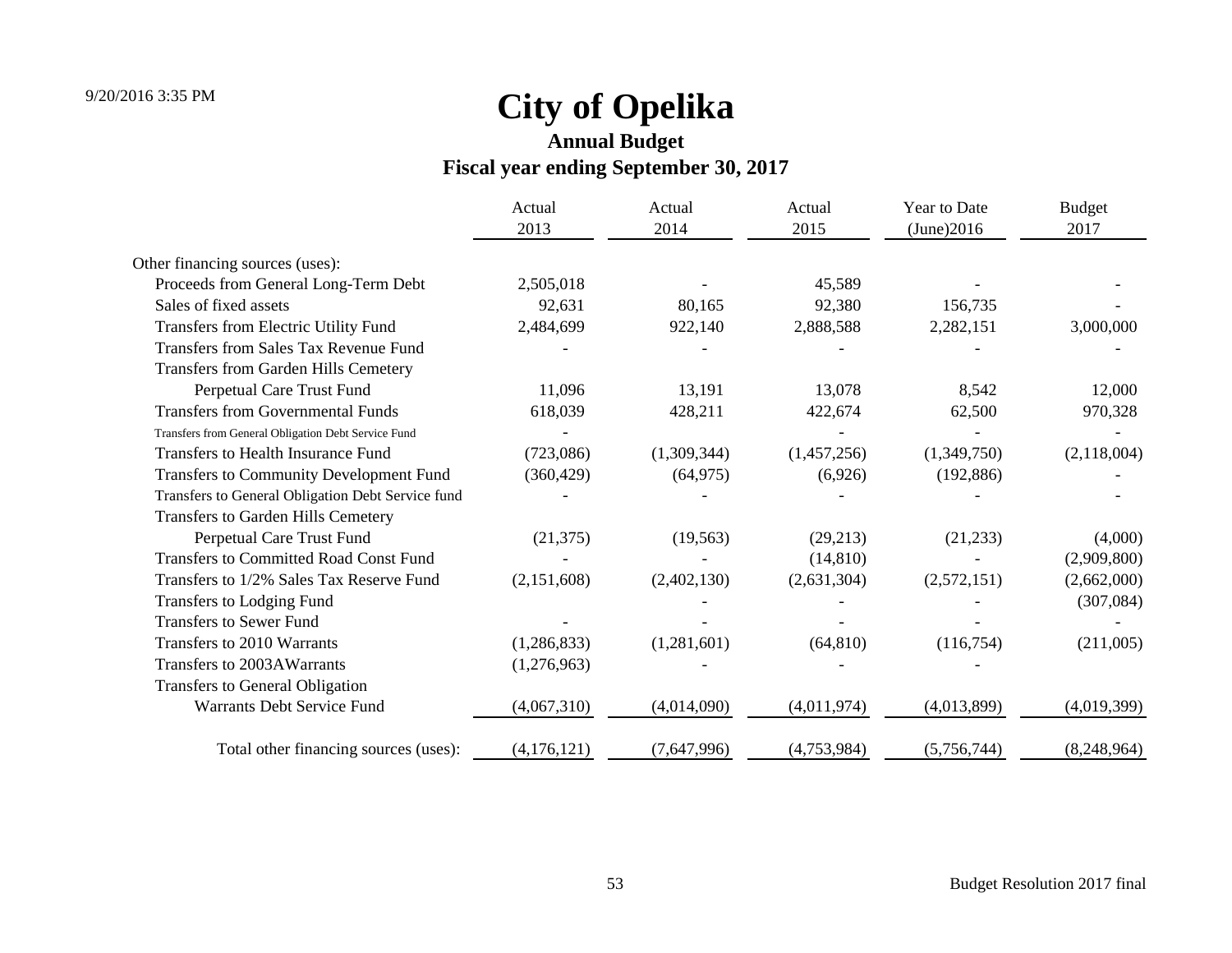|                                                                                                   | Actual<br>2013 | Actual<br>2014 | Actual<br>2015 | Year to Date<br>(June)2016 | <b>Budget</b><br>2017 |
|---------------------------------------------------------------------------------------------------|----------------|----------------|----------------|----------------------------|-----------------------|
| General Fund:<br>Excess of revenues and other sources over<br>(under) expenditures and other uses | 2,023,582      | 2,098,785      | 9,723,280      | 8,756,237                  | $\theta$              |
| Excess of revenues and other sources over<br>(under) expenditures and other uses                  | 2,023,582      | 2,098,785      | 9,723,280      | 8,756,237                  | $\Omega$              |
| Projected fund balance, beginning of year                                                         | 28,120,953     | 30,144,535     | 32,243,321     | 41,966,600                 | 50,722,838            |
| Projected fund balance, end of year                                                               | 30,144,535     | 32, 243, 321   | 41,966,600     | 50,722,838                 | 50,722,838            |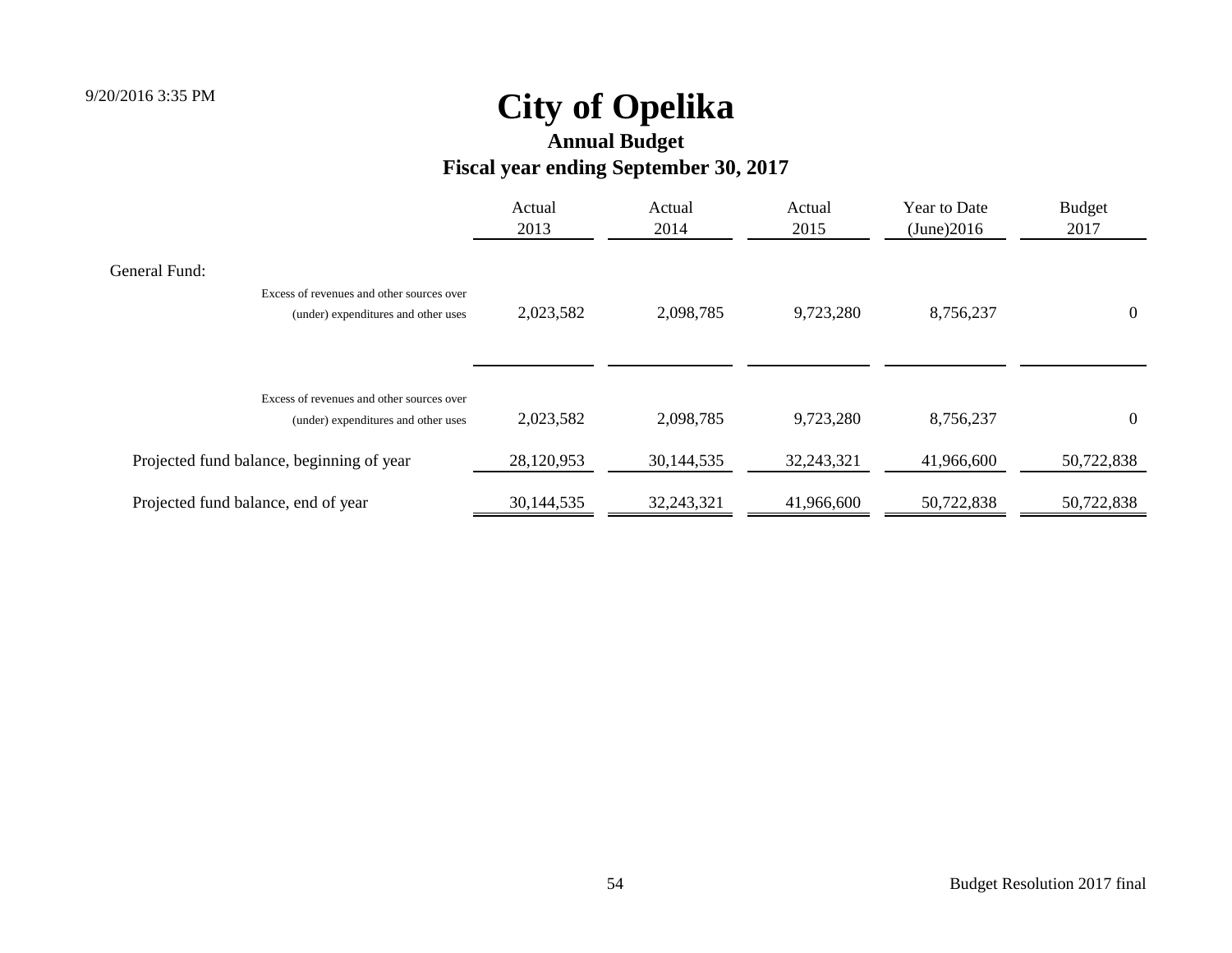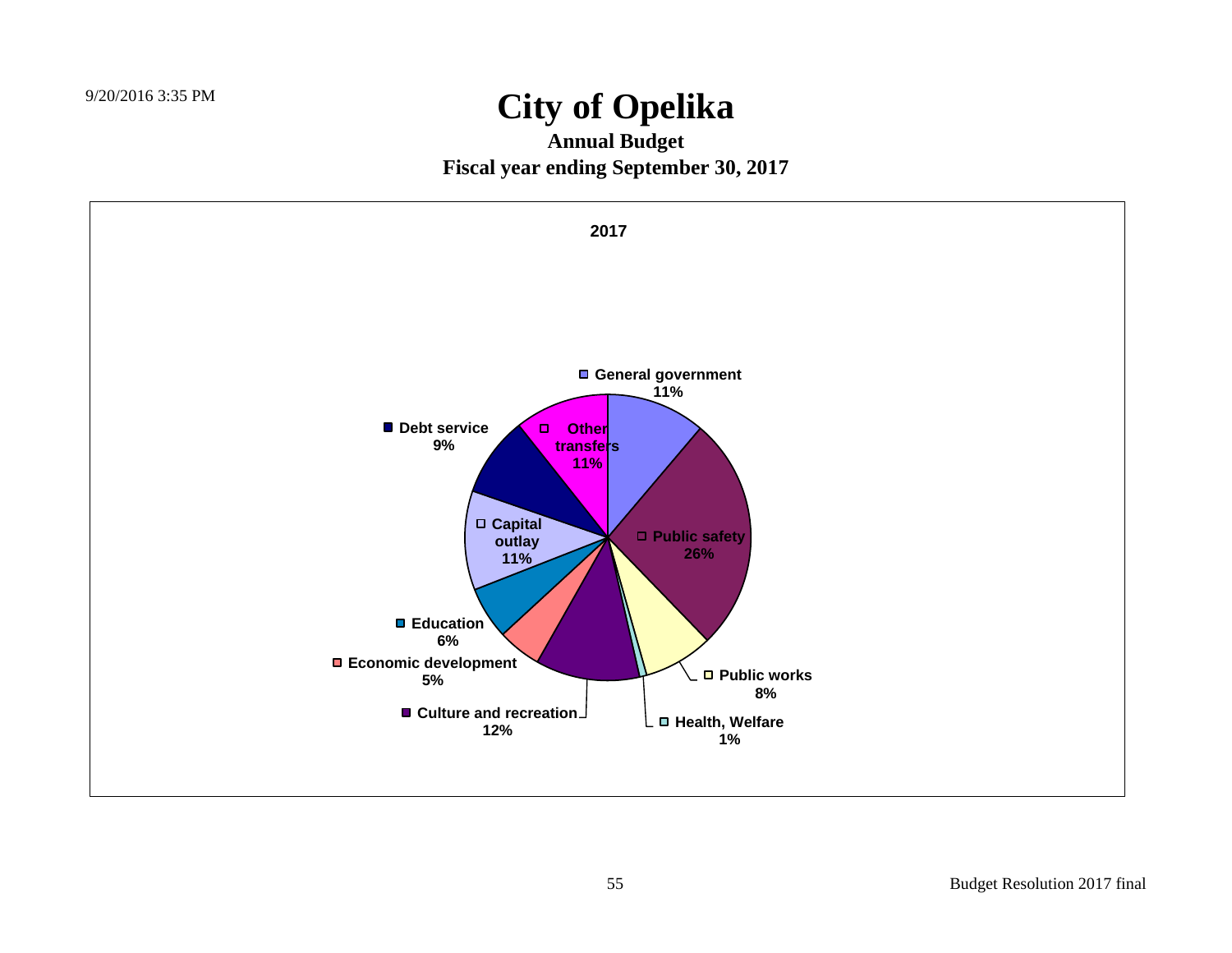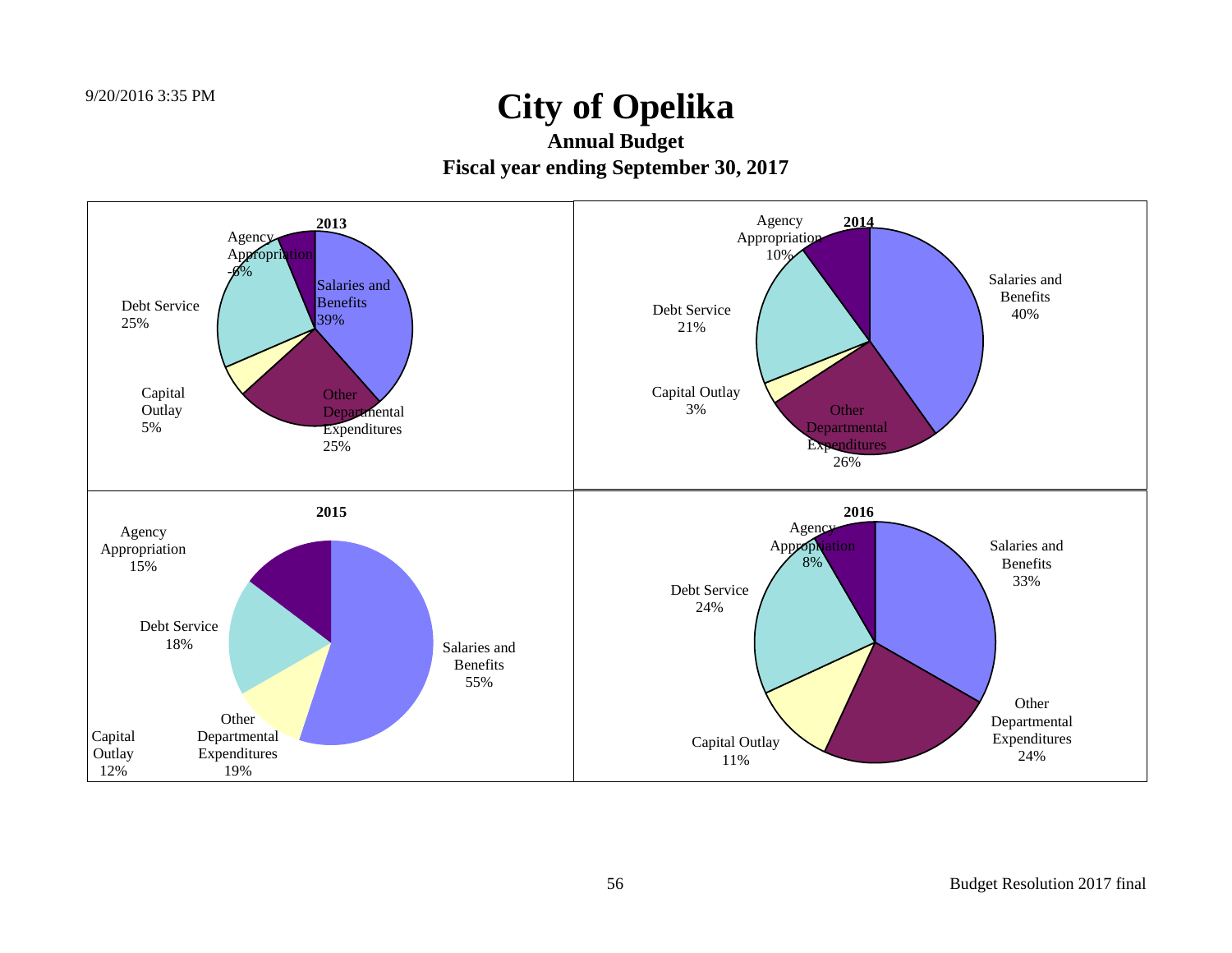### 9/20/2016 3:35 PM **City of Opelika Annual Budget Fiscal year ending September 30, 2017**

Special Revenue Funds

Special revenue funds are used to account for specific revenues that are restricted to expenditure for particular purposes.

The School Tax Special Revenue Fund is used to account for Ad valorem tax revenues that are restricted for school purposes. Revenues in excess of debt service on school debt are paid to the Opelika City Board of Education and are classified as an education appropriation.

The Lodging Tax Fund is used to account for revenues that are intended for economic development initiatives.

4¢ State Gasoline Tax Fund - This fund is used to account for the government's share of revenues to be used exclusively for the purposes of paying the costs of resurfacing, restoration, and rehabilitation of roads, bridges and streets, and bridge replacement and road construction.

7¢ State Gasoline Tax Fund - This fund is used to account for the government's share of revenues to be used exclusively for the purposes of paying the costs of transportation planning, the construction, reconstruction, maintenance, widening, alteration and improvement of public roads, bridges, streets and other public ways.

Capital Improvement Funds - These funds are used to account for the government's share of revenues to be used exclusively for the purposes of paying the costs of capital improvements or the renovation of capital improvements or to retire debt associated with capital improvements.

Workmen's Compensation Insurance Fund is used to account for the allocation of costs associated with the workmen's compensation self insurance fund.

Sportsplex fund is used to account for sales tax that is intended for debt service and other ongoing operations of the recreation center.

Garden Hills Cemetery Trust Fund is a permanent fund that is used to account for resources that are legally restricted. Rosemere Cemetery Fund - This fund is used to account for the government's share of revenues to be used exclusively for the perpetual care, maintenance, and preservation of the graves in this cemetery.

Community Development grant funds are used for funding various projects including substandard housing and other community improvements.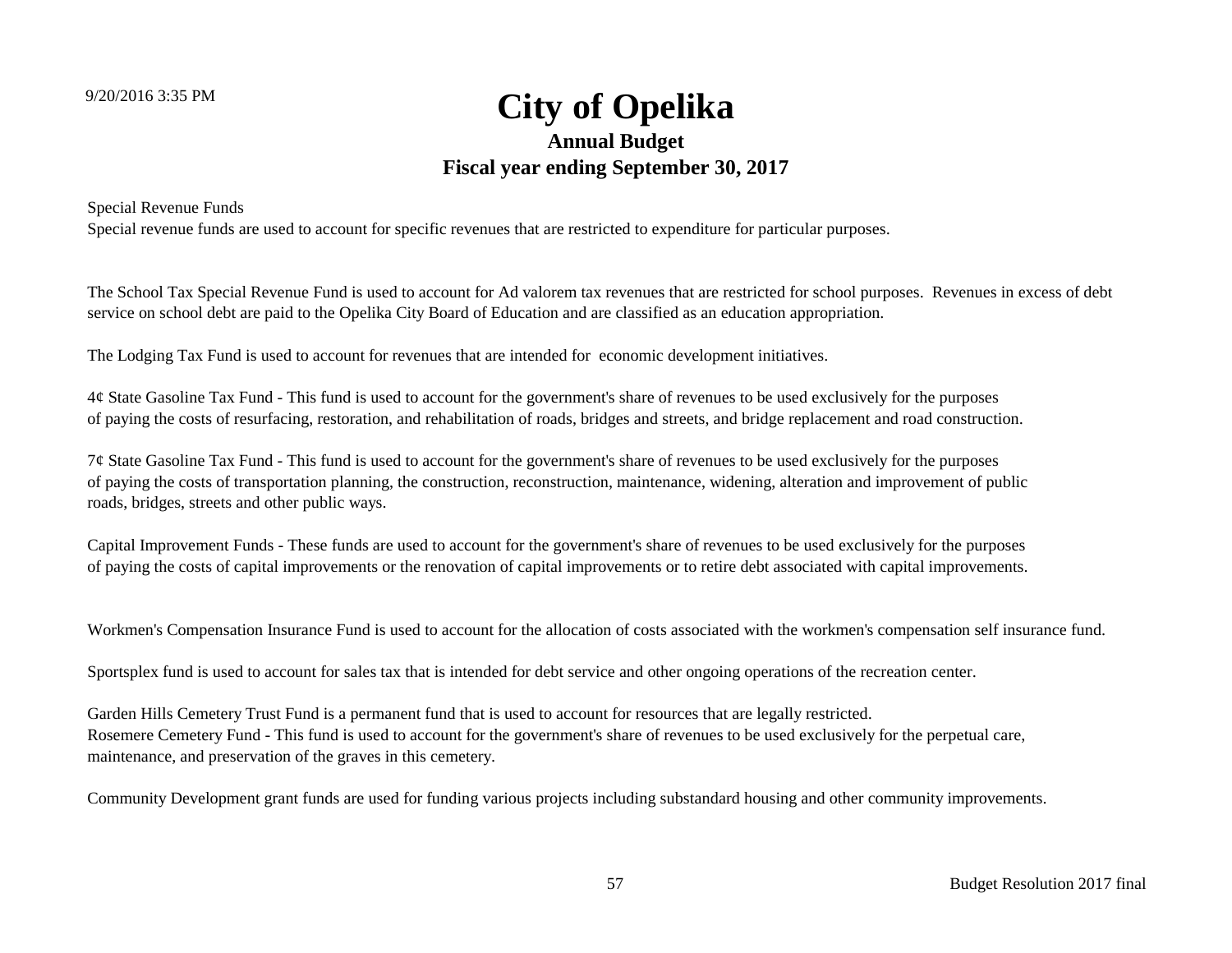|                                              | Actual<br>2013 | Actual<br>2014 | Actual<br>2015           | Year to Date<br>(June)2016 | <b>Budget</b><br>2017 |
|----------------------------------------------|----------------|----------------|--------------------------|----------------------------|-----------------------|
| Schools Property Tax Fund:                   |                |                |                          |                            |                       |
| Revenues:                                    |                |                |                          |                            |                       |
| Property:                                    |                |                |                          |                            |                       |
| Property                                     | 5,942,782      | 5,897,407      | 6,180,163                | 6,242,836                  | 6,397,000             |
| Miscellaneous:                               |                |                |                          |                            |                       |
| Contributions                                |                |                |                          |                            |                       |
| Interest                                     | 6,844          | 8,774          | 4,798                    | 49                         | 8,000                 |
| Total revenues                               | 5,949,626      | 5,906,181      | 6,184,961                | 6,242,885                  | 6,405,000             |
| Expenditures:                                |                |                |                          |                            |                       |
| Nondepartmental:                             |                |                |                          |                            |                       |
| Education                                    | 4,958,890      | 4,921,728      | 5,200,036                | 5,115,722                  | 5,415,843             |
| Excess of revenues over (under) expenditures | 990,736        | 984,453        | 984,925                  | 1,127,163                  | 989,157               |
| Other financing sources (uses):              |                |                |                          |                            |                       |
| Transfers to debt service funds              | (990, 736)     | (984, 453)     | (984, 925)               | (469,391)                  | (989, 157)            |
| Excess of revenues and other sources         |                |                |                          |                            |                       |
| over (under) expenditures and other uses     |                |                | (0)                      | 657,771                    |                       |
| Projected fund balance, beginning of year    |                |                | $\overline{\phantom{a}}$ | (0)                        | 657,771               |
| Projected fund balance, end of year          |                |                | (0)                      | 657,771                    | 657,771               |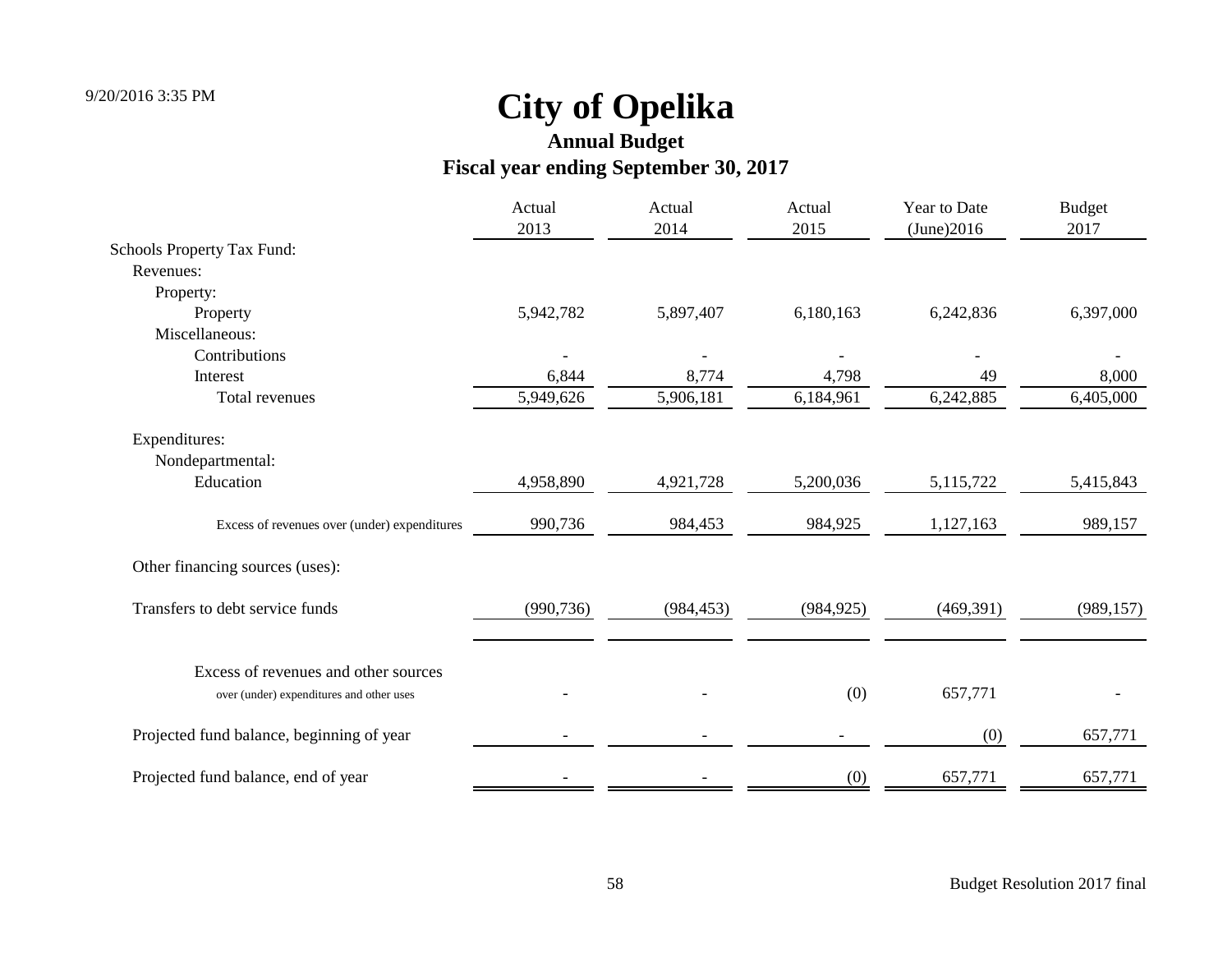|                                              | Actual<br>2013 | Actual<br>2014 | Actual<br>2015 | Year to Date<br>(June)2016 | <b>Budget</b><br>2017 |
|----------------------------------------------|----------------|----------------|----------------|----------------------------|-----------------------|
| Lodging Tax Fund:                            |                |                |                |                            |                       |
| Revenues:                                    |                |                |                |                            |                       |
| Miscellaneous:                               |                |                |                |                            |                       |
| <b>Lodging Fees</b>                          | 304,301        | 322,610        | 379,982        | 250,335                    | 325,000               |
| Interest                                     |                |                |                |                            |                       |
| Total revenues                               | 304,301        | 322,610        | 379,982        | 250,335                    | 325,000               |
| Expenditures:                                |                |                |                |                            |                       |
| Current:                                     | 224,727        | 110,936        | 181,090        | 196,030                    | 250,000               |
| <b>General Government Appropriations</b>     | 50,000         | 200,000        | 226,250        | 186,484                    | 382,084               |
| Capital Outlay                               |                |                |                |                            |                       |
| Excess of revenues over (under) expenditures | 29,574         | 11,674         | (27, 358)      | (132, 178)                 | (307, 084)            |
| Other financing sources (uses):              |                |                |                |                            |                       |
| <b>Transfers from General Fund</b>           |                |                |                |                            |                       |
| <b>Transfers to General Fund</b>             |                | (21,039)       |                |                            | 307,084               |
| Transfers from (to) General Fund             |                | (21,039)       |                |                            | 307,084               |
| Excess of revenues and other sources         |                |                |                |                            |                       |
| over (under) expenditures and other uses     | 29,574         | (9,365)        | (27, 358)      | (132, 178)                 |                       |
| Projected fund balance, beginning of year    | 761,231        | 790,805        | 781,440        | 754,082                    | 621,904               |
| Projected fund balance, end of year          | 790,805        | 781,440        | 754,082        | 621,904                    | 621,904               |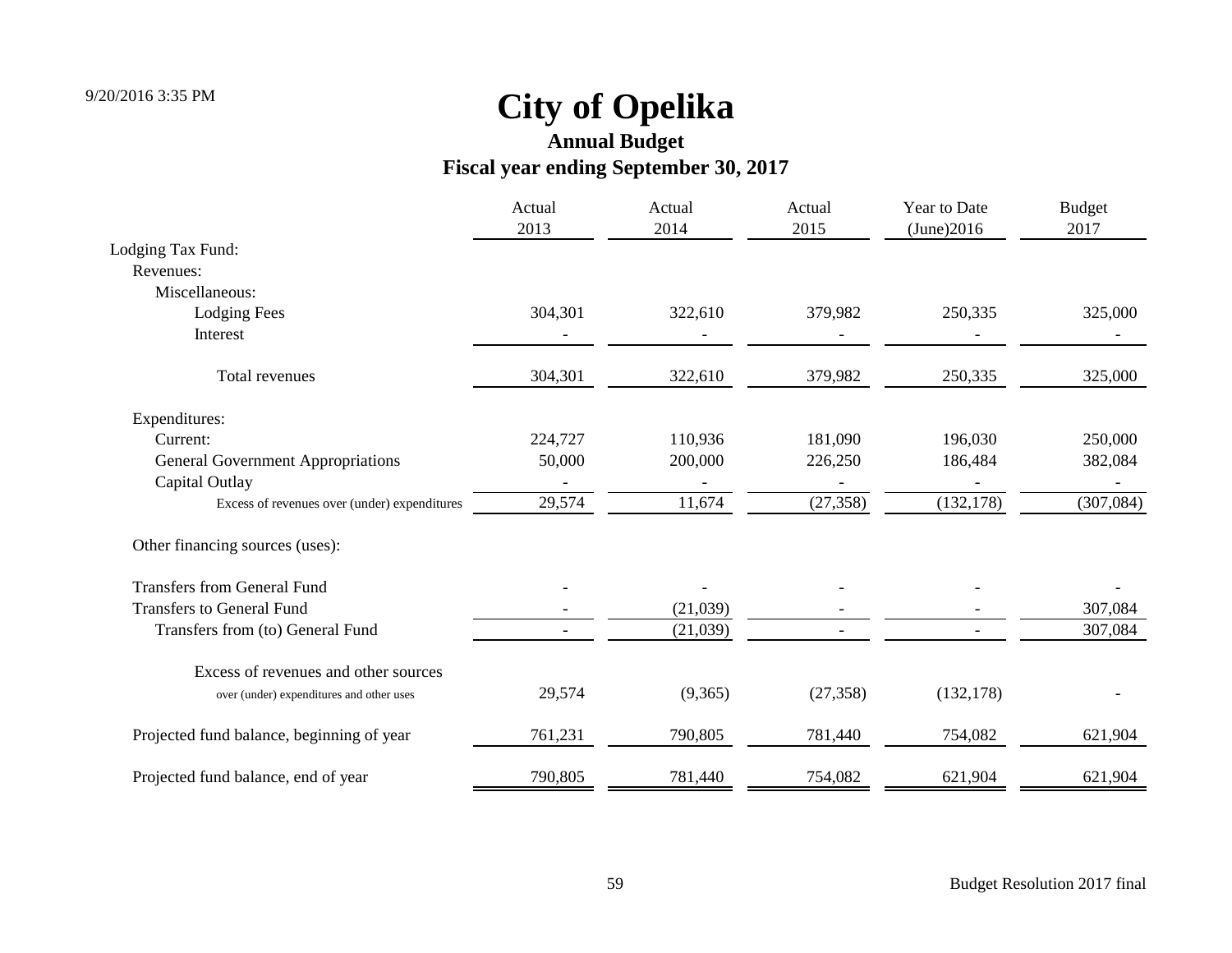|                                              | Actual<br>2013           | Actual<br>2014 | Actual<br>2015 | Year to Date<br>(June)2016 | <b>Budget</b><br>2017 |
|----------------------------------------------|--------------------------|----------------|----------------|----------------------------|-----------------------|
| 4 cent State Gasoline Tax Fund:              |                          |                |                |                            |                       |
| Revenues:                                    |                          |                |                |                            |                       |
| Intergovernmental:                           |                          |                |                |                            |                       |
| Shared state gasoline tax                    | 56,750                   | 57,197         | 59,402         | 45,002                     | 56,000                |
| Miscellaneous:                               |                          |                |                |                            |                       |
| Interest                                     | 14                       | 5              | 6              | 3                          |                       |
| Other                                        | $\overline{\phantom{a}}$ |                |                |                            |                       |
| Total revenues                               | 56,764                   | 57,202         | 59,408         | 45,004                     | 56,000                |
| Expenditures:                                |                          |                |                |                            |                       |
| Current:                                     |                          |                |                |                            |                       |
| Public works                                 |                          |                |                |                            |                       |
| Capital Outlay                               | 54,000                   | 52,000         | 100,170        | 141,543                    | 56,000                |
| Total expenditures                           | 54,000                   | 52,000         | 100,170        | 141,543                    | 56,000                |
| Excess of revenues over (under) expenditures | 2,764                    | 5,202          | (40, 762)      | (96, 539)                  |                       |
| Projected fund balance, beginning of year    | 35,706                   | 38,470         | 43,672         | 2,910                      | (93, 629)             |
| Projected fund balance, end of year          | 38,470                   | 43,672         | 2,910          | (93, 629)                  | (93, 629)             |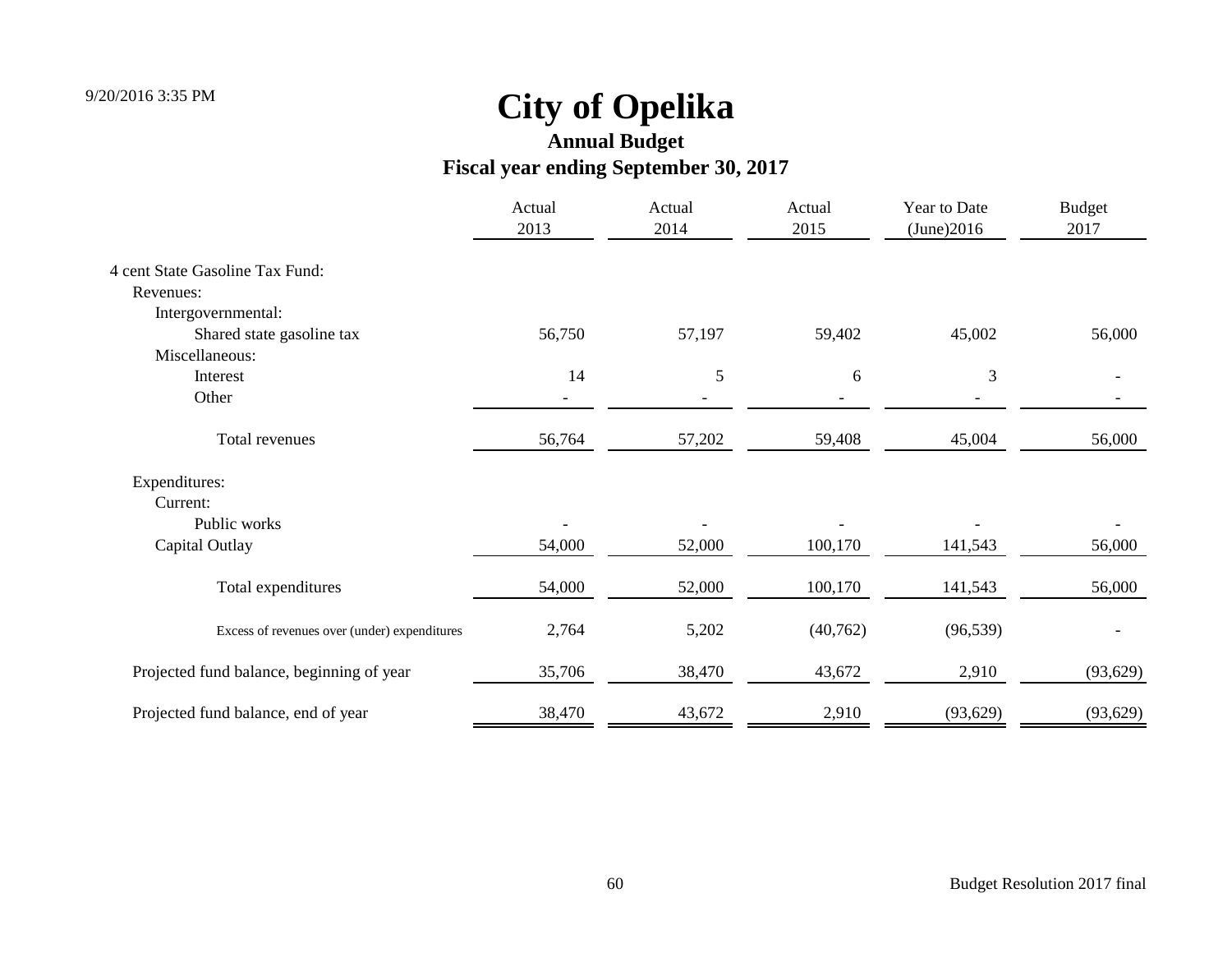|                                              | Actual<br>2013 | Actual<br>2014 | Actual<br>2015 | Year to Date<br>(June)2016 | <b>Budget</b><br>2017 |
|----------------------------------------------|----------------|----------------|----------------|----------------------------|-----------------------|
| 7 cent State Gasoline Tax Fund:              |                |                |                |                            |                       |
| Revenues:                                    |                |                |                |                            |                       |
| Intergovernmental:                           |                |                |                |                            |                       |
| Shared state gasoline tax                    | 72,475         | 73,086         | 76,203         | 57,552                     | 71,000                |
| Miscellaneous:                               |                |                |                |                            |                       |
| Interest                                     | 66             | 68             | 69             | 22                         |                       |
| Total revenues                               | 72,541         | 73,154         | 76,272         | 57,574                     | 71,000                |
| Expenditures:                                |                |                |                |                            |                       |
| Current:                                     |                |                |                |                            |                       |
| Public works                                 |                |                |                |                            |                       |
| Capital outlay                               | 81,228         | 81,662         | 90,170         |                            | 71,000                |
| Total expenditures                           | 81,228         | 81,662         | 90,170         |                            | 71,000                |
| Excess of revenues over (under) expenditures | (8,687)        | (8,508)        | (13,898)       | 57,574                     |                       |
| Projected fund balance, beginning of year    | 132,065        | 123,378        | 114,870        | 100,972                    | 158,546               |
| Projected fund balance, end of year          | 123,378        | 114,870        | 100,972        | 158,546                    | 158,546               |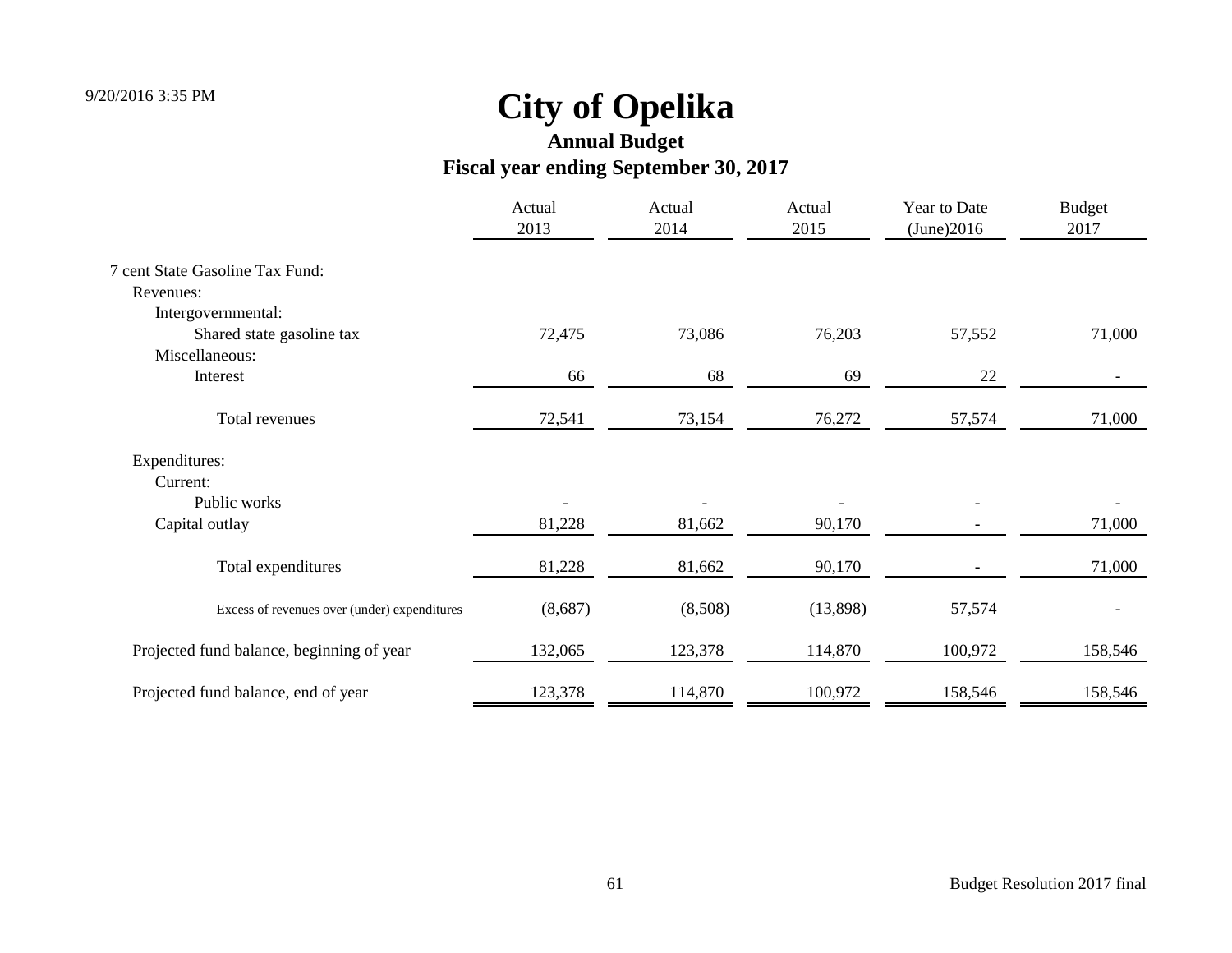|                                              | Actual<br>2013 | Actual<br>2014 | Actual<br>2015           | Year to Date<br>(June)2016 | <b>Budget</b><br>2017 |
|----------------------------------------------|----------------|----------------|--------------------------|----------------------------|-----------------------|
| Capital Improvement Fund                     |                |                |                          |                            |                       |
| Revenues:                                    |                |                |                          |                            |                       |
| Intergovernmental:                           |                |                |                          |                            |                       |
| Shared state gasoline tax                    | 595,674        | 226,060        | 225,583                  | 232,090                    | 232,000               |
| Miscellaneous:                               |                |                |                          |                            |                       |
| Interest                                     | 1,331          | 1,441          | 596                      | 15,002                     | 15,000                |
| Other                                        |                |                | $\overline{\phantom{0}}$ |                            |                       |
| Total revenues                               | 597,005        | 227,501        | 226,179                  | 247,092                    | 247,000               |
| Expenditures:                                |                |                |                          |                            |                       |
| Current:                                     |                |                |                          |                            |                       |
| Public works                                 |                |                |                          |                            |                       |
| Capital Outlay                               | 191,000        | 258,452        | 592,769                  |                            | 247,000               |
| Total expenditures                           | 191,000        | 258,452        | 592,769                  |                            | 247,000               |
| Excess of revenues over (under) expenditures | 406,005        | (30, 951)      | (366, 590)               | 247,092                    |                       |
| Projected fund balance, beginning of year    | 188,070        | 594,075        | 563,124                  | 196,534                    | 443,626               |
| Projected fund balance, end of year          | 594,075        | 563,124        | 196,534                  | 443,626                    | 443,626               |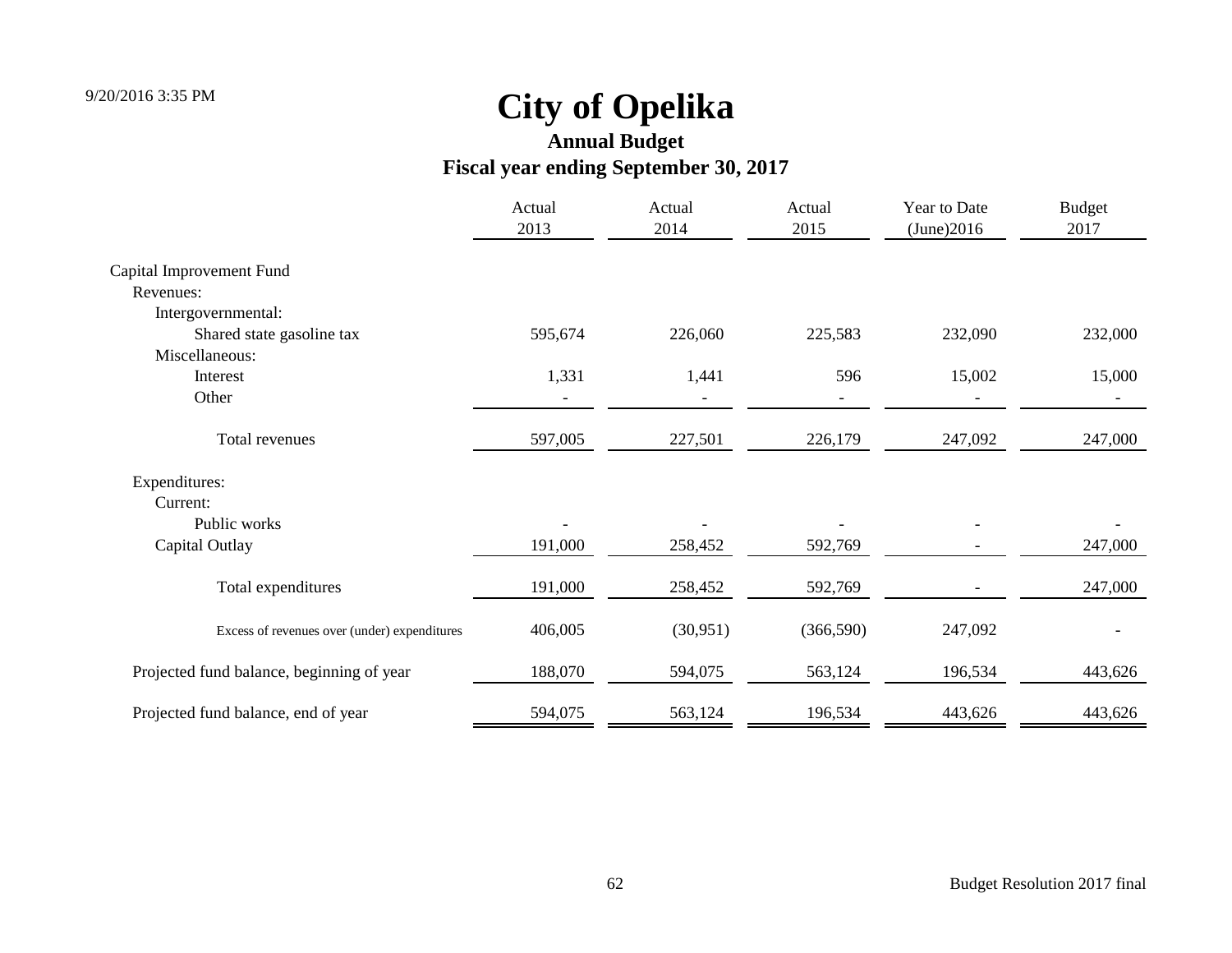|                                          | Actual<br>2013 | Actual<br>2014 | Actual<br>2015 | Year to Date<br>(June)2016 | <b>Budget</b><br>2017 |
|------------------------------------------|----------------|----------------|----------------|----------------------------|-----------------------|
| <b>Workman's Compensation Insurance:</b> |                |                |                |                            |                       |
| Operating revenues:                      |                |                |                |                            |                       |
| Charges for Insurance                    | 587,345        | 538,675        | 461,142        | 323,458                    | 539,000               |
| Operating expenses:                      |                |                |                |                            |                       |
| Insurance Claims and expenses            | 207,411        | 322,239        | 11,663         | 208,674                    | 357,000               |
| Operating income                         | 379,934        | 216,436        | 449,479        | 114,783                    | 182,000               |
| Nonoperating revenues:                   |                |                |                |                            |                       |
| Interest                                 | 11,675         | 8,578          | 5,707          | 799                        |                       |
| Operating transfer in (out)              | (200,000)      | (228,000)      | (264,000)      |                            | (182,000)             |
| Change in net assets                     | 191,609        | (2,986)        | 191,186        | 115,583                    |                       |
| Net assets, beginning of year            | 2,202,690      | 2,394,299      | 2,391,313      | 2,582,499                  | 2,698,081             |
| Net assets, end of year                  | 2,394,299      | 2,391,313      | 2,582,499      | 2,698,081                  | 2,698,081             |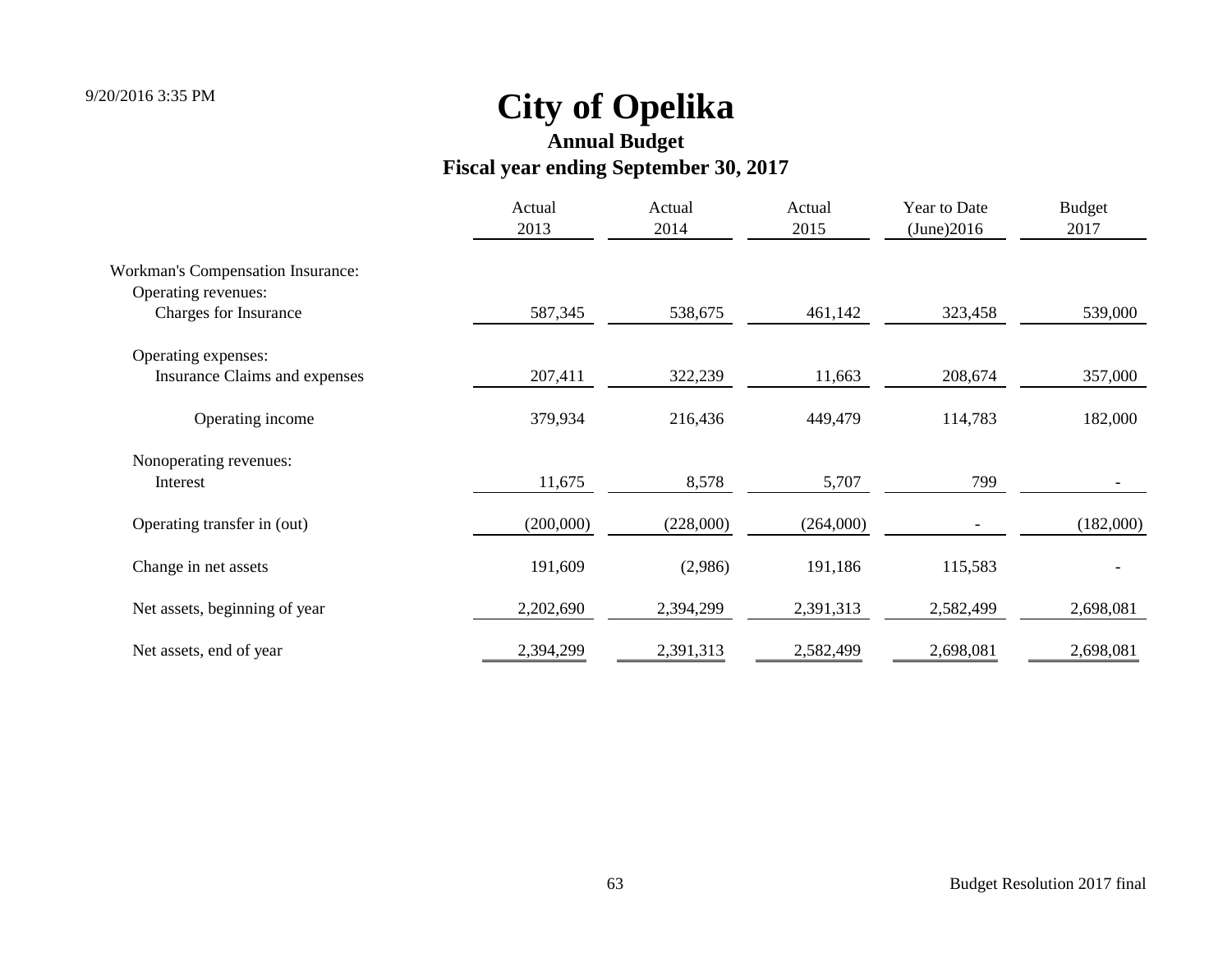|                               | Actual<br>2013 | Actual<br>2014 | Actual<br>2015 | Year to Date<br>(June)2016 | <b>Budget</b><br>2017 |
|-------------------------------|----------------|----------------|----------------|----------------------------|-----------------------|
| <b>Health Insurance Fund:</b> |                |                |                |                            |                       |
| Operating revenues:           |                |                |                |                            |                       |
| Charges for Insurance         | 1,989,540      | 2,093,310      | 2,131,650      | 1,709,670                  | 2,108,000             |
| Operating expenses:           |                |                |                |                            |                       |
| Insurance Claims and expenses | 3,103,956      | 3,630,654      | 3,852,999      | 3,073,932                  | 4,408,004             |
| Operating income              | (1,114,416)    | (1,537,344)    | (1,721,350)    | (1,364,262)                | (2,300,004)           |
| Nonoperating revenues:        |                |                |                |                            |                       |
| Interest                      | 353            | (1)            | 94             |                            |                       |
| Operating transfer in (out)   | 923,086        | 1,537,344      | 1,721,256      | 1,349,750                  | 2,300,004             |
| Change in net assets          | (190, 977)     | (1)            |                | (14,512)                   |                       |
| Net assets, beginning of year | 190,977        |                | (1)            | (1)                        | (14,513)              |
| Net assets, end of year       |                | (1)            | (1)            | (14,513)                   | (14, 513)             |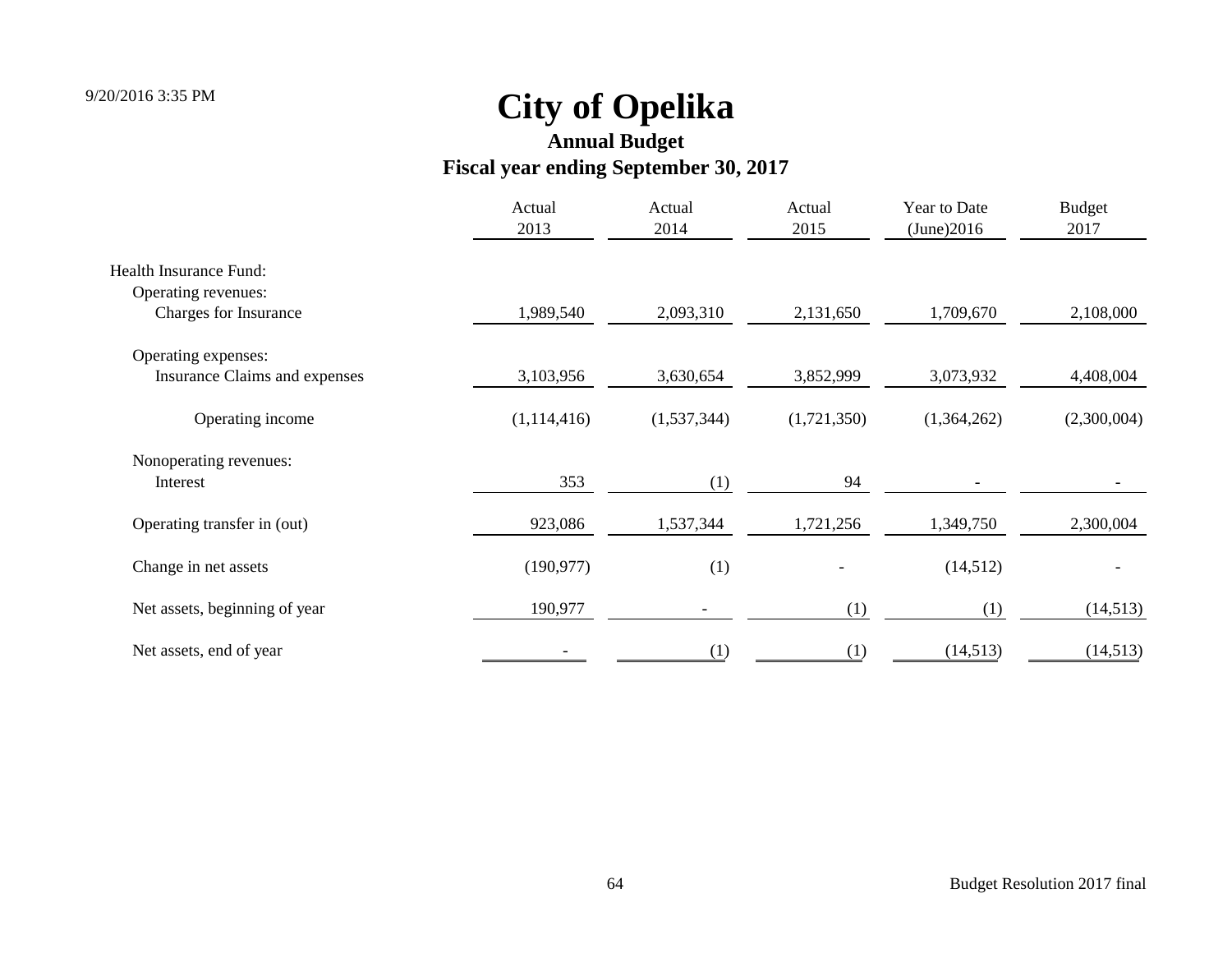|                                              | Actual<br>2013 | Actual<br>2014 | Actual<br>2015 | Year to Date<br>(June)2016 | <b>Budget</b><br>2017 |
|----------------------------------------------|----------------|----------------|----------------|----------------------------|-----------------------|
| Sportsplex Fund:                             |                |                |                |                            |                       |
| Revenues:                                    |                |                |                |                            |                       |
| Miscellaneous:                               |                |                |                |                            |                       |
| Interest                                     | 17,248         | 14,689         | 10,135         |                            | 304                   |
| Contributions                                | 182,250        | 182,500        | 117,500        |                            | 200,000               |
| Total revenues                               | 199,498        | 197,189        | 127,635        |                            | 200,304               |
| Expenditures:                                |                |                |                |                            |                       |
| Current:                                     | 18,396         | 8,849          | 11,724         | 7,520                      |                       |
| Appropriation for Justice Center Additions   | 357,952        | 360,513        | 409,039        | 360,706                    | 361,574               |
| Capital Outlay                               |                |                |                |                            | 200,000               |
| Excess of revenues over (under) expenditures | (176, 850)     | (172, 173)     | (293, 128)     | (368, 226)                 | (361,270)             |
| Other financing sources (uses):              |                |                |                |                            |                       |
| Proceeds of Sales of Equipment               |                |                |                |                            |                       |
| <b>Transfers from Governmental Funds</b>     | 2,151,608      | 2,402,131      | 2,631,304      | 2,572,151                  | 1,962,917             |
| Transfers to Governmental Funds (Debt)       | (1,775,687)    | (1,773,778)    | (1,619,798)    | (1,080,270)                | (1,601,647)           |
| Other financing sources (uses)               | 375,921        | 628,353        | 1,011,506      | 1,491,880                  | 361,270               |
| Excess of revenues and other sources         |                |                |                |                            |                       |
| over (under) expenditures and other uses     | 199,071        | 456,180        | 718,378        | 1,123,655                  |                       |
| Projected fund balance, beginning of year    | 4,563,493      | 4,762,564      | 5,218,744      | 5,937,122                  | 7,060,777             |
| Projected fund balance, end of year          | 4,762,564      | 5,218,744      | 5,937,122      | 7,060,777                  | 7,060,777             |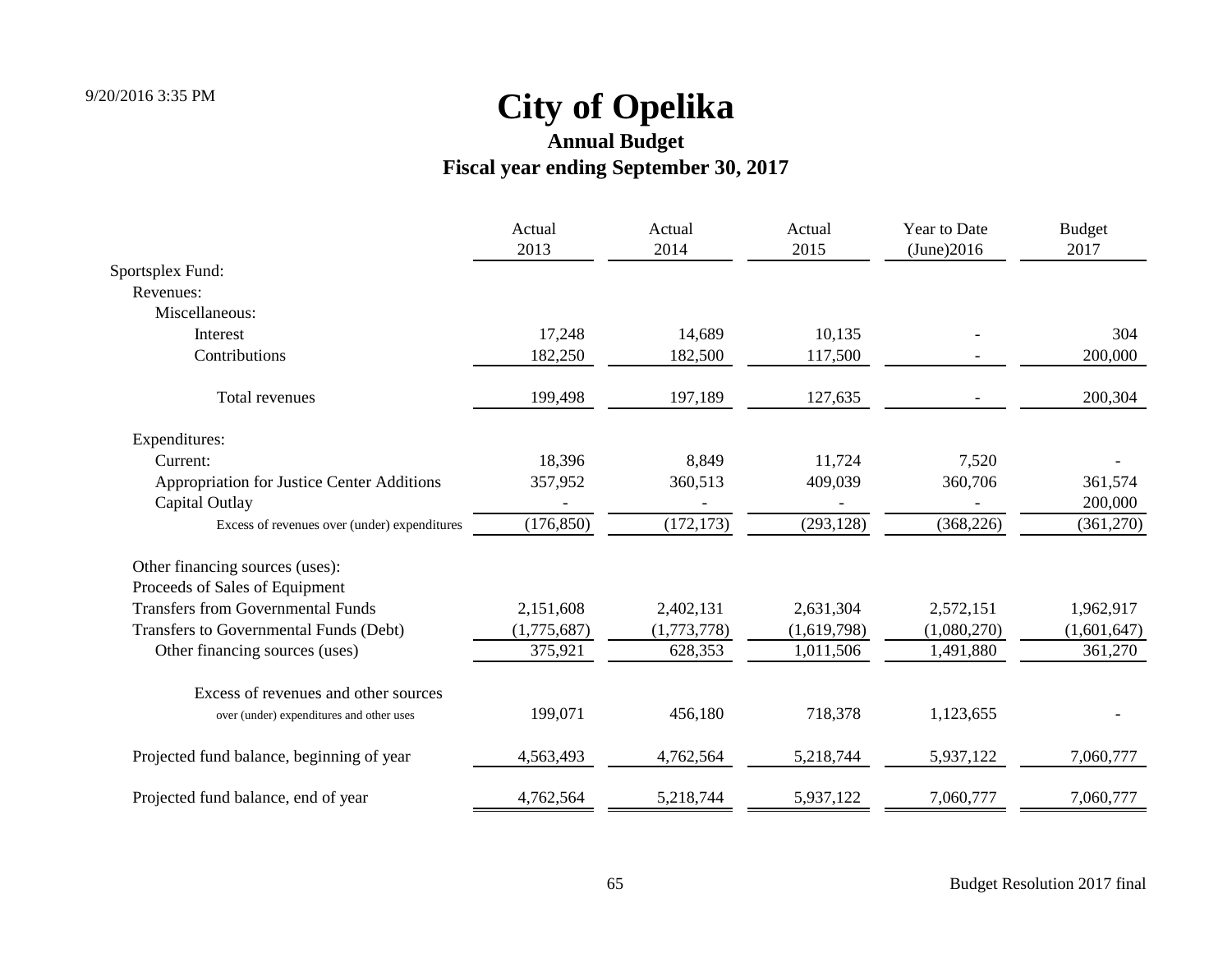|                                                                               | Actual<br>2013 | Actual<br>2014 | Actual<br>2015 | Year to Date<br>(June)2016 | <b>Budget</b><br>2017 |
|-------------------------------------------------------------------------------|----------------|----------------|----------------|----------------------------|-----------------------|
| Garden Hills Cemetery Trust Fund:                                             |                |                |                |                            |                       |
| Revenues:                                                                     |                |                |                |                            |                       |
| Miscellaneous:                                                                |                |                |                |                            |                       |
| Interest                                                                      | 7,097          | 6,763          | 8,618          | 5,760                      | 16,000                |
| Other                                                                         | 61,384         | 71,607         | (6, 566)       | 16,097                     |                       |
| Total revenues                                                                | 68,481         | 78,370         | 2,052          | 21,857                     | 16,000                |
| Expenditures:                                                                 |                |                |                |                            |                       |
| Current:                                                                      | 5,024          | 5,203          | 6,701          | 7,504                      | 8,000                 |
| Excess of revenues over (under) expenditures                                  | 63,457         | 73,167         | (4,649)        | 14,353                     | 8,000                 |
| Other financing sources (uses):                                               |                |                |                |                            |                       |
| <b>Transfers from General Fund</b>                                            | 21,375         | 19,563         | 29,213         | 21,233                     | 4,000                 |
| <b>Transfers to General Fund</b>                                              | (11,096)       | (13, 191)      | (13,078)       | (8,542)                    | (12,000)              |
| Transfers from (to) General Fund                                              | 10,279         | 6,372          | 16,135         | 12,691                     | (8,000)               |
| Excess of revenues and other sources                                          |                |                |                |                            |                       |
| over (under) expenditures and other uses                                      | 73,736         | 79,539         | 11,486         | 27,044                     |                       |
| Projected fund balance, beginning of year<br>Adjustment for accounting change | 738,633        | 812,369        | 891,908        | 903,394                    | 930,438               |
| Projected fund balance, end of year                                           | 812,369        | 891,908        | 903,394        | 930,438                    | 930,438               |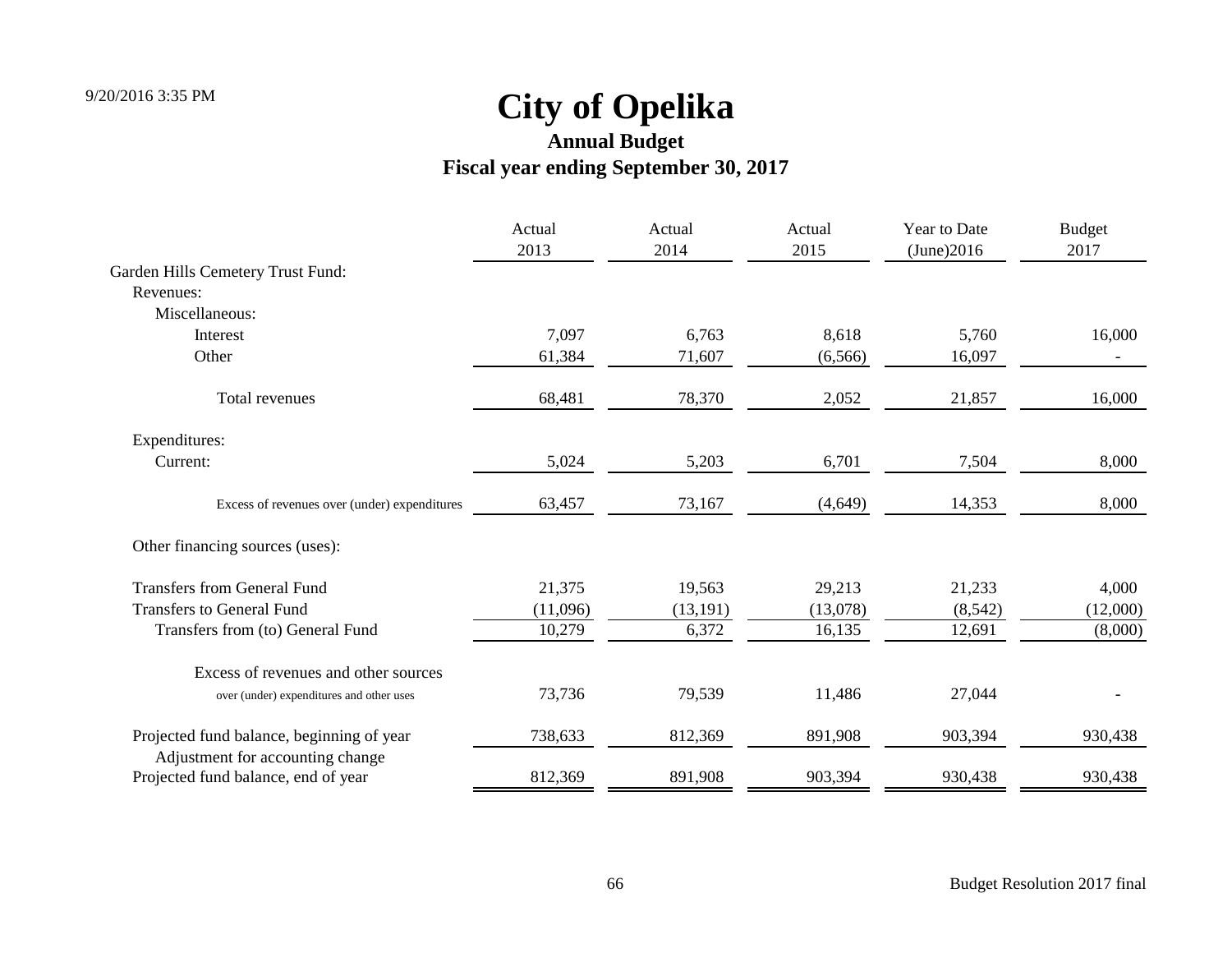|                                              | Actual<br>2013           | Actual<br>2014 | Actual<br>2015 | Year to Date<br>(June)2016 | <b>Budget</b><br>2017 |
|----------------------------------------------|--------------------------|----------------|----------------|----------------------------|-----------------------|
| Rosemere Cemetery Fund:                      |                          |                |                |                            |                       |
| Revenues:                                    |                          |                |                |                            |                       |
| Miscellaneous:                               |                          |                |                |                            |                       |
| Interest                                     | 4                        |                | 59             | 83                         |                       |
| Contributions                                | 11,478                   | 23,716         | 46,830         |                            | 25,000                |
| Total revenues                               | 11,483                   | 23,717         | 46,889         | 83                         | 25,000                |
| Expenditures:                                |                          |                |                |                            |                       |
| Current:                                     |                          |                | 22,359         | 20,061                     | 25,000                |
| Capital Outlay                               |                          |                | 7,980          |                            |                       |
| Excess of revenues over (under) expenditures | 11,483                   | 23,717         | 16,550         | (19,978)                   |                       |
| Other financing sources (uses):              |                          |                |                |                            |                       |
| <b>Transfers from General Fund</b>           |                          |                |                |                            |                       |
| <b>Transfers to General Fund</b>             |                          |                |                |                            |                       |
| Transfers from (to) General Fund             | $\overline{\phantom{a}}$ |                |                |                            |                       |
| Excess of revenues and other sources         |                          |                |                |                            |                       |
| over (under) expenditures and other uses     | 11,483                   | 23,717         | 16,550         | (19,978)                   |                       |
| Projected fund balance, beginning of year    | (9,283)                  | 2,200          | 25,916         | 42,466                     | 22,488                |
| Projected fund balance, end of year          | 2,200                    | 25,916         | 42,466         | 22,488                     | 22,488                |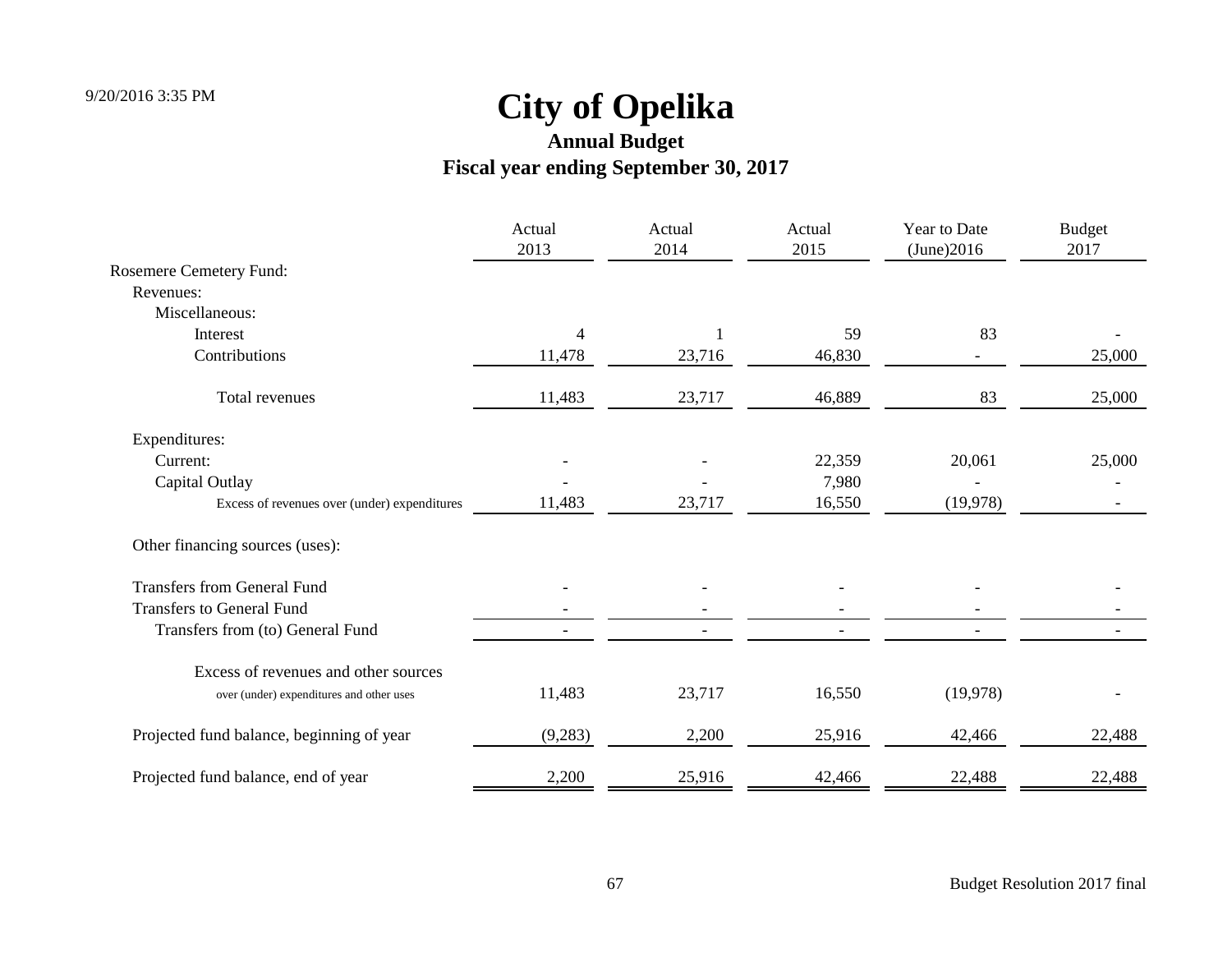|                                              | Actual<br>2013 | Actual<br>2014 | Actual<br>2015 | Year to Date<br>(June)2016 | <b>Budget</b><br>2017 |
|----------------------------------------------|----------------|----------------|----------------|----------------------------|-----------------------|
| Entitlement Grant Fund Program Year 2015:    |                |                |                |                            |                       |
| Revenues:                                    |                |                |                |                            |                       |
| Intergovernmental:                           |                |                |                |                            |                       |
| Federal grants                               | 36,998         | 36,488         | 103,887        | 174,771                    | 220,270               |
| Miscellaneous:                               |                |                |                |                            |                       |
| Other                                        |                |                |                |                            |                       |
| Total revenues                               | 36,998         | 36,488         | 103,887        | 174,771                    | 220,270               |
| Expenditures:                                |                |                |                |                            |                       |
| Current:                                     | 36,998         | 37,658         | 103,407        | 174,771                    | 220,270               |
| Capital Outlay:                              |                |                |                |                            |                       |
|                                              | 36,998         | 37,658         | 103,407        | 174,771                    | 220,270               |
| Excess of revenues over (under) expenditures |                | (1,170)        | 480            | $\Omega$                   |                       |
| Other financing sources (uses):              |                |                |                |                            |                       |
| <b>Transfers from General Fund</b>           |                |                |                |                            |                       |
| <b>Transfers to General Fund</b>             |                |                |                |                            |                       |
| Transfers from (to) General Fund             |                |                |                |                            |                       |
| Excess of revenues and other sources         |                |                |                |                            |                       |
| over (under) expenditures and other uses     |                | (1,170)        | 480            | $\boldsymbol{0}$           |                       |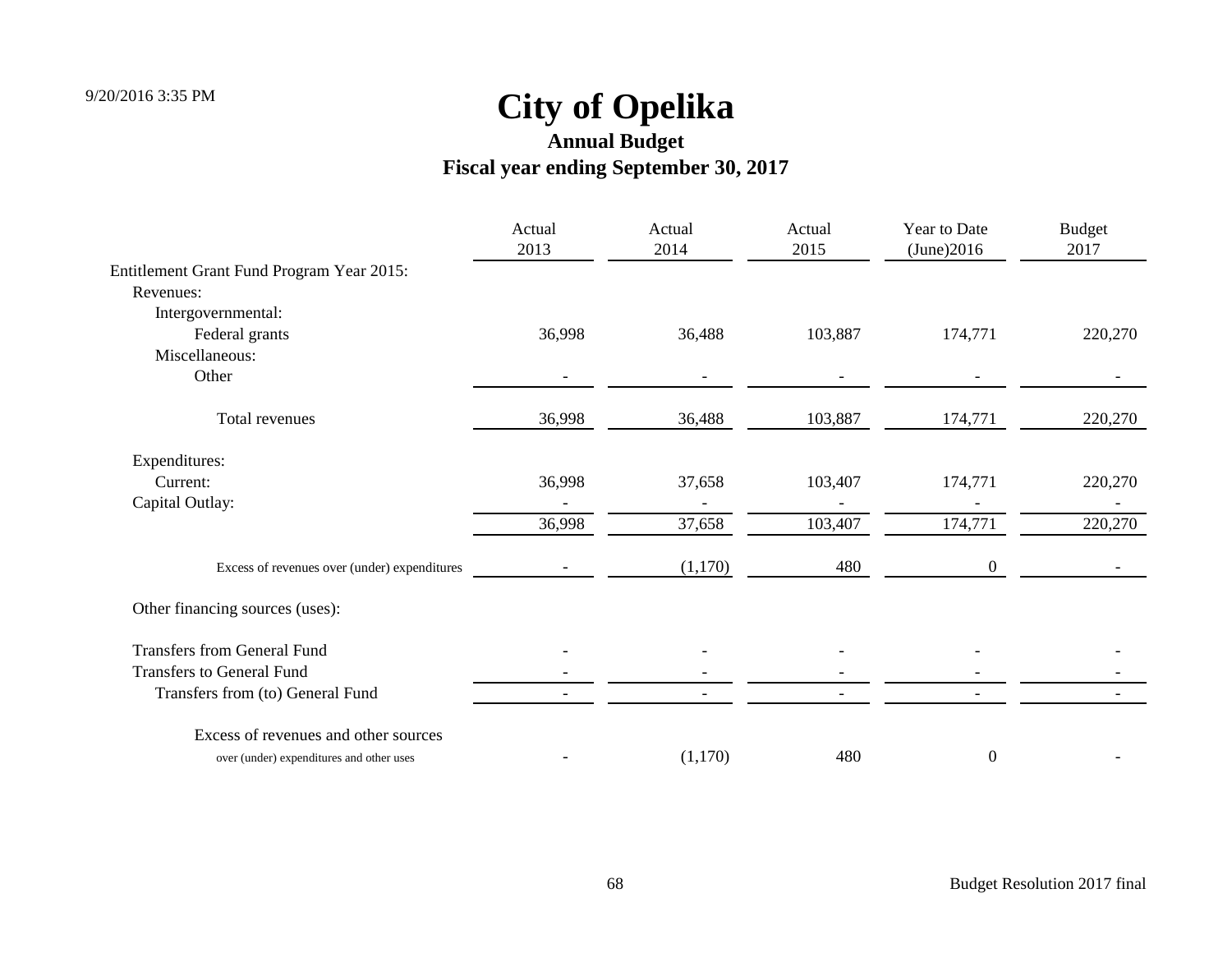|                                                                                         | Actual<br>2013 | Actual<br>2014 | Actual<br>2015 | Year to Date<br>(June)2016 | <b>Budget</b><br>2017 |
|-----------------------------------------------------------------------------------------|----------------|----------------|----------------|----------------------------|-----------------------|
| Entitlement Grant Fund Programs Year 2015:<br>Projected fund balance, beginning of year |                |                |                |                            |                       |
| Projected fund balance, end of year                                                     |                | (1,170)        | 480            |                            |                       |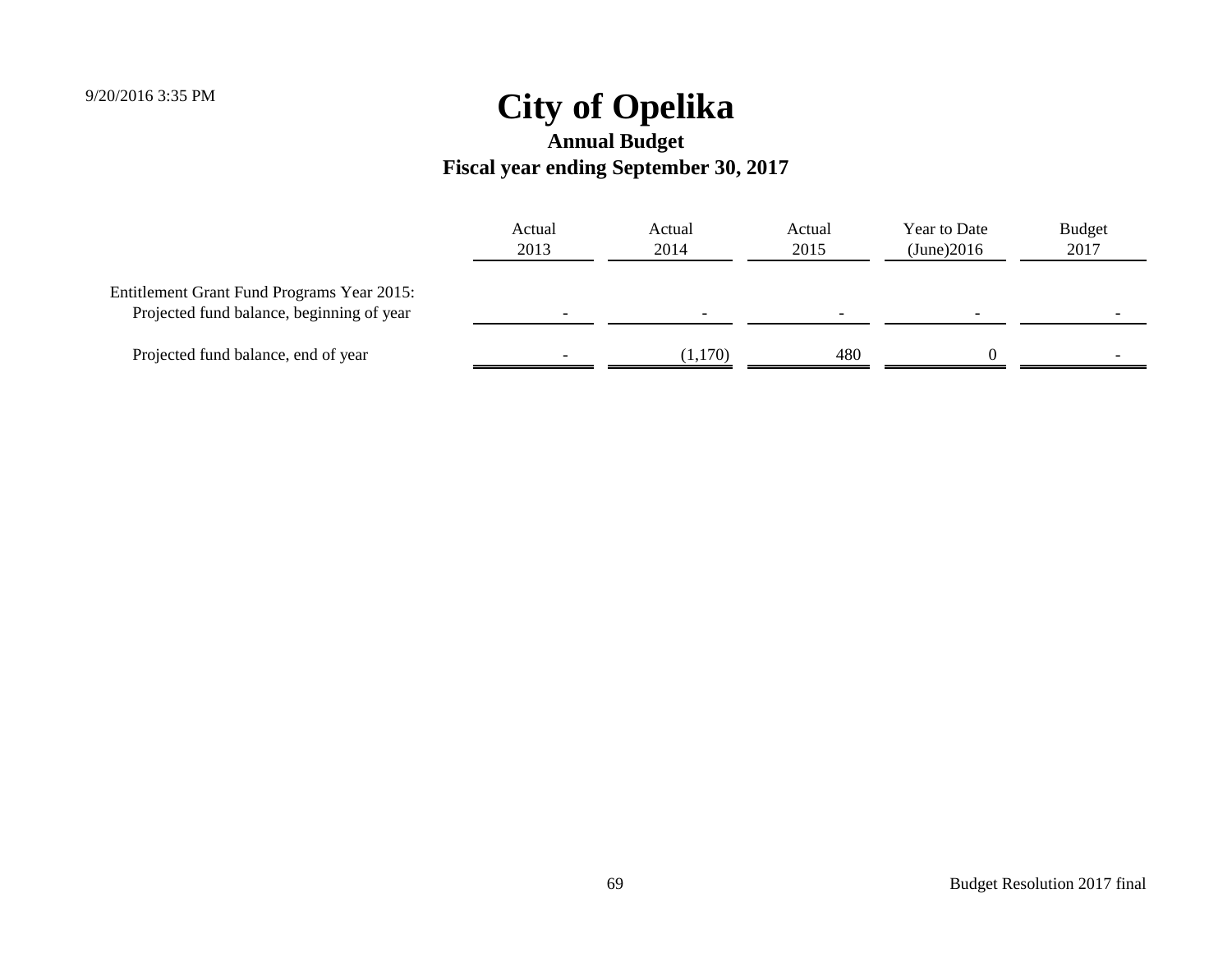**Annual Budget Fiscal year ending September 30, 2017**

#### **Capital Projects Funds**

The Opelika Corrections Fund is used to account for Special Court Costs and Fees which were enacted in 2009.

The 2011 Committed to Road Construction Fund is used to account for 1% sales tax proceeds that are used for the 2011 School and Road Construction Warrants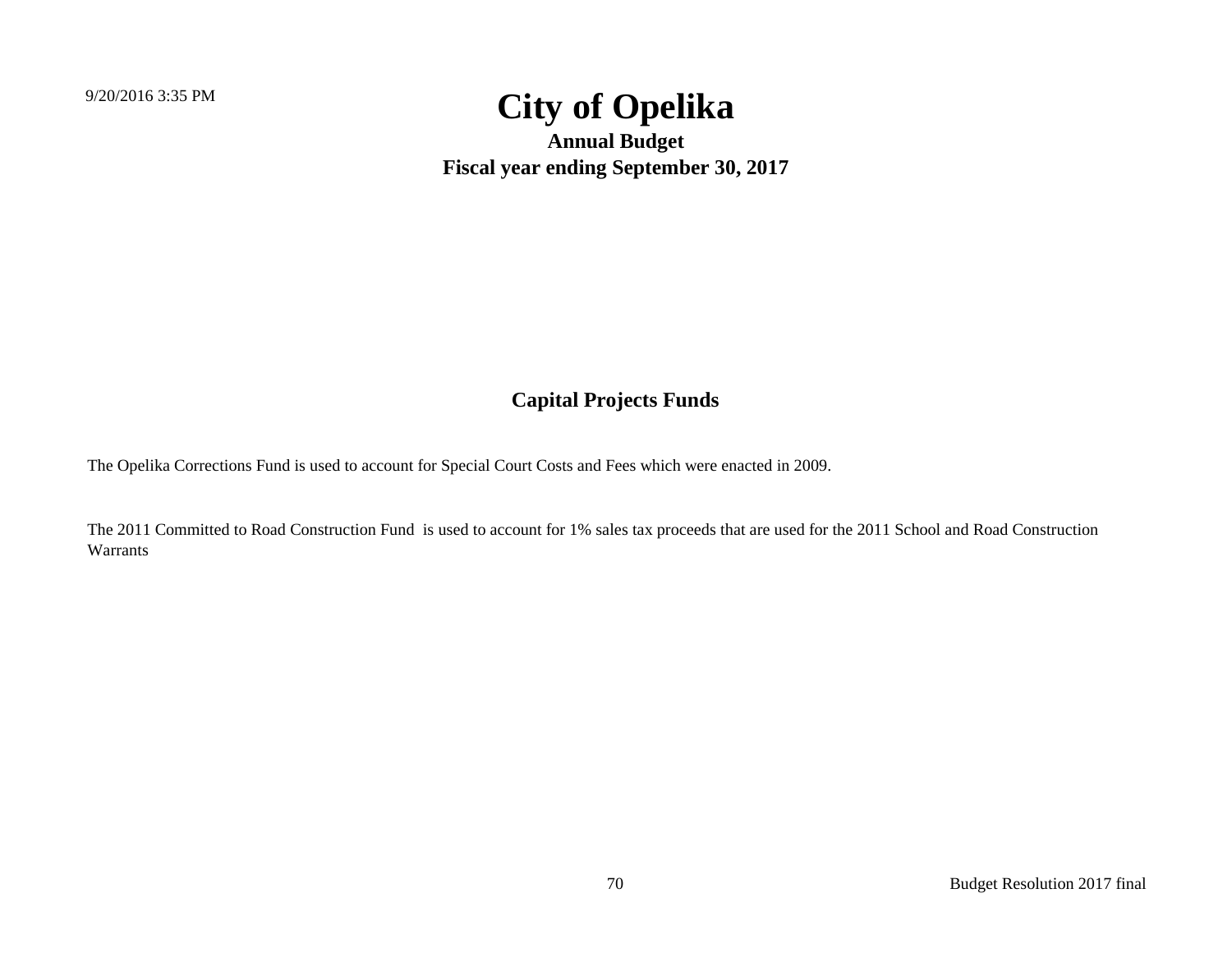|                                              | Actual<br>2013 | Actual<br>2014 | Actual<br>2015 | Year to Date<br>(June)2016 | <b>Budget</b><br>2017 |
|----------------------------------------------|----------------|----------------|----------------|----------------------------|-----------------------|
| <b>Opelika Corrections Fund:</b>             |                |                |                |                            |                       |
| Revenues:                                    |                |                |                |                            |                       |
| Fines and forfeits:                          |                |                |                |                            |                       |
| Public safety:                               |                |                |                |                            |                       |
| Fines and costs                              | 145,293        | 154,842        | 165,647        | 99,346                     | 123,000               |
| Interest                                     |                |                |                |                            |                       |
| Total revenues                               | 145,293        | 154,842        | 165,647        | 99,346                     | 123,000               |
| Expenditures:                                |                |                |                |                            |                       |
| Current:                                     |                |                | 49,331         |                            |                       |
| Capital Outlay                               |                |                |                |                            | 123,000               |
| Excess of revenues over (under) expenditures | 145,293        | 154,842        | 116,316        | 99,346                     |                       |
| Other financing sources (uses):              |                |                |                |                            |                       |
| <b>Transfers from General Fund</b>           |                |                |                |                            |                       |
| <b>Transfers to General Fund</b>             |                |                |                |                            |                       |
| Transfers from (to) General Fund             |                |                |                |                            |                       |
| Excess of revenues and other sources         |                |                |                |                            |                       |
| over (under) expenditures and other uses     | 145,293        | 154,842        | 116,316        | 99,346                     |                       |
| Projected fund balance, beginning of year    | 472,814        | 618,107        | 772,949        | 889,265                    | 988,611               |
| Projected fund balance, end of year          | 618,107        | 772,949        | 889,265        | 988,611                    | 988,611               |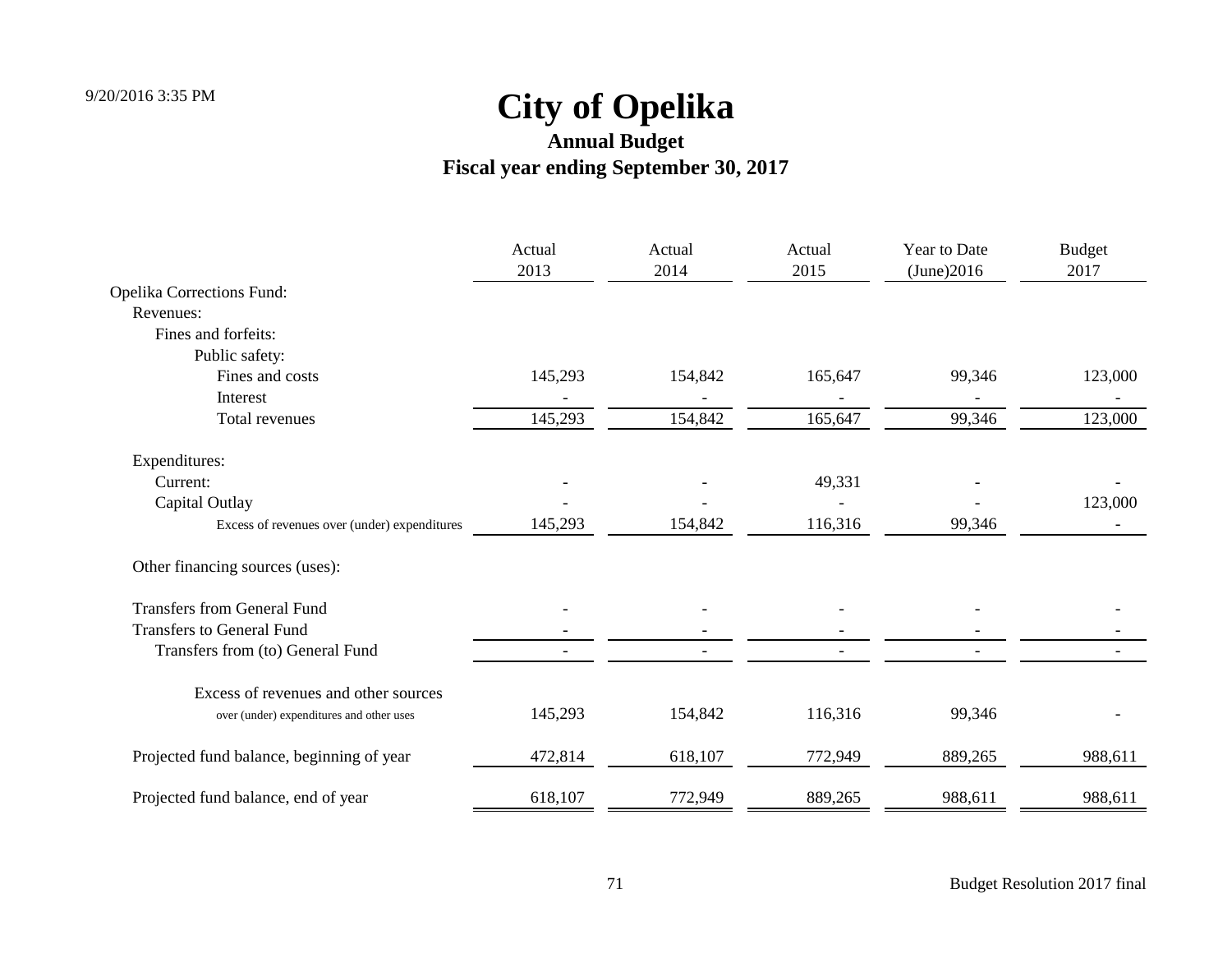|                                              | Actual<br>2013 | Actual<br>2014 | Actual<br>2015 | Year to Date<br>(June)2016 | <b>Budget</b><br>2017 |
|----------------------------------------------|----------------|----------------|----------------|----------------------------|-----------------------|
| 2011 Committed to Road Construction Fund:    |                |                |                |                            |                       |
| Revenues:                                    |                |                |                |                            |                       |
| Miscellaneous:                               |                |                |                |                            |                       |
| Interest                                     |                |                |                |                            |                       |
| Total revenues                               |                |                |                |                            |                       |
| Expenditures:                                |                |                |                |                            |                       |
| Debt Service                                 |                |                |                |                            |                       |
| Capital Outlay                               | 537,734        | 212,627        | 14,810         |                            | 2,909,800             |
| Excess of revenues over (under) expenditures | (537, 734)     | (212, 627)     | (14, 810)      | $\overline{\phantom{0}}$   | (2,909,800)           |
| Other financing sources (uses):              |                |                |                |                            |                       |
| Debt proceeds net premium                    |                |                |                |                            |                       |
| Transfers from other funds                   | 537,734        | 212,627        | 14,810         |                            | 2,909,800             |
| Transfers to other funds                     |                |                |                |                            |                       |
| Transfers from (to) General Fund             | 537,734        | 212,627        | 14,810         |                            | 2,909,800             |
| Excess of revenues and other sources         |                |                |                |                            |                       |
| over (under) expenditures and other uses     |                |                |                |                            |                       |
| Projected fund balance, beginning of year    |                |                |                |                            |                       |
| Projected fund balance, end of year          |                |                |                |                            |                       |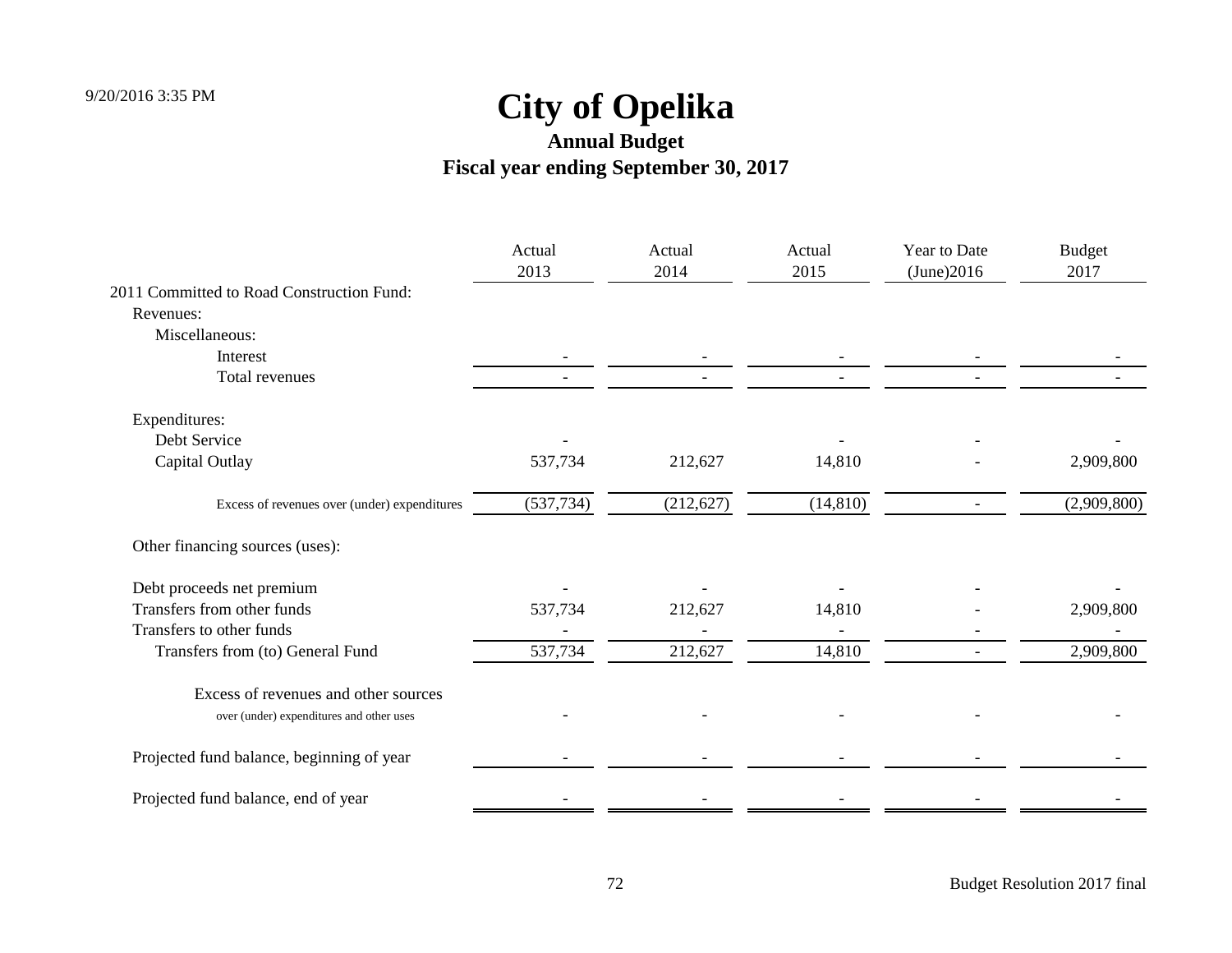**Annual Budget Fiscal year ending September 30, 2017**

#### **Enterprise Funds**

Enterprise Funds are established to account for the financing of self-supporting enterprises that render goods or services to the public at large on a consumer charge basis. Accounting for the operations of such funds is similar to that of a private, profit-making business.

Electric Utility Fund - This fund is used to account for the activities of the government's electric distribution operations.

Telecommunication Fund - This fund is used to account for the activities of the government's telecommunication activities.

1965 Sewer System fund - This fund is used to account for the activities of the government's wastewater treatment operations.

Solid Waste Collection Fund - This fund is used to account for the activities of the government's solid waste collection activities.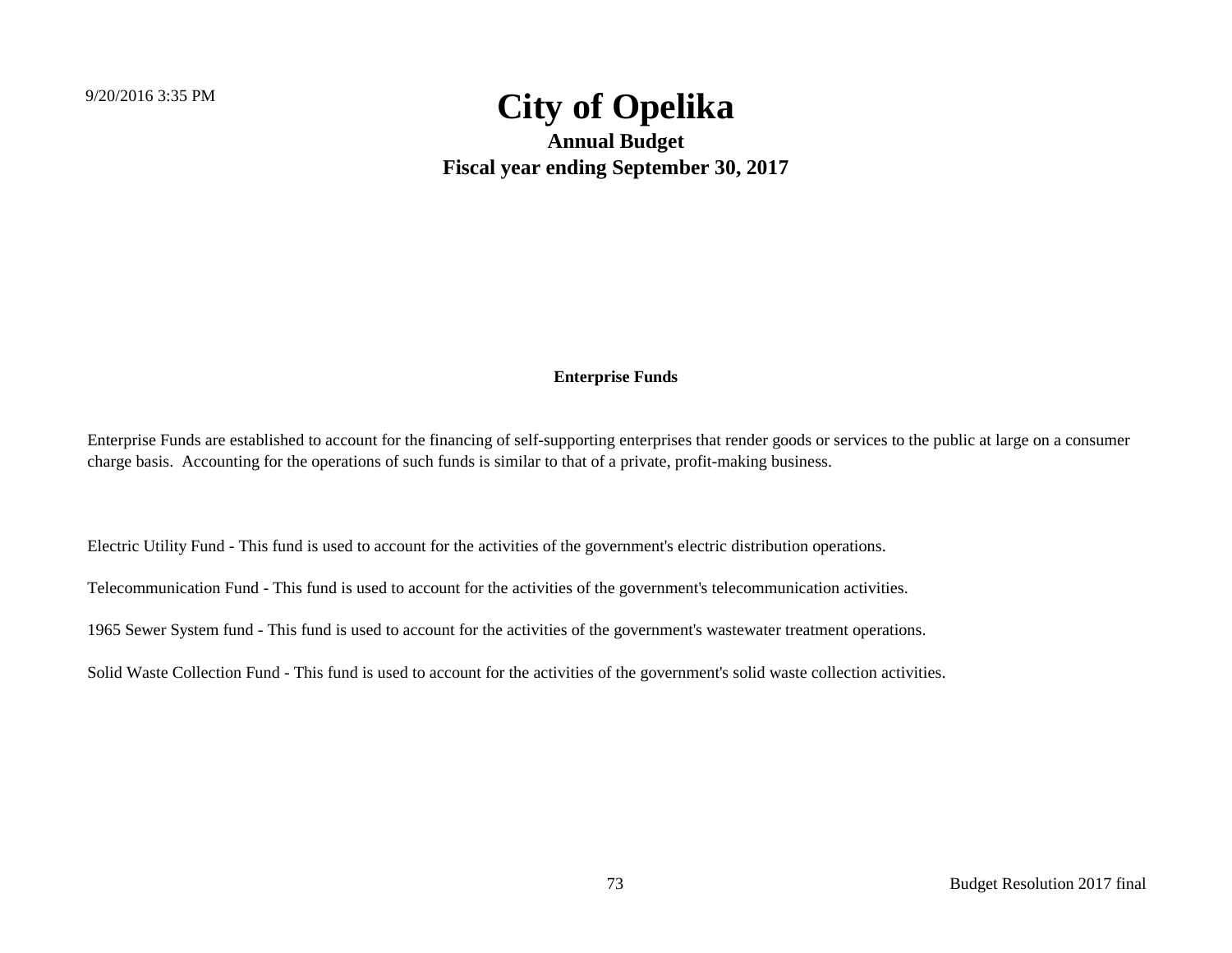**Annual Budget Fiscal year ending September 30, 2017**

**( this page intentionally left blank )**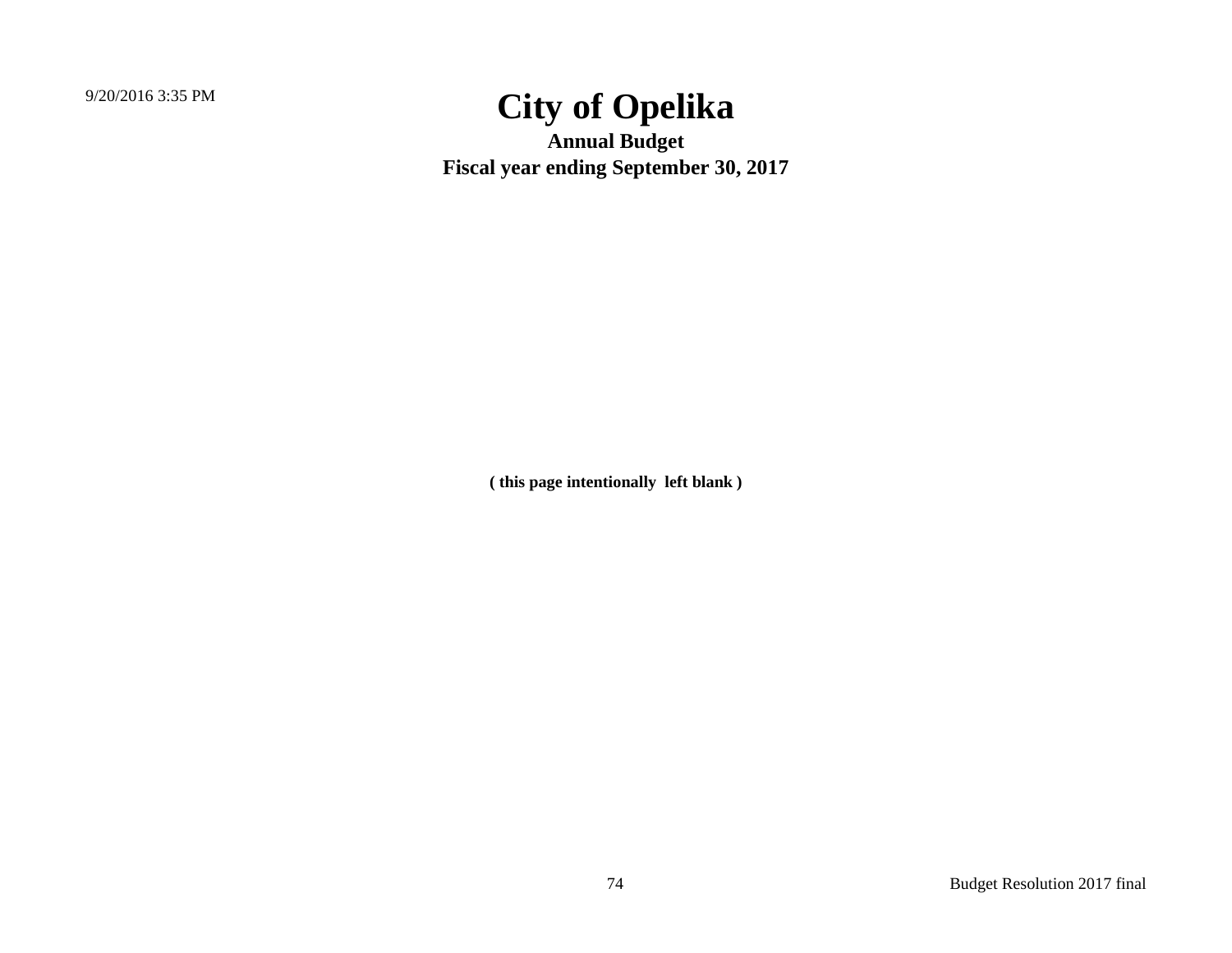| <b>Enterprise Funds:</b>              | Actual<br>2013 | Actual<br>2014 | Actual<br>2015 | Year to Date<br>(June)2016 | <b>Budget</b><br>2017 |
|---------------------------------------|----------------|----------------|----------------|----------------------------|-----------------------|
| <b>Opelika Power Services:</b>        |                |                |                |                            |                       |
| Electric Utility Fund:                |                |                |                |                            |                       |
| Operating revenues:                   |                |                |                |                            |                       |
| Charges for services                  | 34,131,980     | 38, 137, 587   | 40,545,482     | 33, 344, 154               | 42,060,000            |
| Operating expenses:                   |                |                |                |                            |                       |
| Power purchased                       | 24,635,418     | 27,693,300     | 28,665,653     | 18,549,356                 | 27,804,000            |
| Depreciation                          | 1,989,418      | 2,616,671      | 2,828,935      | 2,600,000                  | 2,799,996             |
| Personal services                     | 2,679,652      | 3,052,243      | 3,001,646      | 2,673,291                  | 3,056,832             |
| Other                                 | 1,916,501      | 2,384,118      | 2,036,239      | 3,087,323                  | 2,466,444             |
| Services provided by other funds      | 142,604        | 160,444        | 158,352        | 145,156                    | 35,688                |
| Total operating expenses              | 31,363,593     | 35,906,776     | 36,690,825     | 27,055,125                 | 36,162,960            |
| Operating income                      | 2,768,387      | 2,230,811      | 3,854,657      | 6,289,029                  | 5,897,040             |
| Nonoperating revenues (expenses):     |                |                |                |                            |                       |
| Interest revenues                     | 82,657         | 65,444         | 69,048         | 1,330                      | 13,500                |
| Miscellaneous revenues                | 315,185        | 1,211,214      | 1,189,737      | 972,915                    | 1,226,280             |
| Sale of fixed assets                  | (3,905)        | (750)          | 3,179          |                            |                       |
| Interest expense and fiscal charges   | (488, 431)     | (1,435,383)    | (1,435,652)    | (1,316,261)                | (1,435,653)           |
| Other expenses                        |                |                |                |                            |                       |
| Total nonoperating revenue (expenses) | (94, 494)      | (159, 475)     | (173, 688)     | (342,016)                  | (195, 873)            |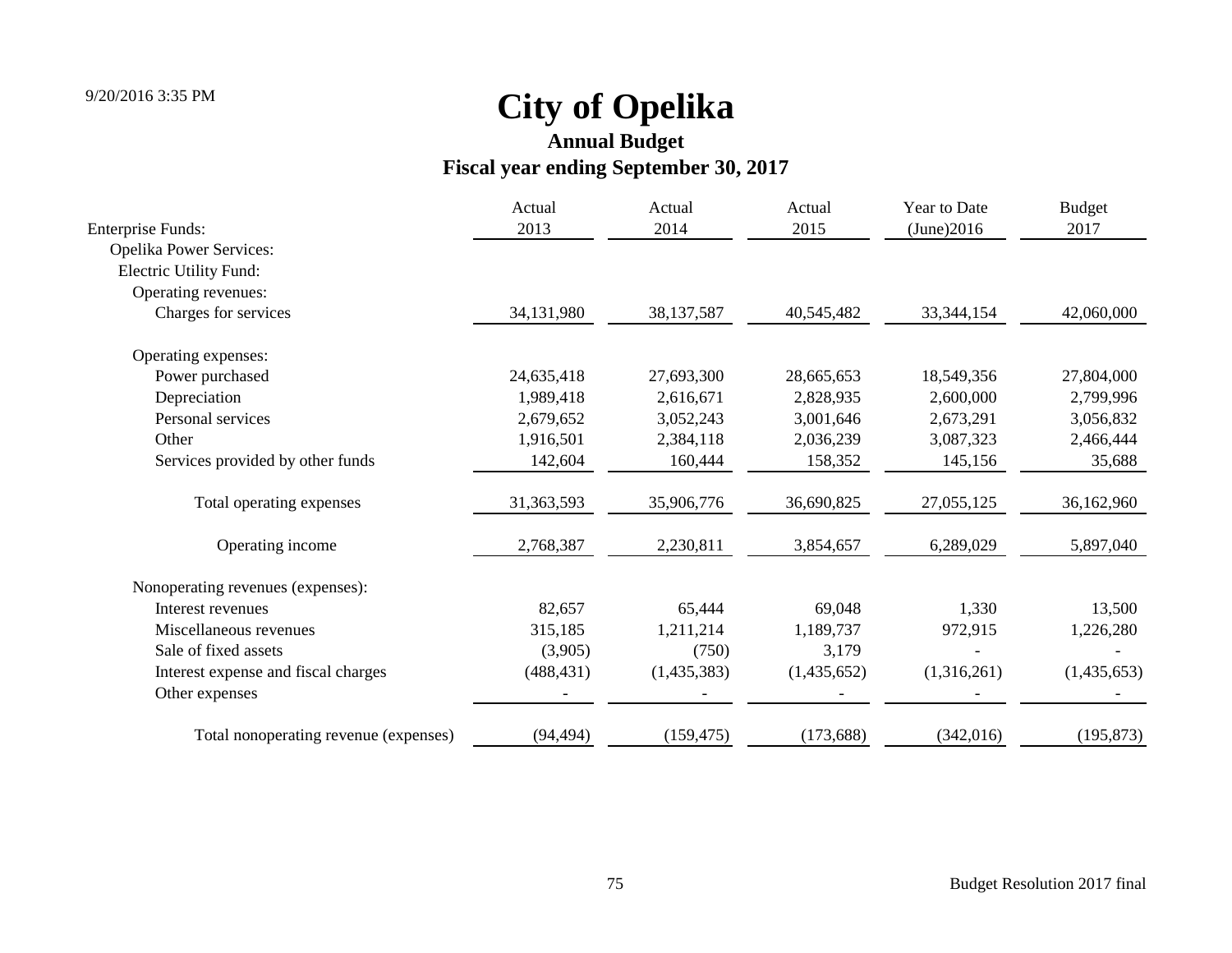**Annual Budget**

### **Fiscal year ending September 30, 2017**

| Actual<br>2013 | Actual<br>2014 | Actual<br>2015 | Year to Date<br>(June)2016 | <b>Budget</b><br>2017 |
|----------------|----------------|----------------|----------------------------|-----------------------|
| 2,673,893      | 2,071,336      | 3,680,970      | 5,947,014                  | 5,701,167             |
|                |                |                |                            |                       |
|                |                |                |                            |                       |
|                |                |                |                            |                       |
| 175,818        | 447,925        | 246,083        | 134,056                    | 150,000               |
| (2,484,698)    | (922, 140)     | (2,888,588)    | (2,282,151)                | (3,000,000)           |
| (2,308,880)    | (474, 215)     | (2,642,505)    | (2,148,095)                | (2,850,000)           |
| 365,013        | 1,597,121      | 1,038,465      | 3,798,919                  | 2,851,167             |
|                |                |                |                            |                       |
| 365,013        | 1,597,121      | 1,038,465      | 3,798,919                  | 2,851,167             |
| 37,521,684     | 37, 353, 845   | 38,950,966     | 39,989,431                 | 43,788,350            |
| 37,886,697     | 38,950,966     | 39,989,431     | 43,788,350                 | 46,639,517            |
|                |                |                |                            |                       |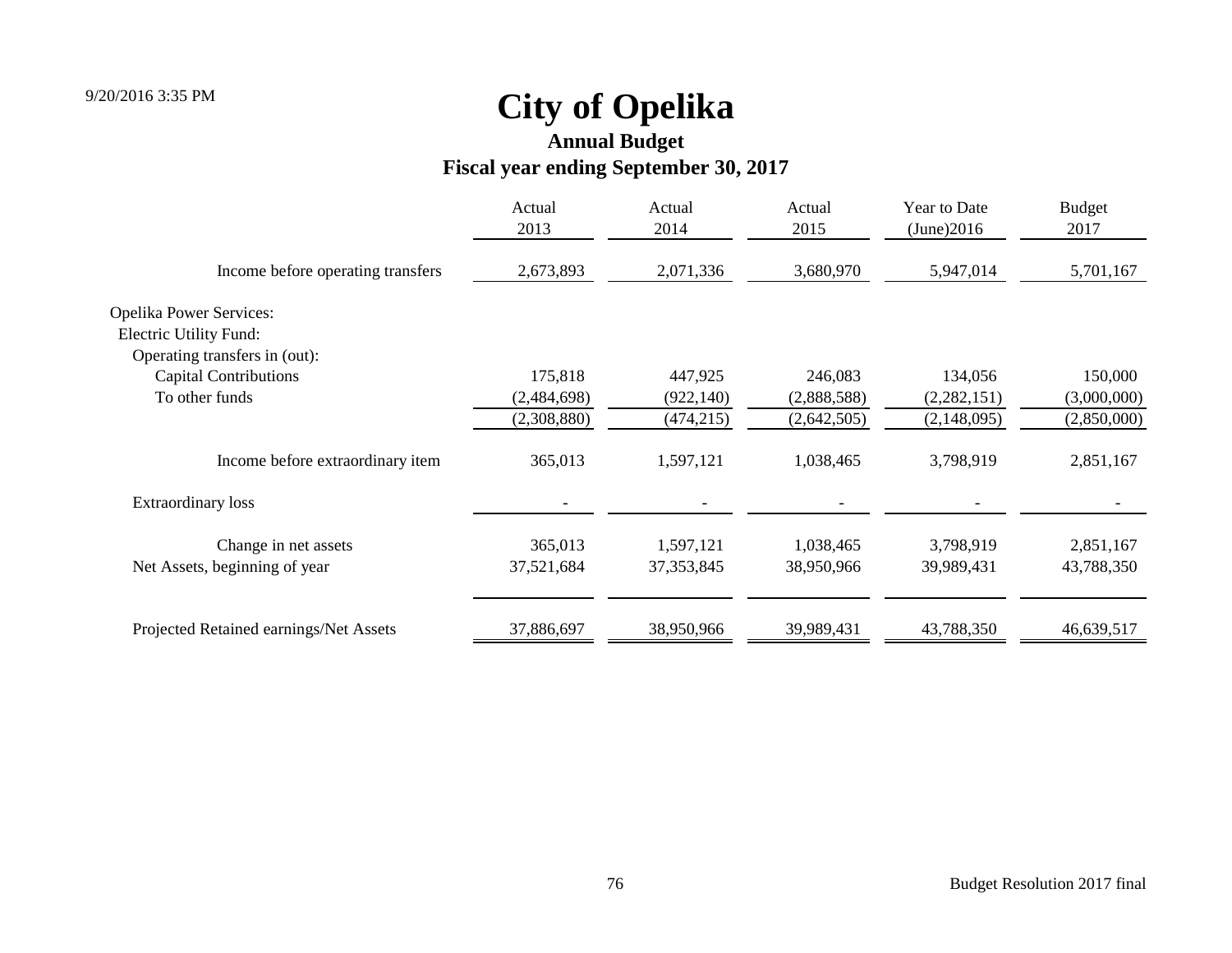|                                        | Actual<br>2013 | Actual<br>2014 | Actual<br>2015 | Year to Date<br>(June)2016 | <b>Budget</b><br>2017 |
|----------------------------------------|----------------|----------------|----------------|----------------------------|-----------------------|
| <b>Opelika Power Services:</b>         |                |                |                |                            |                       |
| Telecommunications Fund:               |                |                |                |                            |                       |
| Operating revenues:                    |                |                |                |                            |                       |
| Charges for services                   |                | 1,455,145      | 3,775,265      | 3,553,185                  | 4,672,224             |
| Operating expenses:                    |                |                |                |                            |                       |
| <b>Telecommunication Purchases</b>     | 151,842        | 1,437,368      | 2,396,081      | 1,927,551                  | 2,127,996             |
| Depreciation                           | 782            | 1,040,619      | 1,097,994      | 900,000                    | 1,100,004             |
| Personal services                      | 399,715        | 459,167        | 516,614        | 445,924                    | 681,372               |
| Other                                  | 187,098        | 916,443        | 847,015        | 608,370                    | 910,920               |
| Services provided by other funds       |                |                | 218,372        | 197,746                    | 196,716               |
| Total operating expenses               | 739,437        | 3,853,597      | 5,076,076      | 4,079,591                  | 5,017,008             |
| Operating income                       | (739, 437)     | (2,398,452)    | (1,300,812)    | (526, 406)                 | (344, 784)            |
| Nonoperating revenues (expenses):      |                |                |                |                            |                       |
| Interest revenues                      |                |                | 1,029          |                            |                       |
| Miscellaneous revenues                 |                | 5,486          | 59,285         | 18,213                     | 30,960                |
| Sale of fixed assets                   |                |                |                |                            |                       |
| Interest expense and fiscal charges    |                | (270, 396)     | (373, 743)     | (304, 736)                 | (270, 396)            |
| Other expenses                         |                |                |                |                            |                       |
| Total nonoperating revenues (expenses) |                | (264,910)      | (313, 429)     | (286, 523)                 | (239, 436)            |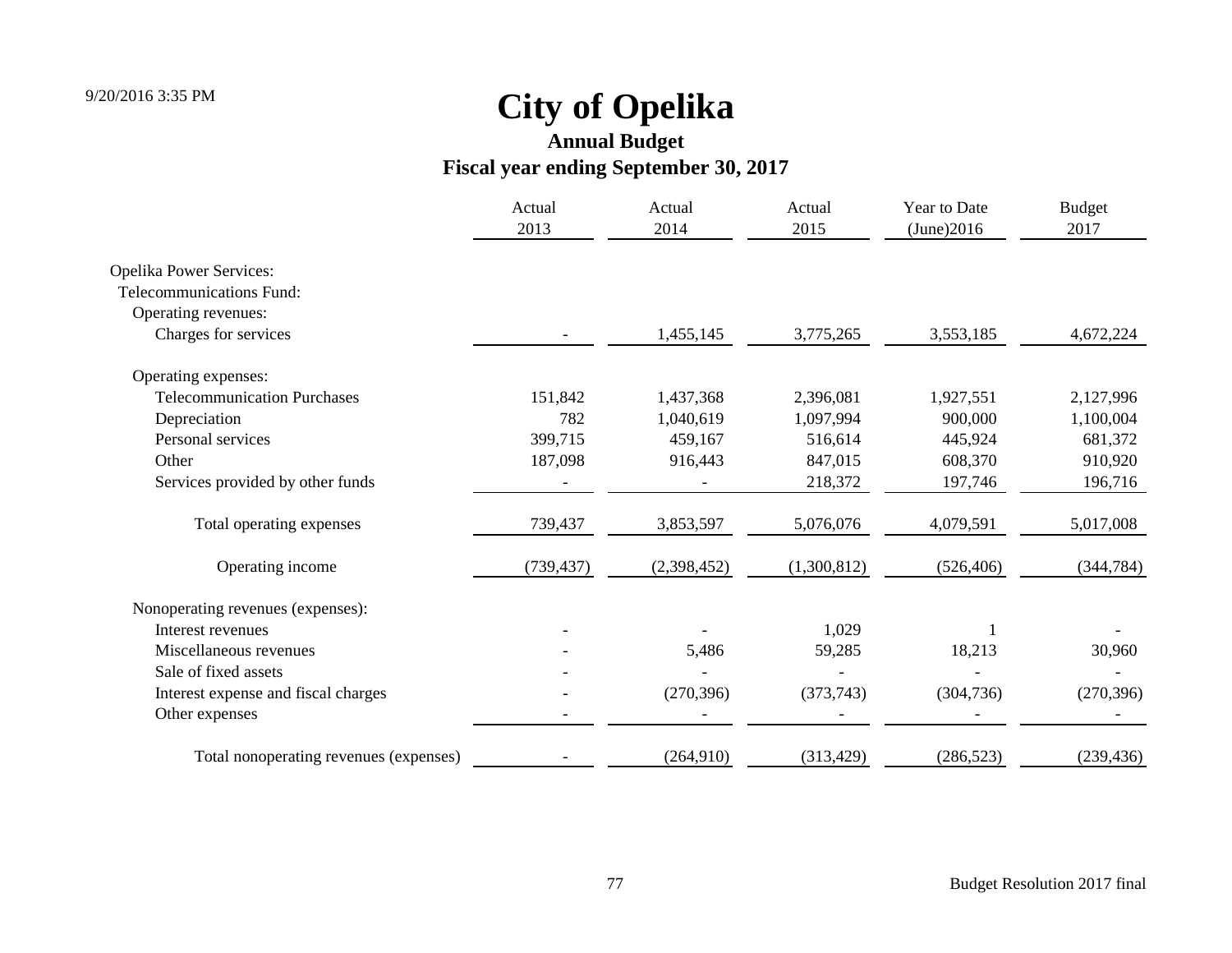**Annual Budget**

### **Fiscal year ending September 30, 2017**

| Actual<br>2013 | Actual<br>2014           | Actual<br>2015             | Year to Date<br>(June)2016 | <b>Budget</b><br>2017    |
|----------------|--------------------------|----------------------------|----------------------------|--------------------------|
| (739, 437)     | (2,663,362)              | (1,614,240)                | (812,929)                  | (584, 220)               |
|                |                          |                            |                            |                          |
|                |                          |                            |                            |                          |
|                |                          |                            |                            |                          |
|                |                          |                            |                            |                          |
|                |                          |                            |                            |                          |
| (739, 437)     | (2,663,362)              | (1,614,240)                | (812,929)                  | (584, 220)               |
|                |                          |                            |                            |                          |
|                |                          |                            |                            | (584, 220)               |
| (44, 735)      | (784, 172)               | (3,447,534)                | (5,061,775)                | (5,874,703)              |
|                |                          |                            |                            | (6,458,923)              |
|                | (739, 437)<br>(784, 172) | (2,663,362)<br>(3,447,534) | (1,614,240)<br>(5,061,775) | (812,929)<br>(5,874,703) |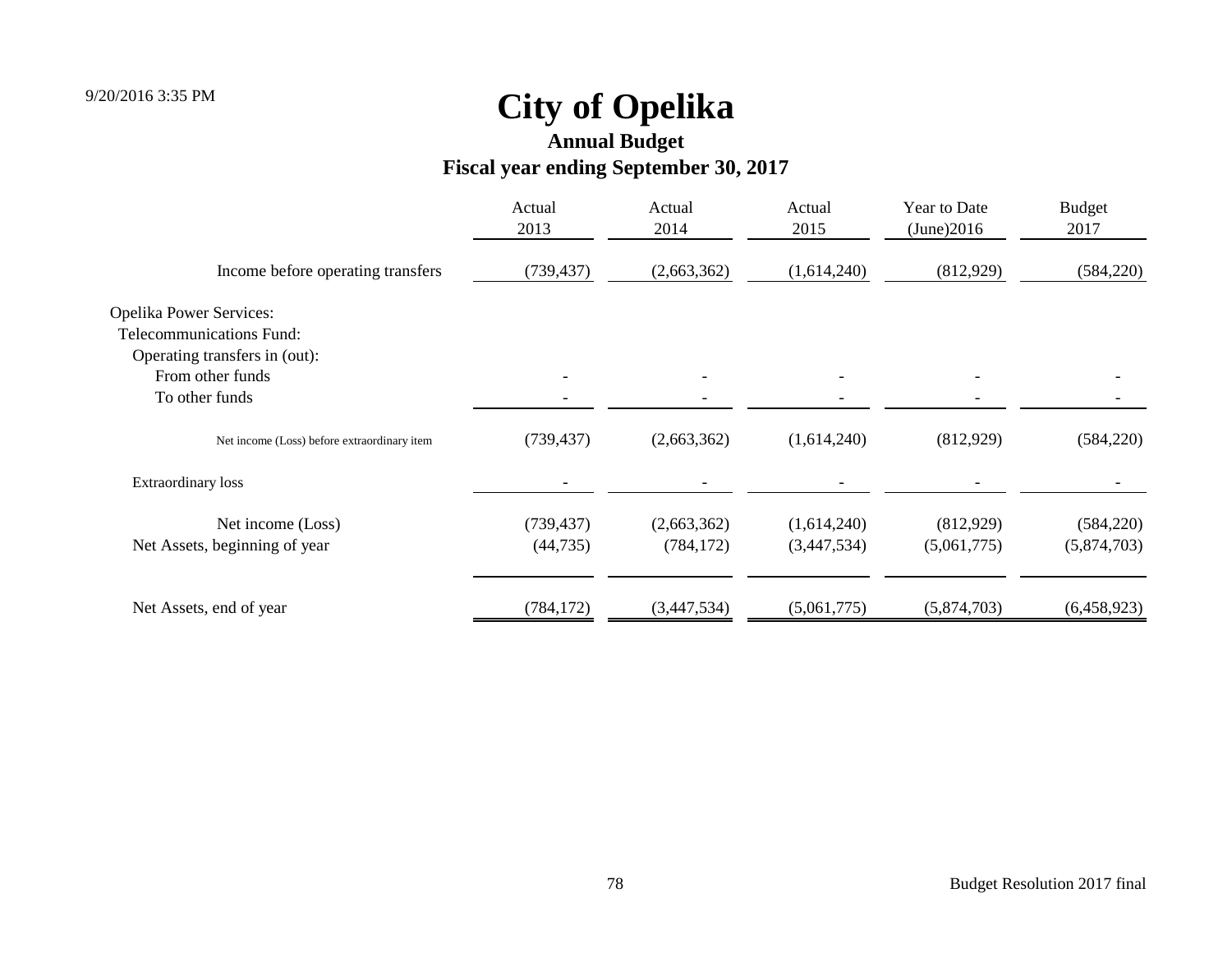|                                        | Actual<br>2013 | Actual<br>2014 | Actual<br>2015 | Year to Date<br>(June)2016 | <b>Budget</b><br>2017 |
|----------------------------------------|----------------|----------------|----------------|----------------------------|-----------------------|
| 1965 Sewer System Fund:                |                |                |                |                            |                       |
| Operating revenues:                    |                |                |                |                            |                       |
| Charges for services                   | 3,957,064      | 4,044,196      | 4,138,919      | 3,256,812                  | 4,300,152             |
| Operating expenses:                    |                |                |                |                            |                       |
| Depreciation                           | 991,983        | 1,011,135      | 1,027,091      | 900,000                    | 999,996               |
| Personal services                      | 3,744          | 3,744          | 3,744          | 3,120                      | 3,744                 |
| Other                                  | 1,940,784      | 1,988,624      | 2,202,337      | 1,934,741                  | 2,057,059             |
| Services provided by other funds       | 47,309         | 22,117         | 30,158         | 27,644                     | 32,556                |
| Total operating expenses               | 2,983,820      | 3,025,620      | 3,263,330      | 2,865,505                  | 3,093,355             |
| Operating income                       | 973,244        | 1,018,576      | 875,589        | 391,307                    | 1,206,797             |
| Nonoperating revenues (expenses):      |                |                |                |                            |                       |
| Interest revenues                      | 6,555          | 7,586          | 5,860          |                            | 2,196                 |
| Miscellaneous revenues                 | 3,462          | 6,567          | 2,861          | 1,771                      | 2,700                 |
| Sale of fixed assets                   | 804            | (48,500)       | 1,304          |                            |                       |
| Interest expense and fiscal charges    | (350, 866)     | (324, 929)     | (314,670)      | (293, 396)                 | (324, 929)            |
| Other expenses                         |                |                |                |                            |                       |
| Total nonoperating revenues (expenses) | (340, 046)     | (359, 276)     | (304, 646)     | (291, 625)                 | (320,033)             |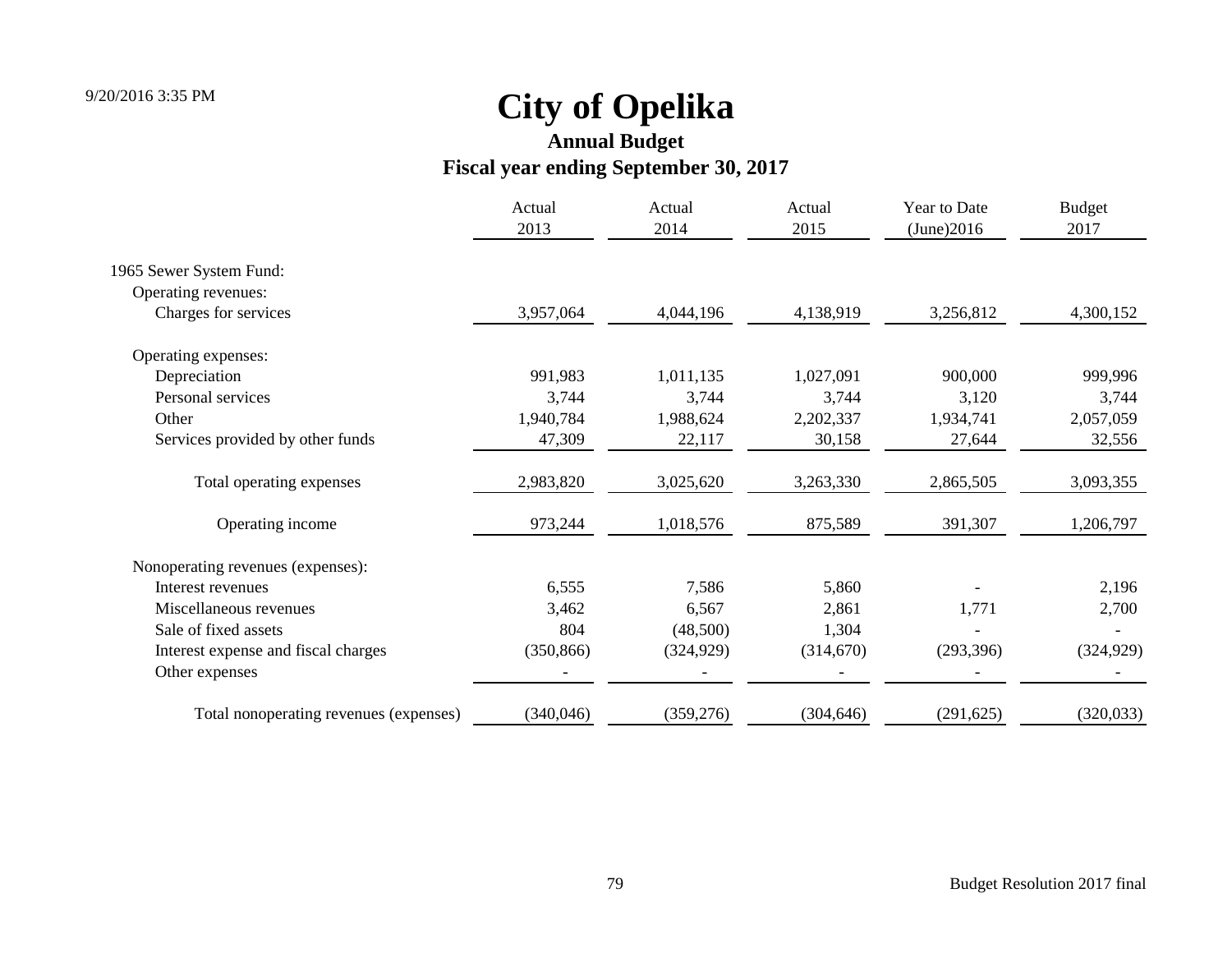### **Annual Budget**

### **Fiscal year ending September 30, 2017**

|                                      | Actual<br>2013 | Actual<br>2014 | Actual<br>2015 | Year to Date<br>(June)2016 | <b>Budget</b><br>2017 |
|--------------------------------------|----------------|----------------|----------------|----------------------------|-----------------------|
| 1965 Sewer System Fund:              |                |                |                |                            |                       |
| Income before operating transfers    | 633,198        | 659,300        | 570,943        | 99,682                     | 886,764               |
| Operating transfers in (out):        |                |                |                |                            |                       |
| <b>Capital Contributions</b>         | 80,110         | 91,492         | 77,639         | 76,963                     | 77,004                |
| From general fund                    |                |                |                |                            |                       |
|                                      | 80,110         | 91,492         | 77,639         | 76,963                     | 77,004                |
| Net income before extraordinary item | 713,308        | 750,792        | 648,582        | 176,645                    | 963,768               |
| <b>Extraordinary loss</b>            |                |                |                |                            |                       |
| Net income (Loss)                    | 713,308        | 750,792        | 648,582        | 176,645                    | 963,768               |
| Net Assets, beginning of year        | 24,517,919     | 25, 231, 227   | 25,982,020     | 26,630,601                 | 26,807,246            |
| Projected Net Assets, end of year    | 25, 231, 227   | 25,982,020     | 26,630,601     | 26,807,246                 | 27,771,014            |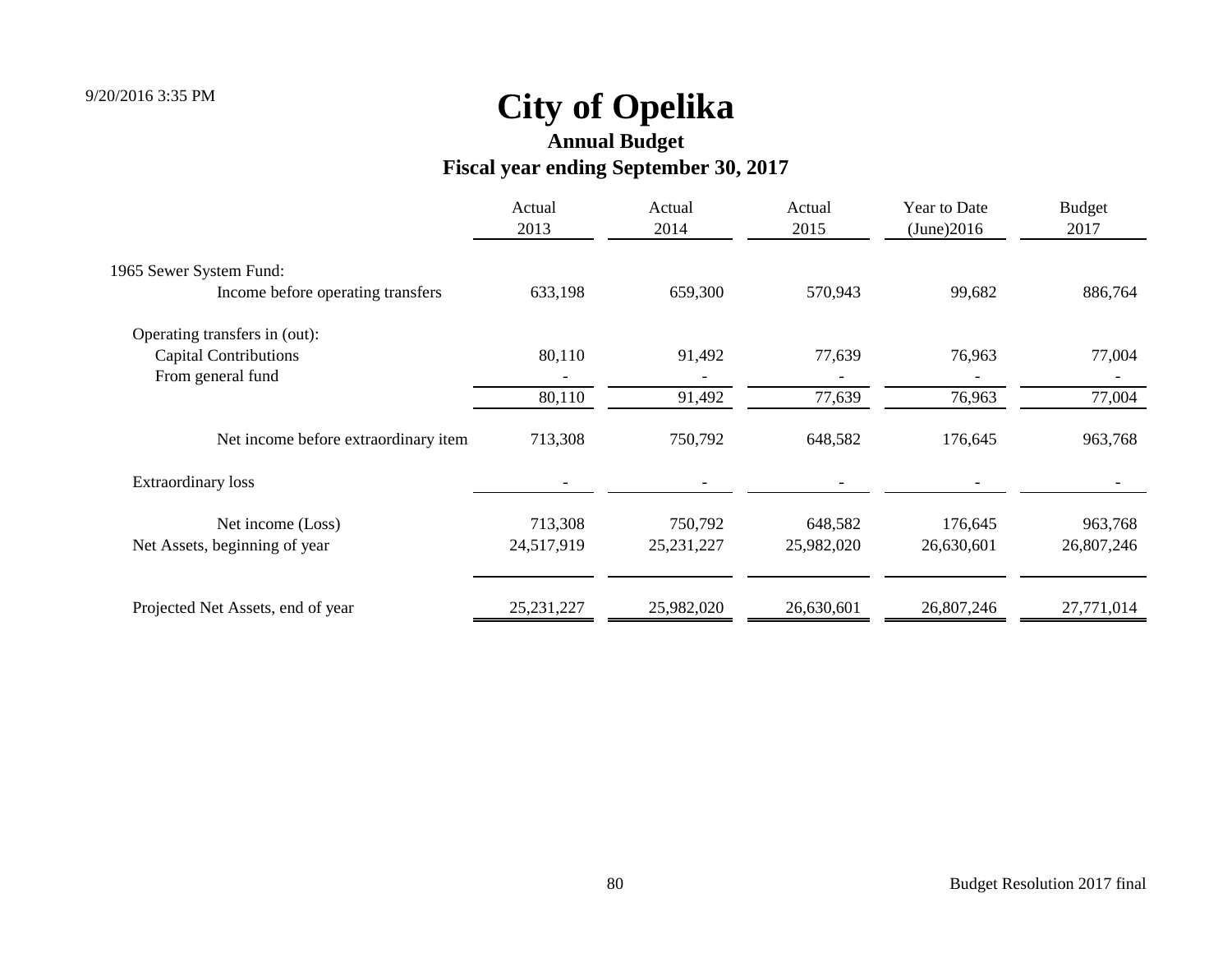|                                        | Actual<br>2013 | Actual<br>2014 | Actual<br>2015 | Year to Date<br>(June)2016 | <b>Budget</b><br>2017 |
|----------------------------------------|----------------|----------------|----------------|----------------------------|-----------------------|
| <b>Solid Waste Collection Fund:</b>    |                |                |                |                            |                       |
| Operating revenues:                    |                |                |                |                            |                       |
| Charges for services                   | 2,058,412      | 2,368,810      | 2,550,538      | 2,290,027                  | 2,899,637             |
| Operating expenses:                    |                |                |                |                            |                       |
| Landfill dumping charges               | 358,495        | 371,693        | 400,221        | 290,028                    | 450,000               |
| Depreciation                           | 251,409        | 227,548        | 202,497        | 5,594                      | 300,000               |
| Personal services                      | 1,135,089      | 1,141,411      | 1,148,525      | 900,802                    | 1,243,226             |
| Other                                  | 494,204        | 515,463        | 414,494        | 370,463                    | 467,736               |
| Services provided by other funds       | 125,061        | 109,094        | 122,633        | 112,414                    | 129,348               |
| Total operating expenses               | 2,364,258      | 2,365,209      | 2,288,371      | 1,679,301                  | 2,590,310             |
| Operating income                       | (305, 846)     | 3,601          | 262,167        | 610,726                    | 309,327               |
| Nonoperating revenues (expenses):      |                |                |                |                            |                       |
| Interest revenues                      | 1,416          | 2,235          | 1,410          |                            |                       |
| Miscellaneous revenues                 | 110,996        | 47,463         | 58,471         | 23,050                     | 30,000                |
| Sale of fixed assets                   | 2,319          | 1,836          | 15,000         | 85,915                     |                       |
| Grant income                           | 73,448         | 7,025          |                |                            |                       |
| Other expenses                         |                |                |                |                            |                       |
| Total nonoperating revenues (expenses) | 188,179        | 58,559         | 74,881         | 108,965                    | 30,000                |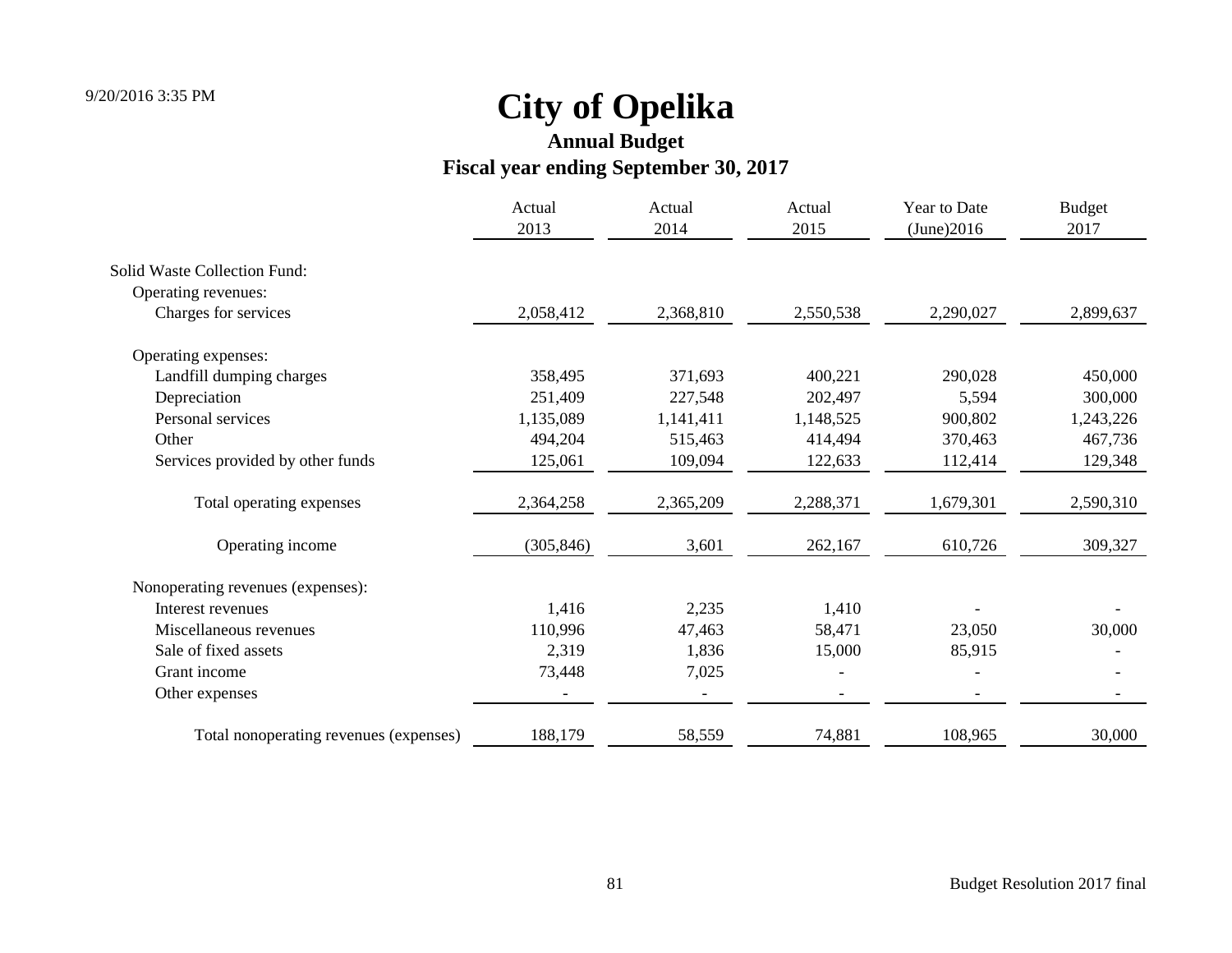**Annual Budget**

### **Fiscal year ending September 30, 2017**

|                                                                                           | Actual<br>2013       | Actual<br>2014    | Actual<br>2015     | Year to Date<br>(June)2016 | <b>Budget</b><br>2017 |
|-------------------------------------------------------------------------------------------|----------------------|-------------------|--------------------|----------------------------|-----------------------|
| Income before operating transfers                                                         | (117,667)            | 62,160            | 337,049            | 719,691                    | 339,327               |
| <b>Solid Waste Collection Fund:</b><br>Operating transfers in (out):<br>From general fund |                      |                   |                    |                            |                       |
| Net income (Loss) before extraordinary item                                               | (117,667)            | 62,160            | 337,049            | 719,691                    | 339,327               |
| <b>Extraordinary</b> loss                                                                 |                      |                   |                    |                            |                       |
| Net income (Loss)<br>Net Assets, beginning of year                                        | (117,667)<br>852,818 | 62,160<br>735,151 | 337,049<br>797,311 | 719,691<br>1,134,360       | 339,327<br>1,854,050  |
| Net Assets, end of year                                                                   | 735,151              | 797,311           | 1,134,360          | 1,854,050                  | 2,193,377             |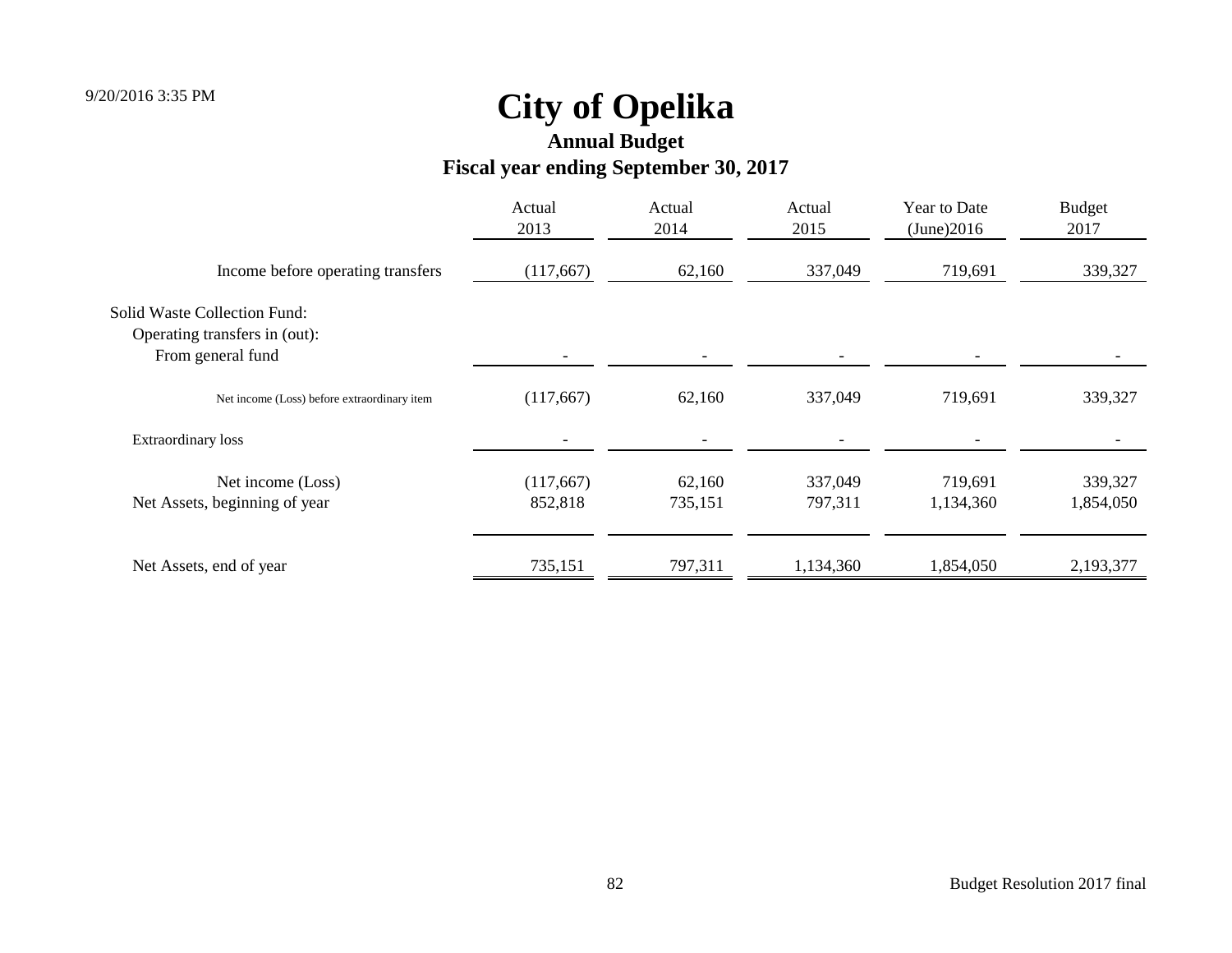**Annual Budget Fiscal year ending September 30, 2017**

**Capital Outlay Section**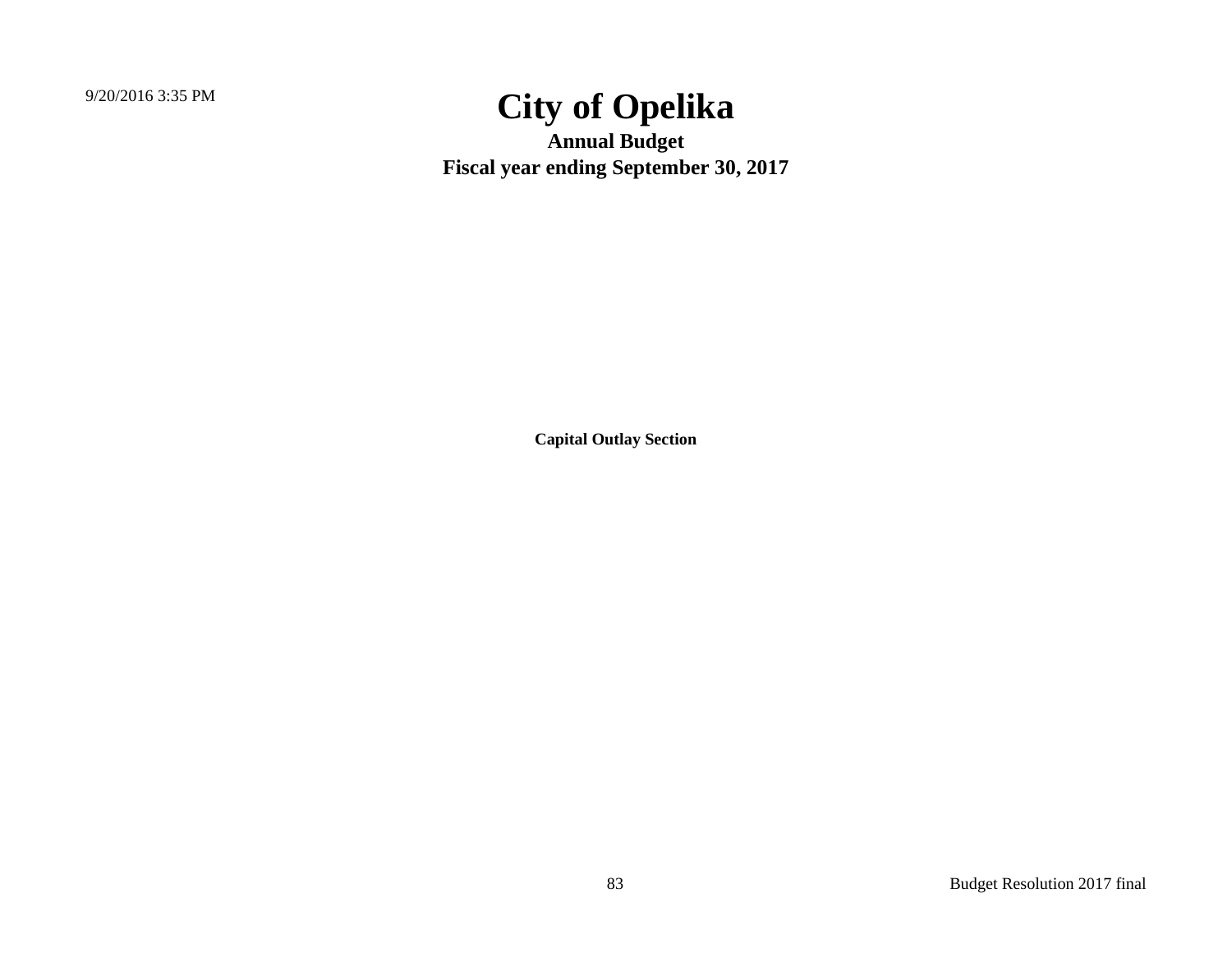| Capital outlay:                                                   |  |             | Capital |           |  |
|-------------------------------------------------------------------|--|-------------|---------|-----------|--|
|                                                                   |  | Resurfacing |         | Outlay    |  |
| General Fund:                                                     |  |             |         |           |  |
| Capital outlay - equipment, improvements and projects (exhibit A) |  |             |         | 2,134,755 |  |
| Fire Station                                                      |  |             | \$      | 2,500,000 |  |
| Resurfacing:                                                      |  | 1,500,000   | \$.     | 1,500,000 |  |
| Carver/Jeter Sidewalks/Streetlights MLK-Auburn St.                |  |             |         | 45,000    |  |
| <b>Total General Fund Capital Outlay</b>                          |  |             |         | 6,179,755 |  |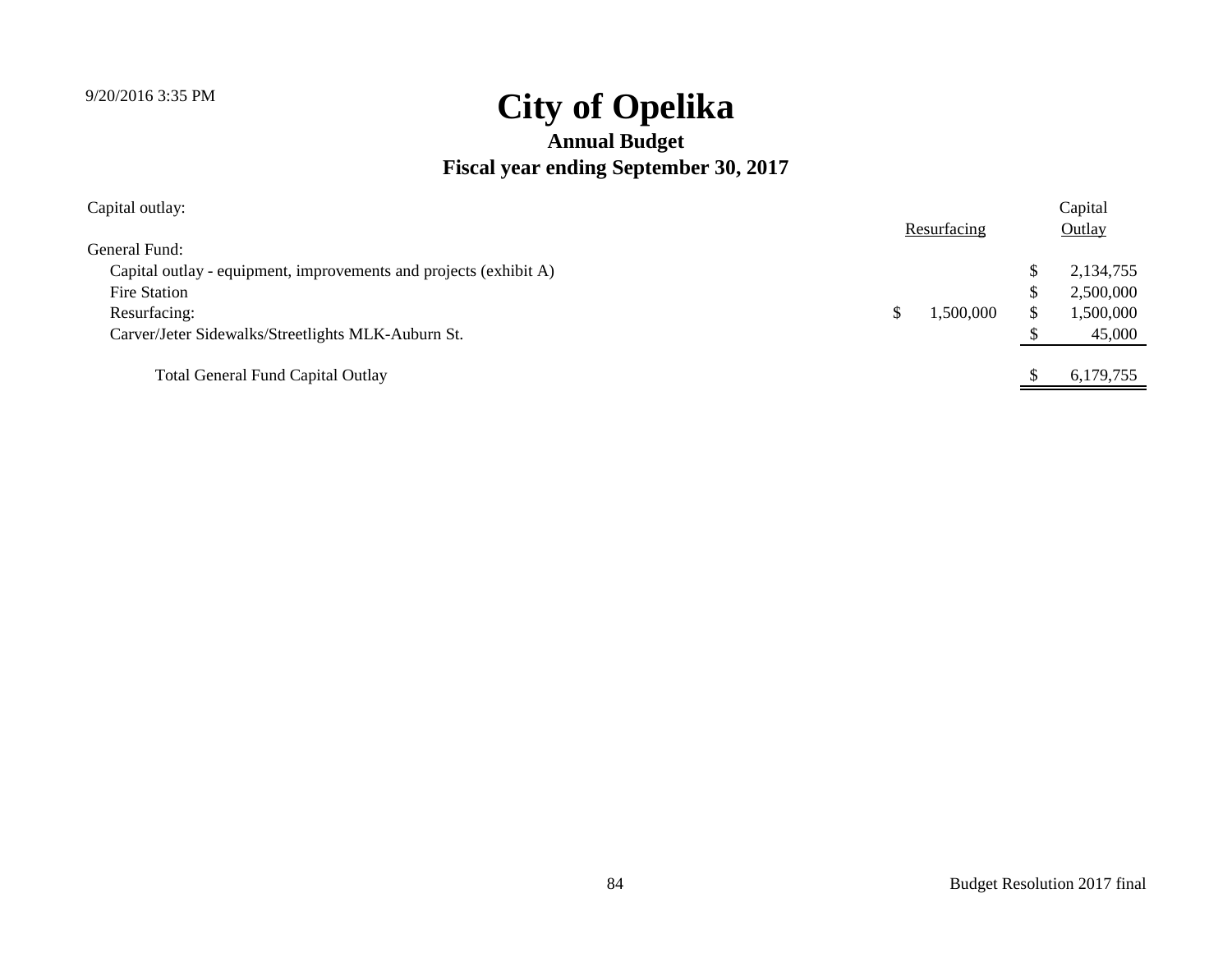| Capital outlay:                                               |                          |   |                          |               |           |
|---------------------------------------------------------------|--------------------------|---|--------------------------|---------------|-----------|
| <b>Enterprise Funds:</b>                                      |                          |   | From                     |               | Capital   |
| Electric Utility Fund:                                        |                          |   | Reserves                 |               | Outlay    |
| Equipment                                                     |                          |   |                          |               | 875,000   |
| Construction                                                  |                          | S | 2,980,000                | <sup>\$</sup> | 4,210,000 |
|                                                               | $\overline{\phantom{0}}$ |   | $\overline{\phantom{0}}$ |               |           |
| Total electric Utility Fund fixed assets and system expansion |                          |   | 2,980,000                |               | 5,085,000 |

| <b>Telecommunications Fund:</b>                   | Line of<br>Credit  |  |                    |
|---------------------------------------------------|--------------------|--|--------------------|
| Equipment<br><b>Cable System Construction</b>     | 777,165<br>750,000 |  | 800,000<br>750,000 |
| <b>Total Telecommunications Fund fixed assets</b> | 1,527,165          |  | 1,550,000          |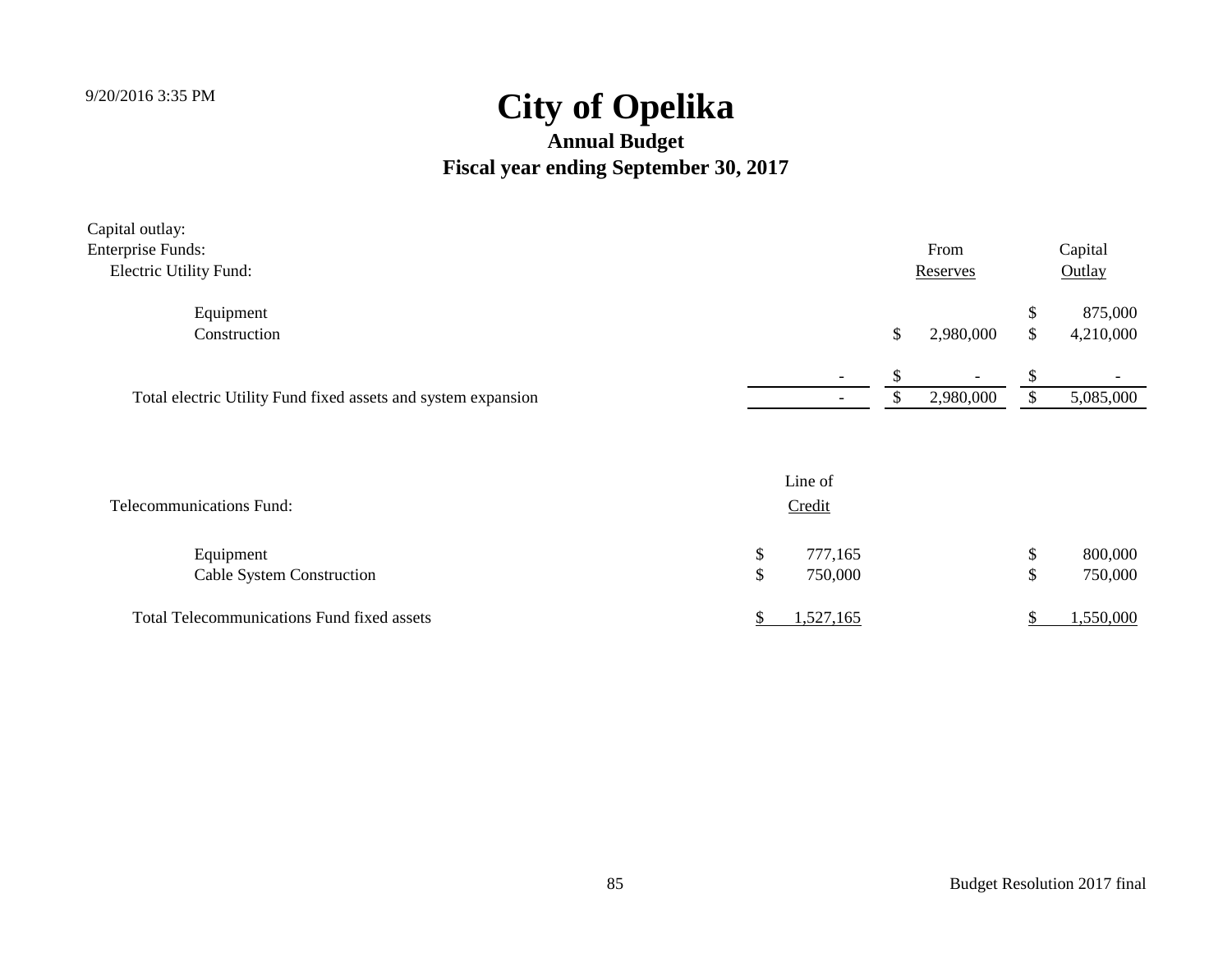#### **Annual Budget Fiscal year ending September 30, 2017**

Capital outlay:

| <b>Enterprise Funds:</b><br>1965 Sewer System Fund:            | Capital<br>Outlay |
|----------------------------------------------------------------|-------------------|
| Capital Outlay Equipment and Projects                          | \$<br>1,110,501   |
| Total 1965 Sewer System Fund fixed assets and system expansion | 1,110,501         |
| Solid Waste Collection Fund:                                   |                   |
| Capital Outlay Equipment                                       | \$<br>60,000      |
| Total Solid Waste Collection Fund fixed assets                 | 60,000            |

| Total City of Opelika Capital Outlay | 13,985,256 |
|--------------------------------------|------------|
|                                      |            |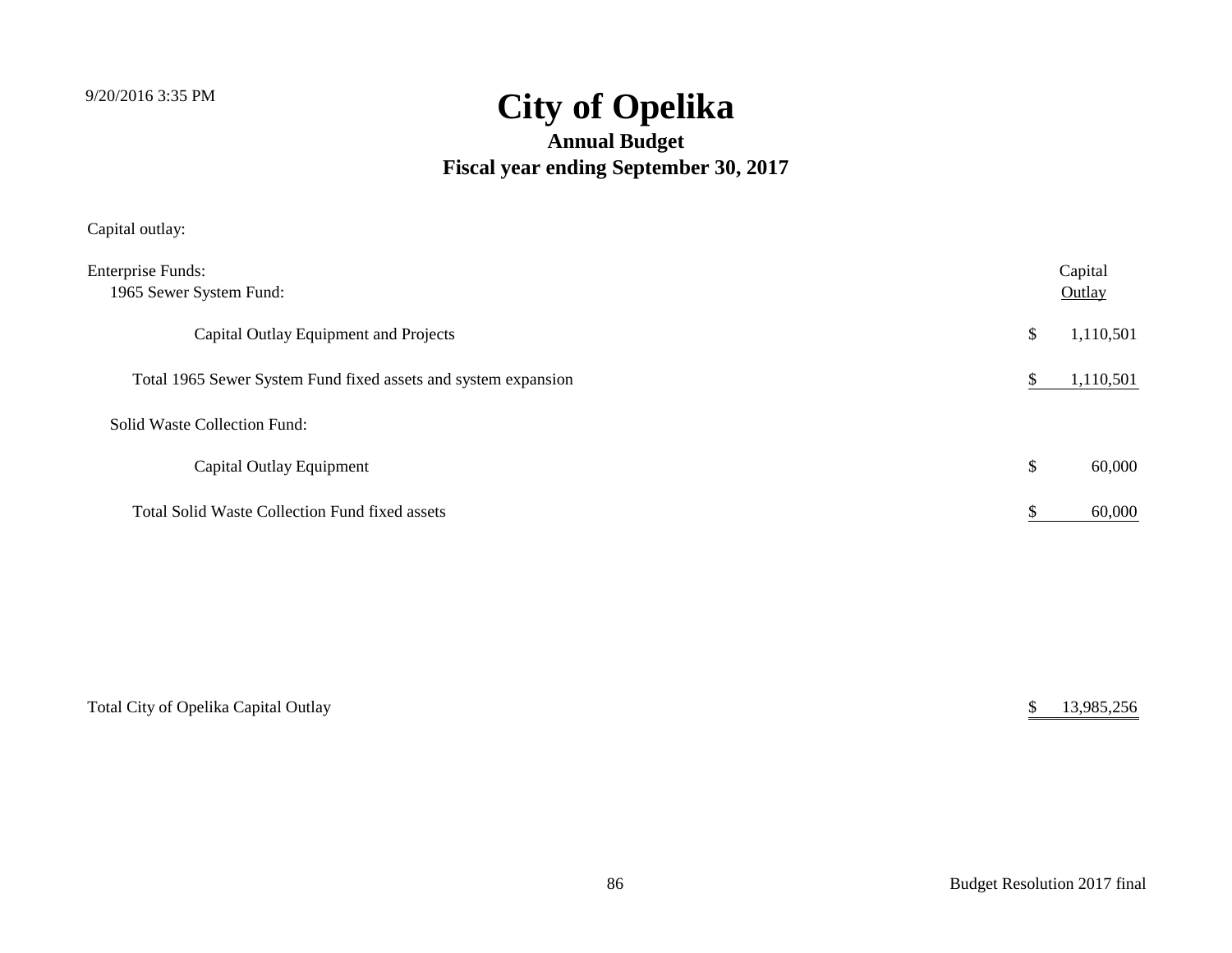**Annual Budget Fiscal year ending September 30, 2017**

**Human Resources Section**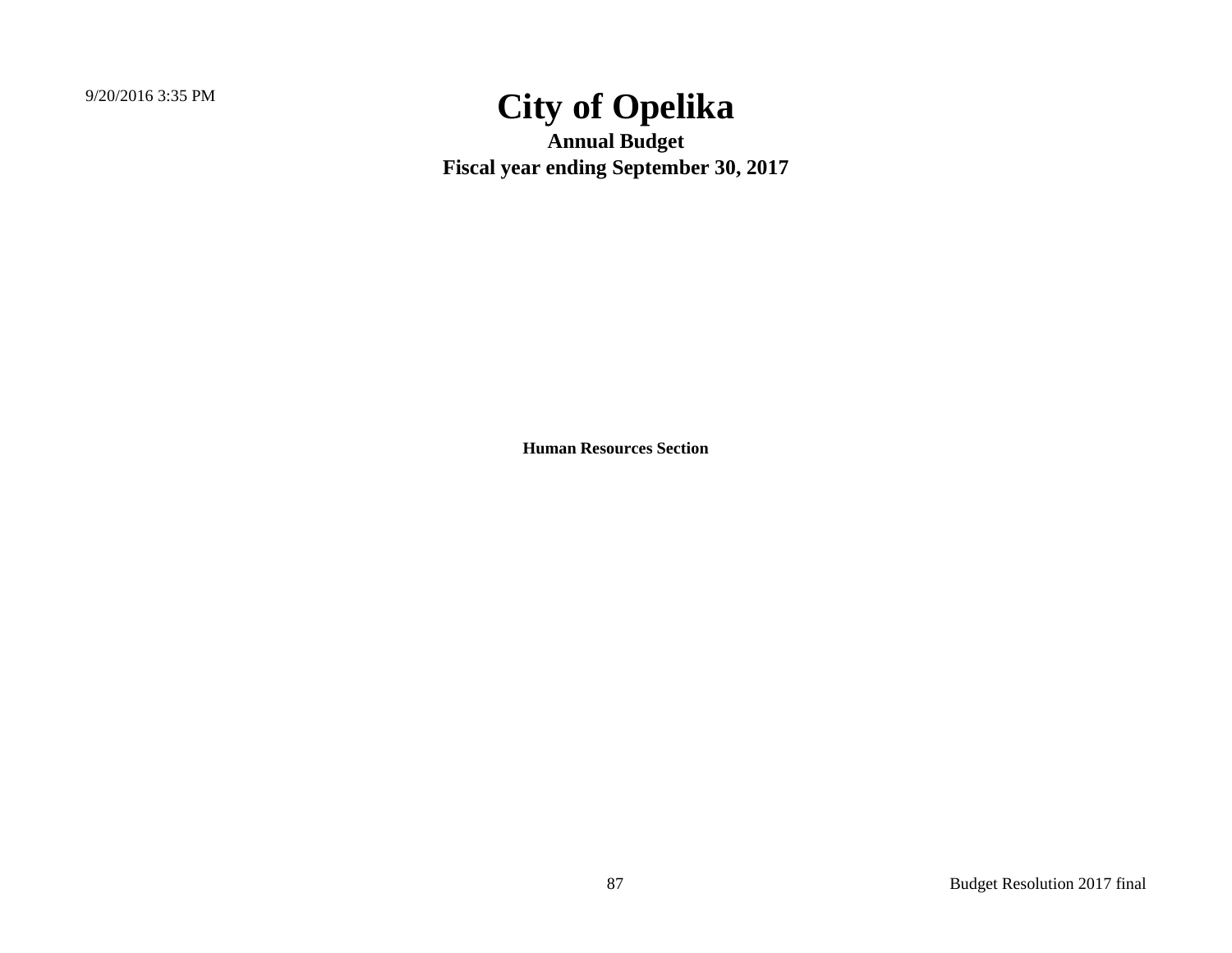#### **Annual Budget Fiscal year ending September 30, 2017**

|                                      | <b>Budgeted Positions</b> |      |
|--------------------------------------|---------------------------|------|
|                                      | Full                      | Part |
| General Fund:                        | Time                      | Time |
| <b>General Government:</b>           |                           |      |
| Mayor:                               |                           |      |
| Mayor                                |                           |      |
| Administrative Asst to Mayor         |                           |      |
| City Attorney:                       |                           |      |
| <b>City Attorney</b>                 |                           |      |
| Administrative Asst to City Attorney | 1                         |      |
| Administration:                      |                           |      |
| City Administrator                   |                           |      |
| Legislative                          |                           |      |
| City Clerk/Treasurer                 |                           |      |
| <b>Council Members</b>               |                           | 5    |
| Other:                               |                           |      |
| Revenue:                             |                           |      |
| Code Compliance Officer              | $\sqrt{2}$                |      |
| <b>Revenue Assistant</b>             | $\overline{2}$            |      |
| <b>Community Relations:</b>          |                           |      |
| <b>Community Relations Officer</b>   |                           |      |
| Accounting:                          |                           |      |
| Accountant                           | $\overline{2}$            |      |
| Accounting Technician I              | $\overline{c}$            |      |
| Accounting Technician II             |                           |      |
| <b>Assistant Controller</b>          |                           |      |
| Controller                           |                           |      |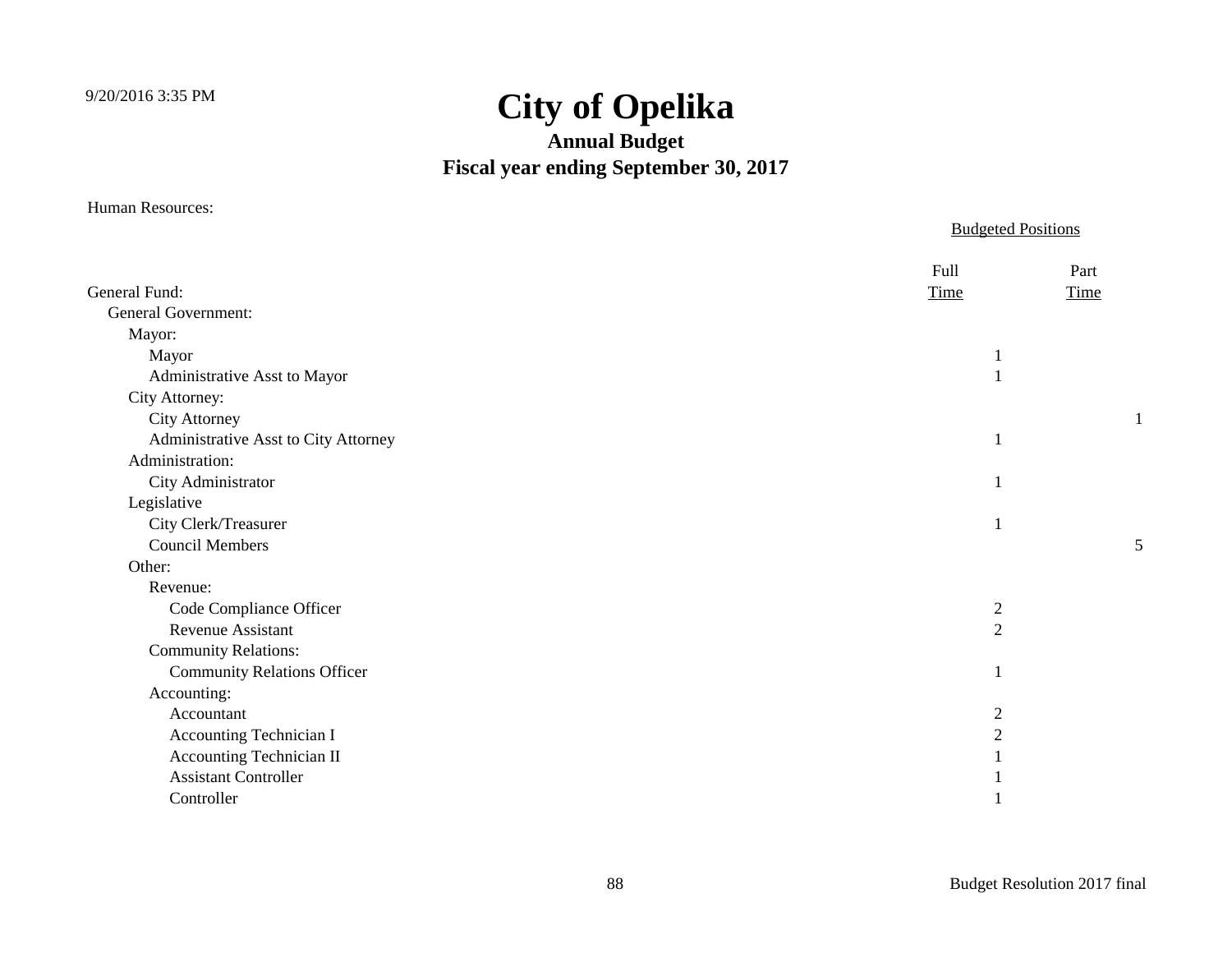#### **Annual Budget Fiscal year ending September 30, 2017**

Human Resources:

#### Budgeted Positions Full Part General Fund (continued): Time Time General Government (continued): Other (continued): Information Technology: Chief Technology Officer 1 GIS Administrator 1 GIS Associate 1 GIS Intern 1 IT Associate 1 and 1 and 1 and 1 and 1 and 1 and 1 and 1 and 1 and 1 and 1 and 1 and 1 and 1 and 1 and 1 and 1 and 1 and 1 and 1 and 1 and 1 and 1 and 1 and 1 and 1 and 1 and 1 and 1 and 1 and 1 and 1 and 1 and 1 and 1 and IT Technical Specialist 1 Senior Systems Administrator 2 Systems Administrator 1 Systems Support Specialist 1 Judicial: Court Clerk 1 Court Magistrate 4 Human Resources Administration: Human Resources Analyst 2 Human Resources Director 1 Human Resources Receptionist 1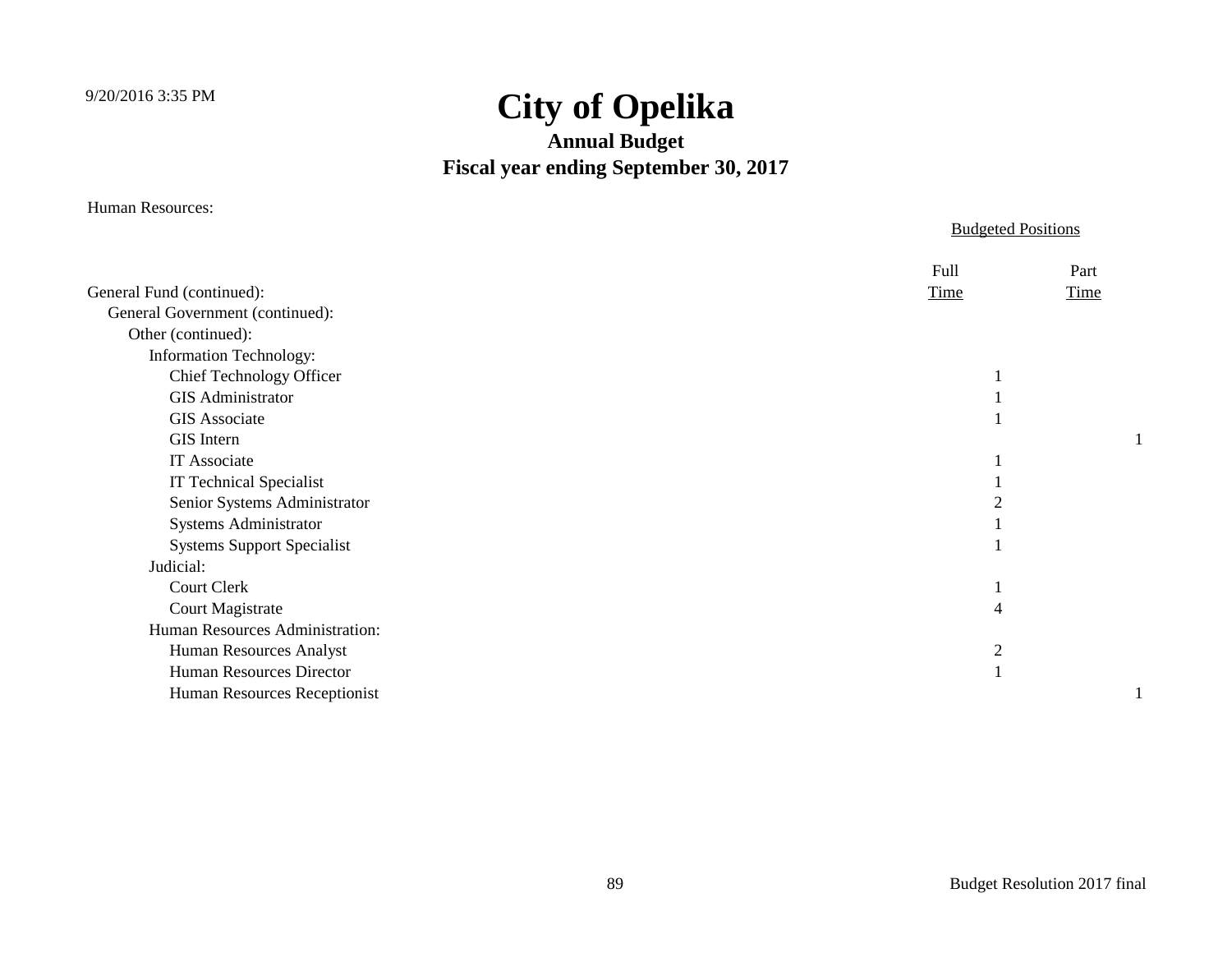#### **Annual Budget Fiscal year ending September 30, 2017**

Human Resources:

#### Budgeted Positions Full Part General Fund (continued): Time Time General Government (continued): Other (continued): Planning: Assistant Planning Director 1 **Community Development Administrator** 1 Planning and Zoning Technician 1 Planning Director 1 Purchasing: Buyer I and the set of the set of the set of the set of the set of the set of the set of the set of the set of the set of the set of the set of the set of the set of the set of the set of the set of the set of the set of t Buyer II and the same state of the state of the state of the state of the state of the state of the state of the state of the state of the state of the state of the state of the state of the state of the state of the state Purchasing Agent / Revenue Manager 1 Stores Manager 1 and 1 and 1 and 1 and 1 and 1 and 1 and 1 and 1 and 1 and 1 and 1 and 1 and 1 and 1 and 1 and 1 and 1 and 1 and 1 and 1 and 1 and 1 and 1 and 1 and 1 and 1 and 1 and 1 and 1 and 1 and 1 and 1 and 1 and 1 a Custodian 1 Public Safety: Police: Administrative Coordinator 1 Assistant Chief of Police 1 Chief of Police 1 **Identification Technician** 1 Inmate Work Detail - Evidence Clerk 2 Police Captain 4 Hwy Traffic Safety Manager, Grant Employee 1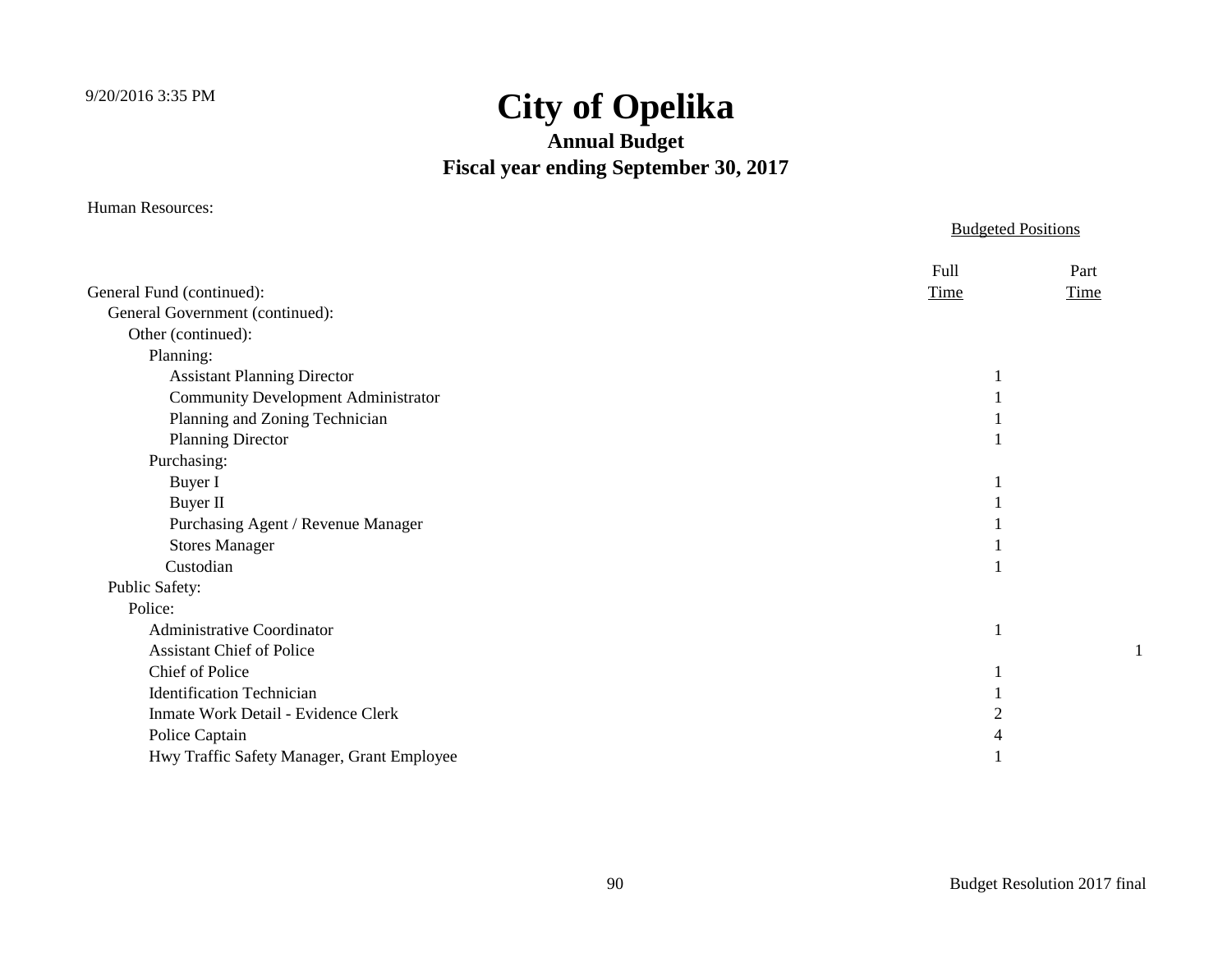#### **Annual Budget Fiscal year ending September 30, 2017**

|                                    |                | <b>Budgeted Positions</b> |  |
|------------------------------------|----------------|---------------------------|--|
|                                    | Full           | Part                      |  |
| General Fund (continued):          | <b>Time</b>    | Time                      |  |
| Public Safety (continued):         |                |                           |  |
| Police:                            |                |                           |  |
| Police Lieutenant                  | 6              |                           |  |
| Police Officer                     | 56             |                           |  |
| Police Records Clerk               | 3              |                           |  |
| Police Sergeant                    | 15             |                           |  |
| School Crossing Guard              |                | 4                         |  |
| Communications:                    |                |                           |  |
| <b>Communications Operator</b>     | 12             |                           |  |
| <b>Communications Supervisor</b>   | $\overline{2}$ |                           |  |
| Fire:                              |                |                           |  |
| <b>Administrative Coordinator</b>  |                |                           |  |
| Fire Captain - Inspector           |                |                           |  |
| Fire Captain - Training Officer    |                |                           |  |
| Fire Chief                         |                |                           |  |
| Fire Inspector                     |                |                           |  |
| Fire Fighter - EMS Officer         |                |                           |  |
| <b>Apparatus Operator Sergeant</b> | 15             |                           |  |
| <b>Assistant Fire Chief</b>        | 3              |                           |  |
| Fire Captain                       | 6              |                           |  |
| Fire Lieutenant                    | 6              |                           |  |
| Fire Fighter                       | 33             |                           |  |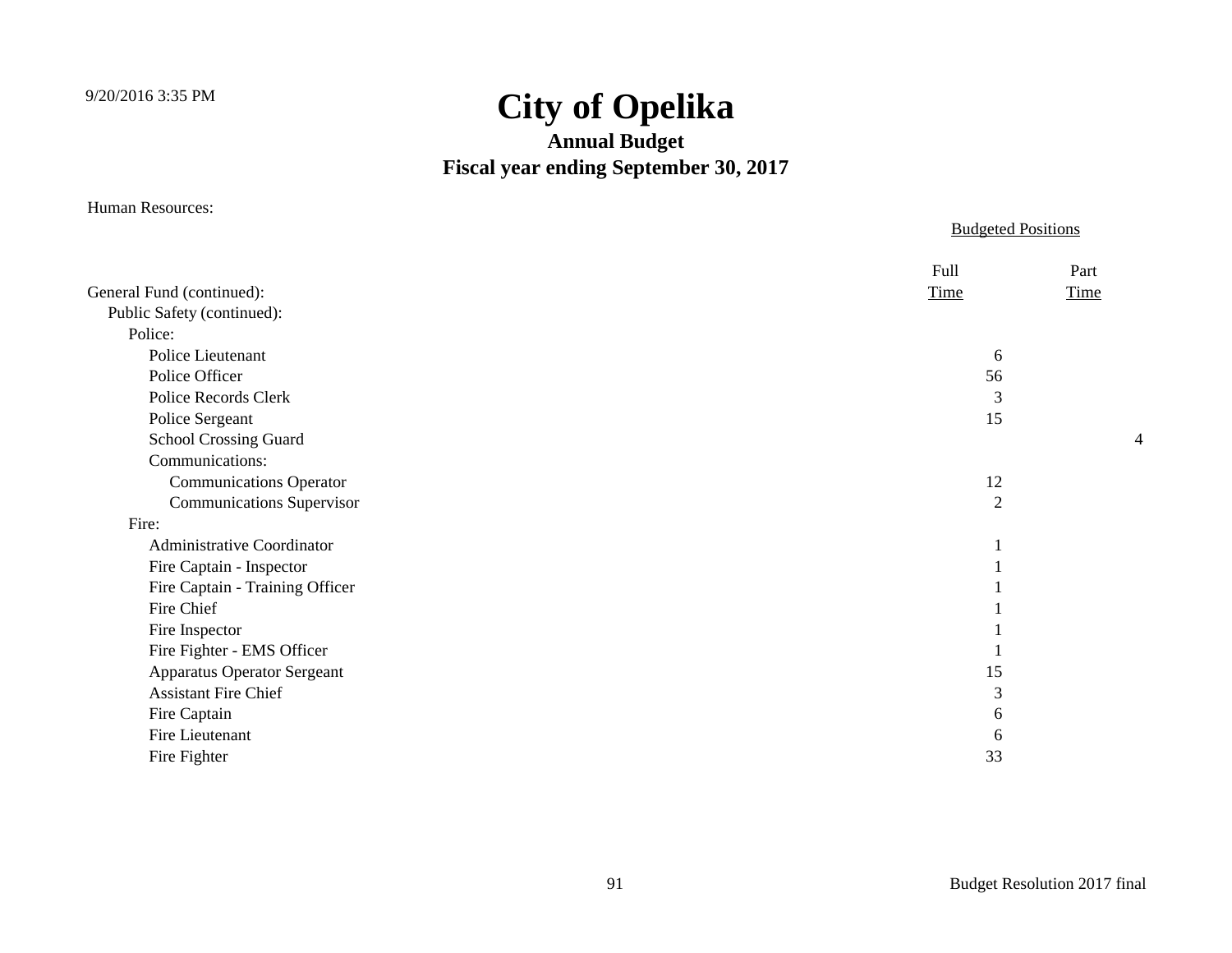#### **Annual Budget Fiscal year ending September 30, 2017**

|                                        | <b>Budgeted Positions</b> |              |
|----------------------------------------|---------------------------|--------------|
|                                        | Full<br><b>Time</b>       | Part<br>Time |
| General Fund (continued):              |                           |              |
| Probations:                            |                           |              |
| Probation Officer                      | $\overline{2}$            |              |
| Public Works:                          |                           |              |
| Highways and Streets:                  | ESG                       |              |
| Other:                                 |                           |              |
| Administration:                        | <b>ESG</b>                |              |
| Cemetery:                              | <b>ESG</b>                |              |
| Automotive shop:                       | <b>ESG</b>                |              |
| Building maintenance:                  | <b>ESG</b>                |              |
| Inspection:                            |                           |              |
| <b>Building Inspector</b>              | 3                         |              |
| <b>Chief Building Inspector</b>        |                           |              |
| Code Enforcement Officer               |                           |              |
| <b>Customer Service Representative</b> | $\overline{2}$            |              |
| <b>Grounds Maintenance:</b>            | <b>ESG</b>                |              |
| Engineering:                           |                           |              |
| <b>Administrative Assistant</b>        |                           |              |
| <b>Assistant City Engineer</b>         |                           |              |
| <b>Engineer Stormwater Coordinator</b> |                           |              |
| City Engineer                          |                           |              |
| <b>Survey Crew Chief</b>               |                           |              |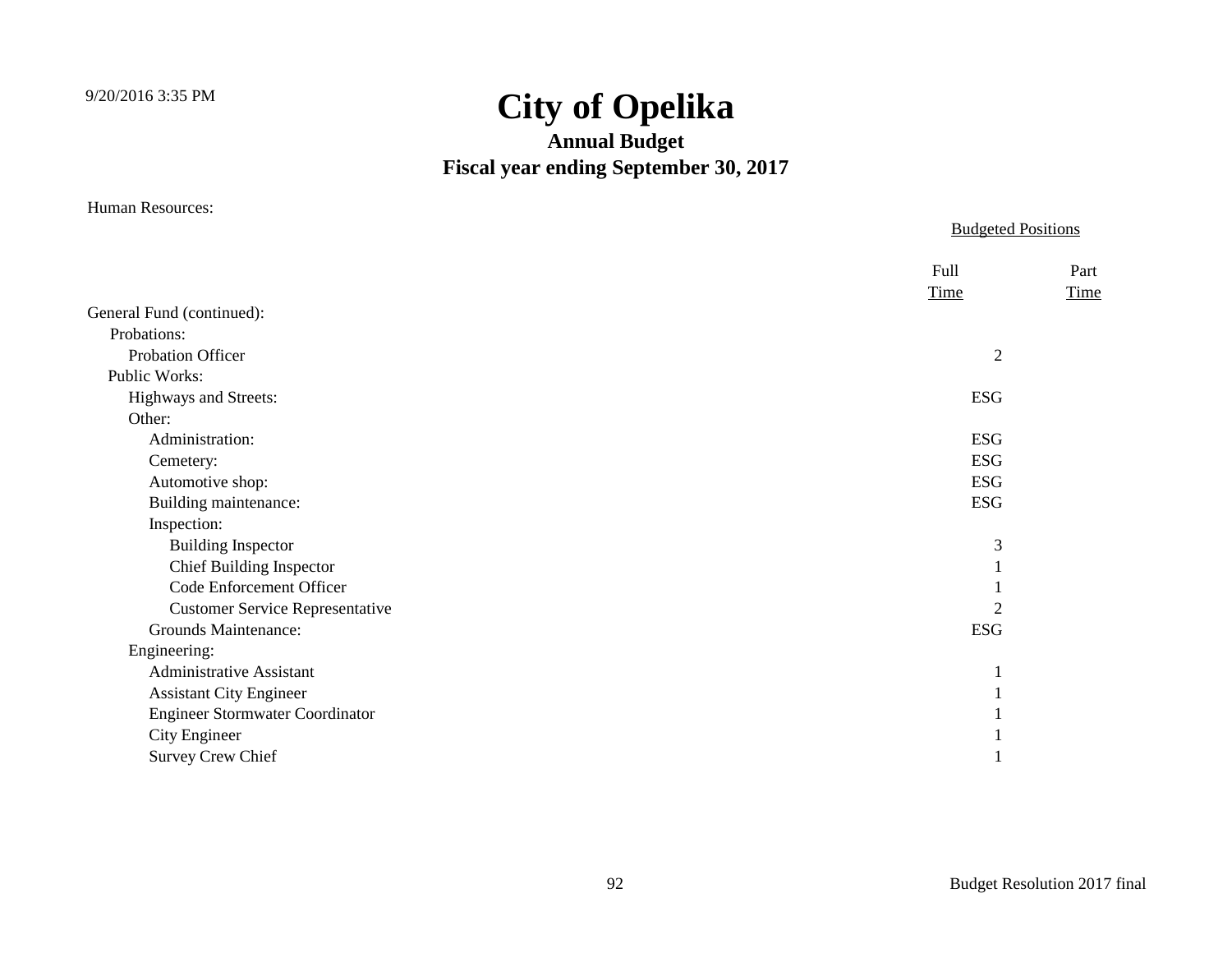#### **Annual Budget Fiscal year ending September 30, 2017**

Human Resources:

#### Budgeted Positions Full Part General Fund (continued): Time Time Health: Animal Control: Animal Control Officer 1 Culture and Recreation: Parks and Recreation: Administrative Coordinator 1 Assistant Parks & Recreation Director 1 Athletics Coordinator 1 Building Service Worker 2 Parks and Recreation Director 1 Parks and Recreation Marketing Membership 1 Recreation Customer Service Rep 2 Sportsplex Manager 1 Parks and Recreation Area Manager 2 Parks and Recreation Center Assistant 2 Adult Activities Coordinator 1 Aquatics Coordinator 1 Center Supervisor 3 Fitness Coordinator 1 Assistant Sportsplex Manager 1 Sportsplex Coordinator 1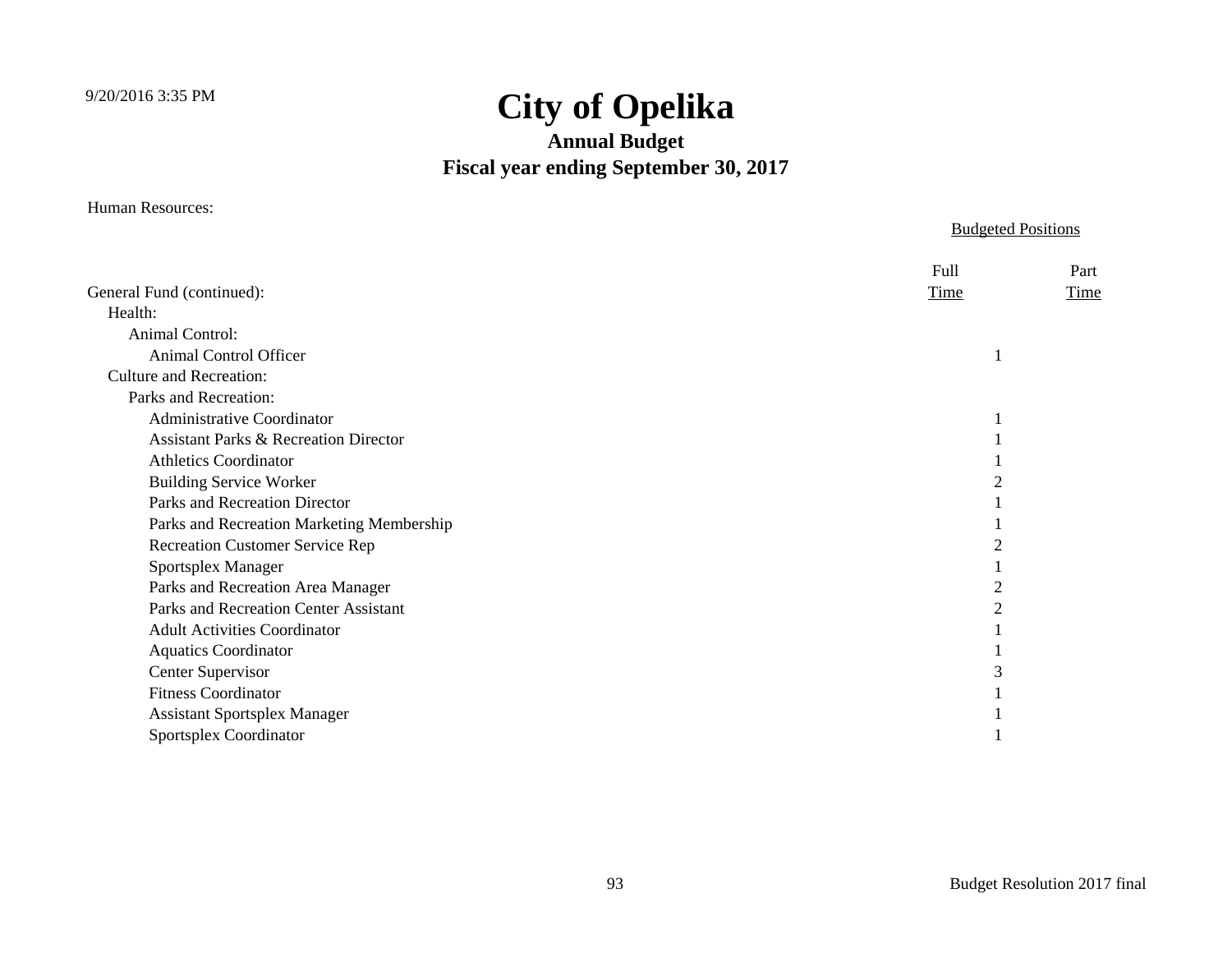#### **Annual Budget Fiscal year ending September 30, 2017**

|                                           |                           | <b>Budgeted Positions</b> |      |
|-------------------------------------------|---------------------------|---------------------------|------|
|                                           |                           | Full                      | Part |
| General Fund (continued):                 |                           | Time                      | Time |
| <b>Culture and Recreation:</b>            |                           |                           |      |
| Parks and Recreation:                     |                           |                           |      |
| Receptionist                              |                           | $\overline{2}$            |      |
| Tennis Pro                                |                           |                           |      |
| Tumbling Instructor                       |                           |                           |      |
| Springvilla Manager                       |                           |                           |      |
| Part Time Temporary                       | <b>Employment Service</b> |                           |      |
| Library:                                  |                           |                           |      |
| Children's Specialist                     |                           |                           |      |
| <b>Circulation Specialist</b>             |                           |                           |      |
| Library Assistant I                       |                           |                           | 4    |
| Library Assistant II                      |                           |                           |      |
| Library Assistant III                     |                           | 2                         |      |
| <b>Library Director</b>                   |                           |                           |      |
| Reference Librarian                       |                           |                           |      |
| Economic Development:                     |                           |                           |      |
| <b>Administrative Assistant</b>           |                           |                           |      |
| Economic Development Project Manager      |                           |                           |      |
| Economic Development Coordinator          |                           |                           |      |
| <b>Economic Development Director</b>      |                           |                           |      |
| <b>Total Governmental Funds employees</b> |                           | 270                       | 17   |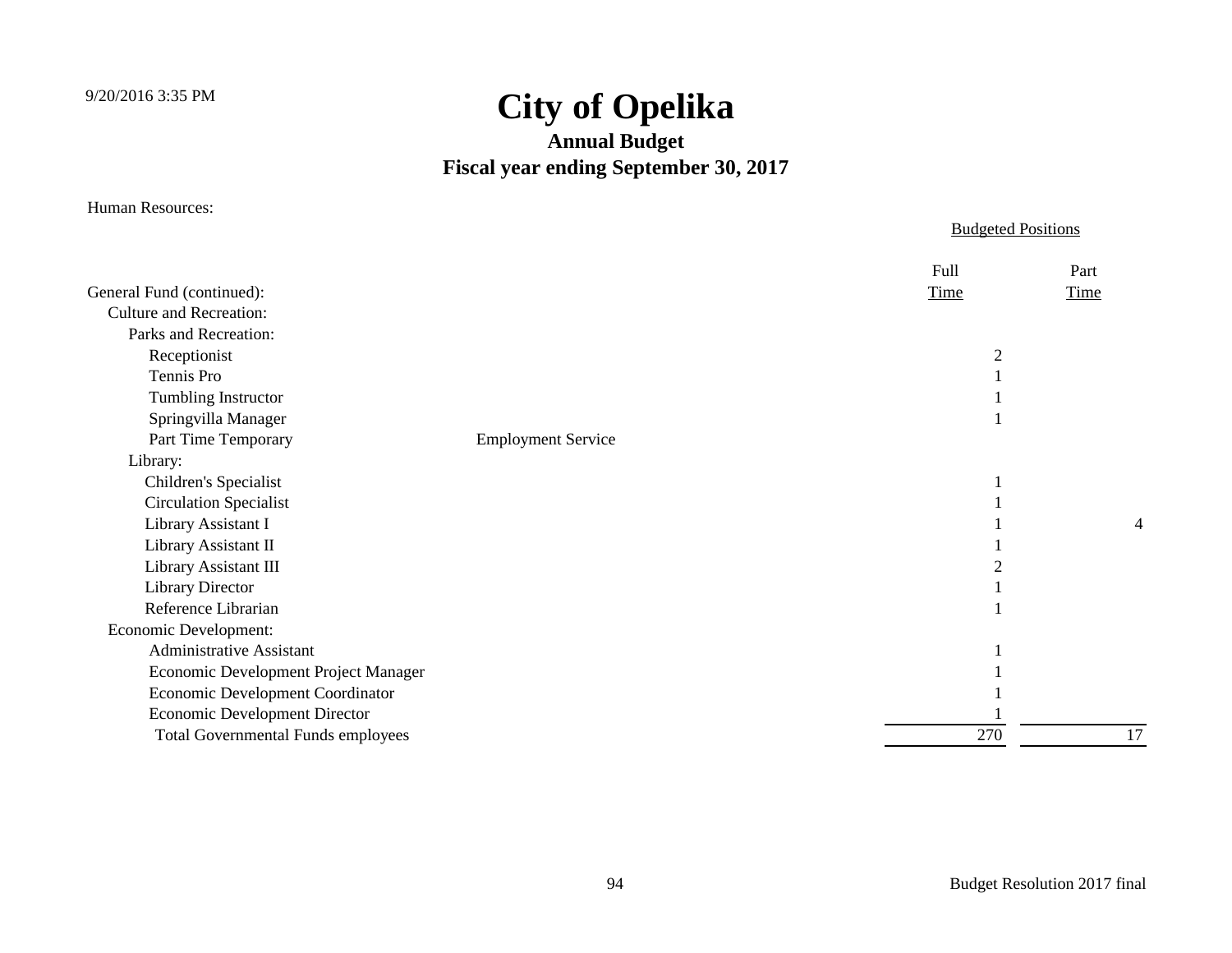#### **Annual Budget Fiscal year ending September 30, 2017**

| <b>Human Resources:</b>                   | <b>Budgeted Positions</b> |                     |
|-------------------------------------------|---------------------------|---------------------|
|                                           |                           | Full<br>Part        |
| <b>Enterprise Funds:</b>                  |                           | <b>Time</b><br>Time |
| <b>Opelika Power Services:</b>            |                           |                     |
| Electric Utility Fund:                    |                           |                     |
| <b>Administrative Assistant</b>           |                           |                     |
| <b>Administrative Coordinator</b>         |                           |                     |
| Distribution Engineering Rep              |                           |                     |
| <b>Electrical Distribution Supervisor</b> |                           |                     |
| <b>GIS</b> Technician                     | Fiber                     |                     |
| Manager of Distribution Service           |                           |                     |
| Manager of Fiber Services                 | Fiber                     |                     |
| Manager of Information Technology         | Fiber                     |                     |
| Opelika Power Services Director           | Fiber                     |                     |
| Senior Distribution Engineer              |                           |                     |
| Warehouse Manager                         |                           |                     |
| <b>Warehouse Technician</b>               |                           |                     |
| <b>Work Flow Coordinator</b>              |                           |                     |
| Apprentice Lineman I, II & III            |                           | 6                   |
| <b>Electronics Technician</b>             |                           | $\overline{2}$      |
| Journeyman Lineman                        |                           |                     |
| Lead Electronics Technician               |                           |                     |
| Lead Lineman                              |                           |                     |
| <b>Lead Substation Electrician</b>        |                           |                     |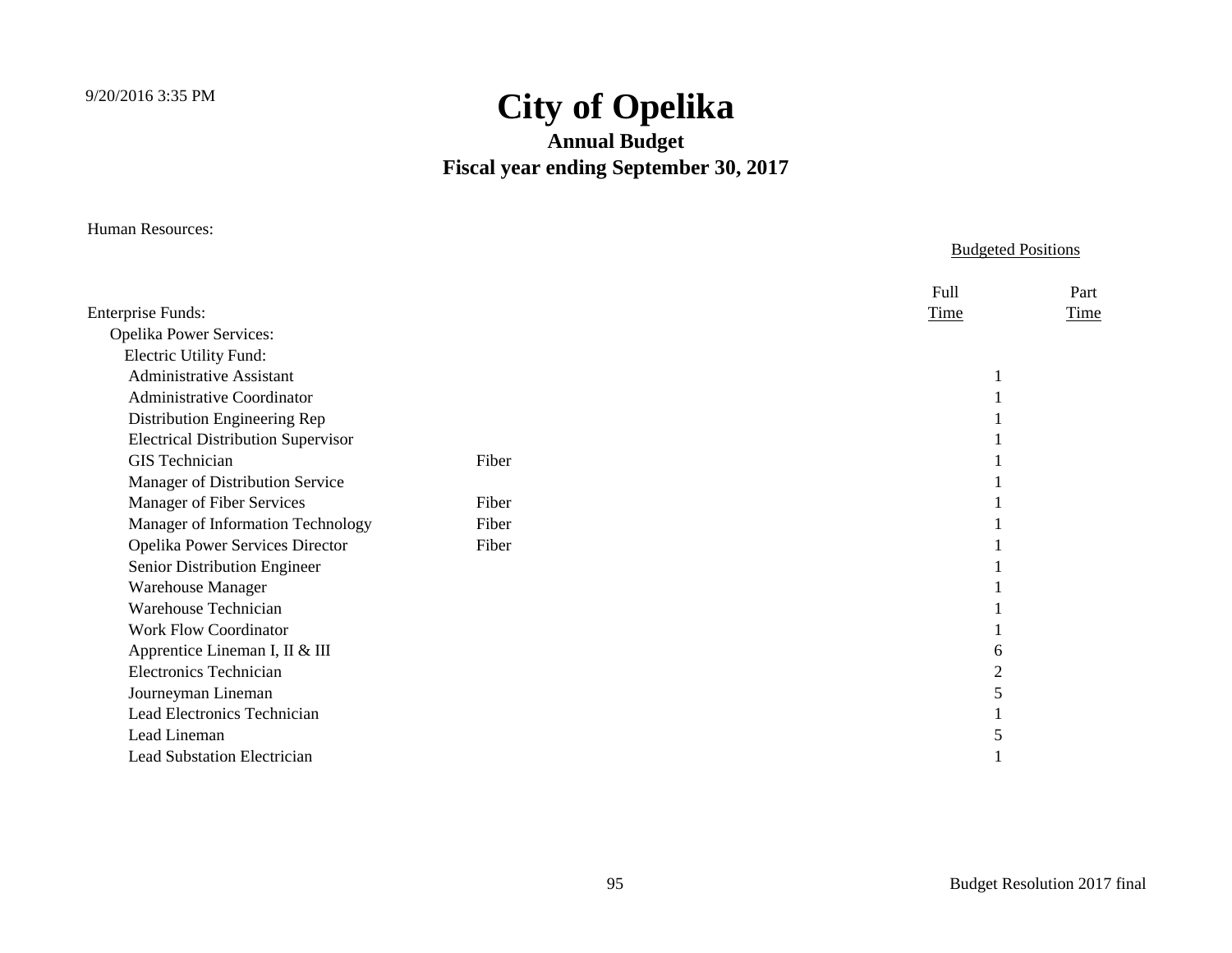| <b>Human Resources:</b>                        | <b>Budgeted Positions</b> |  |  |
|------------------------------------------------|---------------------------|--|--|
|                                                |                           |  |  |
|                                                | Full<br>Part              |  |  |
| <b>Enterprise Funds:</b>                       | Time<br><b>Time</b>       |  |  |
| <b>Opelika Power Services:</b>                 |                           |  |  |
| <b>Electric Utility Fund:</b>                  |                           |  |  |
| Line Supervisor                                | $\overline{2}$            |  |  |
| Manager of Field Services                      |                           |  |  |
| Meter Technician                               |                           |  |  |
| <b>Customer Service:</b>                       |                           |  |  |
| <b>Customer Service Representative</b>         | 5                         |  |  |
| Senior Utility Technician                      |                           |  |  |
| Manager of Customer Support                    |                           |  |  |
| Senior Customer Service Representative         |                           |  |  |
| <b>Utility Billing Technician</b>              |                           |  |  |
| <b>Total Electric Utility Fund employees</b>   | 46                        |  |  |
| Opelika Power Services:                        |                           |  |  |
| Telecommunications:                            |                           |  |  |
| Field Services Supervisor:                     |                           |  |  |
| <b>Field Services Technician</b>               | 5                         |  |  |
| Manager of Marketing / Communication           |                           |  |  |
| Network Engineer                               | 2                         |  |  |
| Head End Technician                            |                           |  |  |
| <b>Total Telecommunications Fund employees</b> | 10                        |  |  |
| Total Opelika Power Services employees         | 56                        |  |  |